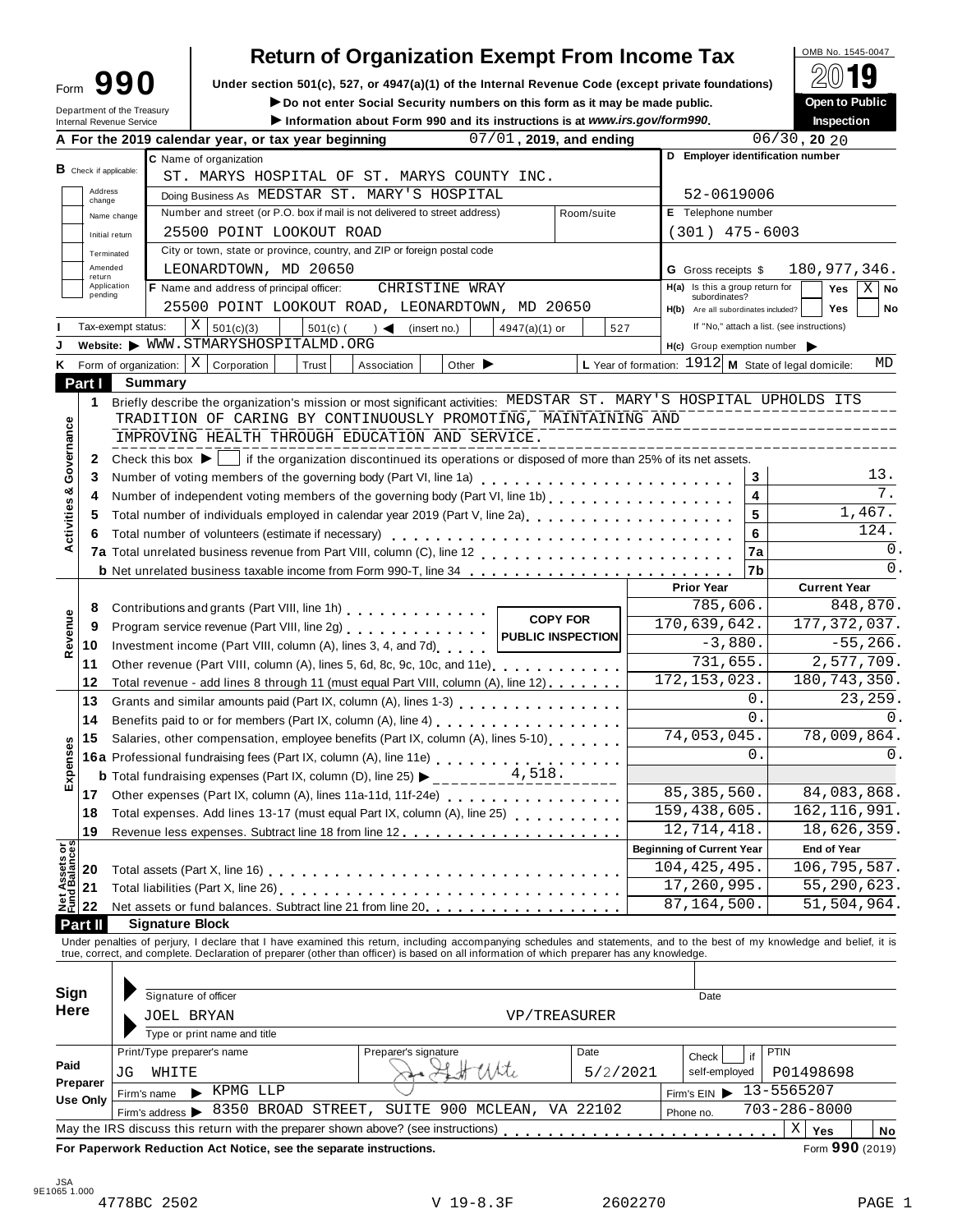# **Application for Automatic Extension of Time To File an Exempt Organization Return** (Rev. January 2020) OMB No. 1545-0047

**EXEMPL OF GET APPLICATION RETURN (Rev. January 2020)<br>Department of the Treasury<br>Internal Revenue Service <b>COMPLICATION**<br>Co to www.irs.gov/Form8868 for the latest information for each return. ▶ Go to www.irs.gov/Form8868 for the latest information.

**Electronic filing** *(e-file)***.** You can electronically file Form 8868 to request a 6-month automatic extension of time to file any of the forms listed below with the exception of Form 8870, Information Return for Transfers Associated With Certain Personal Benefit Contracts, for which an extension request must be sent to the IRS in paper format (see instructions). For more details on the electronic filing of this form, visit *www.irs.gov/e-file-providers/e-file-for-charities-and-non-profits.*

#### **Automatic 6-Month Extension of Time.** Only submit original (no copies needed).

All corporations required to file an income tax return other than Form 990-T (including 1120-C filers), partnerships, REMICs, and trusts must use Form 7004 to request an extension of time to file income tax returns.

| Type or                     | Name of exempt organization or other filer, see instructions.                                                 | Taxpayer identification number (TIN) |  |  |  |  |  |  |  |
|-----------------------------|---------------------------------------------------------------------------------------------------------------|--------------------------------------|--|--|--|--|--|--|--|
| print                       | ST. MARYS HOSPITAL OF ST. MARYS COUNTY INC.                                                                   | 52-0619006                           |  |  |  |  |  |  |  |
| File by the                 | Number, street, and room or suite no. If a P.O. box, see instructions.                                        |                                      |  |  |  |  |  |  |  |
| due date for<br>filing your | 25500 POINT LOOKOUT ROAD                                                                                      |                                      |  |  |  |  |  |  |  |
| return. See                 | City, town or post office, state, and ZIP code. For a foreign address, see instructions.                      |                                      |  |  |  |  |  |  |  |
| instructions.               | LEONARDTOWN, MD 20650                                                                                         |                                      |  |  |  |  |  |  |  |
|                             | Enter the Return Code for the return that this annisotion is for (file a senarate annisotion for each return) |                                      |  |  |  |  |  |  |  |

Enter the Return Code for the return that this application is for (file a separate application for each return)  $\dots \dots \dots$ L

| <b>Application</b>                                                                                                                                 |      |                                                                                       | Return   |            |    |  |  |
|----------------------------------------------------------------------------------------------------------------------------------------------------|------|---------------------------------------------------------------------------------------|----------|------------|----|--|--|
| <b>Is For</b>                                                                                                                                      | Code | <b>Is For</b><br>Code                                                                 |          |            |    |  |  |
| Form 990 or Form 990-EZ                                                                                                                            | 01   | Form 990-T (corporation)                                                              |          |            | 07 |  |  |
| Form 990-BL                                                                                                                                        |      |                                                                                       | 08       |            |    |  |  |
| 03<br>Form 4720 (individual)<br>Form 4720 (other than individual)<br>09                                                                            |      |                                                                                       |          |            |    |  |  |
| Form 990-PF<br>04<br>Form 5227                                                                                                                     |      |                                                                                       |          |            |    |  |  |
| Form 990-T (sec. 401(a) or 408(a) trust)                                                                                                           | 05   | Form 6069                                                                             |          |            | 11 |  |  |
| Form 990-T (trust other than above)                                                                                                                | 06   | Form 8870                                                                             |          |            | 12 |  |  |
| <b>JOEL BRYAN</b><br>$\bullet$ The books are in the care of $\triangleright$ 10980 GRANTCHESTER WAY COLUMBIA MD 21044                              |      | Fax No. $\blacktriangleright$                                                         |          |            |    |  |  |
| Telephone No. ▶ 410 772-6721                                                                                                                       |      |                                                                                       |          |            |    |  |  |
|                                                                                                                                                    |      |                                                                                       |          |            |    |  |  |
| • If this is for a Group Return, enter the organization's four digit Group Exemption Number (GEN) _________________. If this is                    |      |                                                                                       |          |            |    |  |  |
| for the whole group, check this box $\Box$ If it is for part of the group, check this box $\Box$                                                   |      |                                                                                       |          | and attach |    |  |  |
| a list with the names and TINs of all members the extension is for.                                                                                |      |                                                                                       |          |            |    |  |  |
| I request an automatic 6-month extension of time until 05/17, 2021, to file the exempt organization return<br>$\mathbf 1$                          |      |                                                                                       |          |            |    |  |  |
| for the organization named above. The extension is for the organization's return for:                                                              |      |                                                                                       |          |            |    |  |  |
|                                                                                                                                                    |      |                                                                                       |          |            |    |  |  |
| calendar year 20 _____ or<br>X                                                                                                                     |      | $\frac{1}{20}$ tax year beginning $\frac{1}{20}$ 07/01, 2019, and ending 06/30, 2020. |          |            |    |  |  |
|                                                                                                                                                    |      |                                                                                       |          |            |    |  |  |
| If the tax year entered in line 1 is for less than 12 months, check reason: $\vert$   Initial return<br>$\mathbf{2}$                               |      | Final return                                                                          |          |            |    |  |  |
| Change in accounting period                                                                                                                        |      |                                                                                       |          |            |    |  |  |
| 3a If this application is for Forms 990-BL, 990-PF, 990-T, 4720, or 6069, enter the tentative tax, less any                                        |      |                                                                                       |          |            | 0. |  |  |
| nonrefundable credits. See instructions.                                                                                                           |      |                                                                                       | 3a S     |            |    |  |  |
| If this application is for Forms 990-PF, 990-T, 4720, or 6069, enter any refundable credits and<br>b                                               |      |                                                                                       |          |            |    |  |  |
| estimated tax payments made. Include any prior year overpayment allowed as a credit.                                                               |      |                                                                                       | $3b$ \$  |            | 0. |  |  |
| c Balance due. Subtract line 3b from line 3a. Include your payment with this form, if required, by using EFTPS                                     |      |                                                                                       |          |            |    |  |  |
| (Electronic Federal Tax Payment System). See instructions.                                                                                         |      |                                                                                       | $3c$ $s$ |            | 0. |  |  |
| Caution: If you are going to make an electronic funds withdrawal (direct debit) with this Form 8868, see Form 8453-EO and Form 8879-EO for payment |      |                                                                                       |          |            |    |  |  |
| instructions.                                                                                                                                      |      |                                                                                       |          |            |    |  |  |

**For Privacy Act and Paperwork Reduction Act Notice, see instructions.** Form **8868** (Rev. 1-2020)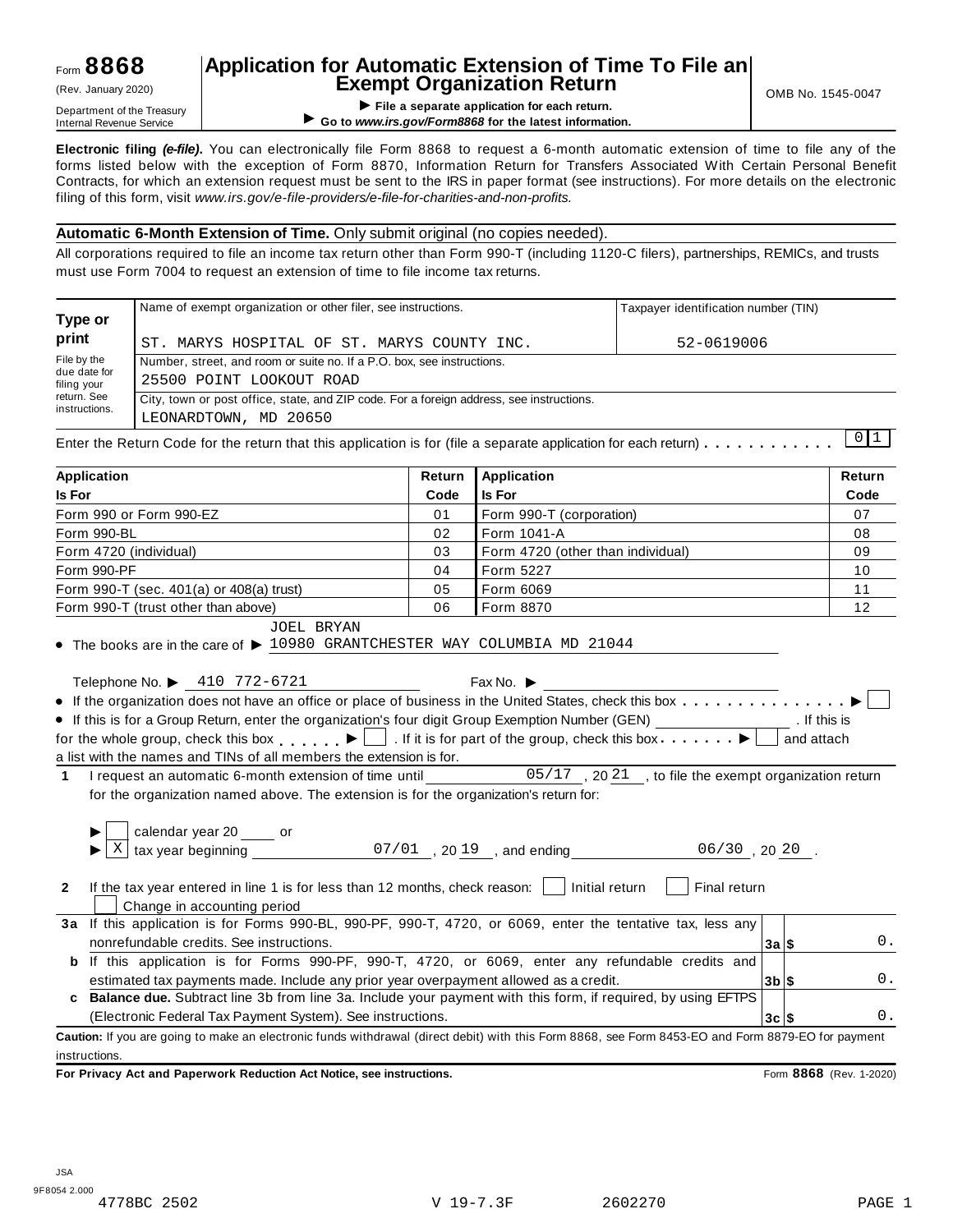|  |  |  | ST. MARYS HOSPITAL OF ST. MARYS COUNTY INC. |  |  |  |  |  |  |
|--|--|--|---------------------------------------------|--|--|--|--|--|--|
|--|--|--|---------------------------------------------|--|--|--|--|--|--|

52-0619006

| Form 990 (2019)            |                                                                                                                                                                                 | Page 2                             |
|----------------------------|---------------------------------------------------------------------------------------------------------------------------------------------------------------------------------|------------------------------------|
| Part III                   | <b>Statement of Program Service Accomplishments</b>                                                                                                                             | X                                  |
|                            | Briefly describe the organization's mission:                                                                                                                                    |                                    |
|                            | ATTACHMENT 1                                                                                                                                                                    |                                    |
|                            |                                                                                                                                                                                 |                                    |
|                            |                                                                                                                                                                                 |                                    |
|                            |                                                                                                                                                                                 |                                    |
|                            | 2 Did the organization undertake any significant program services during the year which were not listed on the                                                                  |                                    |
|                            |                                                                                                                                                                                 | 「X   No<br>Yes                     |
|                            | If "Yes," describe these new services on Schedule O.                                                                                                                            |                                    |
|                            | Did the organization cease conducting, or make significant changes in how it conducts, any program                                                                              |                                    |
|                            |                                                                                                                                                                                 | $\lceil x \rceil$ No<br><b>Yes</b> |
|                            | If "Yes," describe these changes on Schedule O.<br>4 Describe the organization's program service accomplishments for each of its three largest program services, as measured by |                                    |
|                            | expenses. Section $501(c)(3)$ and $501(c)(4)$ organizations are required to report the amount of grants and allocations to others,                                              |                                    |
|                            | the total expenses, and revenue, if any, for each program service reported.                                                                                                     |                                    |
|                            |                                                                                                                                                                                 |                                    |
| 4a (Code:                  | (Expenses \$ 115,604,857. including grants of \$ 23,259. ) (Revenue \$ 175,541,083. )                                                                                           |                                    |
|                            | ATTACHMENT 2                                                                                                                                                                    |                                    |
|                            |                                                                                                                                                                                 |                                    |
|                            |                                                                                                                                                                                 |                                    |
|                            |                                                                                                                                                                                 |                                    |
|                            |                                                                                                                                                                                 |                                    |
|                            |                                                                                                                                                                                 |                                    |
|                            |                                                                                                                                                                                 |                                    |
|                            |                                                                                                                                                                                 |                                    |
|                            |                                                                                                                                                                                 |                                    |
|                            |                                                                                                                                                                                 |                                    |
|                            |                                                                                                                                                                                 |                                    |
|                            |                                                                                                                                                                                 |                                    |
|                            |                                                                                                                                                                                 |                                    |
| 4b (Code:                  | ) (Expenses \$<br>$11,367,521$ . including grants of $\$$<br>0. $)($ Revenue \$ 1,830,954. $)$<br>MEDSTAR ST. MARY'S PROVIDED \$11.4M IN SUBSIDIZED (MISSION DRIVEN)            |                                    |
|                            | HEALTH SERVICES IN FISCAL YEAR 2020. THESE CRITICAL SERVICES,                                                                                                                   |                                    |
|                            | WHICH ARE DRIVEN BY COMMUNITY NEEDS, OPERATE AT A LOSS. THEY                                                                                                                    |                                    |
|                            | ADDRESS PRIORITIES PRIMARILY THROUGH DISEASE PREVENTION AND                                                                                                                     |                                    |
|                            | IMPROVEMENT OF HEALTH STATUS. SERVICES PROVIDED INCLUDE HOSPITAL                                                                                                                |                                    |
|                            |                                                                                                                                                                                 |                                    |
|                            | OUTPATIENT SERVICES, WOMEN'S AND CHILDREN'S SERVICES, BEHAVIORAL                                                                                                                |                                    |
|                            | HEALTH, AND EMERGENCY AND TRAUMA SERVICES.                                                                                                                                      |                                    |
|                            |                                                                                                                                                                                 |                                    |
|                            |                                                                                                                                                                                 |                                    |
|                            |                                                                                                                                                                                 |                                    |
|                            |                                                                                                                                                                                 |                                    |
|                            |                                                                                                                                                                                 |                                    |
|                            | <b>4c</b> (Code: $\qquad$ ) (Expenses \$ $\qquad$ 3,903,558. including grants of \$<br>$0.$ ) (Revenue \$                                                                       | 0.                                 |
|                            | MEDSTAR ST. MARY'S PROVIDED \$3.9M IN CHARITY CARE SERVICES IN                                                                                                                  |                                    |
|                            | FISCAL YEAR 2020. CHARITY CARE IS PROVIDED PURSUANT TO MEDSTAR                                                                                                                  |                                    |
|                            | HEALTH'S FINANCIAL ASSISTANCE POLICY TO MEMBERS OF THE COMMUNITY                                                                                                                |                                    |
|                            | WHOSE INCOME IS BELOW CERTAIN THRESHOLDS AND FOR WHICH THE                                                                                                                      |                                    |
|                            | HOSPITAL IS NOT COMPENSATED. UNDER MARYLAND'S UNIQUE PAYER SYSTEM,                                                                                                              |                                    |
|                            | THE AMOUNT REPORTED REPRESENTS MEDSTAR ST. MARY'S CHARITY CARE                                                                                                                  |                                    |
|                            | EXPENSE. OTHER CHARITY CARE EXPENSES ARE INDIRECTLY REIMBURSED VIA                                                                                                              |                                    |
|                            | THE STATE OF MARYLAND'S PAYMENT SYSTEM.                                                                                                                                         |                                    |
|                            |                                                                                                                                                                                 |                                    |
|                            |                                                                                                                                                                                 |                                    |
|                            |                                                                                                                                                                                 |                                    |
|                            |                                                                                                                                                                                 |                                    |
|                            | 4d Other program services (Describe on Schedule O.)                                                                                                                             |                                    |
|                            | (Expenses \$ including grants of \$<br>) (Revenue \$                                                                                                                            |                                    |
|                            | 4e Total program service expenses > 130,875,936.                                                                                                                                |                                    |
| <b>JSA</b><br>9E1020 2.000 |                                                                                                                                                                                 | Form $990$ (2019)                  |
|                            | 4778BC 2502<br>V 19-8.3F<br>2602270                                                                                                                                             | PAGE 2                             |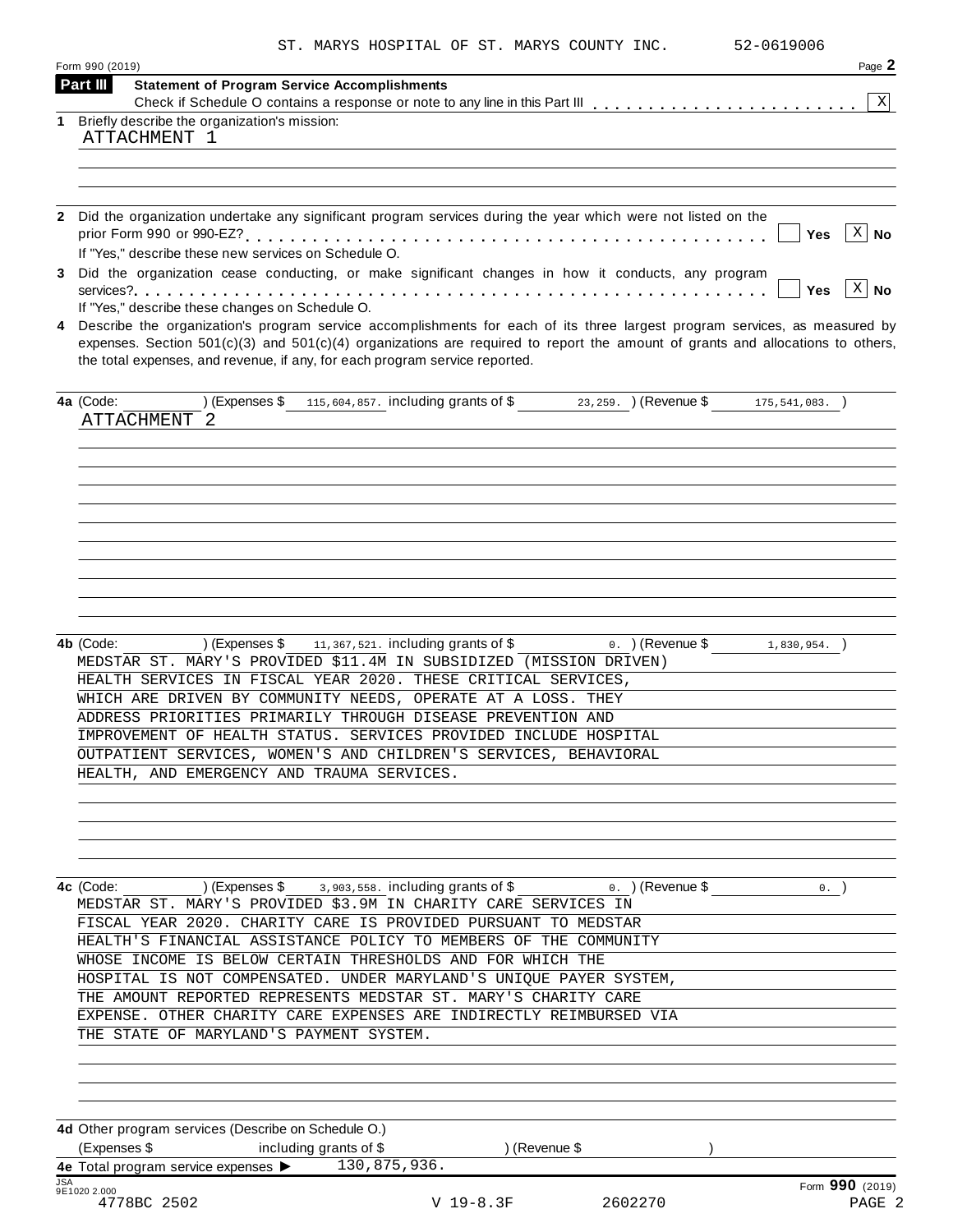|    | Part IV<br><b>Checklist of Required Schedules</b>                                                                                                                                                                 |                 | Yes                     | No |
|----|-------------------------------------------------------------------------------------------------------------------------------------------------------------------------------------------------------------------|-----------------|-------------------------|----|
| 1  | Is the organization described in section $501(c)(3)$ or $4947(a)(1)$ (other than a private foundation)? If "Yes,"                                                                                                 |                 |                         |    |
|    |                                                                                                                                                                                                                   | $\mathbf{1}$    | Χ                       |    |
| 2  | Is the organization required to complete Schedule B, Schedule of Contributors (see instructions)?                                                                                                                 | $\mathbf{2}$    | $\overline{\mathbf{x}}$ |    |
| 3  | Did the organization engage in direct or indirect political campaign activities on behalf of or in opposition to                                                                                                  |                 |                         |    |
|    | candidates for public office? If "Yes," complete Schedule C, Part I.                                                                                                                                              | 3               |                         | X  |
| 4  | Section 501(c)(3) organizations. Did the organization engage in lobbying activities, or have a section 501(h)                                                                                                     |                 |                         |    |
|    |                                                                                                                                                                                                                   | 4               |                         | Χ  |
| 5  | Is the organization a section $501(c)(4)$ , $501(c)(5)$ , or $501(c)(6)$ organization that receives membership dues,                                                                                              |                 |                         |    |
|    | assessments, or similar amounts as defined in Revenue Procedure 98-19? If "Yes," complete Schedule C, Part III                                                                                                    | 5               |                         | Χ  |
| 6  | Did the organization maintain any donor advised funds or any similar funds or accounts for which donors                                                                                                           |                 |                         |    |
|    | have the right to provide advice on the distribution or investment of amounts in such funds or accounts? If                                                                                                       |                 |                         |    |
|    |                                                                                                                                                                                                                   | 6               |                         | X  |
| 7  | Did the organization receive or hold a conservation easement, including easements to preserve open space,                                                                                                         |                 |                         |    |
|    | the environment, historic land areas, or historic structures? If "Yes," complete Schedule D, Part II.                                                                                                             | $\overline{7}$  |                         | X  |
| 8  | Did the organization maintain collections of works of art, historical treasures, or other similar assets? If "Yes,"                                                                                               |                 |                         |    |
|    |                                                                                                                                                                                                                   | 8               |                         | Χ  |
| 9  | Did the organization report an amount in Part X, line 21, for escrow or custodial account liability, serve as a                                                                                                   |                 |                         |    |
|    | custodian for amounts not listed in Part X; or provide credit counseling, debt management, credit repair, or                                                                                                      |                 |                         |    |
|    |                                                                                                                                                                                                                   | 9               |                         | Χ  |
| 10 | Did the organization, directly or through a related organization, hold assets in donor-restricted endowments                                                                                                      |                 |                         |    |
|    |                                                                                                                                                                                                                   | 10              | Χ                       |    |
| 11 | If the organization's answer to any of the following questions is "Yes," then complete Schedule D, Parts VI,                                                                                                      |                 |                         |    |
|    | VII, VIII, IX, or X as applicable.                                                                                                                                                                                |                 |                         |    |
|    | a Did the organization report an amount for land, buildings, and equipment in Part X, line 10? If "Yes,"                                                                                                          |                 | Χ                       |    |
|    |                                                                                                                                                                                                                   | 11a             |                         |    |
|    | <b>b</b> Did the organization report an amount for investments-other securities in Part X, line 12 that is 5% or more<br>of its total assets reported in Part X, line 16? If "Yes," complete Schedule D, Part VII | 11 <sub>b</sub> |                         | Χ  |
|    | c Did the organization report an amount for investments-program related in Part X, line 13 that is 5% or more                                                                                                     |                 |                         |    |
|    | of its total assets reported in Part X, line 16? If "Yes," complete Schedule D, Part VIII                                                                                                                         | 11c             | Χ                       |    |
|    | d Did the organization report an amount for other assets in Part X, line 15, that is 5% or more of its total assets                                                                                               |                 |                         |    |
|    | reported in Part X, line 16? If "Yes," complete Schedule D, Part IX.                                                                                                                                              | 11d             |                         | X  |
|    | e Did the organization report an amount for other liabilities in Part X, line 25? If "Yes," complete Schedule D, Part X                                                                                           | 11e             | $\mathbf X$             |    |
| f. | Did the organization's separate or consolidated financial statements for the tax year include a footnote that addresses                                                                                           |                 |                         |    |
|    | the organization's liability for uncertain tax positions under FIN 48 (ASC 740)? If "Yes," complete Schedule D, Part X                                                                                            | 11f             | Χ                       |    |
|    | 12a Did the organization obtain separate, independent audited financial statements for the tax year? If "Yes," complete                                                                                           |                 |                         |    |
|    |                                                                                                                                                                                                                   | 12a             |                         | Χ  |
|    | <b>b</b> Was the organization included in consolidated, independent audited financial statements for the tax year? If                                                                                             |                 |                         |    |
|    | "Yes," and if the organization answered "No" to line 12a, then completing Schedule D, Parts XI and XII is optional                                                                                                | 12 <sub>b</sub> | Χ                       |    |
| 13 | Is the organization a school described in section $170(b)(1)(A)(ii)?$ If "Yes," complete Schedule E.                                                                                                              | 13              |                         | X  |
|    | 14a Did the organization maintain an office, employees, or agents outside of the United States?                                                                                                                   | 14a             |                         | X  |
|    | <b>b</b> Did the organization have aggregate revenues or expenses of more than \$10,000 from grantmaking,                                                                                                         |                 |                         |    |
|    | fundraising, business, investment, and program service activities outside the United States, or aggregate                                                                                                         |                 |                         |    |
|    | foreign investments valued at \$100,000 or more? If "Yes," complete Schedule F, Parts I and IV                                                                                                                    | 14b             |                         | Χ  |
| 15 | Did the organization report on Part IX, column (A), line 3, more than \$5,000 of grants or other assistance to or                                                                                                 |                 |                         |    |
|    |                                                                                                                                                                                                                   | 15              |                         | Χ  |
| 16 | Did the organization report on Part IX, column (A), line 3, more than \$5,000 of aggregate grants or other                                                                                                        |                 |                         |    |
|    | assistance to or for foreign individuals? If "Yes," complete Schedule F, Parts III and IV                                                                                                                         | 16              |                         | Χ  |
| 17 | Did the organization report a total of more than \$15,000 of expenses for professional fundraising services on                                                                                                    |                 |                         |    |
|    | Part IX, column (A), lines 6 and 11e? If "Yes," complete Schedule G, Part I (see instructions)                                                                                                                    | 17              |                         | Χ  |
| 18 | Did the organization report more than \$15,000 total of fundraising event gross income and contributions on                                                                                                       |                 |                         |    |
|    |                                                                                                                                                                                                                   | 18              | Χ                       |    |
| 19 | Did the organization report more than \$15,000 of gross income from gaming activities on Part VIII, line 9a?                                                                                                      |                 |                         |    |
|    |                                                                                                                                                                                                                   | 19              |                         | Χ  |
|    | 20a Did the organization operate one or more hospital facilities? If "Yes," complete Schedule H                                                                                                                   | 20a             | Χ                       |    |
|    | <b>b</b> If "Yes" to line 20a, did the organization attach a copy of its audited financial statements to this return?                                                                                             | 20 <sub>b</sub> | Χ                       |    |
| 21 | Did the organization report more than \$5,000 of grants or other assistance to any domestic organization or                                                                                                       |                 |                         |    |
|    | domestic government on Part IX, column (A), line 1? If "Yes," complete Schedule I, Parts I and II                                                                                                                 | 21              |                         | X  |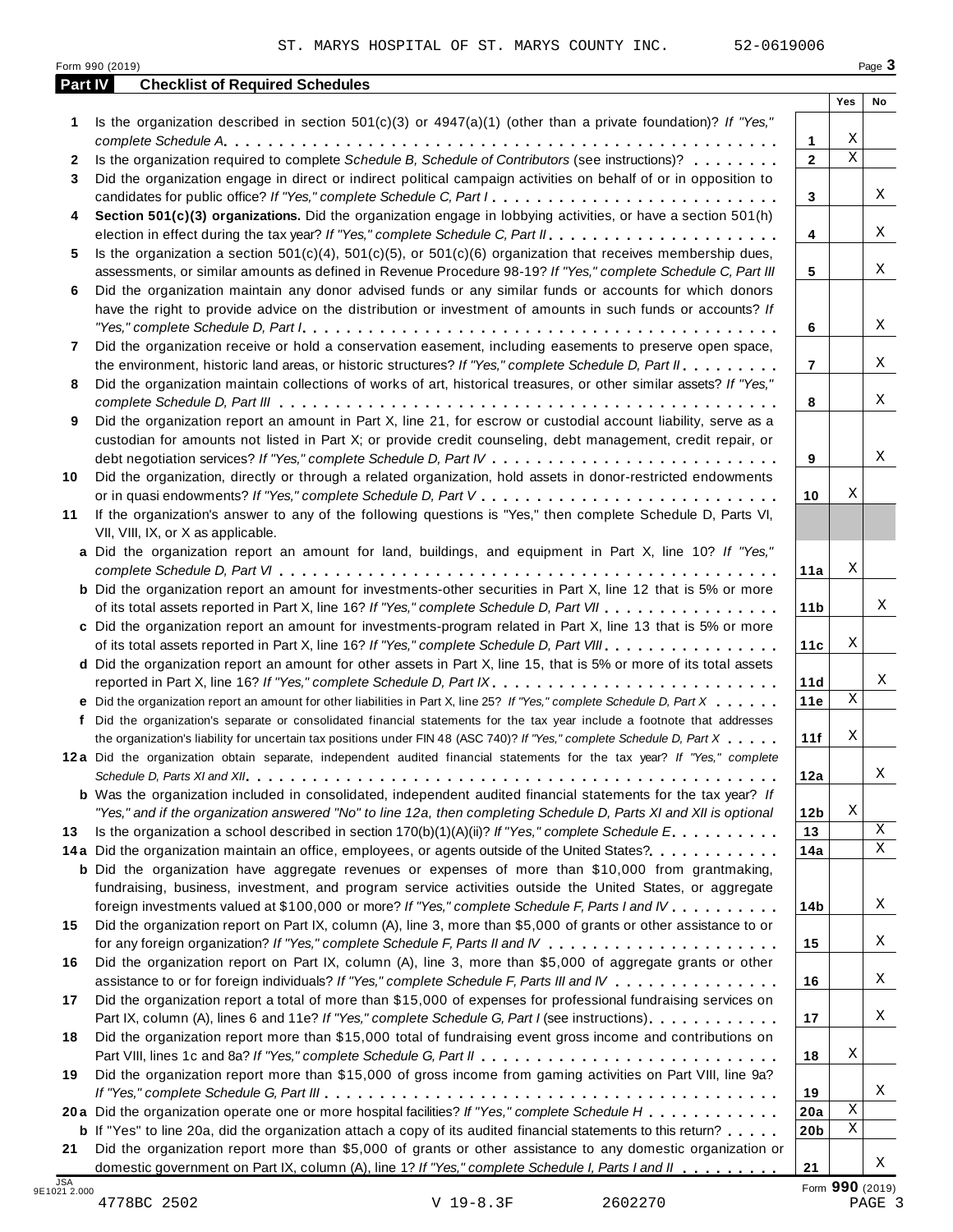|                            | 52-0619006<br>ST. MARYS HOSPITAL OF ST. MARYS COUNTY INC.                                                                                                                                                                       |                 |             |                 |
|----------------------------|---------------------------------------------------------------------------------------------------------------------------------------------------------------------------------------------------------------------------------|-----------------|-------------|-----------------|
|                            | Form 990 (2019)                                                                                                                                                                                                                 |                 |             | Page 4          |
| <b>Part IV</b>             | <b>Checklist of Required Schedules (continued)</b>                                                                                                                                                                              |                 | Yes         | No              |
| 22                         | Did the organization report more than \$5,000 of grants or other assistance to or for domestic individuals on                                                                                                                   |                 |             |                 |
|                            | Part IX, column (A), line 2? If "Yes," complete Schedule I, Parts I and III                                                                                                                                                     | 22              | Χ           |                 |
| 23                         | Did the organization answer "Yes" to Part VII, Section A, line 3, 4, or 5 about compensation of the                                                                                                                             |                 |             |                 |
|                            | organization's current and former officers, directors, trustees, key employees, and highest compensated                                                                                                                         |                 |             |                 |
|                            |                                                                                                                                                                                                                                 | 23              | Χ           |                 |
|                            | 24a Did the organization have a tax-exempt bond issue with an outstanding principal amount of more than                                                                                                                         |                 |             |                 |
|                            | \$100,000 as of the last day of the year, that was issued after December 31, 2002? If "Yes," answer lines 24b                                                                                                                   |                 |             |                 |
|                            | through 24d and complete Schedule K. If "No," go to line 25a                                                                                                                                                                    | 24a             |             | Χ               |
|                            | <b>b</b> Did the organization invest any proceeds of tax-exempt bonds beyond a temporary period exception?                                                                                                                      | 24b             |             |                 |
|                            | c Did the organization maintain an escrow account other than a refunding escrow at any time during the year                                                                                                                     |                 |             |                 |
|                            | d Did the organization act as an "on behalf of" issuer for bonds outstanding at any time during the year?                                                                                                                       | 24c<br>24d      |             |                 |
|                            | 25a Section 501(c)(3), 501(c)(4), and 501(c)(29) organizations. Did the organization engage in an excess benefit                                                                                                                |                 |             |                 |
|                            | transaction with a disqualified person during the year? If "Yes," complete Schedule L, Part I                                                                                                                                   | 25a             |             | X               |
|                            | <b>b</b> Is the organization aware that it engaged in an excess benefit transaction with a disqualified person in a prior                                                                                                       |                 |             |                 |
|                            | year, and that the transaction has not been reported on any of the organization's prior Forms 990 or 990-EZ?                                                                                                                    |                 |             |                 |
|                            |                                                                                                                                                                                                                                 | 25 <sub>b</sub> |             | Χ               |
| 26                         | Did the organization report any amount on Part X, line 5 or 22, for receivables from or payables to any current                                                                                                                 |                 |             |                 |
|                            | or former officer, director, trustee, key employee, creator or founder, substantial contributor, or 35%                                                                                                                         |                 |             |                 |
|                            | controlled entity or family member of any of these persons? If "Yes," complete Schedule L, Part II.                                                                                                                             | 26              |             | Χ               |
| 27                         | Did the organization provide a grant or other assistance to any current or former officer, director, trustee, key                                                                                                               |                 |             |                 |
|                            | employee, creator or founder, substantial contributor or employee thereof, a grant selection committee<br>member, or to a 35% controlled entity (including an employee thereof) or family member of any of these                |                 |             |                 |
|                            |                                                                                                                                                                                                                                 | 27              |             | Χ               |
| 28                         | Was the organization a party to a business transaction with one of the following parties (see Schedule L,                                                                                                                       |                 |             |                 |
|                            | Part IV instructions, for applicable filing thresholds, conditions, and exceptions):                                                                                                                                            |                 |             |                 |
|                            | a A current or former officer, director, trustee, key employee, creator or founder, or substantial contributor? If                                                                                                              |                 |             |                 |
|                            |                                                                                                                                                                                                                                 |                 |             | Χ               |
|                            | b A family member of any individual described in line 28a? If "Yes," complete Schedule L, Part IV.                                                                                                                              | 28b             |             | X               |
|                            | c A 35% controlled entity of one or more individuals and/or organizations described in lines 28a or 28b? If                                                                                                                     |                 |             |                 |
|                            |                                                                                                                                                                                                                                 | 28c             | $\mathbf x$ | Χ               |
| 29                         | Did the organization receive more than \$25,000 in non-cash contributions? If "Yes," complete Schedule M                                                                                                                        | 29              |             |                 |
| 30                         | Did the organization receive contributions of art, historical treasures, or other similar assets, or qualified                                                                                                                  | 30              |             | Χ               |
| 31                         | Did the organization liquidate, terminate, or dissolve and cease operations? If "Yes," complete Schedule N, Part I                                                                                                              | 31              |             | X               |
| 32                         | Did the organization sell, exchange, dispose of, or transfer more than 25% of its net assets? If "Yes,"                                                                                                                         |                 |             |                 |
|                            |                                                                                                                                                                                                                                 | 32              |             | X               |
| 33                         | Did the organization own 100% of an entity disregarded as separate from the organization under Regulations                                                                                                                      |                 |             |                 |
|                            |                                                                                                                                                                                                                                 | 33              |             | Χ               |
| 34                         | Was the organization related to any tax-exempt or taxable entity? If "Yes," complete Schedule R, Part II, III,                                                                                                                  |                 |             |                 |
|                            |                                                                                                                                                                                                                                 | 34              | Χ           |                 |
|                            | 35a Did the organization have a controlled entity within the meaning of section 512(b)(13)?                                                                                                                                     | 35a             | X           |                 |
|                            | <b>b</b> If "Yes" to line 35a, did the organization receive any payment from or engage in any transaction with a<br>controlled entity within the meaning of section 512(b)(13)? If "Yes," complete Schedule R, Part V, line 2   |                 | Χ           |                 |
| 36                         | Section 501(c)(3) organizations. Did the organization make any transfers to an exempt non-charitable                                                                                                                            | 35 <sub>b</sub> |             |                 |
|                            |                                                                                                                                                                                                                                 | 36              |             | X               |
| 37                         | Did the organization conduct more than 5% of its activities through an entity that is not a related organization                                                                                                                |                 |             |                 |
|                            | and that is treated as a partnership for federal income tax purposes? If "Yes," complete Schedule R, Part VI                                                                                                                    | 37              |             | Χ               |
| 38                         | Did the organization complete Schedule O and provide explanations in Schedule O for Part VI, lines 11b and                                                                                                                      |                 |             |                 |
|                            | 19? Note: All Form 990 filers are required to complete Schedule O.                                                                                                                                                              | 38              | Χ           |                 |
| Part V                     | <b>Statements Regarding Other IRS Filings and Tax Compliance</b>                                                                                                                                                                |                 |             |                 |
|                            | Check if Schedule O contains a response or note to any line in this Part V                                                                                                                                                      |                 |             |                 |
|                            |                                                                                                                                                                                                                                 |                 | Yes         | No              |
|                            | 0.<br>1a Enter the number reported in Box 3 of Form 1096. Enter -0- if not applicable<br>1а<br>0.                                                                                                                               |                 |             |                 |
|                            | <b>b</b> Enter the number of Forms W-2G included in line 1a. Enter -0- if not applicable $\ldots$ ,,,,,<br>1 <sub>b</sub><br>c Did the organization comply with backup withholding rules for reportable payments to vendors and |                 |             |                 |
|                            |                                                                                                                                                                                                                                 | 1c              | Χ           |                 |
| <b>JSA</b><br>9E1030 2.000 |                                                                                                                                                                                                                                 |                 |             | Form 990 (2019) |
|                            | 2602270<br>4778BC 2502<br>V 19-8.3F                                                                                                                                                                                             |                 |             | PAGE 4          |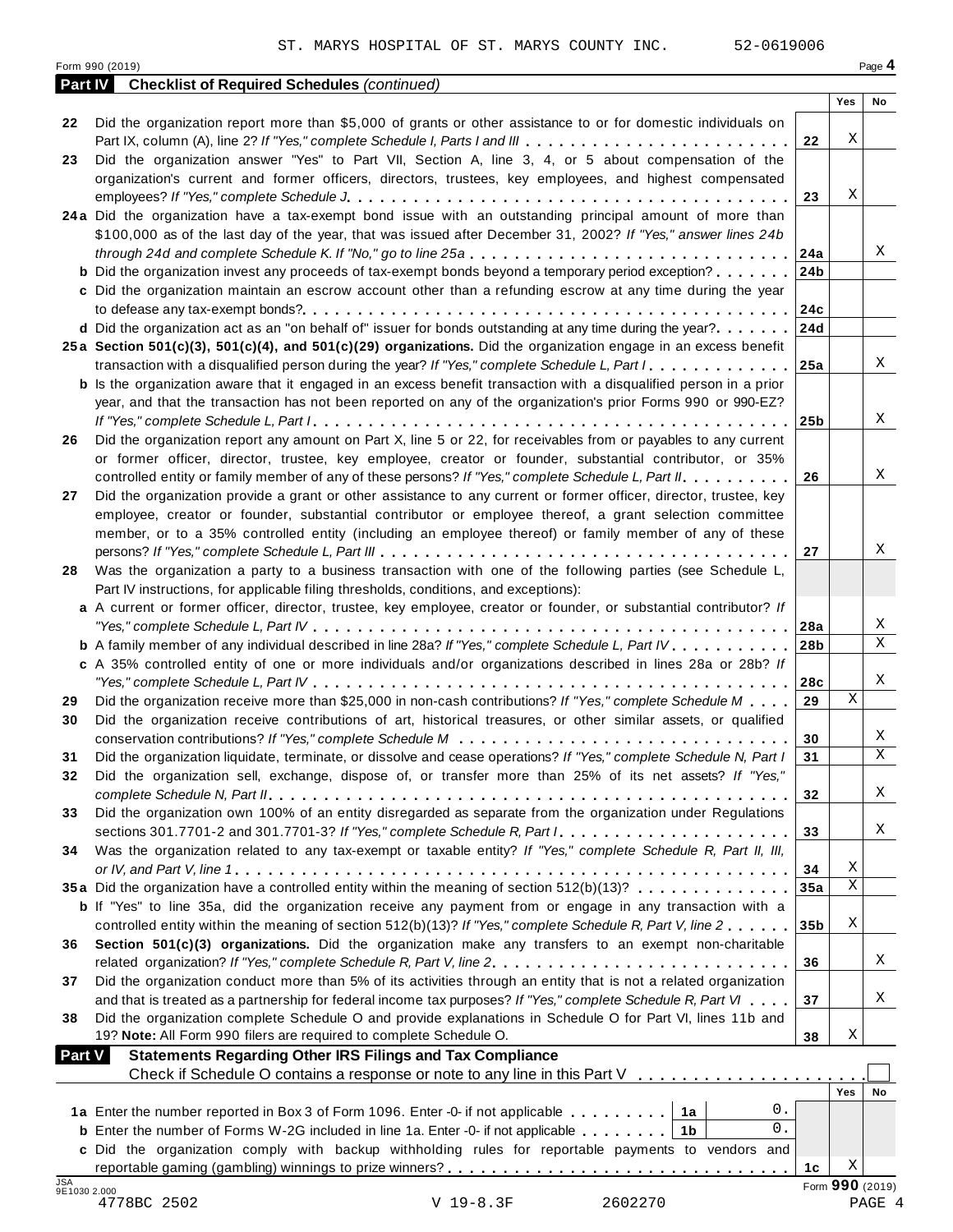|               | ST. MARYS HOSPITAL OF ST. MARYS COUNTY INC.<br>52-0619006                                                                                                                                                                   |                |     |          |
|---------------|-----------------------------------------------------------------------------------------------------------------------------------------------------------------------------------------------------------------------------|----------------|-----|----------|
|               | Form 990 (2019)                                                                                                                                                                                                             |                |     | Page $5$ |
| <b>Part V</b> | Statements Regarding Other IRS Filings and Tax Compliance (continued)                                                                                                                                                       |                |     |          |
|               |                                                                                                                                                                                                                             |                | Yes | No       |
|               | 2a Enter the number of employees reported on Form W-3, Transmittal of Wage and Tax<br>1,467                                                                                                                                 |                |     |          |
|               | Statements, filed for the calendar year ending with or within the year covered by this return. 2a                                                                                                                           |                | Χ   |          |
|               | <b>b</b> If at least one is reported on line 2a, did the organization file all required federal employment tax returns?                                                                                                     | 2b             |     |          |
|               | Note: If the sum of lines 1a and 2a is greater than 250, you may be required to e-file (see instructions)                                                                                                                   |                |     | Χ        |
|               | 3a Did the organization have unrelated business gross income of \$1,000 or more during the year?                                                                                                                            | 3a             |     |          |
|               | <b>b</b> If "Yes," has it filed a Form 990-T for this year? If "No" to line 3b, provide an explanation on Schedule O                                                                                                        | 3b             |     |          |
|               | 4a At any time during the calendar year, did the organization have an interest in, or a signature or other authority over,                                                                                                  |                |     | Χ        |
|               | a financial account in a foreign country (such as a bank account, securities account, or other financial account)?                                                                                                          | 4a             |     |          |
|               | <b>b</b> If "Yes," enter the name of the foreign country $\blacktriangleright$                                                                                                                                              |                |     |          |
|               | See instructions for filing requirements for FinCEN Form 114, Report of Foreign Bank and Financial Accounts (FBAR).                                                                                                         | 5a             |     | Χ        |
|               | 5a Was the organization a party to a prohibited tax shelter transaction at any time during the tax year?                                                                                                                    | 5b             |     | X        |
|               | <b>b</b> Did any taxable party notify the organization that it was or is a party to a prohibited tax shelter transaction?                                                                                                   | 5 <sub>c</sub> |     |          |
|               |                                                                                                                                                                                                                             |                |     |          |
|               | 6a Does the organization have annual gross receipts that are normally greater than \$100,000, and did the                                                                                                                   | 6a             |     | Χ        |
|               | organization solicit any contributions that were not tax deductible as charitable contributions?<br><b>b</b> If "Yes," did the organization include with every solicitation an express statement that such contributions or |                |     |          |
|               |                                                                                                                                                                                                                             | 6b             |     |          |
|               |                                                                                                                                                                                                                             |                |     |          |
| 7             | Organizations that may receive deductible contributions under section 170(c).<br>a Did the organization receive a payment in excess of \$75 made partly as a contribution and partly for goods                              |                |     |          |
|               |                                                                                                                                                                                                                             | 7а             | Χ   |          |
|               | <b>b</b> If "Yes," did the organization notify the donor of the value of the goods or services provided?                                                                                                                    | 7b             | X   |          |
|               | c Did the organization sell, exchange, or otherwise dispose of tangible personal property for which it was                                                                                                                  |                |     |          |
|               |                                                                                                                                                                                                                             | 7с             |     | Χ        |
|               |                                                                                                                                                                                                                             |                |     |          |
|               | e Did the organization receive any funds, directly or indirectly, to pay premiums on a personal benefit contract?                                                                                                           | 7е             |     | Χ        |
|               | f Did the organization, during the year, pay premiums, directly or indirectly, on a personal benefit contract?                                                                                                              | 7f             |     | Χ        |
|               | If the organization received a contribution of qualified intellectual property, did the organization file Form 8899 as required?                                                                                            | 7g             |     |          |
| g             | h If the organization received a contribution of cars, boats, airplanes, or other vehicles, did the organization file a Form 1098-C?. .                                                                                     | 7h             |     |          |
| 8             | Sponsoring organizations maintaining donor advised funds. Did a donor advised fund maintained by the                                                                                                                        |                |     |          |
|               | sponsoring organization have excess business holdings at any time during the year?                                                                                                                                          | 8              |     |          |
| 9             | Sponsoring organizations maintaining donor advised funds.                                                                                                                                                                   |                |     |          |
|               | a Did the sponsoring organization make any taxable distributions under section 4966?                                                                                                                                        | 9a             |     |          |
|               | <b>b</b> Did the sponsoring organization make a distribution to a donor, donor advisor, or related person?                                                                                                                  | 9b             |     |          |
| 10            | Section 501(c)(7) organizations. Enter:                                                                                                                                                                                     |                |     |          |
|               | 10a<br>a Initiation fees and capital contributions included on Part VIII, line 12                                                                                                                                           |                |     |          |
|               | 10 <sub>b</sub><br><b>b</b> Gross receipts, included on Form 990, Part VIII, line 12, for public use of club facilities                                                                                                     |                |     |          |
| 11            | Section 501(c)(12) organizations. Enter:                                                                                                                                                                                    |                |     |          |
| a             | 11a                                                                                                                                                                                                                         |                |     |          |
|               | <b>b</b> Gross income from other sources (Do not net amounts due or paid to other sources                                                                                                                                   |                |     |          |
|               | 11b                                                                                                                                                                                                                         |                |     |          |
|               | 12a Section 4947(a)(1) non-exempt charitable trusts. Is the organization filing Form 990 in lieu of Form 1041?                                                                                                              | 12a            |     |          |
|               | <b>b</b> If "Yes," enter the amount of tax-exempt interest received or accrued during the year 12b                                                                                                                          |                |     |          |
| 13            | Section 501(c)(29) qualified nonprofit health insurance issuers.                                                                                                                                                            |                |     |          |
|               | a Is the organization licensed to issue qualified health plans in more than one state?                                                                                                                                      | 13a            |     |          |
|               | Note: See the instructions for additional information the organization must report on Schedule O.                                                                                                                           |                |     |          |
|               | <b>b</b> Enter the amount of reserves the organization is required to maintain by the states in which                                                                                                                       |                |     |          |
|               | 13 <sub>b</sub><br>the organization is licensed to issue qualified health plans                                                                                                                                             |                |     |          |
|               | 13c                                                                                                                                                                                                                         |                |     |          |
|               | 14a Did the organization receive any payments for indoor tanning services during the tax year?                                                                                                                              | 14a            |     | Χ        |
|               | <b>b</b> If "Yes," has it filed a Form 720 to report these payments? If "No," provide an explanation on Schedule $0 \cdot \cdot \cdot \cdot$                                                                                | 14b            |     |          |
| 15            | Is the organization subject to the section 4960 tax on payment(s) of more than \$1,000,000 in remuneration or                                                                                                               |                |     |          |
|               |                                                                                                                                                                                                                             | 15             | Χ   |          |
|               | If "Yes," see instructions and file Form 4720, Schedule N.                                                                                                                                                                  |                |     |          |
| 16            | Is the organization an educational institution subject to the section 4968 excise tax on net investment income?                                                                                                             | 16             |     | Χ        |
|               | If "Yes," complete Form 4720, Schedule O.                                                                                                                                                                                   |                |     |          |

Form **990** (2019)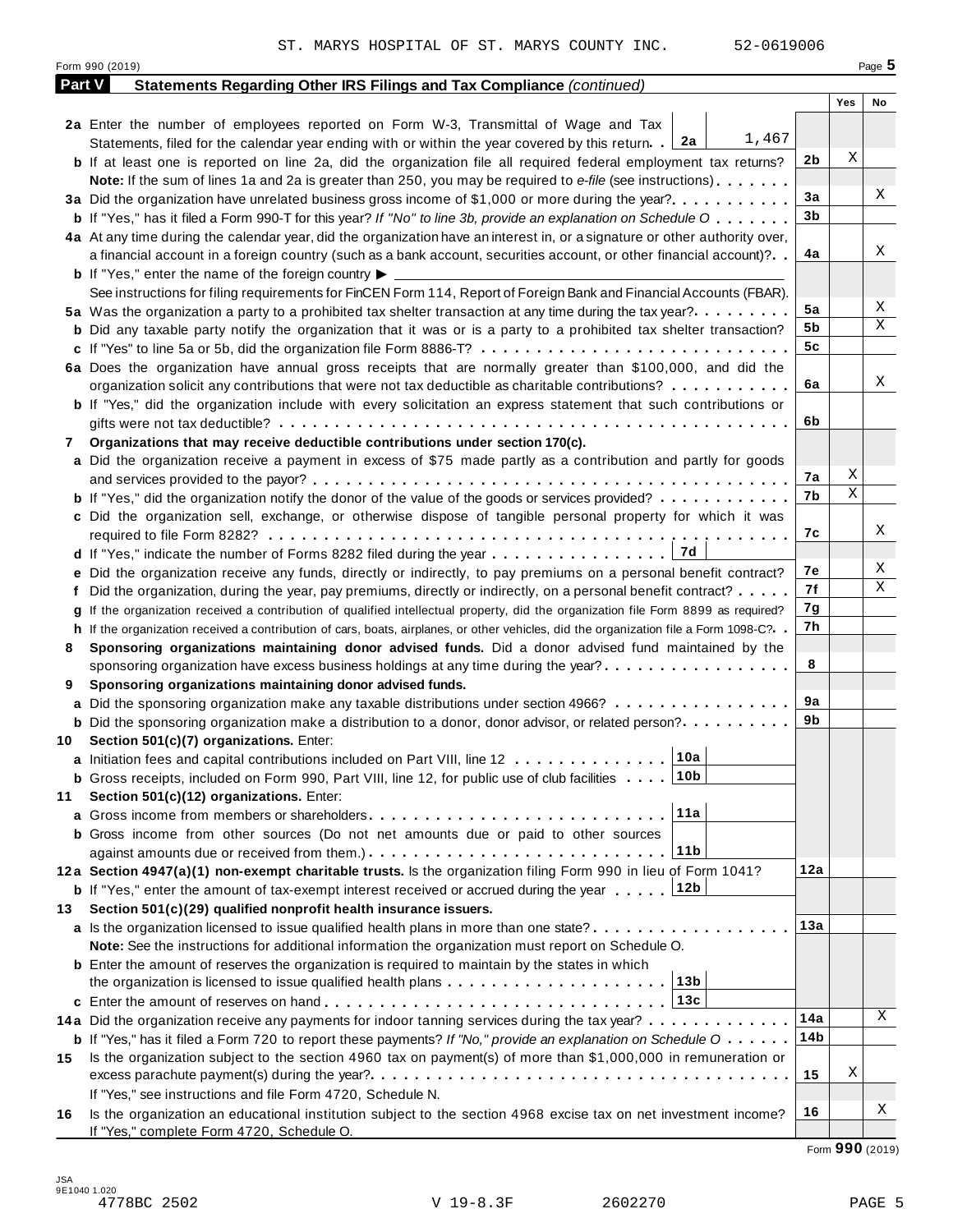|                | 52-0619006<br>ST. MARYS HOSPITAL OF ST. MARYS COUNTY INC.<br>Form 990 (2019)                                                                                                                                                            |                 |                 | Page $6$ |
|----------------|-----------------------------------------------------------------------------------------------------------------------------------------------------------------------------------------------------------------------------------------|-----------------|-----------------|----------|
| <b>Part VI</b> | Governance, Management, and Disclosure For each "Yes" response to lines 2 through 7b below, and for a "No"<br>response to line 8a, 8b, or 10b below, describe the circumstances, processes, or changes on Schedule O. See instructions. |                 |                 |          |
|                |                                                                                                                                                                                                                                         |                 |                 | X        |
|                | <b>Section A. Governing Body and Management</b>                                                                                                                                                                                         |                 |                 |          |
|                |                                                                                                                                                                                                                                         |                 | Yes             | No       |
|                | 13<br>1a<br>1a Enter the number of voting members of the governing body at the end of the tax year                                                                                                                                      |                 |                 |          |
|                | If there are material differences in voting rights among members of the governing body, or                                                                                                                                              |                 |                 |          |
|                | if the governing body delegated broad authority to an executive committee or similar<br>committée, explain on Schedule O.                                                                                                               |                 |                 |          |
| b              | 7<br>1b<br>Enter the number of voting members included on line 1a, above, who are independent                                                                                                                                           |                 |                 |          |
| 2              | Did any officer, director, trustee, or key employee have a family relationship or a business relationship with                                                                                                                          |                 |                 |          |
|                |                                                                                                                                                                                                                                         | 2               |                 | Χ        |
| 3              | Did the organization delegate control over management duties customarily performed by or under the direct                                                                                                                               |                 |                 | Χ        |
|                | supervision of officers, directors, trustees, or key employees to a management company or other person?                                                                                                                                 | 3<br>4          |                 | Х        |
| 4              | Did the organization make any significant changes to its governing documents since the prior Form 990 was filed?                                                                                                                        | 5               |                 | X        |
| 5              | Did the organization become aware during the year of a significant diversion of the organization's assets?                                                                                                                              | 6               | X               |          |
| 6              |                                                                                                                                                                                                                                         |                 |                 |          |
| 7a             | Did the organization have members, stockholders, or other persons who had the power to elect or appoint                                                                                                                                 | 7a              | X               |          |
| b              | Are any governance decisions of the organization reserved to (or subject to approval by) members,                                                                                                                                       |                 |                 |          |
|                |                                                                                                                                                                                                                                         | 7b              | X               |          |
| 8              | Did the organization contemporaneously document the meetings held or written actions undertaken during                                                                                                                                  |                 |                 |          |
|                | the year by the following:                                                                                                                                                                                                              |                 |                 |          |
|                |                                                                                                                                                                                                                                         | 8a              | X               |          |
| b              | Each committee with authority to act on behalf of the governing body?                                                                                                                                                                   | 8b              | Χ               |          |
| 9              | Is there any officer, director, trustee, or key employee listed in Part VII, Section A, who cannot be reached at                                                                                                                        |                 |                 |          |
|                | the organization's mailing address? If "Yes," provide the names and addresses on Schedule O.                                                                                                                                            | 9               |                 | Χ        |
|                | Section B. Policies (This Section B requests information about policies not required by the Internal Revenue Code.)                                                                                                                     |                 | Yes             | No       |
|                |                                                                                                                                                                                                                                         |                 |                 | Χ        |
|                | 10a Did the organization have local chapters, branches, or affiliates?                                                                                                                                                                  | 10a             |                 |          |
|                | <b>b</b> If "Yes," did the organization have written policies and procedures governing the activities of such chapters,                                                                                                                 | 10 <sub>b</sub> |                 |          |
|                | affiliates, and branches to ensure their operations are consistent with the organization's exempt purposes?                                                                                                                             | 11a             | X               |          |
|                | 11a Has the organization provided a complete copy of this Form 990 to all members of its governing body before filing the form?                                                                                                         |                 |                 |          |
|                | <b>b</b> Describe in Schedule O the process, if any, used by the organization to review this Form 990.<br>12a Did the organization have a written conflict of interest policy? If "No," go to line 13                                   | 12a             | X               |          |
|                | <b>b</b> Were officers, directors, or trustees, and key employees required to disclose annually interests that could give                                                                                                               |                 |                 |          |
|                |                                                                                                                                                                                                                                         | 12 <sub>b</sub> | X               |          |
| c              | Did the organization regularly and consistently monitor and enforce compliance with the policy? If "Yes,"                                                                                                                               |                 |                 |          |
|                |                                                                                                                                                                                                                                         | 12c             | X               |          |
| 13             | Did the organization have a written whistleblower policy?                                                                                                                                                                               | 13              | Χ               |          |
| 14             |                                                                                                                                                                                                                                         | 14              | Χ               |          |
| 15             | Did the process for determining compensation of the following persons include a review and approval by                                                                                                                                  |                 |                 |          |
|                | independent persons, comparability data, and contemporaneous substantiation of the deliberation and decision?                                                                                                                           |                 |                 |          |
|                |                                                                                                                                                                                                                                         | 15a             | Х               |          |
| b              |                                                                                                                                                                                                                                         | 15b             | X               |          |
|                | If "Yes" to line 15a or 15b, describe the process in Schedule O (see instructions).                                                                                                                                                     |                 |                 |          |
| 16a            | Did the organization invest in, contribute assets to, or participate in a joint venture or similar arrangement                                                                                                                          |                 | Х               |          |
|                |                                                                                                                                                                                                                                         | 16a             |                 |          |
| b              | If "Yes," did the organization follow a written policy or procedure requiring the organization to evaluate its<br>participation in joint venture arrangements under applicable federal tax law, and take steps to safeguard the         |                 |                 |          |
|                | organization's exempt status with respect to such arrangements?                                                                                                                                                                         | 16b             | X               |          |
|                | <b>Section C. Disclosure</b>                                                                                                                                                                                                            |                 |                 |          |
| 17             | List the states with which a copy of this Form 990 is required to be filed $\blacktriangleright \frac{MD}{ }$ .                                                                                                                         |                 |                 |          |
| 18             | Section 6104 requires an organization to make its Forms 1023 (1024 or 1024-A, if applicable), 990, and 990-T (Section 501(c)                                                                                                            |                 |                 |          |
|                | (3)s only) available for public inspection. Indicate how you made these available. Check all that apply.<br>Own website<br>Another's website<br>$X$ Upon request<br>Other (explain on Schedule O)                                       |                 |                 |          |
| 19             | Describe on Schedule O whether (and if so, how) the organization made its governing documents, conflict of interest policy,                                                                                                             |                 |                 |          |
|                | and financial statements available to the public during the tax year.                                                                                                                                                                   |                 |                 |          |
| 20             | State the name, address, and telephone number of the person who possesses the organization's books and records $\blacktriangleright$ JOEL BRYAN 10980 GRANTCHESTER WAY COLUMBIA, MD 21044                                               |                 |                 |          |
|                |                                                                                                                                                                                                                                         |                 |                 |          |
| JSA            |                                                                                                                                                                                                                                         |                 | Form 990 (2019) |          |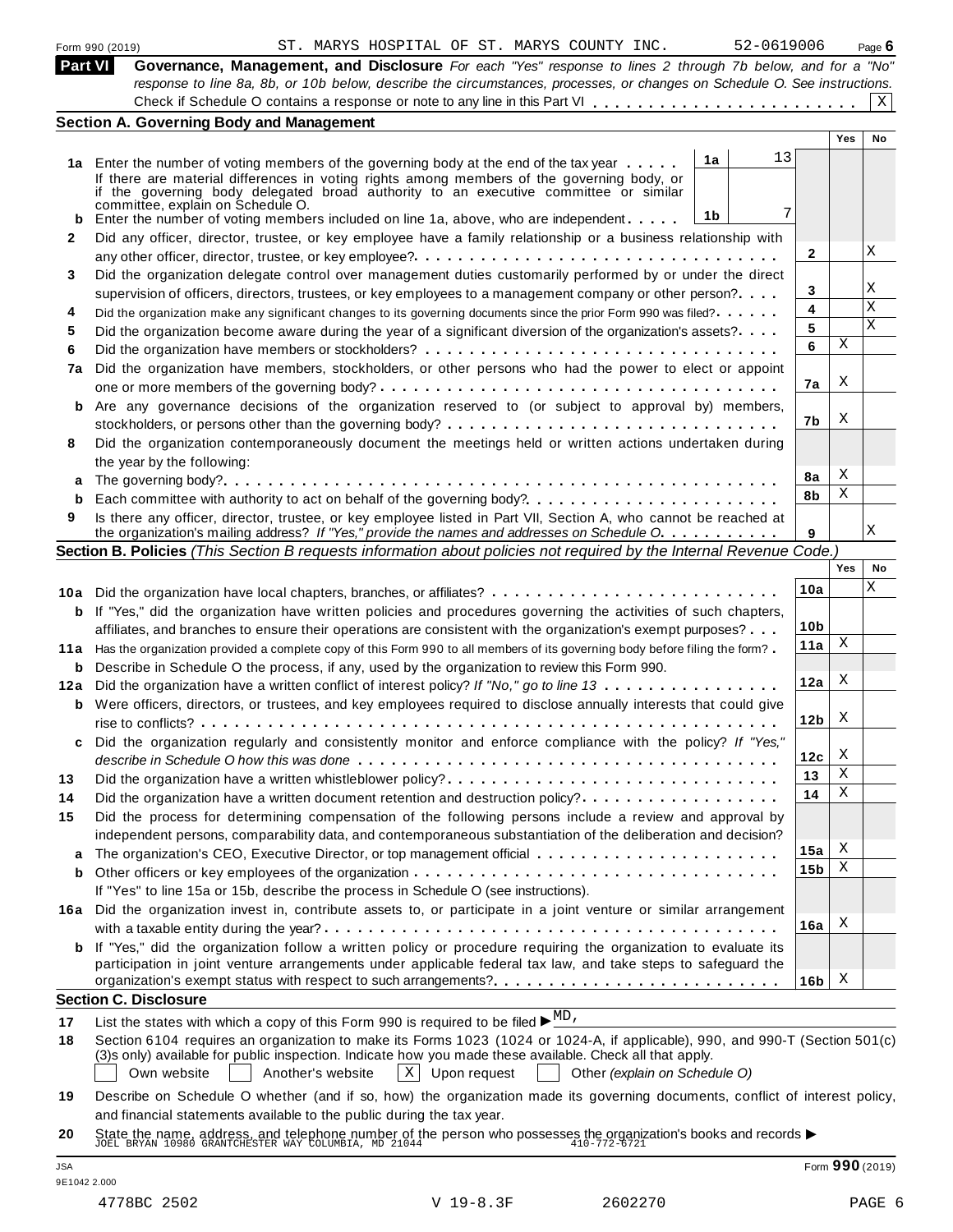| Form 990 (2019)                                                                                                                   |  |  |  |  | ST. MARYS HOSPITAL OF ST. MARYS COUNTY INC. |  | 52-0619006 |  | Page 7 |
|-----------------------------------------------------------------------------------------------------------------------------------|--|--|--|--|---------------------------------------------|--|------------|--|--------|
| Part VII Compensation of Officers, Directors, Trustees, Key Employees, Highest Compensated Employees, and                         |  |  |  |  |                                             |  |            |  |        |
| <b>Independent Contractors</b>                                                                                                    |  |  |  |  |                                             |  |            |  |        |
|                                                                                                                                   |  |  |  |  |                                             |  |            |  |        |
| Section A. Officers, Directors, Trustees, Key Employees, and Highest Compensated Employees                                        |  |  |  |  |                                             |  |            |  |        |
| 12 Complete this table for all nersons required to be listed. Report compensation for the calendar year ending with or within the |  |  |  |  |                                             |  |            |  |        |

**IIsted. Report compensation for the calendar year ending with or** organization's tax year.

anization's lax year.<br>● List all of the organization's **current** officers, directors, trustees (whether individuals or organizations), regardless of amount of<br>nnensation Enter -0- in columns (D) (E) and (E) if no compensa compensation. Enter -0- in columns (D), (E), and (F) if no compensation was paid.

**■** List all of the organization's **current** key employees, if any. See instructions for definition of "key employee."<br>■ List the experimentals five expect highest expressed explores (other than an efficer director t

**Example in the organization's current** key employees, if any. See instructions for definition of key employee.<br>• List the organization's five **current** highest compensated employees (other than an officer, director, trust who received reportable compensation (Box 5 of Form W-2 and/or Box 7 of Form 1099-MISC) of more than \$100,000 from the

organization and any related organizations.<br>• List all of the organization's **former** officers, key employees, and highest compensated employees who received more than<br>\$1.00.000 of reportable componention from the erganiza \$100,000 of reportable compensation from the organization and any related organizations.

% List all of the organization's **former directors or trustees** that received, in the capacity as a former director or trustee of the organization, more than \$10,000 of reportable compensation from the organization and any related organizations. See instructions for the order in which to list the persons above.

 $\mathbf{C}$ 

Check this box if neither the organization nor any related organization compensated any current officer, director, or trustee.

|                                 |                                                                             |                                   |                                                                  |         | (ပ)          |                                 |        |                                 |                                  |                                           |
|---------------------------------|-----------------------------------------------------------------------------|-----------------------------------|------------------------------------------------------------------|---------|--------------|---------------------------------|--------|---------------------------------|----------------------------------|-------------------------------------------|
| (A)                             | (B)                                                                         |                                   |                                                                  |         | Position     |                                 |        | (D)                             | (E)                              | (F)                                       |
| Name and title                  | Average                                                                     | (do not check more than one       |                                                                  |         |              |                                 |        | Reportable                      | Reportable                       | <b>Estimated amount</b>                   |
|                                 | hours                                                                       |                                   | box, unless person is both an<br>officer and a director/trustee) |         |              |                                 |        | compensation                    | compensation                     | of other                                  |
|                                 | per week                                                                    |                                   |                                                                  |         |              |                                 |        | from the                        | from related                     | compensation<br>from the                  |
|                                 | (list any<br>hours for<br>related<br>organizations<br>below<br>dotted line) | Individual trustee<br>or director | Institutional trustee                                            | Officer | Key employee | Highest compensated<br>employee | Former | organization<br>(W-2/1099-MISC) | organizations<br>(W-2/1099-MISC) | organization and<br>related organizations |
|                                 |                                                                             |                                   |                                                                  |         |              |                                 |        |                                 |                                  |                                           |
| (1) KENNETH A SAMET             | 1.00                                                                        |                                   |                                                                  |         |              |                                 |        |                                 |                                  |                                           |
| <b>DIRECTOR</b>                 | 39.00                                                                       | Χ                                 |                                                                  |         |              |                                 |        | 0.                              | 7,598,800.                       | 90,696.                                   |
| (2) CHRISTINE R. WRAY           | 20.00                                                                       |                                   |                                                                  |         |              |                                 |        |                                 |                                  |                                           |
| PRESIDENT/DIRECTOR              | 20.00                                                                       |                                   |                                                                  |         |              |                                 | Χ      | 584,325.                        | 584,325.                         | 36,483.                                   |
| $(3)$ JOHN HARVEY, M.D.         | 40.00                                                                       |                                   |                                                                  |         |              |                                 |        |                                 |                                  |                                           |
| DIRECTOR                        | $0$ .                                                                       | Χ                                 |                                                                  |         |              |                                 |        | 845,864.                        | 0.                               | 34,280.                                   |
| (4) STEPHEN MICHAELS, M.D.      | 40.00                                                                       |                                   |                                                                  |         |              |                                 |        |                                 |                                  |                                           |
| SECRETARY                       | 0.                                                                          |                                   |                                                                  | Χ       |              |                                 |        | 834,800.                        | 0.                               | 35,180.                                   |
| (5) YAHIA TAGOURI, M.D.         | 40.00                                                                       |                                   |                                                                  |         |              |                                 |        |                                 |                                  |                                           |
| <b>DIRECTOR</b>                 | 0.                                                                          | Χ                                 |                                                                  |         |              |                                 |        | 564,478.                        | 0.                               | 36,569.                                   |
| (6) AMIR KHAN                   | 40.00                                                                       |                                   |                                                                  |         |              |                                 |        |                                 |                                  |                                           |
| MEDICAL DIRECTOR                | 0.                                                                          |                                   |                                                                  |         |              | Χ                               |        | 501,179.                        | 0.                               | 34, 351.                                  |
| (7) ROBERT LALLY                | 1.00                                                                        |                                   |                                                                  |         |              |                                 |        |                                 |                                  |                                           |
| $CFO$ (2/2020 - 5/2020)         | 39.00                                                                       |                                   |                                                                  | Χ       |              |                                 |        | 0.                              | 441,802.                         | 60,761.                                   |
| $(8)$ ANNA CHOI, $M.D.$         | 40.00                                                                       |                                   |                                                                  |         |              |                                 |        |                                 |                                  |                                           |
| <b>DIRECTOR</b>                 | $0$ .                                                                       | X                                 |                                                                  |         |              |                                 |        | 437,596.                        | 0.                               | 28,389.                                   |
| (9) DAVID HAVRILLA              | 10.00                                                                       |                                   |                                                                  |         |              |                                 |        |                                 |                                  |                                           |
| CFO (UNTIL 2/2020)              | 30.00                                                                       |                                   |                                                                  | Χ       |              |                                 |        | 106,168.                        | 318,503.                         | 36,843.                                   |
| (10) BRUCE GIBSON               | 40.00                                                                       |                                   |                                                                  |         |              |                                 |        |                                 |                                  |                                           |
| INTENSIVIST                     | 0.                                                                          |                                   |                                                                  |         |              | Χ                               |        | 415,270.                        | 0.                               | 34,305.                                   |
| (11) JEAN PIERRE ELKHOURY       | 40.00                                                                       |                                   |                                                                  |         |              |                                 |        |                                 |                                  |                                           |
| INTENSIVIST                     | 0.                                                                          |                                   |                                                                  |         |              | X                               |        | 400,158                         | 0.                               | 33,905.                                   |
| (12) DAVID ALLEN, M.D.          | 40.00                                                                       |                                   |                                                                  |         |              |                                 |        |                                 |                                  |                                           |
| PHYSICIAN                       | 0.                                                                          |                                   |                                                                  |         |              | Χ                               |        | 360, 435.                       | 0.                               | 28,321.                                   |
| (13) DANIEL FEELEY              | 0.                                                                          |                                   |                                                                  |         |              |                                 |        |                                 |                                  |                                           |
| FORMER CFO                      | 40.00                                                                       |                                   |                                                                  |         |              |                                 | Χ      | 0.                              | 281,372.                         | 34,050.                                   |
| (14) KRISHNA P. JAYARAMAN, M.D. | 40.00                                                                       |                                   |                                                                  |         |              |                                 |        |                                 |                                  |                                           |
| <b>DIRECTOR</b>                 | $0$ .                                                                       | Χ                                 |                                                                  |         |              |                                 |        | 272,109.                        | $\mathsf 0$ .                    | $0$ .                                     |

JSA Form **990** (2019)

9E1041 2.000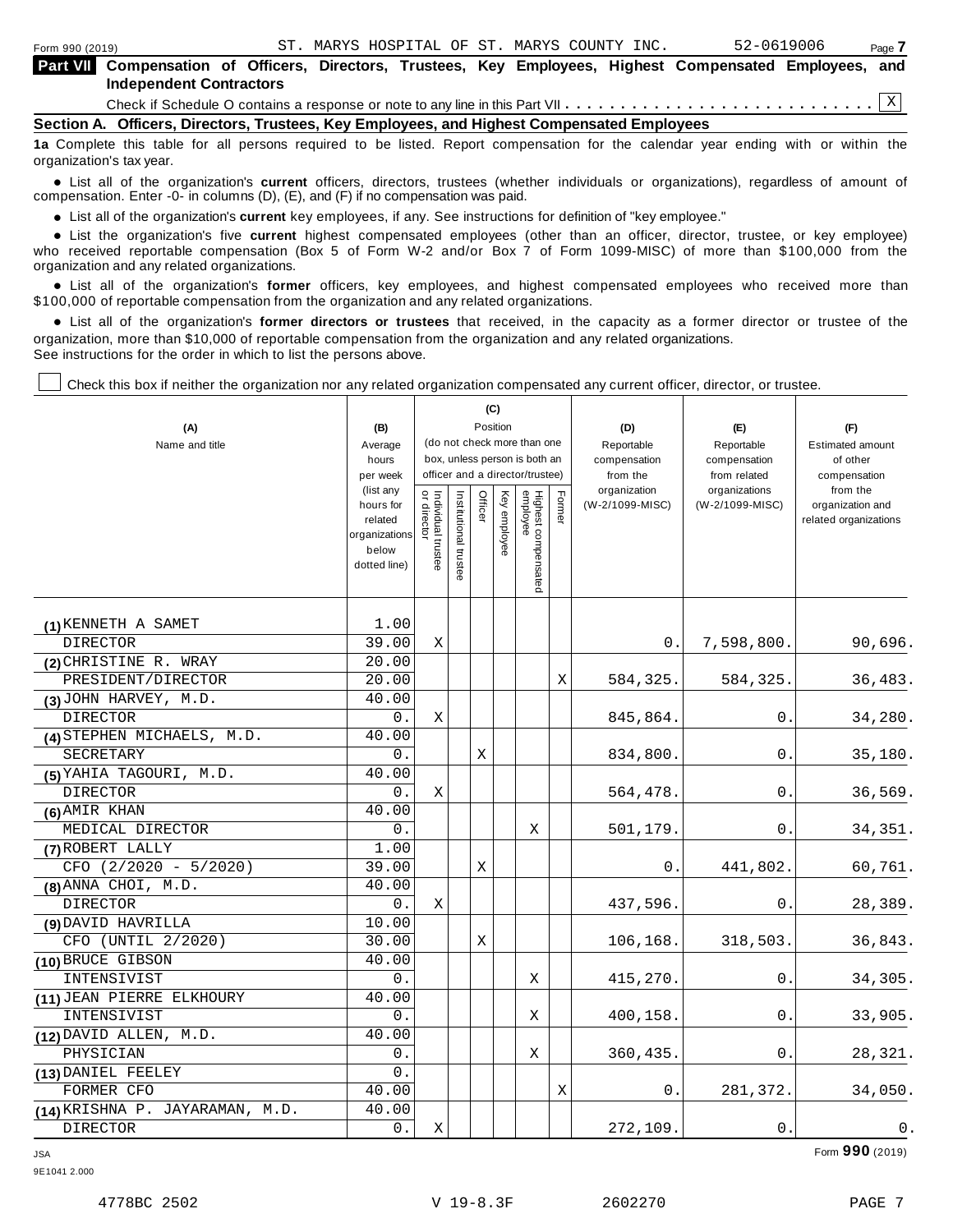Form 990 (2019) Page **8**

| 52-0619006 |  |  |
|------------|--|--|
|            |  |  |

| Part VII<br>Section A. Officers, Directors, Trustees, Key Employees, and Highest Compensated Employees (continued) |                                                            |                                     |                       |                 |              |                                                                                                 |        |                                                  |                                                                    |                                                          |
|--------------------------------------------------------------------------------------------------------------------|------------------------------------------------------------|-------------------------------------|-----------------------|-----------------|--------------|-------------------------------------------------------------------------------------------------|--------|--------------------------------------------------|--------------------------------------------------------------------|----------------------------------------------------------|
| (A)<br>Name and title                                                                                              | (B)<br>Average<br>hours per<br>week (list any<br>hours for |                                     |                       | (C)<br>Position |              | (do not check more than one<br>box, unless person is both an<br>officer and a director/trustee) |        | (D)<br>Reportable<br>compensation<br>from<br>the | (E)<br>Reportable<br>compensation from<br>related<br>organizations | (F)<br>Estimated<br>amount of<br>other<br>compensation   |
|                                                                                                                    | related<br>organizations<br>below dotted<br>line)          | Individual trustee<br>  or director | Institutional trustee | Officer         | Key employee | Highest compensated<br>employee                                                                 | Former | organization<br>(W-2/1099-MISC)                  | (W-2/1099-MISC)                                                    | from the<br>organization<br>and related<br>organizations |
| (15) DAWN YEITRAKIS, CNO                                                                                           | 40.00                                                      |                                     |                       |                 |              |                                                                                                 |        |                                                  |                                                                    |                                                          |
| PHYSICIAN                                                                                                          | 0.                                                         |                                     |                       |                 |              | Χ                                                                                               |        | 223,907                                          | 0.                                                                 | 21,154.                                                  |
| (16) TARA SAGGAR, M.D.                                                                                             | 40.00                                                      |                                     |                       |                 |              |                                                                                                 |        |                                                  |                                                                    |                                                          |
| <b>DIRECTOR</b>                                                                                                    | 0.                                                         | Χ                                   |                       |                 |              |                                                                                                 |        | 157,285                                          | 0.                                                                 | 33,966.                                                  |
| (17) CARRIE JENNISON<br>FORMER CFO                                                                                 | 0.<br>$0$ .                                                |                                     |                       |                 |              |                                                                                                 | Χ      | 80,076                                           | 80,076.                                                            | 12,762.                                                  |
| (18) TRACY HARRIS, PH.D.<br><b>DIRECTOR</b>                                                                        | 1.00<br>0.                                                 | X                                   |                       |                 |              |                                                                                                 |        | 0                                                | 0.                                                                 | 0.                                                       |
| (19) JENNIFER L. BLAKE<br><b>CHAIR</b>                                                                             | 1.00<br>0.                                                 | X                                   |                       |                 |              |                                                                                                 |        | 0                                                | 0.                                                                 | 0.                                                       |
| (20) CHRISTINA L. BROOM<br><b>DIRECTOR</b>                                                                         | 1.00<br>0.                                                 | Χ                                   |                       |                 |              |                                                                                                 |        | 0                                                | 0.                                                                 | 0.                                                       |
| ( 21) KAREN T. GARNER<br><b>DIRECTOR</b>                                                                           | 1.00<br>$0$ .                                              | X                                   |                       |                 |              |                                                                                                 |        | 0                                                | 0.                                                                 | 0.                                                       |
| (22) STEPHEN A. SCHMEISER<br><b>DIRECTOR</b>                                                                       | 1.00<br>$0$ .                                              | Χ                                   |                       |                 |              |                                                                                                 |        | 0                                                | 0.                                                                 | 0.                                                       |
| (23) VINCE WHITTLES<br>VICE CHAIR                                                                                  | 1.00<br>0.                                                 | Χ                                   |                       |                 |              |                                                                                                 |        | 0                                                | 0.                                                                 | $0$ .                                                    |
| (24) MICHAEL MEISEL<br>CFO (AS OF 5/2020)                                                                          | 40.00<br>0.                                                |                                     |                       | Χ               |              |                                                                                                 |        | 0                                                | 0.                                                                 | 0.                                                       |
|                                                                                                                    |                                                            |                                     |                       |                 |              |                                                                                                 |        |                                                  |                                                                    |                                                          |
|                                                                                                                    |                                                            |                                     |                       |                 |              |                                                                                                 |        | 5,783,650.                                       | 9,304,878.                                                         | 592,015.                                                 |
| c Total from continuation sheets to Part VII, Section A                                                            |                                                            |                                     |                       |                 |              |                                                                                                 |        | $\mathbf{0}$ .                                   | 0.                                                                 | $0$ .                                                    |
|                                                                                                                    |                                                            |                                     |                       |                 |              |                                                                                                 |        | 5,783,650.                                       | 9,304,878.                                                         | 592,015.                                                 |

|              | C Form rom continuation sneets to Part VII, Section A $\cdots$ , $\cdots$ , $\blacksquare$                                                                                                                             |          |     |
|--------------|------------------------------------------------------------------------------------------------------------------------------------------------------------------------------------------------------------------------|----------|-----|
|              | 5,783,650.<br>9,304,878.<br>d Total (add lines 1b and 1c) $\ldots \ldots \ldots \ldots \ldots \ldots \ldots \ldots \ldots \vdots$                                                                                      | 592,015. |     |
| $\mathbf{2}$ | Total number of individuals (including but not limited to those listed above) who received more than \$100,000 of<br>reportable compensation from the organization $\blacktriangleright$<br>47                         |          |     |
|              |                                                                                                                                                                                                                        | Yes l    | No. |
|              | 3 Did the organization list any former officer, director, or trustee, key employee, or highest compensated                                                                                                             |          |     |
|              | employee on line 1a? If "Yes," complete Schedule J for such individual                                                                                                                                                 | X        |     |
|              | 4 For any individual listed on line 1a, is the sum of reportable compensation and other compensation from the<br>organization and related organizations greater than \$150,000? If "Yes," complete Schedule J for such |          |     |
|              |                                                                                                                                                                                                                        | х        |     |
|              | 5 Did any person listed on line 1a receive or accrue compensation from any unrelated organization or individual                                                                                                        |          |     |
|              | for services rendered to the organization? If "Yes," complete Schedule J for such person                                                                                                                               |          | X   |
|              | <b>Section B. Independent Contractors</b>                                                                                                                                                                              |          |     |
|              | $\overline{a}$ , and $\overline{a}$ , and $\overline{a}$ , and $\overline{a}$ , and $\overline{a}$ , and $\overline{a}$ , and $\overline{a}$                                                                           |          |     |

#### **Section B. Independent Contractors**

**1** Complete this table for your five highest compensated independent contractors that received more than \$100,000 of compensation from the organization. Report compensation for the calendar year ending with or within the organization's tax year.

| (A)<br>Name and business address                                                                                                                                                                          | (B)<br>Description of services | (C)<br>Compensation |
|-----------------------------------------------------------------------------------------------------------------------------------------------------------------------------------------------------------|--------------------------------|---------------------|
| ATTACHMENT 3                                                                                                                                                                                              |                                |                     |
|                                                                                                                                                                                                           |                                |                     |
|                                                                                                                                                                                                           |                                |                     |
| Total number of independent contractors (including but not limited to those listed above) who received<br>$\mathbf{2}$<br>more than \$100,000 in compensation from the organization $\blacktriangleright$ | 46                             |                     |
| JSA<br>9E1055 1.000                                                                                                                                                                                       |                                | Form 990 (2019)     |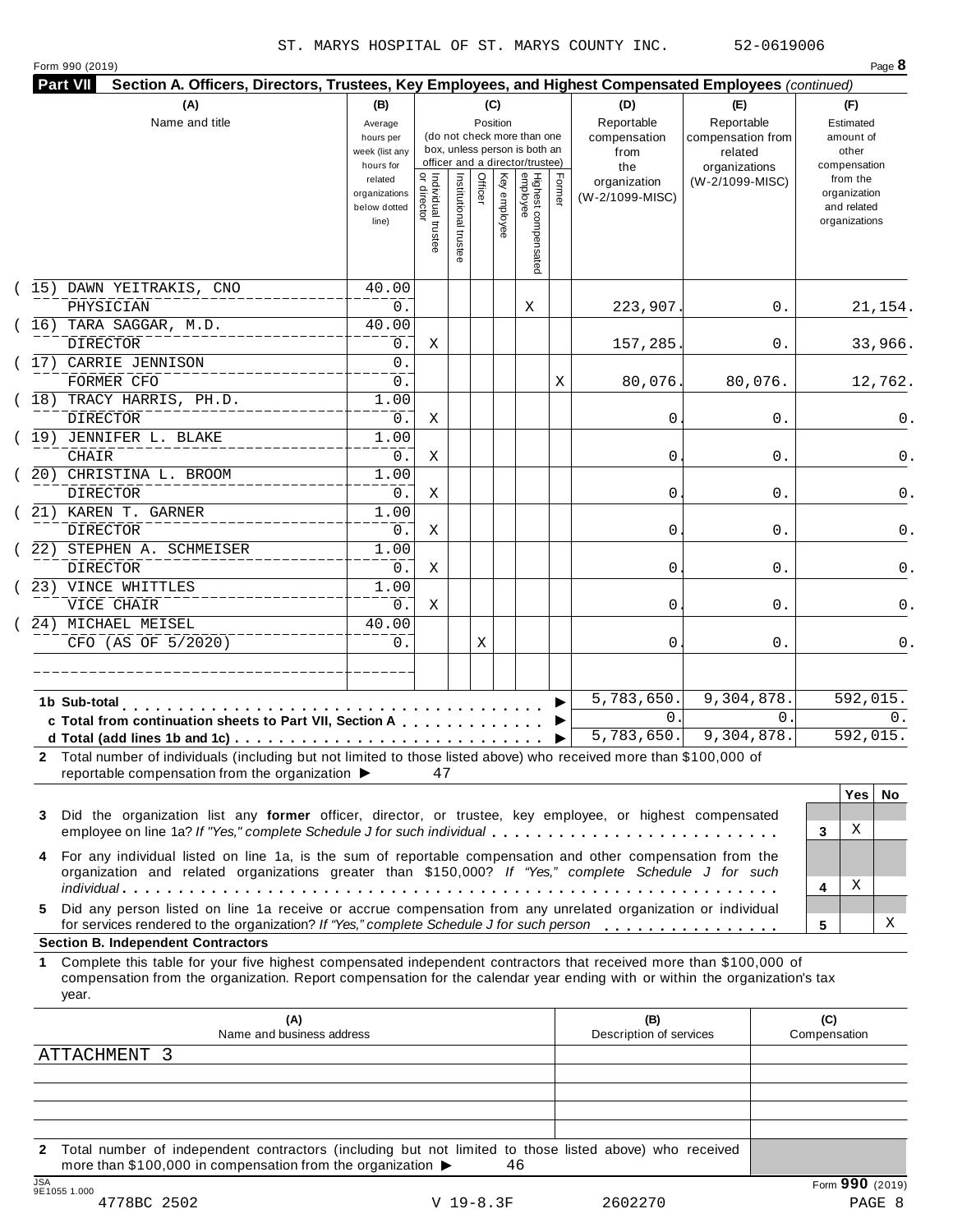# **Part VIII Statement of Revenue**<br>Check if Schedule O contains a response or note to any line in this Part VIII

|                                                           |           | Form 990 (2019)                                                                                                                                                                                                                            |                      |                | ST. MARYS HOSPITAL OF ST. MARYS COUNTY INC. | 52-0619006                    | Page 9                                                 |
|-----------------------------------------------------------|-----------|--------------------------------------------------------------------------------------------------------------------------------------------------------------------------------------------------------------------------------------------|----------------------|----------------|---------------------------------------------|-------------------------------|--------------------------------------------------------|
|                                                           | Part VIII | <b>Statement of Revenue</b>                                                                                                                                                                                                                |                      |                |                                             |                               |                                                        |
|                                                           |           |                                                                                                                                                                                                                                            |                      | (A)            | (B)                                         | $\overline{(c)}$              | (D)                                                    |
|                                                           |           |                                                                                                                                                                                                                                            |                      | Total revenue  | Related or exempt<br>function revenue       | Unrelated<br>business revenue | Revenue excluded<br>from tax under<br>sections 512-514 |
|                                                           | 1a        | Federated campaigns <b>Federated</b><br>1a                                                                                                                                                                                                 |                      |                |                                             |                               |                                                        |
| Contributions, Gifts, Grants<br>and Other Similar Amounts | b         | Membership dues<br>1b                                                                                                                                                                                                                      |                      |                |                                             |                               |                                                        |
|                                                           | c         | Fundraising events <b>Fundraising</b><br>1c                                                                                                                                                                                                | 173,959.             |                |                                             |                               |                                                        |
|                                                           | d         | Related organizations <b>and the set of the set of the set of the set of the set of the set of the set of the set of the set of the set of the set of the set of the set of the set of the set of the set of the set of the set </b><br>1d | 25,450.              |                |                                             |                               |                                                        |
|                                                           |           | Government grants (contributions)<br>1е                                                                                                                                                                                                    |                      |                |                                             |                               |                                                        |
|                                                           |           | f All other contributions, gifts, grants,<br>and similar amounts not included above<br>1f                                                                                                                                                  | 649,461.             |                |                                             |                               |                                                        |
|                                                           | g         | Noncash contributions included in                                                                                                                                                                                                          |                      |                |                                             |                               |                                                        |
|                                                           |           | 1g $\sqrt{5}$<br>lines $1a-1f$ , $\ldots$ , $\ldots$ , $\ldots$ , $\ldots$                                                                                                                                                                 | 42,345.              |                |                                             |                               |                                                        |
|                                                           |           |                                                                                                                                                                                                                                            |                      | 848,870.       |                                             |                               |                                                        |
|                                                           |           |                                                                                                                                                                                                                                            | <b>Business Code</b> |                |                                             |                               |                                                        |
|                                                           | 2a        | NET PATIENT SERVICE REVENUE                                                                                                                                                                                                                | 621400               | 174, 119, 792. | 174, 119, 792.                              |                               |                                                        |
|                                                           | b         | PHARMACY REVENUE                                                                                                                                                                                                                           | 621400               | 3,199,945.     | 3,199,945.                                  |                               |                                                        |
| Program Service<br>Revenue                                | C         | OTHER OPERATING REVENUE                                                                                                                                                                                                                    | 900099               | 52,300.        | 52,300.                                     |                               |                                                        |
|                                                           | d         |                                                                                                                                                                                                                                            |                      |                |                                             |                               |                                                        |
|                                                           |           | All other program service revenue                                                                                                                                                                                                          |                      |                |                                             |                               |                                                        |
|                                                           | g         | Total. Add lines 2a-2f ▶                                                                                                                                                                                                                   |                      | 177, 372, 037. |                                             |                               |                                                        |
|                                                           | 3         | Investment income (including dividends, interest, and                                                                                                                                                                                      |                      |                |                                             |                               |                                                        |
|                                                           |           |                                                                                                                                                                                                                                            |                      | 19,115.        |                                             |                               | 19,115.                                                |
|                                                           | 4         | Income from investment of tax-exempt bond proceeds $\blacktriangleright$                                                                                                                                                                   |                      | $\mathbf 0$ .  |                                             |                               |                                                        |
|                                                           | 5         |                                                                                                                                                                                                                                            |                      | $\mathbf{0}$ . |                                             |                               |                                                        |
|                                                           |           | (i) Real                                                                                                                                                                                                                                   | (ii) Personal        |                |                                             |                               |                                                        |
|                                                           | 6a        | 295,198.<br>Gross rents <b>Called</b> Cross rents<br>6a                                                                                                                                                                                    |                      |                |                                             |                               |                                                        |
|                                                           | b<br>с    | Less: rental expenses<br>6b<br>295,198.<br>Rental income or (loss)<br>6c                                                                                                                                                                   |                      |                |                                             |                               |                                                        |
|                                                           | d         | Net rental income or (loss) $\cdots$ $\cdots$ $\cdots$ $\cdots$                                                                                                                                                                            |                      | 295,198.       |                                             |                               | 295,198.                                               |
|                                                           | 7a        | (i) Securities<br>Gross amount from                                                                                                                                                                                                        | (ii) Other           |                |                                             |                               |                                                        |
|                                                           |           | sales<br>οf<br>assets                                                                                                                                                                                                                      |                      |                |                                             |                               |                                                        |
|                                                           |           | 10,540.<br>other than inventory<br>7a                                                                                                                                                                                                      |                      |                |                                             |                               |                                                        |
|                                                           | b         | Less: cost or other basis                                                                                                                                                                                                                  |                      |                |                                             |                               |                                                        |
| <b>Other Revenue</b>                                      |           | and sales expenses<br>7b                                                                                                                                                                                                                   | 84,921.              |                |                                             |                               |                                                        |
|                                                           | c         | 10,540.<br>7c<br>Gain or (loss) <b>comparison</b>                                                                                                                                                                                          | $-84,921.$           | $-74, 381.$    |                                             |                               | $-74, 381.$                                            |
|                                                           | d         | Net gain or (loss) $\qquad \qquad$ $\qquad \qquad$ $\qquad$ $\qquad \qquad$ $\qquad$ $\qquad \qquad$ $\qquad$                                                                                                                              |                      |                |                                             |                               |                                                        |
|                                                           | 8а        | Gross<br>income<br>from<br>fundraising<br>173,959.<br>events (not including $$$ $\_$                                                                                                                                                       |                      |                |                                             |                               |                                                        |
|                                                           |           | of contributions reported on line                                                                                                                                                                                                          |                      |                |                                             |                               |                                                        |
|                                                           |           | 8а<br>1c). See Part IV, line 18                                                                                                                                                                                                            | 96,280.              |                |                                             |                               |                                                        |
|                                                           | b         | 8b<br>Less: direct expenses <b>contained contained contained contained contained contained </b>                                                                                                                                            | 149,075.             |                |                                             |                               |                                                        |
|                                                           | c         | Net income or (loss) from fundraising events ▶                                                                                                                                                                                             |                      | $-52,795.$     |                                             |                               | $-52,795.$                                             |
|                                                           | 9а        | Gross<br>income<br>from<br>gaming                                                                                                                                                                                                          |                      |                |                                             |                               |                                                        |
|                                                           |           | activities. See Part IV, line 19<br>9а                                                                                                                                                                                                     | 0.                   |                |                                             |                               |                                                        |
|                                                           | b         | 9b<br>Less: direct expenses                                                                                                                                                                                                                | 0.                   | $\mathbf{0}$ . |                                             |                               |                                                        |
|                                                           | с         | Net income or (loss) from gaming activities.                                                                                                                                                                                               |                      |                |                                             |                               |                                                        |
|                                                           | 10a       | Gross<br>sales<br>of inventory,<br>less<br>returns and allowances<br>10a                                                                                                                                                                   | 0.                   |                |                                             |                               |                                                        |
|                                                           | b         | 10 <sub>b</sub><br>Less: cost of goods sold                                                                                                                                                                                                | $\mathbf{0}$ .       |                |                                             |                               |                                                        |
|                                                           | c         | Net income or (loss) from sales of inventory                                                                                                                                                                                               |                      | $\mathbf{0}$ . |                                             |                               |                                                        |
|                                                           |           |                                                                                                                                                                                                                                            | <b>Business Code</b> |                |                                             |                               |                                                        |
| Miscellaneous<br>Revenue                                  | 11a       | REBATE INCOME                                                                                                                                                                                                                              | 900099               | 349,460.       |                                             |                               | 349,460.                                               |
|                                                           | b         | EQUITY IN SUBSIDIARIES                                                                                                                                                                                                                     | 900099               | 110,340.       |                                             |                               | 110,340.                                               |
|                                                           | C         | GIFT SHOP AND VENDING INCOME                                                                                                                                                                                                               | 900099               | 58,605.        |                                             |                               | 58,605.                                                |
|                                                           | d         | All other revenue example and the set of the set of the set of the set of the set of the set of the set of the                                                                                                                             |                      | 1,816,901.     |                                             |                               | 1,816,901.                                             |
|                                                           | е         | Total. Add lines 11a-11d ▶                                                                                                                                                                                                                 |                      | 2,335,306.     |                                             |                               |                                                        |
|                                                           | 12        |                                                                                                                                                                                                                                            |                      | 180, 743, 350. | 177, 372, 037.                              |                               | 2,522,443.                                             |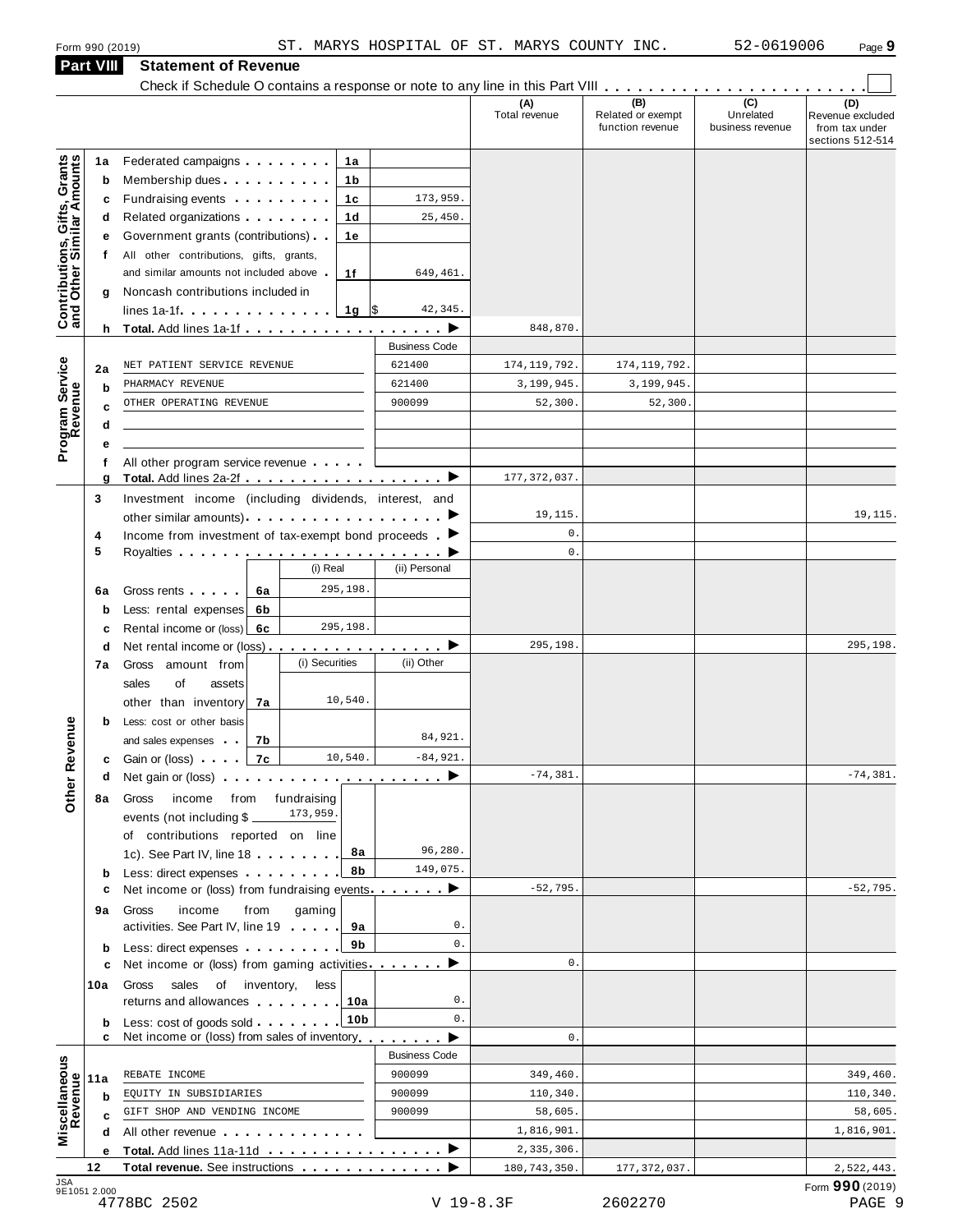#### **Part IX Statement of Functional Expenses** Section 501(c)(3) and 501(c)(4) organizations must complete all columns. All other organizations must complete column (A). Check if Schedule O contains a response or note to any line in this Part  $\begin{array}{c|c|c|c|c} \hline \text{Check if Schedule O contains a response or note to any line in this Part } \mathbb{X} & \text{if } \mathbb{X} & \text{if } \mathbb{X} & \text{if } \mathbb{X} & \text{if } \mathbb{X} & \text{if } \mathbb{X} & \text{if } \mathbb{X} & \text{if } \mathbb{X} & \text{if } \mathbb{X} & \text{if } \math$ *Do no* **(A) (B) (C) (D)** *t include amounts reported on lines 6b, 7b,* **8b, 9b, and 10b of Part VIII.** The construction of *B***, 9b, and 10b of Part VIII.** expenses Management and general expenses Fundraising expenses **1** Grants and other assistance to domestic organizations and domestic governments. See Part IV, line 21 m m m **2** Grants and other assistance to domestic individuals. See Part IV, line 22 **3** Grants and other assistance to foreign organizations, foreign governments, and foreign individuals. See Part IV, lines <sup>15</sup> and <sup>16</sup> <sup>m</sup> <sup>m</sup> <sup>m</sup> <sup>m</sup> <sup>m</sup> **<sup>4</sup>** Benefits paid to or for members <sup>m</sup> <sup>m</sup> <sup>m</sup> <sup>m</sup> <sup>m</sup> <sup>m</sup> <sup>m</sup> <sup>m</sup> <sup>m</sup> **5** Compensation of current officers, directors, trustees, and key employees m m m m m m m m m m **6** Compensation not included above to disqualified persons (as defined under section 4958(f)(1)) and persons described in section 4958(c)(3)(B) 7 Other salaries and wages **manual manual manual metallicity 8** Pension plan accruals and contributions (include section 401(k) and 403(b) employer contributions) **9** Section 401(k) and 403(b) employer contributions<br>9 Other employee benefits 9 Other employee benefits **10** Payroll taxes **10** Fees for services (nonemployees): **11** A) amount, list line 11g expenses on Schedule O.)<br>**12** Advertising and promotion **manual 13** Office expenses **13** Office expenses<br>**14** Information technology............. **15 16** Occupancy m m m m m m m m m m m m m m m m m m **16** Occupancy ...................<br>17 Travel..................... **18** Payments of travel or entertainment expenses for any federal, state, or local public officials<br>**19** Conferences, conventions, and meetings **19** Conferences, conventions, and meetings **endorship.**<br>20 Interest **manual meeting 21** 21 Payments to affiliates<br>22 Depreciation, depletion, and amortization <sub>1</sub> . . . **22** Depreciation, depletion, and amortization **manufation**<br>23 Insurance 24 Other expenses. Itemize expenses not covered | Fees for services (nonemployees):<br>**a** Management ..................<br>**b** Legal ......................... **cd** Lobbying m m m m m m m m m m m m m m m m m m m **e** Professional fundraising services. See Part IV, line <sup>17</sup> m **P** Professional fundraising services. See Part IV, line 17<br>**f** Investment management fees **g** Other. (If line 11g amount exceeds 10% of line 25, column Legal m m m m m m m m m m m m m m m m m m m m m c Accounting . . . . . . . . . . . . . . m m m m m m m m m m m m m m m m m m (A) amount, list line 11g expenses on Schedule O.) means m m m m m m m m m m m m m m m m Royalties m m m m m m m m m m m m m m m m m m m m for any federal, state, or local public officials Payments to affiliates m m m m m m m m m m m m m m above (List miscellaneous expenses on line 24e. If line 24e amount exceeds 10% of line 25, column (A) amount, list line 24e expenses on Schedule O.) **a**<sup>MED</sup> /SURG SUPPLIES <br>**b**MAINTENANCE / REPAIRS 5,358,573. 4,869,471. 489,102. **c**<sup>IMPLANIS/PROSTHESES 4,090,720. 4,095,022. 1,104.<br>d<sup>UTILITIES 2,045,671. 1,695,938. 349,733.</sup></sup> **e** All other expenses **25 Total functional expenses.** Add lines 1 through 24e **26 Joint costs.** Complete this line only if the organization reported in column (B) joint costs from a combined educational campaign and from a combined educational campaign and<br>fundraising solicitation. Check here  $\blacktriangleright$  if<br>following SOP 98-2 (ASC 958-720)  $\Omega$ 23,259. 23,259. 0.  $\Omega$ 3,998,459. 3,819,473. 178,986. 0. 61,374,211. 58,578,177. 2,796,034. 1,213,097. 1,157,832. 55,265 7,068,525. 6,861,002. 207,523. 4,355,572. 4,108,689. 246,883. 17,757,366. 5,947. 17,751,419 3,731. 3,731. 0.  $\overline{0}$ . 0.  $\overline{0}$ 15,358,737. 13,966,036. 1,392,701 444,670. 373,442. 71,075. 153. 946,289. 727,731. 214,193. 4,365. 0. 0. 788,869. 673,538. 115,331. 294,294. 265,076. 29,218.  $\Omega$ 57,751. 29,932. 27,819. 657,098. 657,098.  $\Omega$ 7,831,264. 5,819,254. 2,012,010. 1,501,261. 48. 1,501,213. aMED / SURG SUPPLIES 21,433,713. 20,328,853. 1,104,860.  $\epsilon$ IMPLANTS/PROSTHESES 4,696,726. 4,695,622. 1,104 4,907,855. 2,876,616. 2,031,239. 162,116,991. 130,875,936. 31,236,537. 4,518.

0.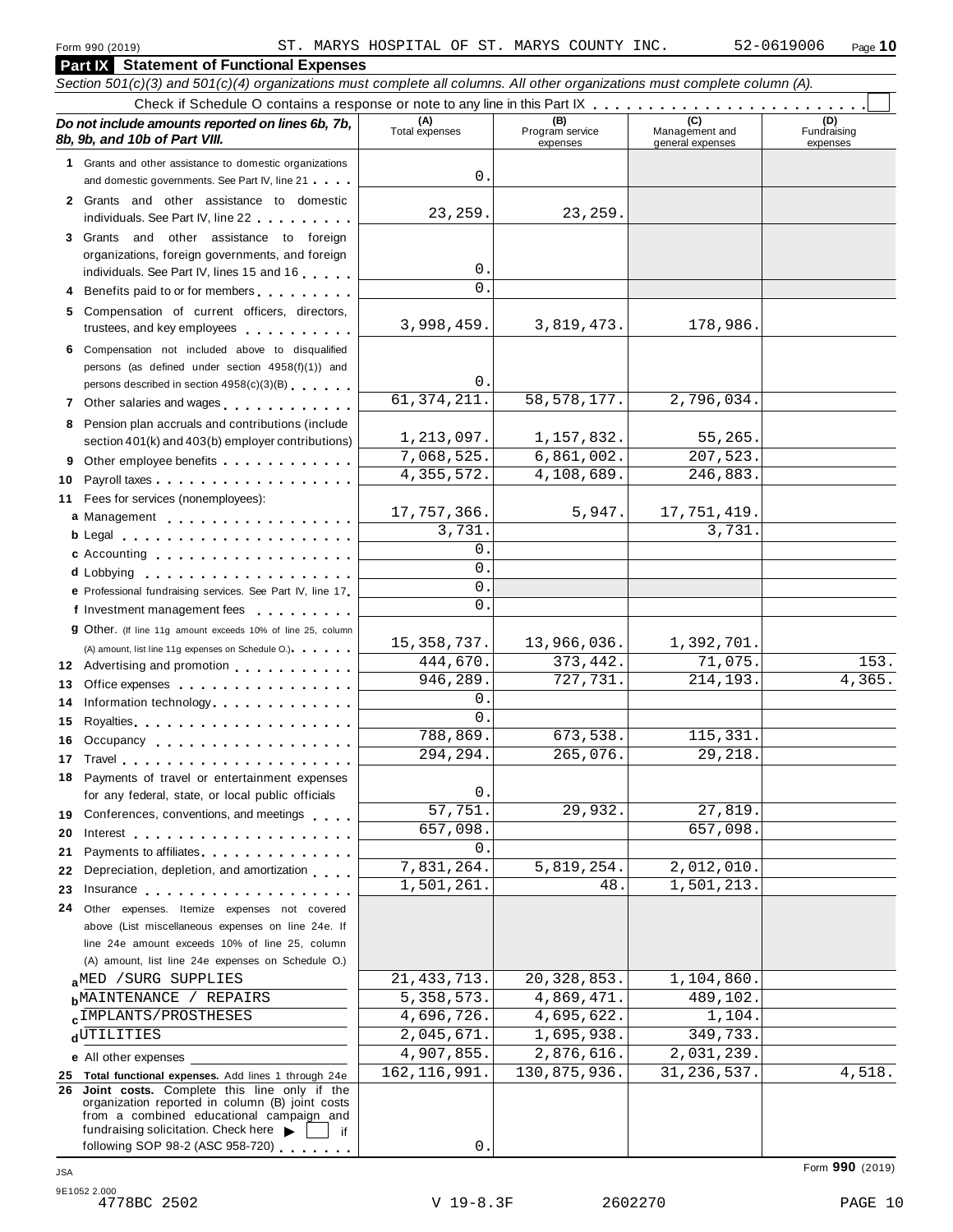| Page |  |
|------|--|

| Form 990 (2019)<br><b>Balance Sheet</b><br>Part X<br>Check if Schedule O contains a response or note to any line in this Part X<br>(A)<br>(B)<br>Beginning of year<br>End of year<br>1,226,975.<br>1,055,272.<br>$\mathbf{1}$<br>1<br>0.<br>$\overline{2}$<br>$\mathbf{2}$<br>428,580.<br>378,781.<br>$\overline{\mathbf{3}}$<br>3<br>16,899,706.<br>17, 415, 014.<br>$\blacktriangle$<br>4<br>Loans and other receivables from any current or former officer, director,<br>5<br>trustee, key employee, creator or founder, substantial contributor, or 35%<br>0.<br>$5\phantom{1}$<br>controlled entity or family member of any of these persons<br>Loans and other receivables from other disqualified persons (as defined<br>6<br>0.<br>under section $4958(f)(1)$ , and persons described in section $4958(c)(3)(B)$<br>6<br>$\Omega$ .<br>$\overline{7}$<br>Assets<br>7<br>2,767,287.<br>3, 157, 781.<br>8<br>8<br>1,334,054.<br>411, 313.<br>9<br>9<br>10a Land, buildings, and equipment: cost or other<br>170, 175, 412.<br>97,566,593.<br>73, 230, 570.<br>72,608,819.<br>10c<br>1,094,521.<br>1,073,868.<br>11<br>11<br>0.<br>12<br>12<br>Investments - other securities. See Part IV, line 11<br>7,462,055.<br>7,582,275.<br>13<br>13<br>$0$ .<br>14<br>14<br>$\overline{2,400}$<br>3,091,811.<br>15<br>15<br>104, 425, 495.<br>106,795,587.<br>16<br>16<br>Total assets. Add lines 1 through 15 (must equal line 33)<br>9,717,216.<br>10, 109, 638.<br>17<br>17<br>Accounts payable and accrued expenses entitled and accrue and accrued expenses<br>0.<br>18<br>18<br>$-78,440.$<br>75,768.<br>19<br>19<br>$0$ .<br>20<br>20<br>0.<br>21<br>21<br>Escrow or custodial account liability. Complete Part IV of Schedule D.<br>22<br>Loans and other payables to any current or former officer, director,<br>abilities<br>trustee, key employee, creator or founder, substantial contributor, or 35%<br>0.<br>controlled entity or family member of any of these persons<br>22<br>┙<br>$0$ .<br>23<br>Secured mortgages and notes payable to unrelated third parties<br>23<br>0.<br>24<br>Unsecured notes and loans payable to unrelated third parties<br>24<br>Other liabilities (including federal income tax, payables to related third<br>25<br>parties, and other liabilities not included on lines 17-24). Complete Part X<br>7,622,219.<br>45, 105, 217.<br>25<br>17,260,995.<br>55, 290, 623.<br>26<br>26<br>X<br>Organizations that follow FASB ASC 958, check here ▶<br>Assets or Fund Balances<br>and complete lines 27, 28, 32, and 33.<br>85,866,232.<br>50, 276, 629.<br>27<br>27<br>1,298,268.<br>1,228,335.<br>28<br>28<br>Organizations that do not follow FASB ASC 958, check here ▶<br>and complete lines 29 through 33.<br>29<br>29<br>Paid-in or capital surplus, or land, building, or equipment fund.<br>30<br>30<br>Retained earnings, endowment, accumulated income, or other funds<br>31<br>31<br>$\frac{1}{2}$<br>87,164,500<br>51,504,964.<br>32<br>32<br>104, 425, 495.<br>106,795,587.<br>33<br>Total liabilities and net assets/fund balances<br>33 |  | ST. MARYS HOSPITAL OF ST. MARYS COUNTY INC. |  | 52-0619006      |
|----------------------------------------------------------------------------------------------------------------------------------------------------------------------------------------------------------------------------------------------------------------------------------------------------------------------------------------------------------------------------------------------------------------------------------------------------------------------------------------------------------------------------------------------------------------------------------------------------------------------------------------------------------------------------------------------------------------------------------------------------------------------------------------------------------------------------------------------------------------------------------------------------------------------------------------------------------------------------------------------------------------------------------------------------------------------------------------------------------------------------------------------------------------------------------------------------------------------------------------------------------------------------------------------------------------------------------------------------------------------------------------------------------------------------------------------------------------------------------------------------------------------------------------------------------------------------------------------------------------------------------------------------------------------------------------------------------------------------------------------------------------------------------------------------------------------------------------------------------------------------------------------------------------------------------------------------------------------------------------------------------------------------------------------------------------------------------------------------------------------------------------------------------------------------------------------------------------------------------------------------------------------------------------------------------------------------------------------------------------------------------------------------------------------------------------------------------------------------------------------------------------------------------------------------------------------------------------------------------------------------------------------------------------------------------------------------------------------------------------------------------------------------------------------------------------------------------------------------------------------------------------------------------------------------------------------------------------------------------------------------------------------------------------------------------------------------------------------|--|---------------------------------------------|--|-----------------|
|                                                                                                                                                                                                                                                                                                                                                                                                                                                                                                                                                                                                                                                                                                                                                                                                                                                                                                                                                                                                                                                                                                                                                                                                                                                                                                                                                                                                                                                                                                                                                                                                                                                                                                                                                                                                                                                                                                                                                                                                                                                                                                                                                                                                                                                                                                                                                                                                                                                                                                                                                                                                                                                                                                                                                                                                                                                                                                                                                                                                                                                                                              |  |                                             |  | Page 11         |
|                                                                                                                                                                                                                                                                                                                                                                                                                                                                                                                                                                                                                                                                                                                                                                                                                                                                                                                                                                                                                                                                                                                                                                                                                                                                                                                                                                                                                                                                                                                                                                                                                                                                                                                                                                                                                                                                                                                                                                                                                                                                                                                                                                                                                                                                                                                                                                                                                                                                                                                                                                                                                                                                                                                                                                                                                                                                                                                                                                                                                                                                                              |  |                                             |  |                 |
|                                                                                                                                                                                                                                                                                                                                                                                                                                                                                                                                                                                                                                                                                                                                                                                                                                                                                                                                                                                                                                                                                                                                                                                                                                                                                                                                                                                                                                                                                                                                                                                                                                                                                                                                                                                                                                                                                                                                                                                                                                                                                                                                                                                                                                                                                                                                                                                                                                                                                                                                                                                                                                                                                                                                                                                                                                                                                                                                                                                                                                                                                              |  |                                             |  |                 |
|                                                                                                                                                                                                                                                                                                                                                                                                                                                                                                                                                                                                                                                                                                                                                                                                                                                                                                                                                                                                                                                                                                                                                                                                                                                                                                                                                                                                                                                                                                                                                                                                                                                                                                                                                                                                                                                                                                                                                                                                                                                                                                                                                                                                                                                                                                                                                                                                                                                                                                                                                                                                                                                                                                                                                                                                                                                                                                                                                                                                                                                                                              |  |                                             |  |                 |
|                                                                                                                                                                                                                                                                                                                                                                                                                                                                                                                                                                                                                                                                                                                                                                                                                                                                                                                                                                                                                                                                                                                                                                                                                                                                                                                                                                                                                                                                                                                                                                                                                                                                                                                                                                                                                                                                                                                                                                                                                                                                                                                                                                                                                                                                                                                                                                                                                                                                                                                                                                                                                                                                                                                                                                                                                                                                                                                                                                                                                                                                                              |  |                                             |  |                 |
|                                                                                                                                                                                                                                                                                                                                                                                                                                                                                                                                                                                                                                                                                                                                                                                                                                                                                                                                                                                                                                                                                                                                                                                                                                                                                                                                                                                                                                                                                                                                                                                                                                                                                                                                                                                                                                                                                                                                                                                                                                                                                                                                                                                                                                                                                                                                                                                                                                                                                                                                                                                                                                                                                                                                                                                                                                                                                                                                                                                                                                                                                              |  |                                             |  |                 |
|                                                                                                                                                                                                                                                                                                                                                                                                                                                                                                                                                                                                                                                                                                                                                                                                                                                                                                                                                                                                                                                                                                                                                                                                                                                                                                                                                                                                                                                                                                                                                                                                                                                                                                                                                                                                                                                                                                                                                                                                                                                                                                                                                                                                                                                                                                                                                                                                                                                                                                                                                                                                                                                                                                                                                                                                                                                                                                                                                                                                                                                                                              |  |                                             |  | 0.              |
|                                                                                                                                                                                                                                                                                                                                                                                                                                                                                                                                                                                                                                                                                                                                                                                                                                                                                                                                                                                                                                                                                                                                                                                                                                                                                                                                                                                                                                                                                                                                                                                                                                                                                                                                                                                                                                                                                                                                                                                                                                                                                                                                                                                                                                                                                                                                                                                                                                                                                                                                                                                                                                                                                                                                                                                                                                                                                                                                                                                                                                                                                              |  |                                             |  |                 |
|                                                                                                                                                                                                                                                                                                                                                                                                                                                                                                                                                                                                                                                                                                                                                                                                                                                                                                                                                                                                                                                                                                                                                                                                                                                                                                                                                                                                                                                                                                                                                                                                                                                                                                                                                                                                                                                                                                                                                                                                                                                                                                                                                                                                                                                                                                                                                                                                                                                                                                                                                                                                                                                                                                                                                                                                                                                                                                                                                                                                                                                                                              |  |                                             |  |                 |
|                                                                                                                                                                                                                                                                                                                                                                                                                                                                                                                                                                                                                                                                                                                                                                                                                                                                                                                                                                                                                                                                                                                                                                                                                                                                                                                                                                                                                                                                                                                                                                                                                                                                                                                                                                                                                                                                                                                                                                                                                                                                                                                                                                                                                                                                                                                                                                                                                                                                                                                                                                                                                                                                                                                                                                                                                                                                                                                                                                                                                                                                                              |  |                                             |  |                 |
|                                                                                                                                                                                                                                                                                                                                                                                                                                                                                                                                                                                                                                                                                                                                                                                                                                                                                                                                                                                                                                                                                                                                                                                                                                                                                                                                                                                                                                                                                                                                                                                                                                                                                                                                                                                                                                                                                                                                                                                                                                                                                                                                                                                                                                                                                                                                                                                                                                                                                                                                                                                                                                                                                                                                                                                                                                                                                                                                                                                                                                                                                              |  |                                             |  |                 |
|                                                                                                                                                                                                                                                                                                                                                                                                                                                                                                                                                                                                                                                                                                                                                                                                                                                                                                                                                                                                                                                                                                                                                                                                                                                                                                                                                                                                                                                                                                                                                                                                                                                                                                                                                                                                                                                                                                                                                                                                                                                                                                                                                                                                                                                                                                                                                                                                                                                                                                                                                                                                                                                                                                                                                                                                                                                                                                                                                                                                                                                                                              |  |                                             |  | 0.              |
|                                                                                                                                                                                                                                                                                                                                                                                                                                                                                                                                                                                                                                                                                                                                                                                                                                                                                                                                                                                                                                                                                                                                                                                                                                                                                                                                                                                                                                                                                                                                                                                                                                                                                                                                                                                                                                                                                                                                                                                                                                                                                                                                                                                                                                                                                                                                                                                                                                                                                                                                                                                                                                                                                                                                                                                                                                                                                                                                                                                                                                                                                              |  |                                             |  |                 |
|                                                                                                                                                                                                                                                                                                                                                                                                                                                                                                                                                                                                                                                                                                                                                                                                                                                                                                                                                                                                                                                                                                                                                                                                                                                                                                                                                                                                                                                                                                                                                                                                                                                                                                                                                                                                                                                                                                                                                                                                                                                                                                                                                                                                                                                                                                                                                                                                                                                                                                                                                                                                                                                                                                                                                                                                                                                                                                                                                                                                                                                                                              |  |                                             |  | 0.              |
|                                                                                                                                                                                                                                                                                                                                                                                                                                                                                                                                                                                                                                                                                                                                                                                                                                                                                                                                                                                                                                                                                                                                                                                                                                                                                                                                                                                                                                                                                                                                                                                                                                                                                                                                                                                                                                                                                                                                                                                                                                                                                                                                                                                                                                                                                                                                                                                                                                                                                                                                                                                                                                                                                                                                                                                                                                                                                                                                                                                                                                                                                              |  |                                             |  | 0.              |
|                                                                                                                                                                                                                                                                                                                                                                                                                                                                                                                                                                                                                                                                                                                                                                                                                                                                                                                                                                                                                                                                                                                                                                                                                                                                                                                                                                                                                                                                                                                                                                                                                                                                                                                                                                                                                                                                                                                                                                                                                                                                                                                                                                                                                                                                                                                                                                                                                                                                                                                                                                                                                                                                                                                                                                                                                                                                                                                                                                                                                                                                                              |  |                                             |  |                 |
|                                                                                                                                                                                                                                                                                                                                                                                                                                                                                                                                                                                                                                                                                                                                                                                                                                                                                                                                                                                                                                                                                                                                                                                                                                                                                                                                                                                                                                                                                                                                                                                                                                                                                                                                                                                                                                                                                                                                                                                                                                                                                                                                                                                                                                                                                                                                                                                                                                                                                                                                                                                                                                                                                                                                                                                                                                                                                                                                                                                                                                                                                              |  |                                             |  |                 |
|                                                                                                                                                                                                                                                                                                                                                                                                                                                                                                                                                                                                                                                                                                                                                                                                                                                                                                                                                                                                                                                                                                                                                                                                                                                                                                                                                                                                                                                                                                                                                                                                                                                                                                                                                                                                                                                                                                                                                                                                                                                                                                                                                                                                                                                                                                                                                                                                                                                                                                                                                                                                                                                                                                                                                                                                                                                                                                                                                                                                                                                                                              |  |                                             |  |                 |
|                                                                                                                                                                                                                                                                                                                                                                                                                                                                                                                                                                                                                                                                                                                                                                                                                                                                                                                                                                                                                                                                                                                                                                                                                                                                                                                                                                                                                                                                                                                                                                                                                                                                                                                                                                                                                                                                                                                                                                                                                                                                                                                                                                                                                                                                                                                                                                                                                                                                                                                                                                                                                                                                                                                                                                                                                                                                                                                                                                                                                                                                                              |  |                                             |  |                 |
|                                                                                                                                                                                                                                                                                                                                                                                                                                                                                                                                                                                                                                                                                                                                                                                                                                                                                                                                                                                                                                                                                                                                                                                                                                                                                                                                                                                                                                                                                                                                                                                                                                                                                                                                                                                                                                                                                                                                                                                                                                                                                                                                                                                                                                                                                                                                                                                                                                                                                                                                                                                                                                                                                                                                                                                                                                                                                                                                                                                                                                                                                              |  |                                             |  |                 |
|                                                                                                                                                                                                                                                                                                                                                                                                                                                                                                                                                                                                                                                                                                                                                                                                                                                                                                                                                                                                                                                                                                                                                                                                                                                                                                                                                                                                                                                                                                                                                                                                                                                                                                                                                                                                                                                                                                                                                                                                                                                                                                                                                                                                                                                                                                                                                                                                                                                                                                                                                                                                                                                                                                                                                                                                                                                                                                                                                                                                                                                                                              |  |                                             |  |                 |
|                                                                                                                                                                                                                                                                                                                                                                                                                                                                                                                                                                                                                                                                                                                                                                                                                                                                                                                                                                                                                                                                                                                                                                                                                                                                                                                                                                                                                                                                                                                                                                                                                                                                                                                                                                                                                                                                                                                                                                                                                                                                                                                                                                                                                                                                                                                                                                                                                                                                                                                                                                                                                                                                                                                                                                                                                                                                                                                                                                                                                                                                                              |  |                                             |  | 0.              |
|                                                                                                                                                                                                                                                                                                                                                                                                                                                                                                                                                                                                                                                                                                                                                                                                                                                                                                                                                                                                                                                                                                                                                                                                                                                                                                                                                                                                                                                                                                                                                                                                                                                                                                                                                                                                                                                                                                                                                                                                                                                                                                                                                                                                                                                                                                                                                                                                                                                                                                                                                                                                                                                                                                                                                                                                                                                                                                                                                                                                                                                                                              |  |                                             |  |                 |
|                                                                                                                                                                                                                                                                                                                                                                                                                                                                                                                                                                                                                                                                                                                                                                                                                                                                                                                                                                                                                                                                                                                                                                                                                                                                                                                                                                                                                                                                                                                                                                                                                                                                                                                                                                                                                                                                                                                                                                                                                                                                                                                                                                                                                                                                                                                                                                                                                                                                                                                                                                                                                                                                                                                                                                                                                                                                                                                                                                                                                                                                                              |  |                                             |  | 0.              |
|                                                                                                                                                                                                                                                                                                                                                                                                                                                                                                                                                                                                                                                                                                                                                                                                                                                                                                                                                                                                                                                                                                                                                                                                                                                                                                                                                                                                                                                                                                                                                                                                                                                                                                                                                                                                                                                                                                                                                                                                                                                                                                                                                                                                                                                                                                                                                                                                                                                                                                                                                                                                                                                                                                                                                                                                                                                                                                                                                                                                                                                                                              |  |                                             |  |                 |
|                                                                                                                                                                                                                                                                                                                                                                                                                                                                                                                                                                                                                                                                                                                                                                                                                                                                                                                                                                                                                                                                                                                                                                                                                                                                                                                                                                                                                                                                                                                                                                                                                                                                                                                                                                                                                                                                                                                                                                                                                                                                                                                                                                                                                                                                                                                                                                                                                                                                                                                                                                                                                                                                                                                                                                                                                                                                                                                                                                                                                                                                                              |  |                                             |  |                 |
|                                                                                                                                                                                                                                                                                                                                                                                                                                                                                                                                                                                                                                                                                                                                                                                                                                                                                                                                                                                                                                                                                                                                                                                                                                                                                                                                                                                                                                                                                                                                                                                                                                                                                                                                                                                                                                                                                                                                                                                                                                                                                                                                                                                                                                                                                                                                                                                                                                                                                                                                                                                                                                                                                                                                                                                                                                                                                                                                                                                                                                                                                              |  |                                             |  | 0.              |
|                                                                                                                                                                                                                                                                                                                                                                                                                                                                                                                                                                                                                                                                                                                                                                                                                                                                                                                                                                                                                                                                                                                                                                                                                                                                                                                                                                                                                                                                                                                                                                                                                                                                                                                                                                                                                                                                                                                                                                                                                                                                                                                                                                                                                                                                                                                                                                                                                                                                                                                                                                                                                                                                                                                                                                                                                                                                                                                                                                                                                                                                                              |  |                                             |  |                 |
|                                                                                                                                                                                                                                                                                                                                                                                                                                                                                                                                                                                                                                                                                                                                                                                                                                                                                                                                                                                                                                                                                                                                                                                                                                                                                                                                                                                                                                                                                                                                                                                                                                                                                                                                                                                                                                                                                                                                                                                                                                                                                                                                                                                                                                                                                                                                                                                                                                                                                                                                                                                                                                                                                                                                                                                                                                                                                                                                                                                                                                                                                              |  |                                             |  | 0.              |
|                                                                                                                                                                                                                                                                                                                                                                                                                                                                                                                                                                                                                                                                                                                                                                                                                                                                                                                                                                                                                                                                                                                                                                                                                                                                                                                                                                                                                                                                                                                                                                                                                                                                                                                                                                                                                                                                                                                                                                                                                                                                                                                                                                                                                                                                                                                                                                                                                                                                                                                                                                                                                                                                                                                                                                                                                                                                                                                                                                                                                                                                                              |  |                                             |  | 0.              |
|                                                                                                                                                                                                                                                                                                                                                                                                                                                                                                                                                                                                                                                                                                                                                                                                                                                                                                                                                                                                                                                                                                                                                                                                                                                                                                                                                                                                                                                                                                                                                                                                                                                                                                                                                                                                                                                                                                                                                                                                                                                                                                                                                                                                                                                                                                                                                                                                                                                                                                                                                                                                                                                                                                                                                                                                                                                                                                                                                                                                                                                                                              |  |                                             |  |                 |
|                                                                                                                                                                                                                                                                                                                                                                                                                                                                                                                                                                                                                                                                                                                                                                                                                                                                                                                                                                                                                                                                                                                                                                                                                                                                                                                                                                                                                                                                                                                                                                                                                                                                                                                                                                                                                                                                                                                                                                                                                                                                                                                                                                                                                                                                                                                                                                                                                                                                                                                                                                                                                                                                                                                                                                                                                                                                                                                                                                                                                                                                                              |  |                                             |  |                 |
|                                                                                                                                                                                                                                                                                                                                                                                                                                                                                                                                                                                                                                                                                                                                                                                                                                                                                                                                                                                                                                                                                                                                                                                                                                                                                                                                                                                                                                                                                                                                                                                                                                                                                                                                                                                                                                                                                                                                                                                                                                                                                                                                                                                                                                                                                                                                                                                                                                                                                                                                                                                                                                                                                                                                                                                                                                                                                                                                                                                                                                                                                              |  |                                             |  | $0$ .           |
|                                                                                                                                                                                                                                                                                                                                                                                                                                                                                                                                                                                                                                                                                                                                                                                                                                                                                                                                                                                                                                                                                                                                                                                                                                                                                                                                                                                                                                                                                                                                                                                                                                                                                                                                                                                                                                                                                                                                                                                                                                                                                                                                                                                                                                                                                                                                                                                                                                                                                                                                                                                                                                                                                                                                                                                                                                                                                                                                                                                                                                                                                              |  |                                             |  | 0.              |
|                                                                                                                                                                                                                                                                                                                                                                                                                                                                                                                                                                                                                                                                                                                                                                                                                                                                                                                                                                                                                                                                                                                                                                                                                                                                                                                                                                                                                                                                                                                                                                                                                                                                                                                                                                                                                                                                                                                                                                                                                                                                                                                                                                                                                                                                                                                                                                                                                                                                                                                                                                                                                                                                                                                                                                                                                                                                                                                                                                                                                                                                                              |  |                                             |  | $0$ .           |
|                                                                                                                                                                                                                                                                                                                                                                                                                                                                                                                                                                                                                                                                                                                                                                                                                                                                                                                                                                                                                                                                                                                                                                                                                                                                                                                                                                                                                                                                                                                                                                                                                                                                                                                                                                                                                                                                                                                                                                                                                                                                                                                                                                                                                                                                                                                                                                                                                                                                                                                                                                                                                                                                                                                                                                                                                                                                                                                                                                                                                                                                                              |  |                                             |  |                 |
|                                                                                                                                                                                                                                                                                                                                                                                                                                                                                                                                                                                                                                                                                                                                                                                                                                                                                                                                                                                                                                                                                                                                                                                                                                                                                                                                                                                                                                                                                                                                                                                                                                                                                                                                                                                                                                                                                                                                                                                                                                                                                                                                                                                                                                                                                                                                                                                                                                                                                                                                                                                                                                                                                                                                                                                                                                                                                                                                                                                                                                                                                              |  |                                             |  |                 |
|                                                                                                                                                                                                                                                                                                                                                                                                                                                                                                                                                                                                                                                                                                                                                                                                                                                                                                                                                                                                                                                                                                                                                                                                                                                                                                                                                                                                                                                                                                                                                                                                                                                                                                                                                                                                                                                                                                                                                                                                                                                                                                                                                                                                                                                                                                                                                                                                                                                                                                                                                                                                                                                                                                                                                                                                                                                                                                                                                                                                                                                                                              |  |                                             |  |                 |
|                                                                                                                                                                                                                                                                                                                                                                                                                                                                                                                                                                                                                                                                                                                                                                                                                                                                                                                                                                                                                                                                                                                                                                                                                                                                                                                                                                                                                                                                                                                                                                                                                                                                                                                                                                                                                                                                                                                                                                                                                                                                                                                                                                                                                                                                                                                                                                                                                                                                                                                                                                                                                                                                                                                                                                                                                                                                                                                                                                                                                                                                                              |  |                                             |  |                 |
|                                                                                                                                                                                                                                                                                                                                                                                                                                                                                                                                                                                                                                                                                                                                                                                                                                                                                                                                                                                                                                                                                                                                                                                                                                                                                                                                                                                                                                                                                                                                                                                                                                                                                                                                                                                                                                                                                                                                                                                                                                                                                                                                                                                                                                                                                                                                                                                                                                                                                                                                                                                                                                                                                                                                                                                                                                                                                                                                                                                                                                                                                              |  |                                             |  |                 |
|                                                                                                                                                                                                                                                                                                                                                                                                                                                                                                                                                                                                                                                                                                                                                                                                                                                                                                                                                                                                                                                                                                                                                                                                                                                                                                                                                                                                                                                                                                                                                                                                                                                                                                                                                                                                                                                                                                                                                                                                                                                                                                                                                                                                                                                                                                                                                                                                                                                                                                                                                                                                                                                                                                                                                                                                                                                                                                                                                                                                                                                                                              |  |                                             |  |                 |
|                                                                                                                                                                                                                                                                                                                                                                                                                                                                                                                                                                                                                                                                                                                                                                                                                                                                                                                                                                                                                                                                                                                                                                                                                                                                                                                                                                                                                                                                                                                                                                                                                                                                                                                                                                                                                                                                                                                                                                                                                                                                                                                                                                                                                                                                                                                                                                                                                                                                                                                                                                                                                                                                                                                                                                                                                                                                                                                                                                                                                                                                                              |  |                                             |  |                 |
|                                                                                                                                                                                                                                                                                                                                                                                                                                                                                                                                                                                                                                                                                                                                                                                                                                                                                                                                                                                                                                                                                                                                                                                                                                                                                                                                                                                                                                                                                                                                                                                                                                                                                                                                                                                                                                                                                                                                                                                                                                                                                                                                                                                                                                                                                                                                                                                                                                                                                                                                                                                                                                                                                                                                                                                                                                                                                                                                                                                                                                                                                              |  |                                             |  |                 |
|                                                                                                                                                                                                                                                                                                                                                                                                                                                                                                                                                                                                                                                                                                                                                                                                                                                                                                                                                                                                                                                                                                                                                                                                                                                                                                                                                                                                                                                                                                                                                                                                                                                                                                                                                                                                                                                                                                                                                                                                                                                                                                                                                                                                                                                                                                                                                                                                                                                                                                                                                                                                                                                                                                                                                                                                                                                                                                                                                                                                                                                                                              |  |                                             |  |                 |
|                                                                                                                                                                                                                                                                                                                                                                                                                                                                                                                                                                                                                                                                                                                                                                                                                                                                                                                                                                                                                                                                                                                                                                                                                                                                                                                                                                                                                                                                                                                                                                                                                                                                                                                                                                                                                                                                                                                                                                                                                                                                                                                                                                                                                                                                                                                                                                                                                                                                                                                                                                                                                                                                                                                                                                                                                                                                                                                                                                                                                                                                                              |  |                                             |  |                 |
|                                                                                                                                                                                                                                                                                                                                                                                                                                                                                                                                                                                                                                                                                                                                                                                                                                                                                                                                                                                                                                                                                                                                                                                                                                                                                                                                                                                                                                                                                                                                                                                                                                                                                                                                                                                                                                                                                                                                                                                                                                                                                                                                                                                                                                                                                                                                                                                                                                                                                                                                                                                                                                                                                                                                                                                                                                                                                                                                                                                                                                                                                              |  |                                             |  |                 |
|                                                                                                                                                                                                                                                                                                                                                                                                                                                                                                                                                                                                                                                                                                                                                                                                                                                                                                                                                                                                                                                                                                                                                                                                                                                                                                                                                                                                                                                                                                                                                                                                                                                                                                                                                                                                                                                                                                                                                                                                                                                                                                                                                                                                                                                                                                                                                                                                                                                                                                                                                                                                                                                                                                                                                                                                                                                                                                                                                                                                                                                                                              |  |                                             |  |                 |
|                                                                                                                                                                                                                                                                                                                                                                                                                                                                                                                                                                                                                                                                                                                                                                                                                                                                                                                                                                                                                                                                                                                                                                                                                                                                                                                                                                                                                                                                                                                                                                                                                                                                                                                                                                                                                                                                                                                                                                                                                                                                                                                                                                                                                                                                                                                                                                                                                                                                                                                                                                                                                                                                                                                                                                                                                                                                                                                                                                                                                                                                                              |  |                                             |  |                 |
|                                                                                                                                                                                                                                                                                                                                                                                                                                                                                                                                                                                                                                                                                                                                                                                                                                                                                                                                                                                                                                                                                                                                                                                                                                                                                                                                                                                                                                                                                                                                                                                                                                                                                                                                                                                                                                                                                                                                                                                                                                                                                                                                                                                                                                                                                                                                                                                                                                                                                                                                                                                                                                                                                                                                                                                                                                                                                                                                                                                                                                                                                              |  |                                             |  |                 |
|                                                                                                                                                                                                                                                                                                                                                                                                                                                                                                                                                                                                                                                                                                                                                                                                                                                                                                                                                                                                                                                                                                                                                                                                                                                                                                                                                                                                                                                                                                                                                                                                                                                                                                                                                                                                                                                                                                                                                                                                                                                                                                                                                                                                                                                                                                                                                                                                                                                                                                                                                                                                                                                                                                                                                                                                                                                                                                                                                                                                                                                                                              |  |                                             |  |                 |
|                                                                                                                                                                                                                                                                                                                                                                                                                                                                                                                                                                                                                                                                                                                                                                                                                                                                                                                                                                                                                                                                                                                                                                                                                                                                                                                                                                                                                                                                                                                                                                                                                                                                                                                                                                                                                                                                                                                                                                                                                                                                                                                                                                                                                                                                                                                                                                                                                                                                                                                                                                                                                                                                                                                                                                                                                                                                                                                                                                                                                                                                                              |  |                                             |  | Form 990 (2019) |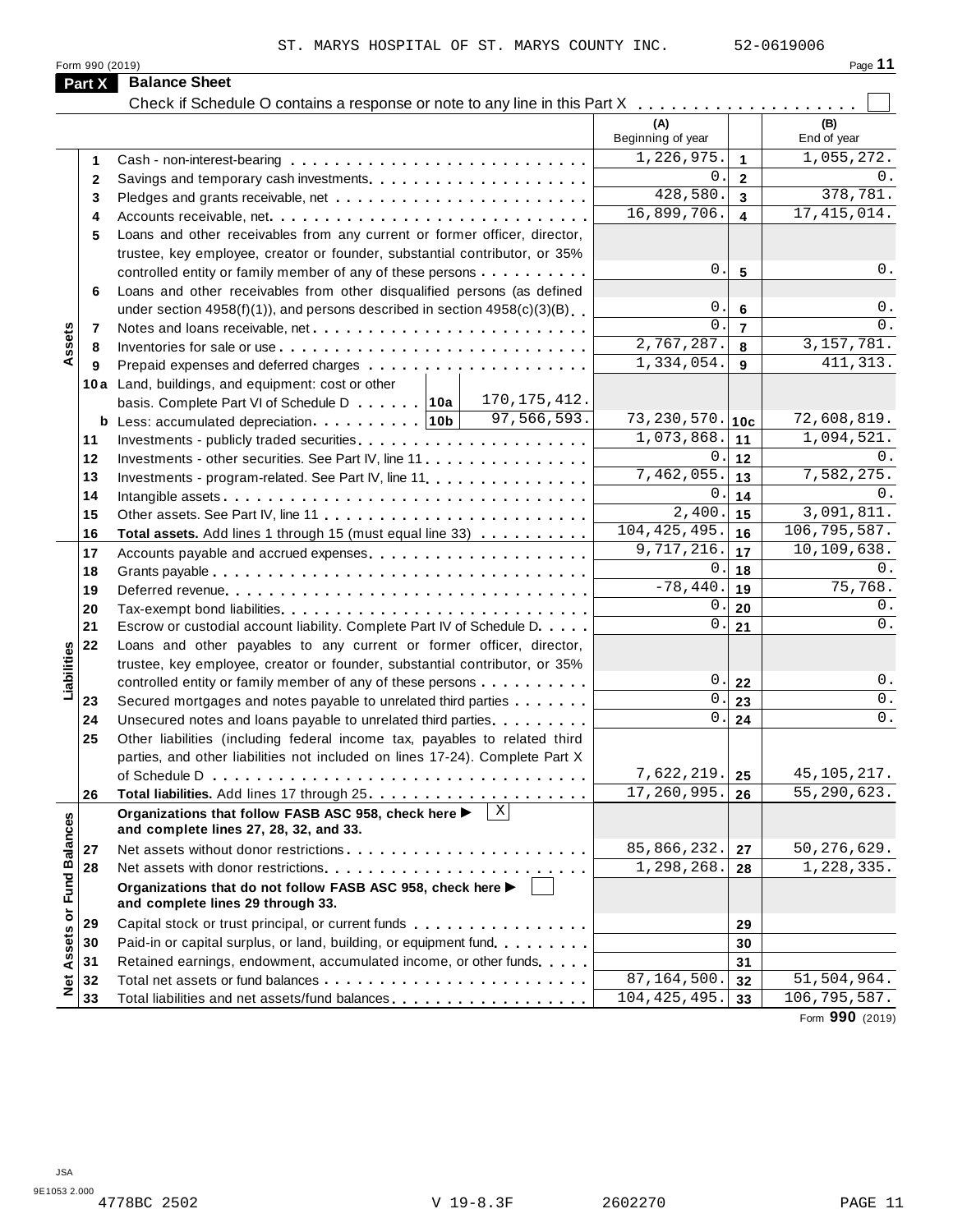|                          | ST. MARYS HOSPITAL OF ST. MARYS COUNTY INC.                                                                                                                                                                                                 |                | 52-0619006 |                |                  |                |
|--------------------------|---------------------------------------------------------------------------------------------------------------------------------------------------------------------------------------------------------------------------------------------|----------------|------------|----------------|------------------|----------------|
|                          | Form 990 (2019)                                                                                                                                                                                                                             |                |            |                |                  | Page 12        |
| <b>Part XI</b>           | <b>Reconciliation of Net Assets</b>                                                                                                                                                                                                         |                |            |                |                  |                |
|                          |                                                                                                                                                                                                                                             |                |            |                |                  | Χ              |
| 1                        |                                                                                                                                                                                                                                             | $\mathbf{1}$   |            |                | 180, 743, 350.   |                |
| 2                        |                                                                                                                                                                                                                                             | $\overline{2}$ |            |                | 162, 116, 991.   |                |
| 3                        | Revenue less expenses. Subtract line 2 from line 1                                                                                                                                                                                          | $\mathbf{3}$   |            |                | 18,626,359.      |                |
| 4                        | Net assets or fund balances at beginning of year (must equal Part X, line 32, column (A))                                                                                                                                                   | $\overline{4}$ |            |                | 87, 164, 500.    |                |
| 5                        |                                                                                                                                                                                                                                             | 5              |            |                |                  | 2,314.         |
| 6                        |                                                                                                                                                                                                                                             | 6              |            |                |                  | 0.             |
| $\overline{\phantom{a}}$ |                                                                                                                                                                                                                                             | $\overline{7}$ |            |                |                  | $0$ .          |
| 8                        |                                                                                                                                                                                                                                             | 8              |            |                |                  | $\Omega$ .     |
| 9                        | Other changes in net assets or fund balances (explain on Schedule O).                                                                                                                                                                       | 9              |            |                | $-54, 288, 209.$ |                |
| 10                       | Net assets or fund balances at end of year. Combine lines 3 through 9 (must equal Part X, line                                                                                                                                              |                |            |                |                  |                |
|                          |                                                                                                                                                                                                                                             | 10             |            |                | 51,504,964.      |                |
| 1                        | $\vert X \vert$<br>Accrual<br>Accounting method used to prepare the Form 990:<br>Cash<br>Other                                                                                                                                              |                |            |                | Yes              | Χ<br><b>No</b> |
|                          | If the organization changed its method of accounting from a prior year or checked "Other," explain in<br>Schedule O.                                                                                                                        |                |            |                |                  |                |
|                          | 2a Were the organization's financial statements compiled or reviewed by an independent accountant?                                                                                                                                          |                |            | 2a             |                  | Χ              |
|                          | If "Yes," check a box below to indicate whether the financial statements for the year were compiled or<br>reviewed on a separate basis, consolidated basis, or both:                                                                        |                |            |                |                  |                |
|                          | Separate basis<br>Consolidated basis<br>Both consolidated and separate basis                                                                                                                                                                |                |            |                |                  |                |
|                          | <b>b</b> Were the organization's financial statements audited by an independent accountant?                                                                                                                                                 |                |            | 2 <sub>b</sub> | X                |                |
|                          | If "Yes," check a box below to indicate whether the financial statements for the year were audited on a<br>separate basis, consolidated basis, or both:<br>$X$ Consolidated basis<br>Separate basis<br>Both consolidated and separate basis |                |            |                |                  |                |
|                          | c If "Yes" to line 2a or 2b, does the organization have a committee that assumes responsibility for oversight of                                                                                                                            |                |            |                |                  |                |
|                          | the audit, review, or compilation of its financial statements and selection of an independent accountant?                                                                                                                                   |                |            | 2 <sub>c</sub> | Χ                |                |
|                          | If the organization changed either its oversight process or selection process during the tax year, explain on<br>Schedule O.                                                                                                                |                |            |                |                  |                |
|                          | 3a As a result of a federal award, was the organization required to undergo an audit or audits as set forth in the                                                                                                                          |                |            |                |                  |                |
|                          |                                                                                                                                                                                                                                             |                |            | 3a             |                  | X              |
|                          |                                                                                                                                                                                                                                             |                |            |                |                  |                |
|                          | <b>b</b> If "Yes," did the organization undergo the required audit or audits? If the organization did not undergo the                                                                                                                       |                |            |                |                  |                |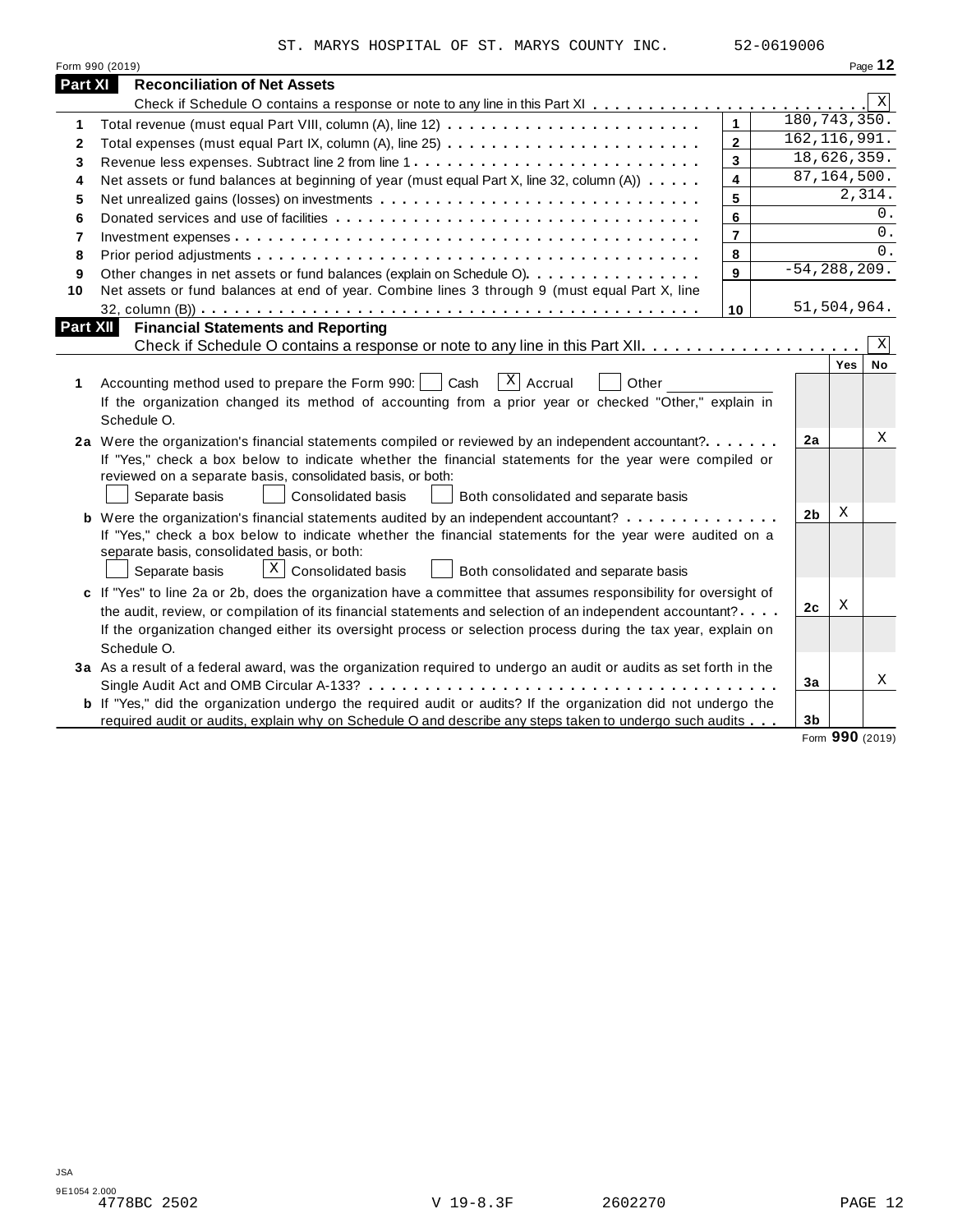| <b>SCHEDULE A</b> |  |  |
|-------------------|--|--|
|                   |  |  |

## **CHEDULE A Public Charity Status and Public Support**  $\frac{100\text{dB No. }1545-0047}{000\text{dB}}$

(Form 990 or 990-EZ) complete if the organization is a section 501(c)(3) organization or a section 4947(a)(1) nonexempt charitable trust.  $2019$ 

|                                                               |                                   |                                                            | Complete if the organization is a section 501(c)(3) organization or a section $4947(a)(1)$ nonexempt charitable trust.                                                                                |     |                                                      |                                                                                                                                                                                                                                                   | ZW IJ                                |
|---------------------------------------------------------------|-----------------------------------|------------------------------------------------------------|-------------------------------------------------------------------------------------------------------------------------------------------------------------------------------------------------------|-----|------------------------------------------------------|---------------------------------------------------------------------------------------------------------------------------------------------------------------------------------------------------------------------------------------------------|--------------------------------------|
| Department of the Treasury<br><b>Internal Revenue Service</b> |                                   |                                                            | Attach to Form 990 or Form 990-EZ.<br>Go to www.irs.gov/Form990 for instructions and the latest information.                                                                                          |     |                                                      |                                                                                                                                                                                                                                                   | Open to Public<br>Inspection         |
| Name of the organization                                      |                                   |                                                            |                                                                                                                                                                                                       |     |                                                      | <b>Employer identification number</b>                                                                                                                                                                                                             |                                      |
| ST. MARYS HOSPITAL OF ST. MARYS COUNTY INC.                   |                                   |                                                            |                                                                                                                                                                                                       |     |                                                      | 52-0619006                                                                                                                                                                                                                                        |                                      |
| Part I                                                        |                                   |                                                            |                                                                                                                                                                                                       |     |                                                      | Reason for Public Charity Status (All organizations must complete this part.) See instructions.                                                                                                                                                   |                                      |
|                                                               |                                   |                                                            | The organization is not a private foundation because it is: (For lines 1 through 12, check only one box.)                                                                                             |     |                                                      |                                                                                                                                                                                                                                                   |                                      |
| 1                                                             |                                   |                                                            | A church, convention of churches, or association of churches described in section 170(b)(1)(A)(i).                                                                                                    |     |                                                      |                                                                                                                                                                                                                                                   |                                      |
| 2                                                             |                                   |                                                            | A school described in section 170(b)(1)(A)(ii). (Attach Schedule E (Form 990 or 990-EZ).)                                                                                                             |     |                                                      |                                                                                                                                                                                                                                                   |                                      |
| ΙX<br>3                                                       |                                   |                                                            | A hospital or a cooperative hospital service organization described in section 170(b)(1)(A)(iii).                                                                                                     |     |                                                      |                                                                                                                                                                                                                                                   |                                      |
| 4                                                             | hospital's name, city, and state: |                                                            |                                                                                                                                                                                                       |     |                                                      | A medical research organization operated in conjunction with a hospital described in section 170(b)(1)(A)(iii). Enter the                                                                                                                         |                                      |
| 5                                                             |                                   |                                                            |                                                                                                                                                                                                       |     |                                                      | An organization operated for the benefit of a college or university owned or operated by a governmental unit described in                                                                                                                         |                                      |
|                                                               |                                   | section 170(b)(1)(A)(iv). (Complete Part II.)              |                                                                                                                                                                                                       |     |                                                      |                                                                                                                                                                                                                                                   |                                      |
| 6                                                             |                                   |                                                            | A federal, state, or local government or governmental unit described in section 170(b)(1)(A)(v).                                                                                                      |     |                                                      |                                                                                                                                                                                                                                                   |                                      |
| 7                                                             |                                   |                                                            |                                                                                                                                                                                                       |     |                                                      | An organization that normally receives a substantial part of its support from a governmental unit or from the general public                                                                                                                      |                                      |
|                                                               |                                   | described in section 170(b)(1)(A)(vi). (Complete Part II.) |                                                                                                                                                                                                       |     |                                                      |                                                                                                                                                                                                                                                   |                                      |
|                                                               |                                   |                                                            | A community trust described in section 170(b)(1)(A)(vi). (Complete Part II.)                                                                                                                          |     |                                                      |                                                                                                                                                                                                                                                   |                                      |
| 8<br>9                                                        |                                   |                                                            |                                                                                                                                                                                                       |     |                                                      | An agricultural research organization described in section 170(b)(1)(A)(ix) operated in conjunction with a land-grant college                                                                                                                     |                                      |
|                                                               |                                   |                                                            |                                                                                                                                                                                                       |     |                                                      | or university or a non-land-grant college of agriculture (see instructions). Enter the name, city, and state of the college or                                                                                                                    |                                      |
|                                                               |                                   |                                                            |                                                                                                                                                                                                       |     |                                                      |                                                                                                                                                                                                                                                   |                                      |
| university:                                                   |                                   |                                                            |                                                                                                                                                                                                       |     |                                                      | An organization that normally receives: (1) more than 331/3% of its support from contributions, membership fees, and gross                                                                                                                        |                                      |
| 10<br>11                                                      |                                   |                                                            | acquired by the organization after June 30, 1975. See section 509(a)(2). (Complete Part III.)<br>An organization organized and operated exclusively to test for public safety. See section 509(a)(4). |     |                                                      | receipts from activities related to its exempt functions - subject to certain exceptions, and (2) no more than 331/3% of its<br>support from gross investment income and unrelated business taxable income (less section 511 tax) from businesses |                                      |
| 12                                                            |                                   |                                                            |                                                                                                                                                                                                       |     |                                                      | An organization organized and operated exclusively for the benefit of, to perform the functions of, or to carry out the purposes                                                                                                                  |                                      |
|                                                               |                                   |                                                            |                                                                                                                                                                                                       |     |                                                      | of one or more publicly supported organizations described in section 509(a)(1) or section 509(a)(2). See section 509(a)(3).                                                                                                                       |                                      |
|                                                               |                                   |                                                            |                                                                                                                                                                                                       |     |                                                      |                                                                                                                                                                                                                                                   |                                      |
|                                                               |                                   |                                                            |                                                                                                                                                                                                       |     |                                                      | Check the box in lines 12a through 12d that describes the type of supporting organization and complete lines 12e, 12f, and 12g.                                                                                                                   |                                      |
| a                                                             |                                   |                                                            |                                                                                                                                                                                                       |     |                                                      | Type I. A supporting organization operated, supervised, or controlled by its supported organization(s), typically by giving                                                                                                                       |                                      |
|                                                               |                                   |                                                            |                                                                                                                                                                                                       |     |                                                      | the supported organization(s) the power to regularly appoint or elect a majority of the directors or trustees of the                                                                                                                              |                                      |
|                                                               |                                   |                                                            | supporting organization. You must complete Part IV, Sections A and B.                                                                                                                                 |     |                                                      |                                                                                                                                                                                                                                                   |                                      |
| b                                                             |                                   |                                                            |                                                                                                                                                                                                       |     |                                                      | Type II. A supporting organization supervised or controlled in connection with its supported organization(s), by having                                                                                                                           |                                      |
|                                                               |                                   |                                                            |                                                                                                                                                                                                       |     |                                                      | control or management of the supporting organization vested in the same persons that control or manage the supported                                                                                                                              |                                      |
|                                                               |                                   |                                                            | organization(s). You must complete Part IV, Sections A and C.                                                                                                                                         |     |                                                      |                                                                                                                                                                                                                                                   |                                      |
| c                                                             |                                   |                                                            |                                                                                                                                                                                                       |     |                                                      | Type III functionally integrated. A supporting organization operated in connection with, and functionally integrated with,                                                                                                                        |                                      |
|                                                               |                                   |                                                            | its supported organization(s) (see instructions). You must complete Part IV, Sections A, D, and E.                                                                                                    |     |                                                      |                                                                                                                                                                                                                                                   |                                      |
| d                                                             |                                   |                                                            |                                                                                                                                                                                                       |     |                                                      | Type III non-functionally integrated. A supporting organization operated in connection with its supported organization(s)                                                                                                                         |                                      |
|                                                               |                                   |                                                            |                                                                                                                                                                                                       |     |                                                      | that is not functionally integrated. The organization generally must satisfy a distribution requirement and an attentiveness                                                                                                                      |                                      |
|                                                               |                                   |                                                            | requirement (see instructions). You must complete Part IV, Sections A and D, and Part V.                                                                                                              |     |                                                      |                                                                                                                                                                                                                                                   |                                      |
| е                                                             |                                   |                                                            |                                                                                                                                                                                                       |     |                                                      | Check this box if the organization received a written determination from the IRS that it is a Type I, Type II, Type III                                                                                                                           |                                      |
|                                                               |                                   |                                                            | functionally integrated, or Type III non-functionally integrated supporting organization.                                                                                                             |     |                                                      |                                                                                                                                                                                                                                                   |                                      |
| t                                                             |                                   |                                                            |                                                                                                                                                                                                       |     |                                                      |                                                                                                                                                                                                                                                   |                                      |
| g                                                             |                                   |                                                            | Provide the following information about the supported organization(s).                                                                                                                                |     |                                                      |                                                                                                                                                                                                                                                   |                                      |
| (i) Name of supported organization                            |                                   | (ii) EIN                                                   | (iii) Type of organization<br>(described on lines 1-10                                                                                                                                                |     | (iv) Is the organization<br>listed in your governing | (v) Amount of monetary<br>support (see                                                                                                                                                                                                            | (vi) Amount of<br>other support (see |
|                                                               |                                   |                                                            | above (see instructions))                                                                                                                                                                             |     | document?                                            | instructions)                                                                                                                                                                                                                                     | instructions)                        |
|                                                               |                                   |                                                            |                                                                                                                                                                                                       | Yes | No                                                   |                                                                                                                                                                                                                                                   |                                      |
| (A)                                                           |                                   |                                                            |                                                                                                                                                                                                       |     |                                                      |                                                                                                                                                                                                                                                   |                                      |
|                                                               |                                   |                                                            |                                                                                                                                                                                                       |     |                                                      |                                                                                                                                                                                                                                                   |                                      |
| (B)                                                           |                                   |                                                            |                                                                                                                                                                                                       |     |                                                      |                                                                                                                                                                                                                                                   |                                      |
|                                                               |                                   |                                                            |                                                                                                                                                                                                       |     |                                                      |                                                                                                                                                                                                                                                   |                                      |
|                                                               |                                   |                                                            |                                                                                                                                                                                                       |     |                                                      |                                                                                                                                                                                                                                                   |                                      |
| (C)                                                           |                                   |                                                            |                                                                                                                                                                                                       |     |                                                      |                                                                                                                                                                                                                                                   |                                      |
|                                                               |                                   |                                                            |                                                                                                                                                                                                       |     |                                                      |                                                                                                                                                                                                                                                   |                                      |
| (D)                                                           |                                   |                                                            |                                                                                                                                                                                                       |     |                                                      |                                                                                                                                                                                                                                                   |                                      |
|                                                               |                                   |                                                            |                                                                                                                                                                                                       |     |                                                      |                                                                                                                                                                                                                                                   |                                      |
| (E)                                                           |                                   |                                                            |                                                                                                                                                                                                       |     |                                                      |                                                                                                                                                                                                                                                   |                                      |
|                                                               |                                   |                                                            |                                                                                                                                                                                                       |     |                                                      |                                                                                                                                                                                                                                                   |                                      |
| Total                                                         |                                   |                                                            |                                                                                                                                                                                                       |     |                                                      |                                                                                                                                                                                                                                                   |                                      |

For Paperwork Reduction Act Notice, see the Instructions for Form 990 or 990-EZ. Schedule A (Form 990 or 990-EZ) 2019 JSA 9E1210 1.000 4778BC 2502 V 19-8.3F 2602270 PAGE 13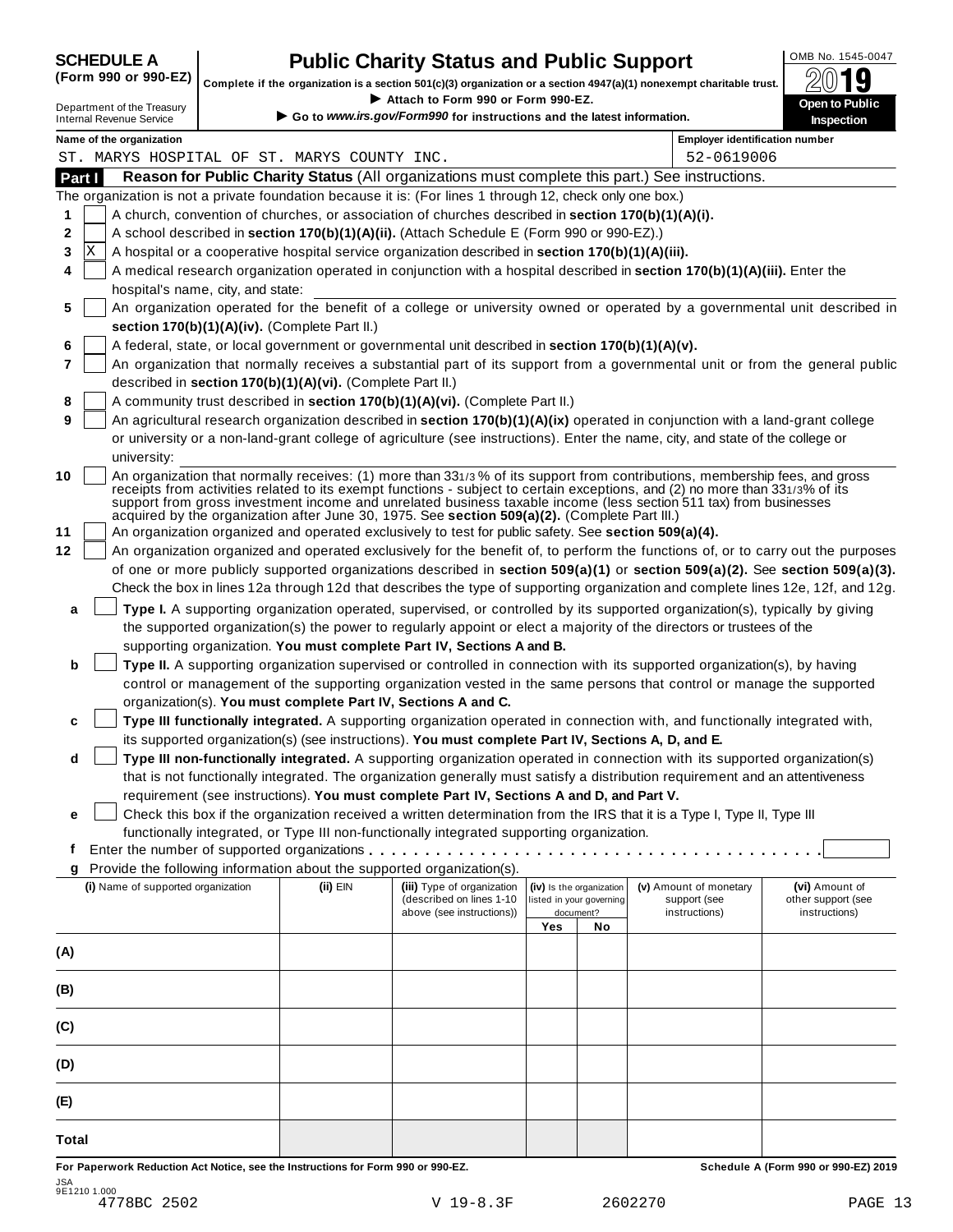#### Schedule A (Form 990 or 990-EZ) 2019 Page **2**

**Support Schedule for Organizations Described in Sections 170(b)(1)(A)(iv) and 170(b)(1)(A)(vi)** (Complete only if you checked the box on line 5, 7, or 8 of Part I or if the organization failed to qualify under **Part II** 

|              | Part III. If the organization fails to qualify under the tests listed below, please complete Part III.)                                                                                                                                                                                                                                                             |            |          |          |            |          |           |
|--------------|---------------------------------------------------------------------------------------------------------------------------------------------------------------------------------------------------------------------------------------------------------------------------------------------------------------------------------------------------------------------|------------|----------|----------|------------|----------|-----------|
|              | <b>Section A. Public Support</b><br>Calendar year (or fiscal year beginning in) ▶                                                                                                                                                                                                                                                                                   | (a) 2015   | (b) 2016 | (c) 2017 | $(d)$ 2018 | (e) 2019 | (f) Total |
| 1            | Gifts, grants, contributions, and<br>membership fees received. (Do not<br>include any "unusual grants.")                                                                                                                                                                                                                                                            |            |          |          |            |          |           |
| $\mathbf{2}$ | Tax revenues levied for the<br>organization's benefit and either paid<br>to or expended on its behalf                                                                                                                                                                                                                                                               |            |          |          |            |          |           |
| 3            | The value of services or facilities<br>furnished by a governmental unit to the<br>organization without charge                                                                                                                                                                                                                                                       |            |          |          |            |          |           |
| 4            | Total. Add lines 1 through 3                                                                                                                                                                                                                                                                                                                                        |            |          |          |            |          |           |
| 5            | The portion of total contributions by<br>each person (other than a<br>governmental unit or publicly<br>supported organization) included on<br>line 1 that exceeds 2% of the amount<br>shown on line 11, column (f)                                                                                                                                                  |            |          |          |            |          |           |
| 6            | Public support. Subtract line 5 from line 4                                                                                                                                                                                                                                                                                                                         |            |          |          |            |          |           |
|              | <b>Section B. Total Support</b><br>Calendar year (or fiscal year beginning in) $\blacktriangleright$                                                                                                                                                                                                                                                                |            |          |          |            |          |           |
|              |                                                                                                                                                                                                                                                                                                                                                                     | (a) $2015$ | (b) 2016 | (c) 2017 | $(d)$ 2018 | (e) 2019 | (f) Total |
| 7<br>8       | Amounts from line 4<br>Gross income from interest, dividends,<br>payments received on securities loans,<br>rents, royalties, and income from<br>similar sources experiences                                                                                                                                                                                         |            |          |          |            |          |           |
| 9            | Net income from unrelated business<br>activities, whether or not the business<br>is regularly carried on the control of the set of the set of the set of the set of the set of the set of the s                                                                                                                                                                     |            |          |          |            |          |           |
| 10           | Other income. Do not include gain or<br>loss from the sale of capital assets<br>(Explain in Part VI.)                                                                                                                                                                                                                                                               |            |          |          |            |          |           |
| 11           | Total support. Add lines 7 through 10                                                                                                                                                                                                                                                                                                                               |            |          |          |            |          |           |
| 12           |                                                                                                                                                                                                                                                                                                                                                                     |            |          |          |            | 12       |           |
| 13           | First five years. If the Form 990 is for the organization's first, second, third, fourth, or fifth tax year as a section 501(c)(3)<br>organization, check this box and stop here entired to a series of the series of the series of the series of the series of the series of the series of the series of the series of the series of the series of the series of t |            |          |          |            |          |           |
|              | <b>Section C. Computation of Public Support Percentage</b>                                                                                                                                                                                                                                                                                                          |            |          |          |            |          |           |
| 14           | Public support percentage for 2019 (line 6, column (f) divided by line 11, column (f).                                                                                                                                                                                                                                                                              |            |          |          |            | 14       | $\%$      |
| 15           |                                                                                                                                                                                                                                                                                                                                                                     |            |          |          |            |          | %         |
|              | 16a 331/3% support test - 2019. If the organization did not check the box on line 13, and line 14 is 331/3% or more, check this                                                                                                                                                                                                                                     |            |          |          |            |          |           |
|              | box and stop here. The organization qualifies as a publicly supported organization                                                                                                                                                                                                                                                                                  |            |          |          |            |          |           |
|              | b 331/3% support test - 2018. If the organization did not check a box on line 13 or 16a, and line 15 is 331/3% or more, check                                                                                                                                                                                                                                       |            |          |          |            |          |           |
|              | 17a 10%-facts-and-circumstances test - 2019. If the organization did not check a box on line 13, 16a, or 16b, and line 14 is                                                                                                                                                                                                                                        |            |          |          |            |          |           |
|              | 10% or more, and if the organization meets the "facts-and-circumstances" test, check this box and stop here. Explain in<br>Part VI how the organization meets the "facts-and-circumstances" test. The organization qualifies as a publicly supported                                                                                                                |            |          |          |            |          |           |
|              | <b>b</b> 10%-facts-and-circumstances test - 2018. If the organization did not check a box on line 13, 16a, 16b, or 17a, and line<br>15 is 10% or more, and if the organization meets the "facts-and-circumstances" test, check this box and stop here.                                                                                                              |            |          |          |            |          |           |
|              | Explain in Part VI how the organization meets the "facts-and-circumstances" test. The organization qualifies as a publicly                                                                                                                                                                                                                                          |            |          |          |            |          |           |
|              |                                                                                                                                                                                                                                                                                                                                                                     |            |          |          |            |          |           |
|              | Private foundation. If the organization did not check a box on line 13, 16a, 16b, 17a, or 17b, check this box and see                                                                                                                                                                                                                                               |            |          |          |            |          |           |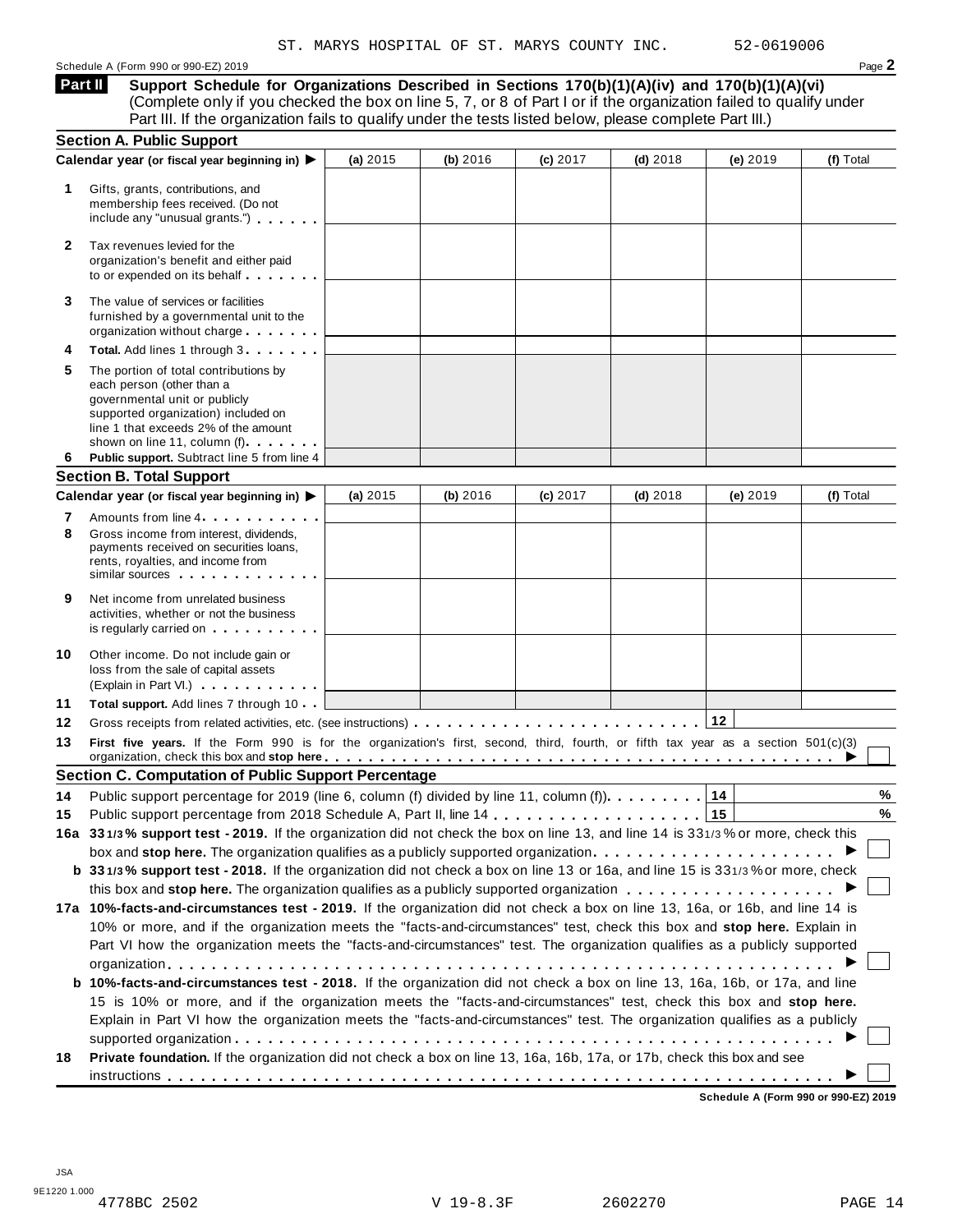| Schedule A (Form 990 or 990-EZ) 2019 | Page 3 |
|--------------------------------------|--------|
|--------------------------------------|--------|

**Support Schedule for Organizations Described in Section 509(a)(2)** (Complete only if you checked the box on line 10 of Part I or if the organization failed to qualify under Part II. **Part III** 

If the organization fails to qualify under the tests listed below, please complete Part II.)

|                  | <b>Section A. Public Support</b>                                                                                                                                                                                                     |            |          |            |            |                                      |           |
|------------------|--------------------------------------------------------------------------------------------------------------------------------------------------------------------------------------------------------------------------------------|------------|----------|------------|------------|--------------------------------------|-----------|
|                  | Calendar year (or fiscal year beginning in) $\blacktriangleright$                                                                                                                                                                    | (a) $2015$ | (b) 2016 | $(c)$ 2017 | $(d)$ 2018 | (e) 2019                             | (f) Total |
| $\mathbf{1}$     | Gifts, grants, contributions, and membership fees                                                                                                                                                                                    |            |          |            |            |                                      |           |
|                  | received. (Do not include any "unusual grants.")                                                                                                                                                                                     |            |          |            |            |                                      |           |
| 2                | Gross receipts from admissions, merchandise                                                                                                                                                                                          |            |          |            |            |                                      |           |
|                  | sold or services performed, or facilities                                                                                                                                                                                            |            |          |            |            |                                      |           |
|                  | furnished in any activity that is related to the                                                                                                                                                                                     |            |          |            |            |                                      |           |
|                  | organization's tax-exempt purpose                                                                                                                                                                                                    |            |          |            |            |                                      |           |
| 3                | Gross receipts from activities that are not an                                                                                                                                                                                       |            |          |            |            |                                      |           |
|                  | unrelated trade or business under section 513 .                                                                                                                                                                                      |            |          |            |            |                                      |           |
| 4                | Tax revenues levied for the                                                                                                                                                                                                          |            |          |            |            |                                      |           |
|                  | organization's benefit and either paid to                                                                                                                                                                                            |            |          |            |            |                                      |           |
|                  | or expended on its behalf <b>contains the set of the set of the set of the set of the set of the set of the set of the set of the set of the set of the set of the set of the set of the set of the set of the set of the set of</b> |            |          |            |            |                                      |           |
| 5                | The value of services or facilities                                                                                                                                                                                                  |            |          |            |            |                                      |           |
|                  | furnished by a governmental unit to the                                                                                                                                                                                              |            |          |            |            |                                      |           |
|                  | organization without charge                                                                                                                                                                                                          |            |          |            |            |                                      |           |
| 6                | Total. Add lines 1 through 5                                                                                                                                                                                                         |            |          |            |            |                                      |           |
|                  | 7a Amounts included on lines 1, 2, and 3                                                                                                                                                                                             |            |          |            |            |                                      |           |
|                  | received from disqualified persons                                                                                                                                                                                                   |            |          |            |            |                                      |           |
|                  | <b>b</b> Amounts included on lines 2 and 3                                                                                                                                                                                           |            |          |            |            |                                      |           |
|                  | received from other than disqualified                                                                                                                                                                                                |            |          |            |            |                                      |           |
|                  | persons that exceed the greater of \$5,000                                                                                                                                                                                           |            |          |            |            |                                      |           |
|                  | or 1% of the amount on line 13 for the year                                                                                                                                                                                          |            |          |            |            |                                      |           |
|                  | c Add lines 7a and 7b                                                                                                                                                                                                                |            |          |            |            |                                      |           |
| 8                | <b>Public support.</b> (Subtract line 7c from                                                                                                                                                                                        |            |          |            |            |                                      |           |
|                  | $line 6.)$<br><b>Section B. Total Support</b>                                                                                                                                                                                        |            |          |            |            |                                      |           |
|                  |                                                                                                                                                                                                                                      |            |          |            |            |                                      |           |
|                  | Calendar year (or fiscal year beginning in) ▶                                                                                                                                                                                        | (a) $2015$ | (b) 2016 | $(c)$ 2017 | $(d)$ 2018 | (e) 2019                             | (f) Total |
| 9                | Amounts from line 6 <b>Amounts</b> from line 6<br>10 a Gross income from interest, dividends,                                                                                                                                        |            |          |            |            |                                      |           |
|                  | payments received on securities loans,                                                                                                                                                                                               |            |          |            |            |                                      |           |
|                  | rents, royalties, and income from similar                                                                                                                                                                                            |            |          |            |            |                                      |           |
|                  | $sources$                                                                                                                                                                                                                            |            |          |            |            |                                      |           |
|                  | <b>b</b> Unrelated business taxable income (less                                                                                                                                                                                     |            |          |            |            |                                      |           |
|                  | section 511 taxes) from businesses                                                                                                                                                                                                   |            |          |            |            |                                      |           |
|                  | acquired after June 30, 1975                                                                                                                                                                                                         |            |          |            |            |                                      |           |
|                  | c Add lines 10a and 10b                                                                                                                                                                                                              |            |          |            |            |                                      |           |
| 11               | Net income from unrelated business                                                                                                                                                                                                   |            |          |            |            |                                      |           |
|                  | activities not included in line 10b, whether                                                                                                                                                                                         |            |          |            |            |                                      |           |
|                  | or not the business is regularly carried on                                                                                                                                                                                          |            |          |            |            |                                      |           |
| 12               | Other income. Do not include gain or                                                                                                                                                                                                 |            |          |            |            |                                      |           |
|                  | loss from the sale of capital assets                                                                                                                                                                                                 |            |          |            |            |                                      |           |
|                  | (Explain in Part VI.)                                                                                                                                                                                                                |            |          |            |            |                                      |           |
| 13               | Total support. (Add lines 9, 10c, 11,                                                                                                                                                                                                |            |          |            |            |                                      |           |
|                  | and $12.$ ) $\ldots$ $\ldots$ $\ldots$ $\ldots$ $\ldots$                                                                                                                                                                             |            |          |            |            |                                      |           |
| 14               | First five years. If the Form 990 is for the organization's first, second, third, fourth, or fifth tax year as a section 501(c)(3)                                                                                                   |            |          |            |            |                                      |           |
|                  |                                                                                                                                                                                                                                      |            |          |            |            |                                      |           |
|                  | Section C. Computation of Public Support Percentage                                                                                                                                                                                  |            |          |            |            |                                      |           |
| 15               | Public support percentage for 2019 (line 8, column (f), divided by line 13, column (f)) $\ldots$ ,,,,,,,,,,,,,                                                                                                                       |            |          |            |            | 15                                   | %         |
| 16               |                                                                                                                                                                                                                                      |            |          |            |            | 16                                   | %         |
|                  | Section D. Computation of Investment Income Percentage                                                                                                                                                                               |            |          |            |            |                                      |           |
| 17               | Investment income percentage for 2019 (line 10c, column (f), divided by line 13, column (f)), $\ldots$ , , , , , , ,                                                                                                                 |            |          |            |            | 17                                   | %         |
|                  |                                                                                                                                                                                                                                      |            |          |            |            | 18                                   | %         |
| 18               |                                                                                                                                                                                                                                      |            |          |            |            |                                      |           |
|                  | 19a 331/3% support tests - 2019. If the organization did not check the box on line 14, and line 15 is more than 331/3%, and line                                                                                                     |            |          |            |            |                                      |           |
|                  | 17 is not more than 331/3%, check this box and stop here. The organization qualifies as a publicly supported organization                                                                                                            |            |          |            |            |                                      |           |
|                  | b 331/3% support tests - 2018. If the organization did not check a box on line 14 or line 19a, and line 16 is more than 331/3%, and                                                                                                  |            |          |            |            |                                      |           |
|                  |                                                                                                                                                                                                                                      |            |          |            |            |                                      |           |
|                  | line 18 is not more than 331/3%, check this box and stop here. The organization qualifies as a publicly supported organization                                                                                                       |            |          |            |            |                                      |           |
| 20<br><b>JSA</b> | Private foundation. If the organization did not check a box on line 14, 19a, or 19b, check this box and see instructions                                                                                                             |            |          |            |            | Schedule A (Form 990 or 990-EZ) 2019 |           |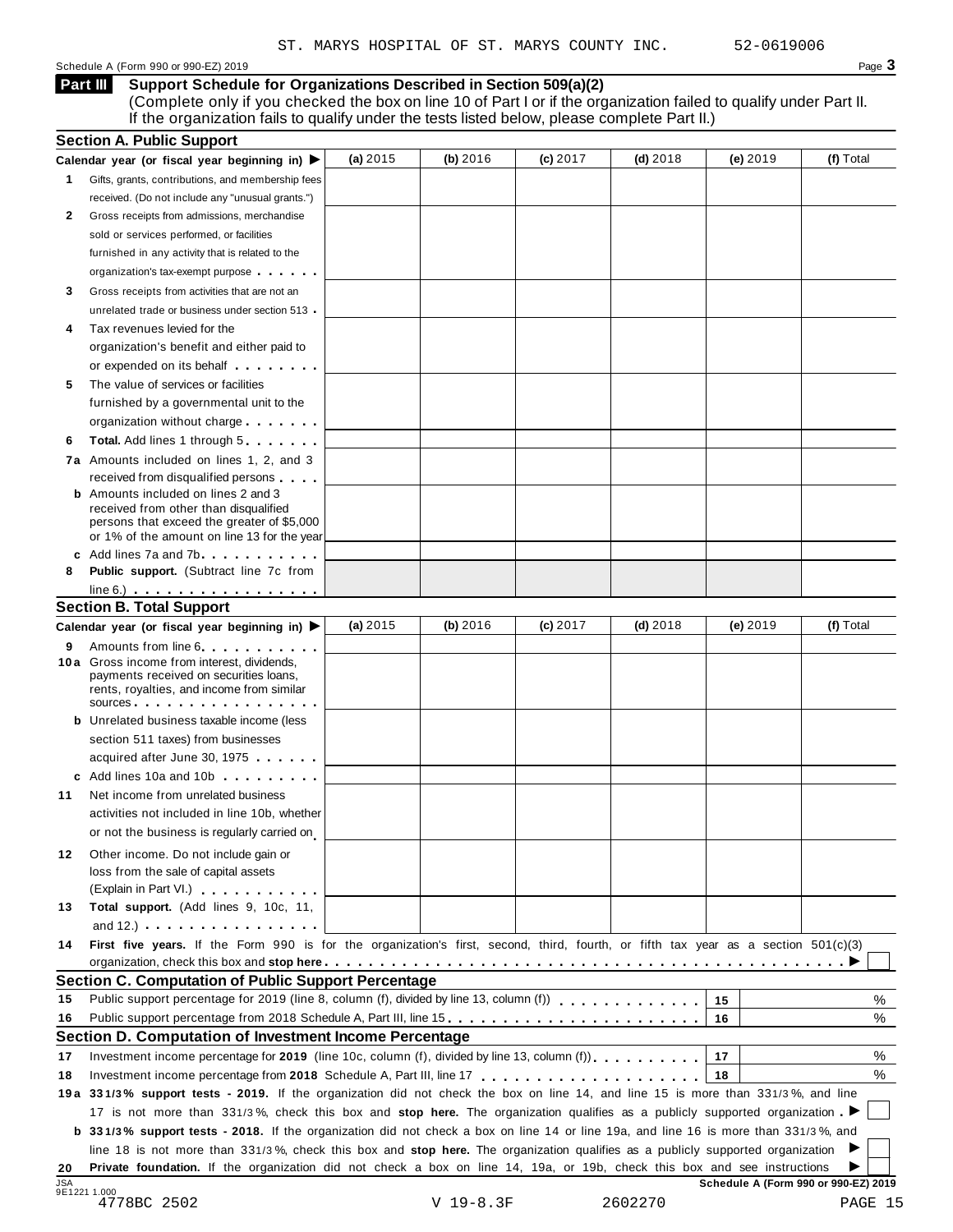**Yes No**

**2**

**3a**

**3b**

**3c**

**4a**

**4b**

**4c**

**5a**

**5b 5c**

**6**

**7**

**8**

**9a**

**9b**

**9c**

**10a**

### **Part IV Supporting Organizations**

(Complete only if you checked a box in line 12 on Part I. If you checked 12a of Part I, complete Sections A and B. If you checked 12b of Part I, complete Sections A and C. If you checked 12c of Part I, complete Sections A, D, and E. If you checked 12d of Part I, complete Sections A and D, and complete Part V.)

### **Section A. All Supporting Organizations**

- **1** Are all of the organization's supported organizations listed by name in the organization's governing documents? *If "No," describe in Part VI how the supported organizations are designated. If designated by class or purpose, describe the designation. If historic and continuing relationship, explain.* **1**
- **2** Did the organization have any supported organization that does not have an IRS determination of status under section 509(a)(1) or (2)? *If"Yes," explain in Part VI how the organization determined that the supported organization was described in section 509(a)(1) or (2).*
- **3 a** Did the organization have a supported organization described in section 501(c)(4), (5), or (6)? *If "Yes," answer (b) and (c) below.*
- **b** Did the organization confirm that each supported organization qualified under section 501(c)(4), (5), or (6) and | satisfied the public support tests under section 509(a)(2)? *If "Yes," describe in Part VI when and how the organization made the determination.*
- **c** Did the organization ensure that all support to such organizations was used exclusively for section 170(c)(2)(B) purposes? *If"Yes," explain in Part VI what controls the organization put in place to ensure such use.*
- **4 a** Was any supported organization not organized in the United States ("foreign supported organization")? *If "Yes," and if you checked 12a or 12b in Part I, answer (b) and (c) below.*
- **b** Did the organization have ultimate control and discretion in deciding whether to make grants to the foreign | supported organization? *If "Yes," describe in Part VI how the organization had such control and discretion despite being controlled or supervised by or in connection with its supported organizations.*
- **c** Did the organization support any foreign supported organization that does not have an IRS determination under sections 501(c)(3) and 509(a)(1) or (2)? *If "Yes," explain in Part VI what controls the organization used to ensure that all support to the foreign supported organization was used exclusively for section 170(c)(2)(B) purposes.*
- **5 a** Did the organization add, substitute, or remove any supported organizations during the tax year? *If "Yes,"* answer (b) and (c) below (if applicable). Also, provide detail in Part VI, including (i) the names and EIN *numbers of the supported organizations added, substituted, or removed; (ii) the reasons for each such action;* (iii) the authority under the organization's organizing document authorizing such action; and (iv) how the action *was accomplished (such as by amendment to the organizing document).*
- **b Type I or Type II only.** Was any added or substituted supported organization part of a class already designated in the organization's organizing document?
- **c Substitutions only.** Was the substitution the result of an event beyond the organization's control?
- **6** Did the organization provide support (whether in the form of grants or the provision of services or facilities) to anyone other than (i) its supported organizations, (ii) individuals that are part of the charitable class benefited by one or more of its supported organizations, or (iii) other supporting organizations that also support or benefit one or more of the filing organization's supported organizations? *If"Yes," provide detail in Part VI.*
- **7** Did the organization provide a grant, loan, compensation, or other similar payment to a substantial contributor (as defined in section 4958(c)(3)(C)), a family member of a substantial contributor, or a 35% controlled entity with regard to a substantial contributor? *If"Yes," complete Part I of Schedule L (Form 990 or 990-EZ).*
- **8** Did the organization make a loan to a disqualified person (as defined in section 4958) not described in line 7? *If "Yes," complete Part I of Schedule L (Form 990 or 990-EZ).*
- **9a** Was the organization controlled directly or indirectly at any time during the tax year by one or more | disqualified persons as defined in section 4946 (other than foundation managers and organizations described in section 509(a)(1) or (2))? *If"Yes," provide detail in Part VI.*
- **b** Did one or more disqualified persons (as defined in line 9a) hold a controlling interest in any entity in which | the supporting organization had an interest? *If"Yes," provide detail in Part VI.*
- **c** Did a disqualified person (as defined in line 9a) have an ownership interest in, or derive any personal benefit from, assets in which the supporting organization also had an interest? *If"Yes," provide detail in Part VI.*
- **10a** Was the organization subject to the excess business holdings rules of section 4943 because of section | 4943(f) (regarding certain Type II supporting organizations, and all Type III non-functionally integrated supporting organizations)? *If"Yes," answer 10b below.*
	- **b** Did the organization have any excess business holdings in the tax year? *(Use Schedule C, Form 4720, to determine whether the organization had excess business holdings.)*

**10b Schedule A (Form 990 or 990-EZ) 2019**

JSA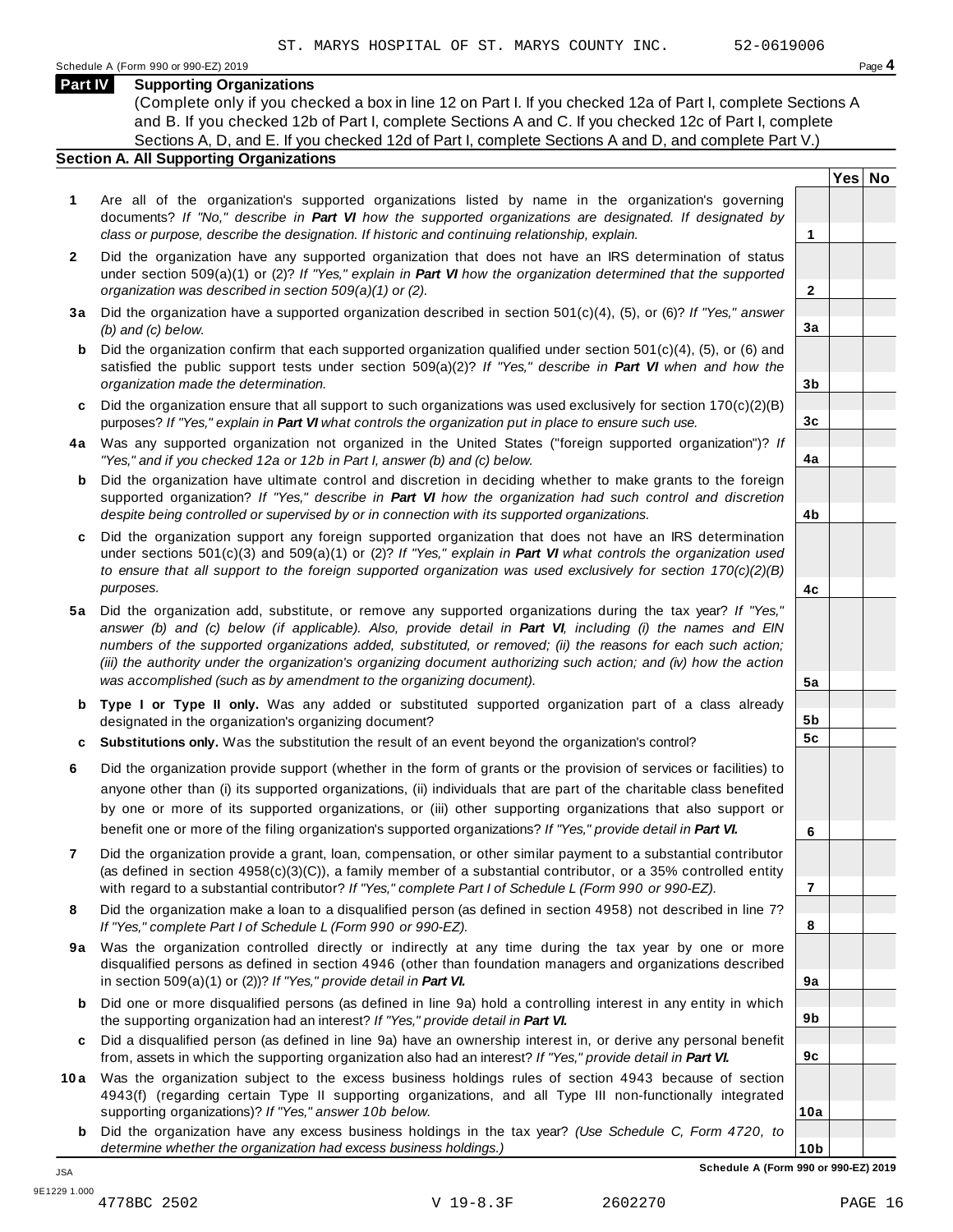|              | <b>Supporting Organizations (continued)</b>                                                                                                                                                                                                                                                                                                                                                                                                                                                                                                                                                                                                                                  |                 |        |  |
|--------------|------------------------------------------------------------------------------------------------------------------------------------------------------------------------------------------------------------------------------------------------------------------------------------------------------------------------------------------------------------------------------------------------------------------------------------------------------------------------------------------------------------------------------------------------------------------------------------------------------------------------------------------------------------------------------|-----------------|--------|--|
|              |                                                                                                                                                                                                                                                                                                                                                                                                                                                                                                                                                                                                                                                                              |                 | Yes No |  |
| 11           | Has the organization accepted a gift or contribution from any of the following persons?                                                                                                                                                                                                                                                                                                                                                                                                                                                                                                                                                                                      |                 |        |  |
| a            | A person who directly or indirectly controls, either alone or together with persons described in (b) and (c)                                                                                                                                                                                                                                                                                                                                                                                                                                                                                                                                                                 |                 |        |  |
|              | below, the governing body of a supported organization?                                                                                                                                                                                                                                                                                                                                                                                                                                                                                                                                                                                                                       | 11a             |        |  |
|              | <b>b</b> A family member of a person described in (a) above?                                                                                                                                                                                                                                                                                                                                                                                                                                                                                                                                                                                                                 | 11 <sub>b</sub> |        |  |
|              | c A 35% controlled entity of a person described in (a) or (b) above? If "Yes" to a, b, or c, provide detail in Part VI.                                                                                                                                                                                                                                                                                                                                                                                                                                                                                                                                                      | 11c             |        |  |
|              | <b>Section B. Type I Supporting Organizations</b>                                                                                                                                                                                                                                                                                                                                                                                                                                                                                                                                                                                                                            |                 |        |  |
|              |                                                                                                                                                                                                                                                                                                                                                                                                                                                                                                                                                                                                                                                                              |                 | Yes No |  |
| 1            | Did the directors, trustees, or membership of one or more supported organizations have the power to<br>regularly appoint or elect at least a majority of the organization's directors or trustees at all times during the<br>tax year? If "No," describe in Part VI how the supported organization(s) effectively operated, supervised, or<br>controlled the organization's activities. If the organization had more than one supported organization,<br>describe how the powers to appoint and/or remove directors or trustees were allocated among the supported<br>organizations and what conditions or restrictions, if any, applied to such powers during the tax year. | 1               |        |  |
| $\mathbf{2}$ | Did the organization operate for the benefit of any supported organization other than the supported<br>organization(s) that operated, supervised, or controlled the supporting organization? If "Yes," explain in Part<br>VI how providing such benefit carried out the purposes of the supported organization(s) that operated,                                                                                                                                                                                                                                                                                                                                             |                 |        |  |
|              | supervised, or controlled the supporting organization.                                                                                                                                                                                                                                                                                                                                                                                                                                                                                                                                                                                                                       | $\mathbf{2}$    |        |  |
|              | <b>Section C. Type II Supporting Organizations</b>                                                                                                                                                                                                                                                                                                                                                                                                                                                                                                                                                                                                                           |                 |        |  |
|              |                                                                                                                                                                                                                                                                                                                                                                                                                                                                                                                                                                                                                                                                              |                 | Yes No |  |
| 1            | Were a majority of the organization's directors or trustees during the tax year also a majority of the directors<br>or trustees of each of the organization's supported organization(s)? If "No," describe in Part VI how control<br>or management of the supporting organization was vested in the same persons that controlled or managed                                                                                                                                                                                                                                                                                                                                  |                 |        |  |
|              | the supported organization(s).                                                                                                                                                                                                                                                                                                                                                                                                                                                                                                                                                                                                                                               | 1               |        |  |
|              | Section D. All Type III Supporting Organizations                                                                                                                                                                                                                                                                                                                                                                                                                                                                                                                                                                                                                             |                 |        |  |
|              |                                                                                                                                                                                                                                                                                                                                                                                                                                                                                                                                                                                                                                                                              |                 | Yes No |  |
| 1            | Did the organization provide to each of its supported organizations, by the last day of the fifth month of the<br>organization's tax year, (i) a written notice describing the type and amount of support provided during the prior<br>tax year, (ii) a copy of the Form 990 that was most recently filed as of the date of notification, and (iii) copies of<br>the organization's governing documents in effect on the date of notification, to the extent not previously<br>provided?                                                                                                                                                                                     | $\mathbf{1}$    |        |  |
| $\mathbf{2}$ | Were any of the organization's officers, directors, or trustees either (i) appointed or elected by the supported<br>organization(s) or (ii) serving on the governing body of a supported organization? If "No," explain in Part VI how                                                                                                                                                                                                                                                                                                                                                                                                                                       |                 |        |  |
|              | the organization maintained a close and continuous working relationship with the supported organization(s).                                                                                                                                                                                                                                                                                                                                                                                                                                                                                                                                                                  | 2               |        |  |
| 3            | By reason of the relationship described in (2), did the organization's supported organizations have a<br>significant voice in the organization's investment policies and in directing the use of the organization's                                                                                                                                                                                                                                                                                                                                                                                                                                                          |                 |        |  |
|              | income or assets at all times during the tax year? If "Yes," describe in Part VI the role the organization's<br>supported organizations played in this regard.                                                                                                                                                                                                                                                                                                                                                                                                                                                                                                               |                 |        |  |
|              |                                                                                                                                                                                                                                                                                                                                                                                                                                                                                                                                                                                                                                                                              | 3               |        |  |
|              | Section E. Type III Functionally Integrated Supporting Organizations                                                                                                                                                                                                                                                                                                                                                                                                                                                                                                                                                                                                         |                 |        |  |
| 1            | Check the box next to the method that the organization used to satisfy the Integral Part Test during the year (see instructions).                                                                                                                                                                                                                                                                                                                                                                                                                                                                                                                                            |                 |        |  |
| a            | The organization satisfied the Activities Test. Complete line 2 below.                                                                                                                                                                                                                                                                                                                                                                                                                                                                                                                                                                                                       |                 |        |  |
| b            | The organization is the parent of each of its supported organizations. Complete line 3 below.                                                                                                                                                                                                                                                                                                                                                                                                                                                                                                                                                                                |                 |        |  |
| c            | The organization supported a governmental entity. Describe in Part VI how you supported a government entity (see instructions).                                                                                                                                                                                                                                                                                                                                                                                                                                                                                                                                              |                 |        |  |
| 2            | Activities Test. Answer (a) and (b) below.                                                                                                                                                                                                                                                                                                                                                                                                                                                                                                                                                                                                                                   |                 | Yes No |  |
| a            | Did substantially all of the organization's activities during the tax year directly further the exempt purposes of<br>the supported organization(s) to which the organization was responsive? If "Yes," then in Part VI identify<br>those supported organizations and explain how these activities directly furthered their exempt purposes,<br>how the organization was responsive to those supported organizations, and how the organization determined                                                                                                                                                                                                                    |                 |        |  |
|              | that these activities constituted substantially all of its activities.                                                                                                                                                                                                                                                                                                                                                                                                                                                                                                                                                                                                       | 2a              |        |  |
| b            | Did the activities described in (a) constitute activities that, but for the organization's involvement, one or more<br>of the organization's supported organization(s) would have been engaged in? If "Yes," explain in Part VI the<br>reasons for the organization's position that its supported organization(s) would have engaged in these                                                                                                                                                                                                                                                                                                                                |                 |        |  |
|              | activities but for the organization's involvement.                                                                                                                                                                                                                                                                                                                                                                                                                                                                                                                                                                                                                           | 2 <sub>b</sub>  |        |  |
| 3            | Parent of Supported Organizations. Answer (a) and (b) below.                                                                                                                                                                                                                                                                                                                                                                                                                                                                                                                                                                                                                 |                 |        |  |

- **a** Did the organization have the power to regularly appoint or elect a majority of the officers, directors, or trustees of each of the supported organizations? *Provide details in Part VI.*
- **b** Did the organization exercise a substantial degree of direction over the policies, programs, and activities of each of its supported organizations? *If "Yes," describe in Part VI the role played by the organization in this regard.*

**3b Schedule A (Form 990 or 990-EZ) 2019** JSA

**3a**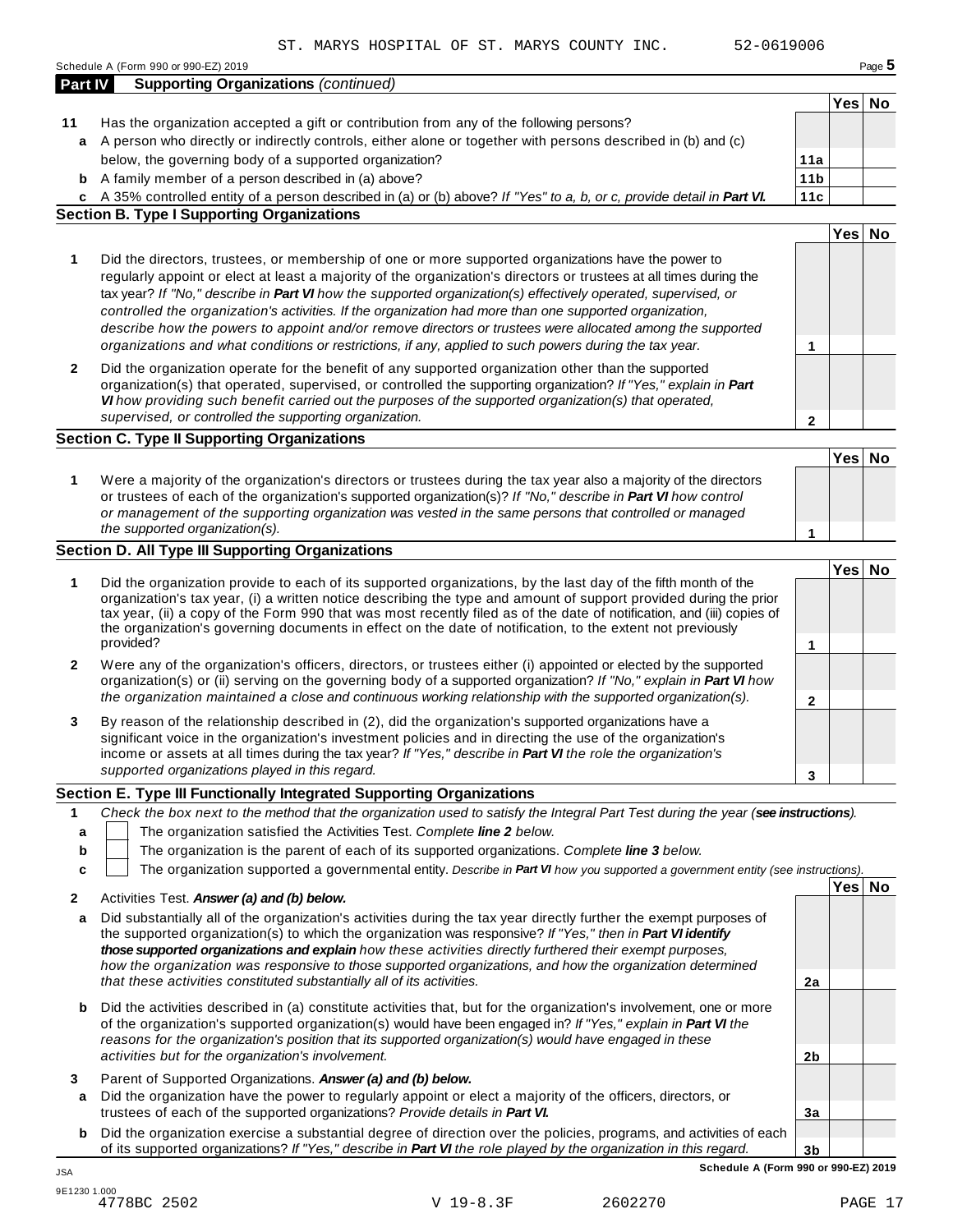Schedule <sup>A</sup> (Form <sup>990</sup> or 990-EZ) <sup>2019</sup> Page **6 Part V Type III Non-Functionally Integrated 509(a)(3) Supporting Organizations 1** Check here if the organization satisfied the Integral Part Test as a qualifying trust on Nov. 20, 1970 (explain in Part VI). **See instructions.** All other Type III non-functionally integrated supporting organizations must complete Sections A through E. (B) Current Year **Section <sup>A</sup> - Adjusted Net Income** (A) Prior Year (optional) **1** Net short-term capital gain **1 2 3 4 5 2** Recoveries of prior-year distributions **3** Other gross income (see instructions) **4** Add lines 1 through 3. **5** Depreciation and depletion **6** Portion of operating expenses paid or incurred for production or collection of gross income or for management, conservation, or maintenance of property held for production of income (see instructions) **6 7** Other expenses (see instructions) **7 8 Adjusted Net Income** (subtract lines 5, 6, and 7 from line 4) **8** (B) Current Year **Section <sup>B</sup> - Minimum Asset Amount** (A) Prior Year (optional) **1** Aggregate fair market value of all non-exempt-use assets (see instructions for short tax year or assets held for part of year): **a** Average monthly value of securities **1a 1a 1b 1c 1d b** Average monthly cash balances **c** Fair market value of other non-exempt-use assets **d Total** (add lines 1a, 1b, and 1c) **e Discount** claimed for blockage or other factors (explain in detail in **Part VI**): **2** Acquisition indebtedness applicable to non-exempt-use assets **2 3 4 5 6 7 8 3** Subtract line 2 from line 1d. **4** Cash deemed held for exempt use. Enter 1-1/2% of line 3 (for greater amount, see instructions). **5** Net value of non-exempt-use assets (subtract line 4 from line 3) **6** Multiply line 5 by .035. **7** Recoveries of prior-year distributions **8 Minimum Asset Amount** (add line 7 to line 6) **Section C - Distributable Amount** Current Year **Current Year Amount** Current Year Amount **1** Adjusted net income for prior year (from Section A, line 8, Column A) **1 2 3 4 5 2** Enter 85% of line 1. **3** Minimum asset amount for prior year (from Section B, line 8, Column A) **4** Enter greater of line 2 or line 3. **5** Income tax imposed in prior year ST. MARYS HOSPITAL OF ST. MARYS COUNTY INC. 52-0619006

**7** Check here if the current year is the organization's first as a non-functionally integrated Type III supporting organization (see instructions).

**6 Distributable Amount.** Subtract line 5 from line 4, unless subject to

emergency temporary reduction (see instructions).

**Schedule A (Form 990 or 990-EZ) 2019**

**6**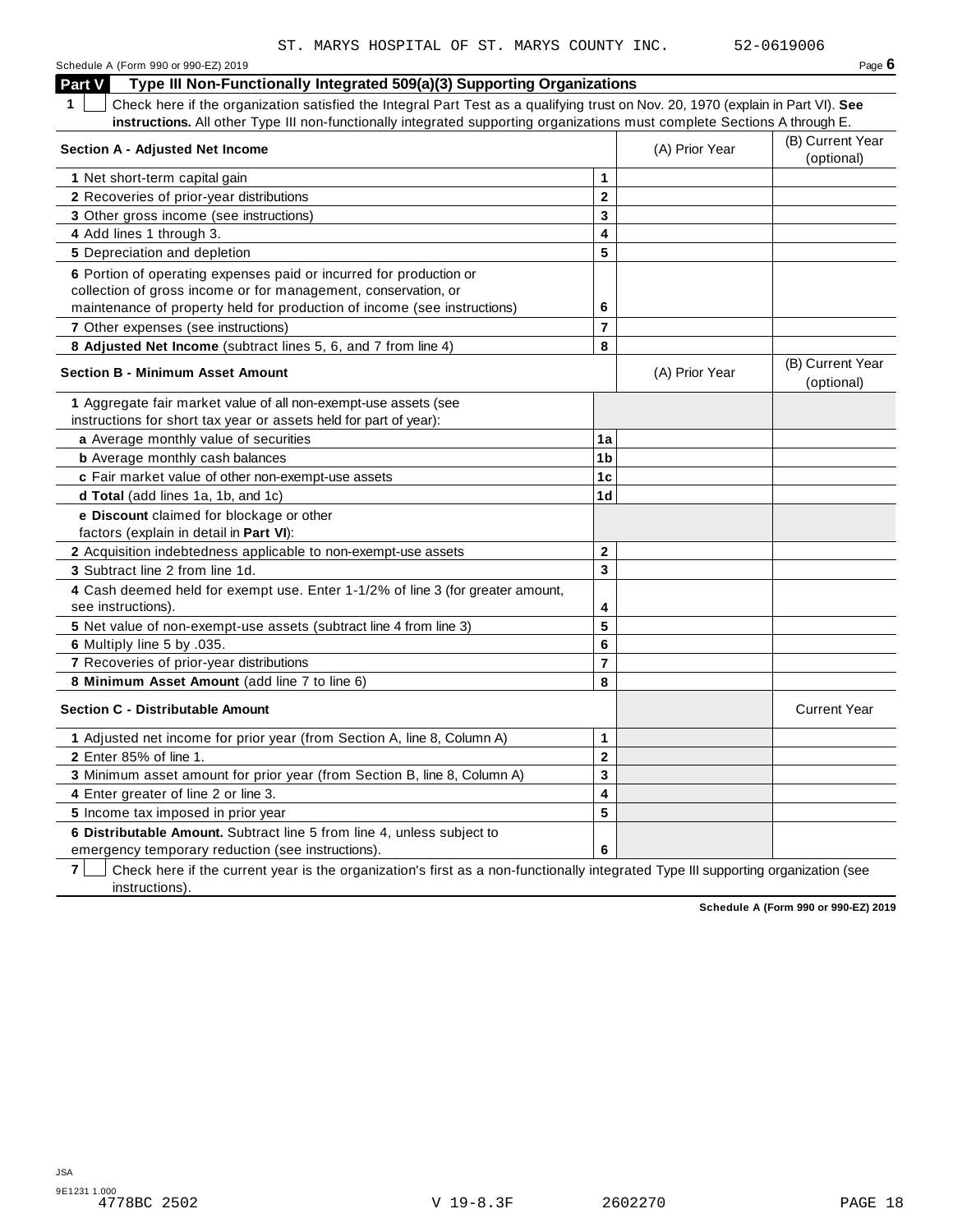|                | Schedule A (Form 990 or 990-EZ) 2019                                                       |                                    |                                               | Page 7                                           |
|----------------|--------------------------------------------------------------------------------------------|------------------------------------|-----------------------------------------------|--------------------------------------------------|
| <b>Part V</b>  | Type III Non-Functionally Integrated 509(a)(3) Supporting Organizations (continued)        |                                    |                                               |                                                  |
|                | <b>Section D - Distributions</b>                                                           |                                    |                                               | <b>Current Year</b>                              |
| 1              | Amounts paid to supported organizations to accomplish exempt purposes                      |                                    |                                               |                                                  |
| $\mathbf{2}$   | Amounts paid to perform activity that directly furthers exempt purposes of supported       |                                    |                                               |                                                  |
|                | organizations, in excess of income from activity                                           |                                    |                                               |                                                  |
| 3              | Administrative expenses paid to accomplish exempt purposes of supported organizations      |                                    |                                               |                                                  |
| 4              | Amounts paid to acquire exempt-use assets                                                  |                                    |                                               |                                                  |
| 5              | Qualified set-aside amounts (prior IRS approval required)                                  |                                    |                                               |                                                  |
| 6              | Other distributions (describe in Part VI). See instructions.                               |                                    |                                               |                                                  |
| 7              | Total annual distributions. Add lines 1 through 6.                                         |                                    |                                               |                                                  |
| 8              | Distributions to attentive supported organizations to which the organization is responsive |                                    |                                               |                                                  |
|                | (provide details in Part VI). See instructions.                                            |                                    |                                               |                                                  |
| 9              | Distributable amount for 2019 from Section C, line 6                                       |                                    |                                               |                                                  |
| 10             | Line 8 amount divided by line 9 amount                                                     |                                    |                                               |                                                  |
|                | Section E - Distribution Allocations (see instructions)                                    | (i)<br><b>Excess Distributions</b> | (ii)<br><b>Underdistributions</b><br>Pre-2019 | (iii)<br><b>Distributable</b><br>Amount for 2019 |
| 1              | Distributable amount for 2019 from Section C, line 6                                       |                                    |                                               |                                                  |
| $\mathbf{2}$   | Underdistributions, if any, for years prior to 2019                                        |                                    |                                               |                                                  |
|                | (reasonable cause required - explain in Part VI). See                                      |                                    |                                               |                                                  |
|                | instructions.                                                                              |                                    |                                               |                                                  |
| 3              | Excess distributions carryover, if any, to 2019                                            |                                    |                                               |                                                  |
| a              | From 2014                                                                                  |                                    |                                               |                                                  |
| b              | From 2015                                                                                  |                                    |                                               |                                                  |
| c              | From 2016                                                                                  |                                    |                                               |                                                  |
| d              | From 2017                                                                                  |                                    |                                               |                                                  |
| е              | From 2018                                                                                  |                                    |                                               |                                                  |
| f              | Total of lines 3a through e                                                                |                                    |                                               |                                                  |
| g              | Applied to underdistributions of prior years                                               |                                    |                                               |                                                  |
| h              | Applied to 2019 distributable amount                                                       |                                    |                                               |                                                  |
| j.             | Carryover from 2014 not applied (see instructions)                                         |                                    |                                               |                                                  |
|                | Remainder. Subtract lines 3g, 3h, and 3i from 3f.                                          |                                    |                                               |                                                  |
| 4              | Distributions for 2019 from                                                                |                                    |                                               |                                                  |
|                | Section D, line 7:                                                                         |                                    |                                               |                                                  |
| a              | Applied to underdistributions of prior years                                               |                                    |                                               |                                                  |
| b              | Applied to 2019 distributable amount                                                       |                                    |                                               |                                                  |
|                | Remainder. Subtract lines 4a and 4b from 4.                                                |                                    |                                               |                                                  |
| 5              | Remaining underdistributions for years prior to 2019, if                                   |                                    |                                               |                                                  |
|                | any. Subtract lines 3g and 4a from line 2. For result                                      |                                    |                                               |                                                  |
|                | greater than zero, explain in Part VI. See instructions.                                   |                                    |                                               |                                                  |
| 6              | Remaining underdistributions for 2019. Subtract lines 3h                                   |                                    |                                               |                                                  |
|                | and 4b from line 1. For result greater than zero, explain in                               |                                    |                                               |                                                  |
|                | Part VI. See instructions.                                                                 |                                    |                                               |                                                  |
| $\overline{7}$ | Excess distributions carryover to 2020. Add lines 3j                                       |                                    |                                               |                                                  |
|                | and 4c.                                                                                    |                                    |                                               |                                                  |
| 8              | Breakdown of line 7:                                                                       |                                    |                                               |                                                  |
| a              | Excess from 2015                                                                           |                                    |                                               |                                                  |
| b              | Excess from 2016                                                                           |                                    |                                               |                                                  |
| c              | Excess from 2017                                                                           |                                    |                                               |                                                  |
| d              | Excess from 2018                                                                           |                                    |                                               |                                                  |
| е              | Excess from 2019                                                                           |                                    |                                               |                                                  |
|                |                                                                                            |                                    |                                               | Schedule A (Form 990 or 990-EZ) 2019             |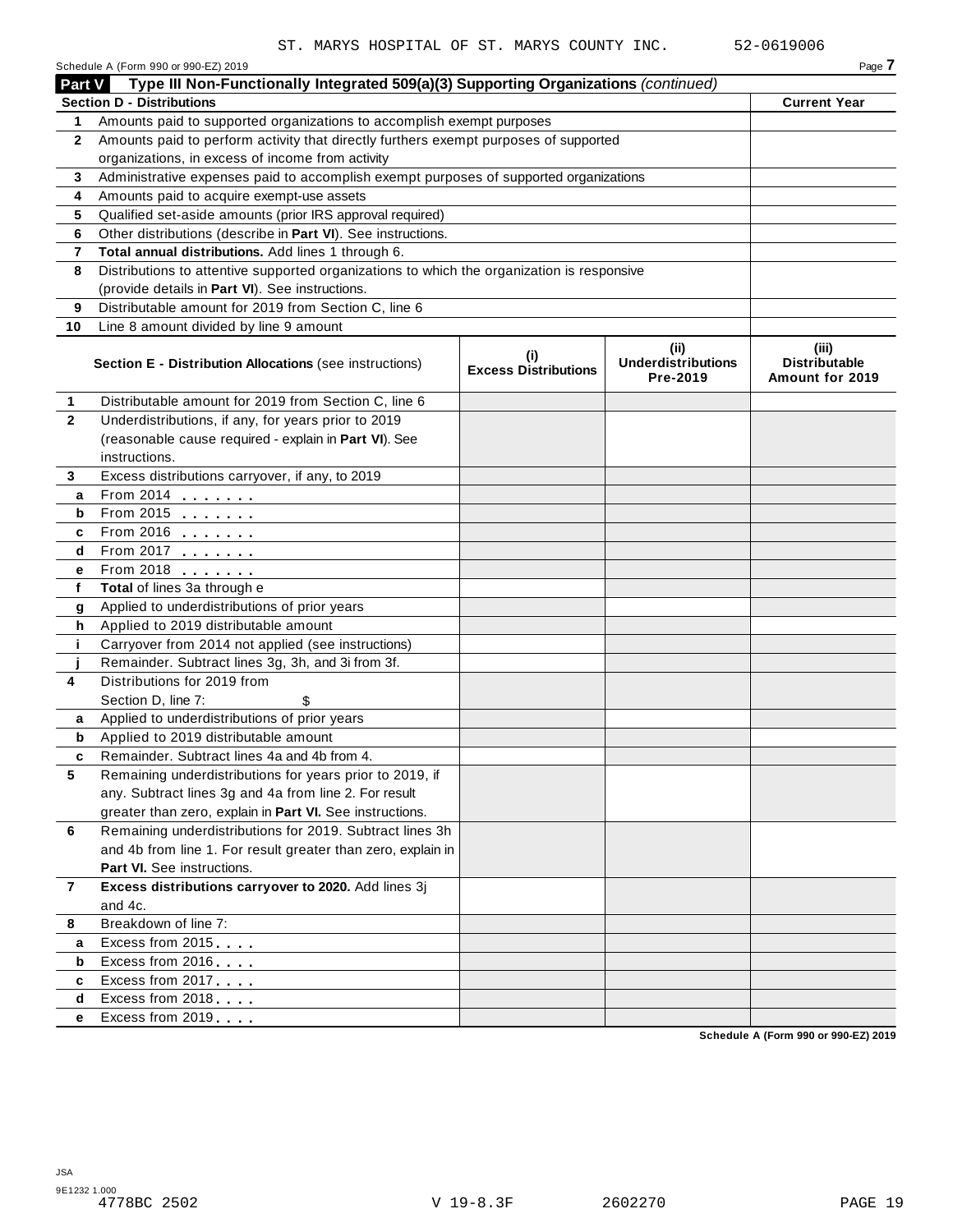Schedule A (Form 990 or 990-EZ) 2019 Page **8**

**Supplemental Information.** Provide the explanations required by Part II, line 10; Part II, line 17a or 17b; Part **Part VI**  III, line 12; Part IV, Section A, lines 1, 2, 3b, 3c, 4b, 4c, 5a, 6, 9a, 9b, 9c, 11a, 11b, and 11c; Part IV, Section B, lines 1 and 2; Part IV, Section C, line 1; Part IV, Section D, lines 2 and 3; Part IV, Section E, lines 1c, 2a, 2b, 3a and 3b; Part V, line 1; Part V, Section B, line 1e; Part V, Section D, lines 5, 6, and 8; and Part V, Section E, lines 2, 5, and 6. Also complete this part for any additional information. (See instructions.)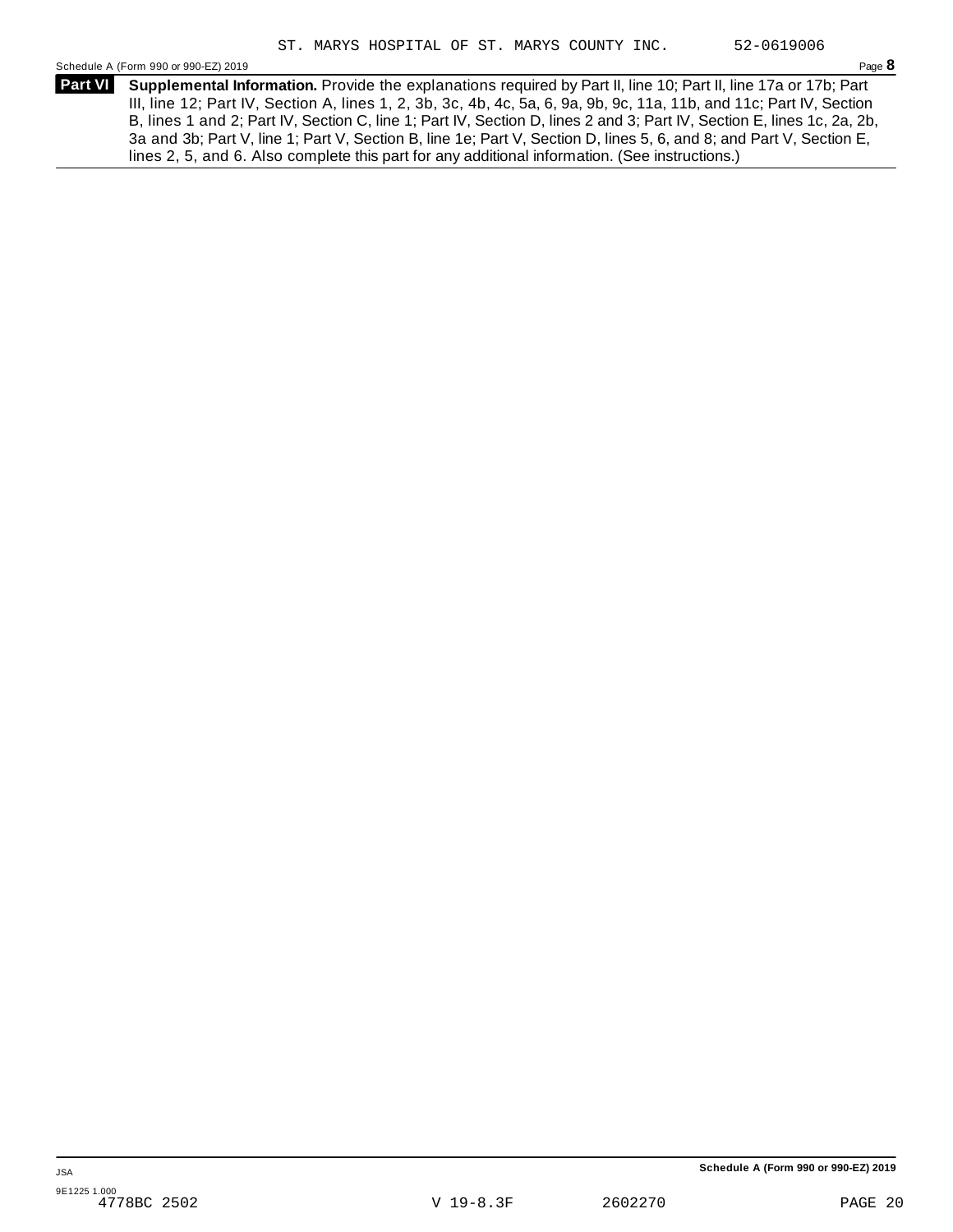| (Form 990, 990-EZ,              |  |
|---------------------------------|--|
| or 990-PF)                      |  |
| Department of the Treasury      |  |
| <b>Internal Revenue Service</b> |  |

# Schedule B **Schedule of Contributors**

2019

Attach to Form 990, Form 990-EZ, or Form 990-PF. I**Go to** *www.irs.gov/Form990* **for the latest information.**

Name of the organization **Employer identification number Employer identification number** 

ST. MARYS HOSPITAL OF ST. MARYS COUNTY INC.

52-0619006

#### **Organization type** (check one):

| Filers of:         | Section:                                                                    |
|--------------------|-----------------------------------------------------------------------------|
| Form 990 or 990-EZ | $\mathbf{X}$<br>501(c)(3) (enter number) organization                       |
|                    | $4947(a)(1)$ nonexempt charitable trust not treated as a private foundation |
|                    | 527 political organization                                                  |
| Form 990-PF        | $501(c)(3)$ exempt private foundation                                       |
|                    | 4947(a)(1) nonexempt charitable trust treated as a private foundation       |
|                    | 501(c)(3) taxable private foundation                                        |

Check if your organization is covered by the **General Rule** or a **Special Rule.**

**Note:** Only a section 501(c)(7), (8), or (10) organization can check boxes for both the General Rule and a Special Rule. See instructions.

#### **General Rule**

 $\overline{X}$  For an organization filing Form 990, 990-EZ, or 990-PF that received, during the year, contributions totaling \$5,000 or more (in money or property) from any one contributor. Complete Parts I and II. See instructions for determining a contributor's total contributions.

#### **Special Rules**

For an organization described in section 501(c)(3) filing Form 990 or 990-EZ that met the 33 1/3% support test of the regulations under sections 509(a)(1) and 170(b)(1)(A)(vi), that checked Schedule A (Form 990 or 990-EZ), Part II, line 13, 16a, or 16b, and that received from any one contributor, during the year, total contributions of the greater of **(1)** \$5,000; or **(2)** 2% of the amount on (i) Form 990, Part VIII, line 1h; or (ii) Form 990-EZ, line 1. Complete Parts I and II.

For an organization described in section 501(c)(7), (8), or (10) filing Form 990 or 990-EZ that received from any one contributor, during the year, total contributions of more than \$1,000 *exclusively* for religious, charitable, scientific, literary, or educational purposes, or for the prevention of cruelty to children or animals. Complete Parts I, II, and III.

For an organization described in section 501(c)(7), (8), or (10) filing Form 990 or 990-EZ that received from any one contributor, during the year, contributions *exclusively* for religious, charitable, etc., purposes, but no such contributions totaled more than \$1,000. If this box is checked, enter here the total contributions that were received during the year for an *exclusively* religious, charitable, etc., purpose. Don't complete any of the parts unless the **General Rule** applies to this organization because it received *nonexclusively* religious, charitable, etc., contributions For an organization described in section 501(c)(7), (8), or (10) filing Form 990 or 990-EZ that received from contribution; during the year, contributions exclusively for religious, charitable, etc., purposes, but no such

**Caution:** An organization that isn't covered by the General Rule and/or the Special Rules doesn't file Schedule B (Form 990, 990-EZ, or 990-PF), but it **must** answer "No" on Part IV, line 2, of its Form 990; or check the box on line H of its Form 990-EZ or on its Form 990-PF, Part I, line 2, to certify that it doesn't meet the filing requirements of Schedule B (Form 990, 990-EZ, or 990-PF).

**For Paperwork Reduction Act Notice, see the instructions for Form 990, 990-EZ, or 990-PF. Schedule B (Form 990, 990-EZ, or 990-PF) (2019)**

JSA 9E1251 1.000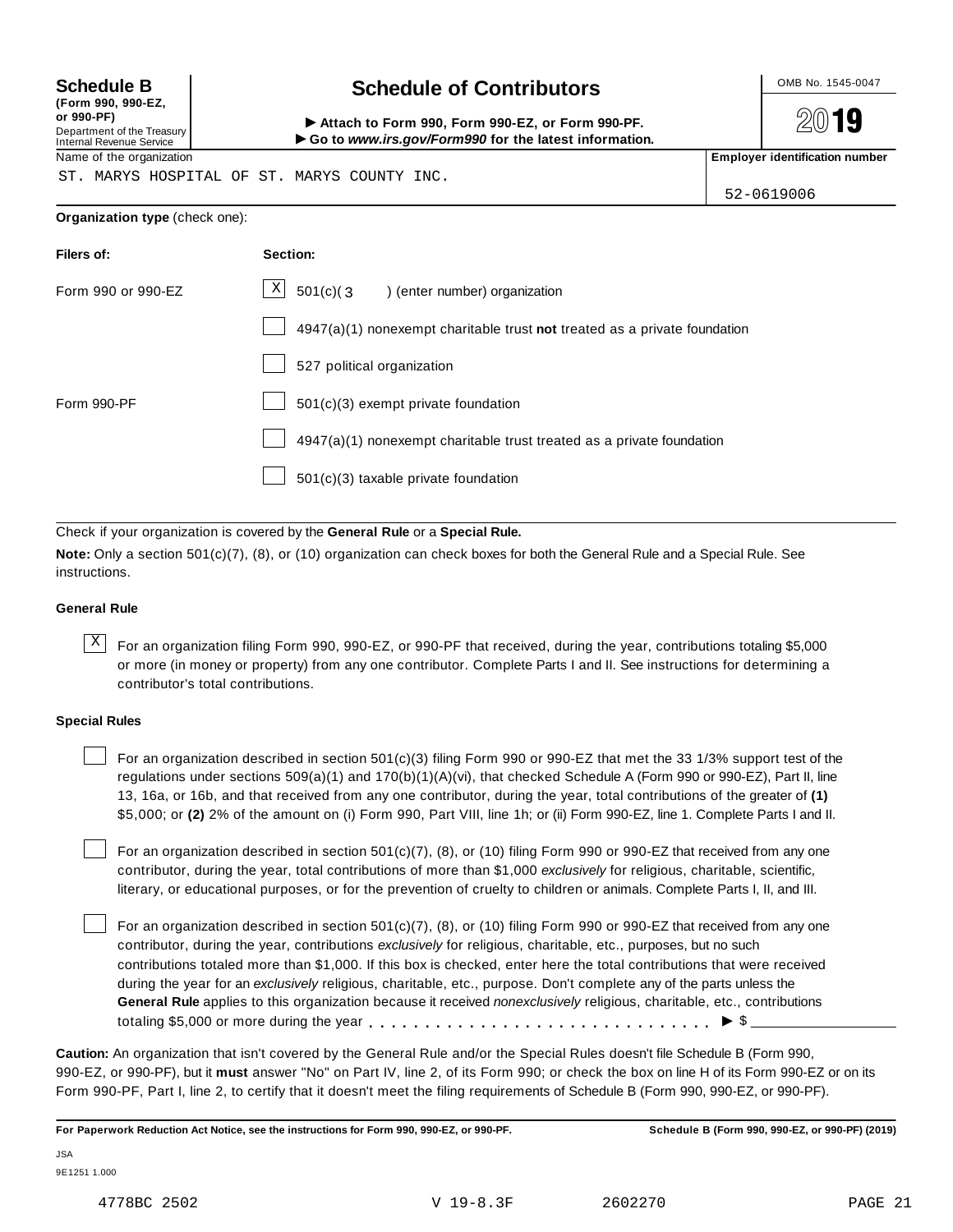| (a)<br>No. | (b)<br>Name, address, and ZIP + 4 | (c)<br><b>Total contributions</b> | (d)<br>Type of contribution                                                                            |
|------------|-----------------------------------|-----------------------------------|--------------------------------------------------------------------------------------------------------|
| 1          |                                   | 101,500.<br>\$                    | $\mathbf X$<br>Person<br>Payroll<br>Noncash<br>(Complete Part II for<br>noncash contributions.)        |
| (a)<br>No. | (b)<br>Name, address, and ZIP + 4 | (c)<br><b>Total contributions</b> | (d)<br>Type of contribution                                                                            |
| 2          |                                   | 78,222.<br>\$                     | $\mathbf X$<br>Person<br>Payroll<br>Noncash<br>(Complete Part II for<br>noncash contributions.)        |
| (a)<br>No. | (b)<br>Name, address, and ZIP + 4 | (c)<br><b>Total contributions</b> | (d)<br>Type of contribution                                                                            |
| 3          |                                   | 67,730.<br>\$                     | $\mathbf X$<br>Person<br>Payroll<br>Noncash<br>(Complete Part II for<br>noncash contributions.)        |
| (a)<br>No. | (b)<br>Name, address, and ZIP + 4 | (c)<br><b>Total contributions</b> | (d)<br>Type of contribution                                                                            |
| 4          |                                   | 52,500.<br>\$                     | $\mathbf X$<br>Person<br>Payroll<br><b>Noncash</b><br>(Complete Part II for<br>noncash contributions.) |
| (a)<br>No. | (b)<br>Name, address, and ZIP + 4 | (c)<br><b>Total contributions</b> | (d)<br>Type of contribution                                                                            |
| 5          |                                   | 50,000.<br>\$                     | $\mathbf X$<br>Person<br>Payroll<br><b>Noncash</b><br>(Complete Part II for<br>noncash contributions.) |
| (a)<br>No. | (b)<br>Name, address, and ZIP + 4 | (c)<br><b>Total contributions</b> | (d)<br>Type of contribution                                                                            |
| 6          |                                   | 25,450.<br>\$                     | $\mathbf X$<br>Person<br>Payroll<br><b>Noncash</b><br>(Complete Part II for<br>noncash contributions.) |

**Schedule B (Form 990, 990-EZ, or 990-PF) (2019)** JSA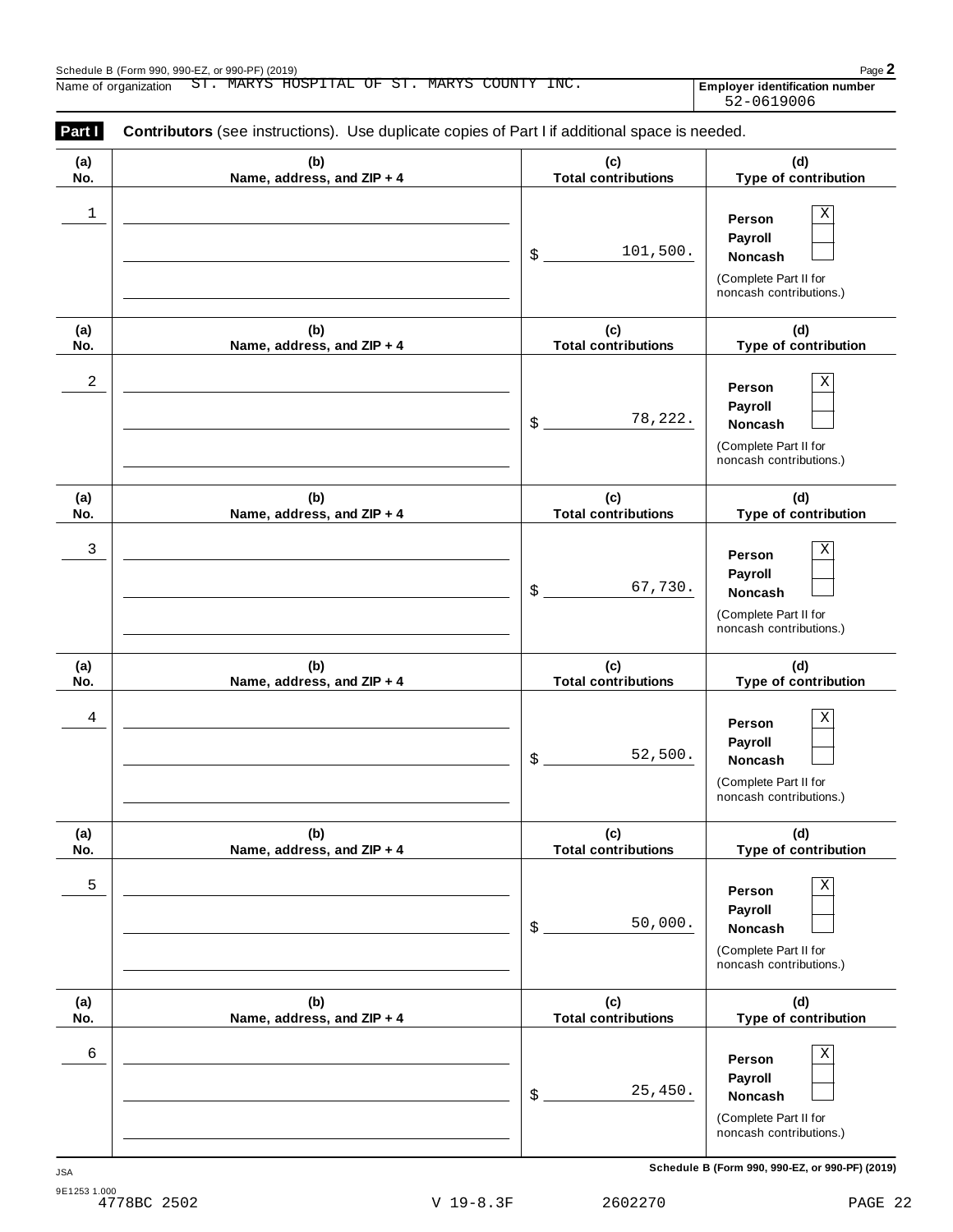| (a)        | (b)                               | (c)                                  | (d)                                                                                             |
|------------|-----------------------------------|--------------------------------------|-------------------------------------------------------------------------------------------------|
| No.        | Name, address, and ZIP + 4        | <b>Total contributions</b>           | Type of contribution                                                                            |
| 7          |                                   | 20,500.<br>\$                        | Χ<br>Person<br>Payroll<br>Noncash<br>(Complete Part II for<br>noncash contributions.)           |
| (a)<br>No. | (b)<br>Name, address, and ZIP + 4 | (c)<br><b>Total contributions</b>    | (d)<br>Type of contribution                                                                     |
| 8          |                                   | 15,000.<br>$\boldsymbol{\mathsf{S}}$ | Χ<br>Person<br>Payroll<br><b>Noncash</b><br>(Complete Part II for<br>noncash contributions.)    |
| (a)<br>No. | (b)<br>Name, address, and ZIP + 4 | (c)<br><b>Total contributions</b>    | (d)<br>Type of contribution                                                                     |
| 9          |                                   | 15,000.<br>\$                        | Χ<br>Person<br>Payroll<br>Noncash<br>(Complete Part II for<br>noncash contributions.)           |
| (a)<br>No. | (b)<br>Name, address, and ZIP + 4 | (c)<br><b>Total contributions</b>    | (d)<br>Type of contribution                                                                     |
| 10         |                                   | 10,000.<br>\$                        | Χ<br>Person<br>Payroll<br>Noncash<br>(Complete Part II for<br>noncash contributions.)           |
| (a)<br>No. | (b)<br>Name, address, and ZIP + 4 | (c)<br><b>Total contributions</b>    | (d)<br>Type of contribution                                                                     |
| 11         |                                   | 10,000.<br>\$                        | $\mathbf X$<br>Person<br>Payroll<br>Noncash<br>(Complete Part II for<br>noncash contributions.) |
| (a)<br>No. | (b)<br>Name, address, and ZIP + 4 | (c)<br><b>Total contributions</b>    | (d)<br>Type of contribution                                                                     |
| $12\,$     |                                   | 10,000.<br>\$                        | $\mathbf X$<br>Person<br>Payroll<br>Noncash<br>(Complete Part II for<br>noncash contributions.) |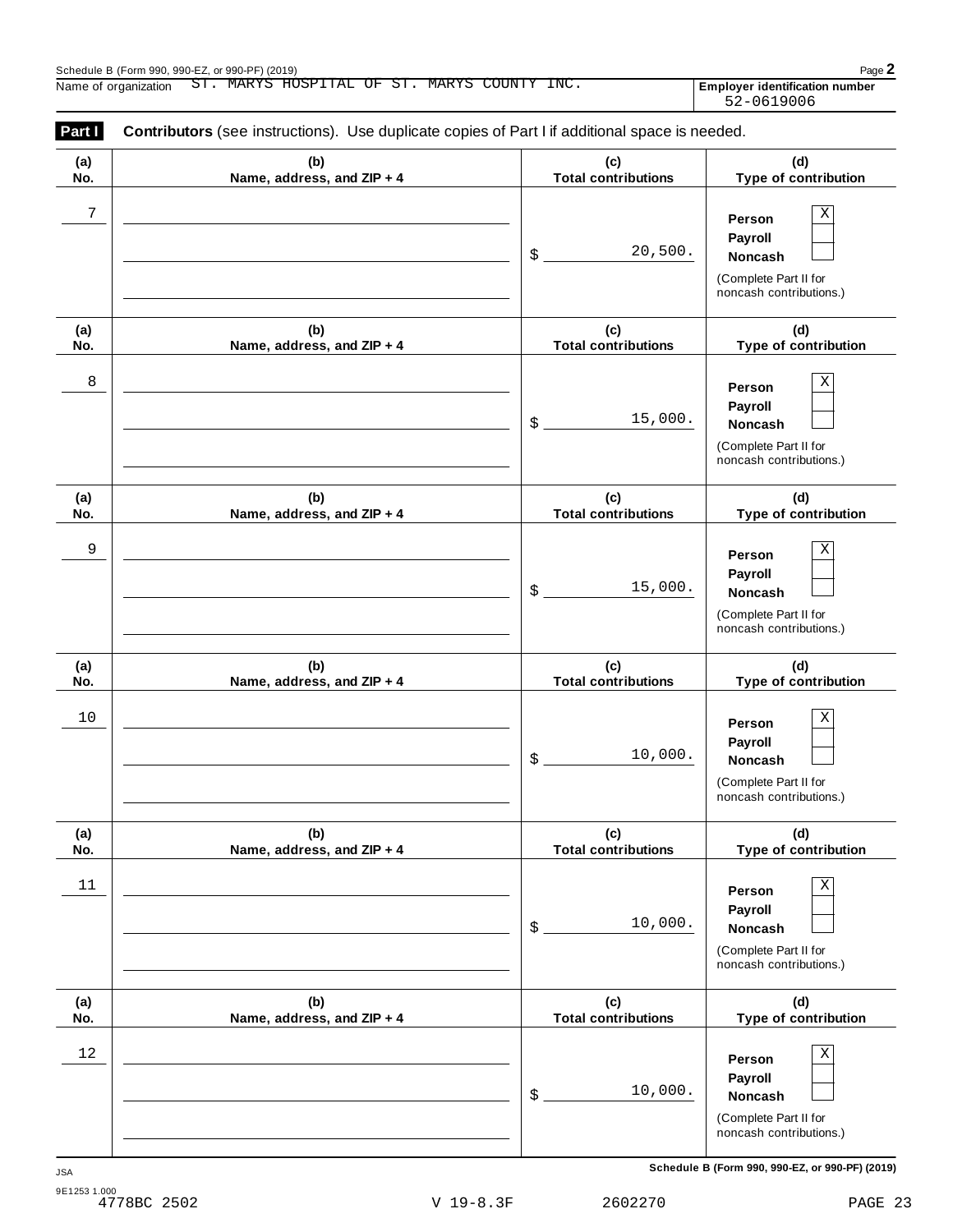| (a) | (b)                        | (c)                        | (d)                                                                                                    |
|-----|----------------------------|----------------------------|--------------------------------------------------------------------------------------------------------|
| No. | Name, address, and ZIP + 4 | <b>Total contributions</b> | Type of contribution                                                                                   |
| 13  |                            | 10,000.<br>\$              | Χ<br>Person<br>Payroll<br>Noncash<br>(Complete Part II for<br>noncash contributions.)                  |
| (a) | (b)                        | (c)                        | (d)                                                                                                    |
| No. | Name, address, and ZIP + 4 | <b>Total contributions</b> | Type of contribution                                                                                   |
| 14  |                            | 10,000.<br>\$              | Х<br>Person<br>Payroll<br>Noncash<br>(Complete Part II for<br>noncash contributions.)                  |
| (a) | (b)                        | (c)                        | (d)                                                                                                    |
| No. | Name, address, and ZIP + 4 | <b>Total contributions</b> | Type of contribution                                                                                   |
| 15  |                            | 10,000.<br>\$              | Χ<br>Person<br>Payroll<br>Noncash<br>(Complete Part II for<br>noncash contributions.)                  |
| (a) | (b)                        | (c)                        | (d)                                                                                                    |
| No. | Name, address, and ZIP + 4 | <b>Total contributions</b> | Type of contribution                                                                                   |
| 16  |                            | 8,660.<br>\$               | Χ<br>Person<br>Payroll<br>Noncash<br>(Complete Part II for<br>noncash contributions.)                  |
| (a) | (b)                        | (c)                        | (d)                                                                                                    |
| No. | Name, address, and ZIP + 4 | <b>Total contributions</b> | Type of contribution                                                                                   |
| 17  |                            | 8,169.<br>\$               | $\mathbf X$<br>Person<br>Payroll<br><b>Noncash</b><br>(Complete Part II for<br>noncash contributions.) |
| (a) | (b)                        | (c)                        | (d)                                                                                                    |
| No. | Name, address, and ZIP + 4 | <b>Total contributions</b> | Type of contribution                                                                                   |
| 18  |                            | 6,100.<br>\$               | $\mathbf X$<br>Person<br>Payroll<br>Noncash<br>(Complete Part II for<br>noncash contributions.)        |

**Schedule B (Form 990, 990-EZ, or 990-PF) (2019)** JSA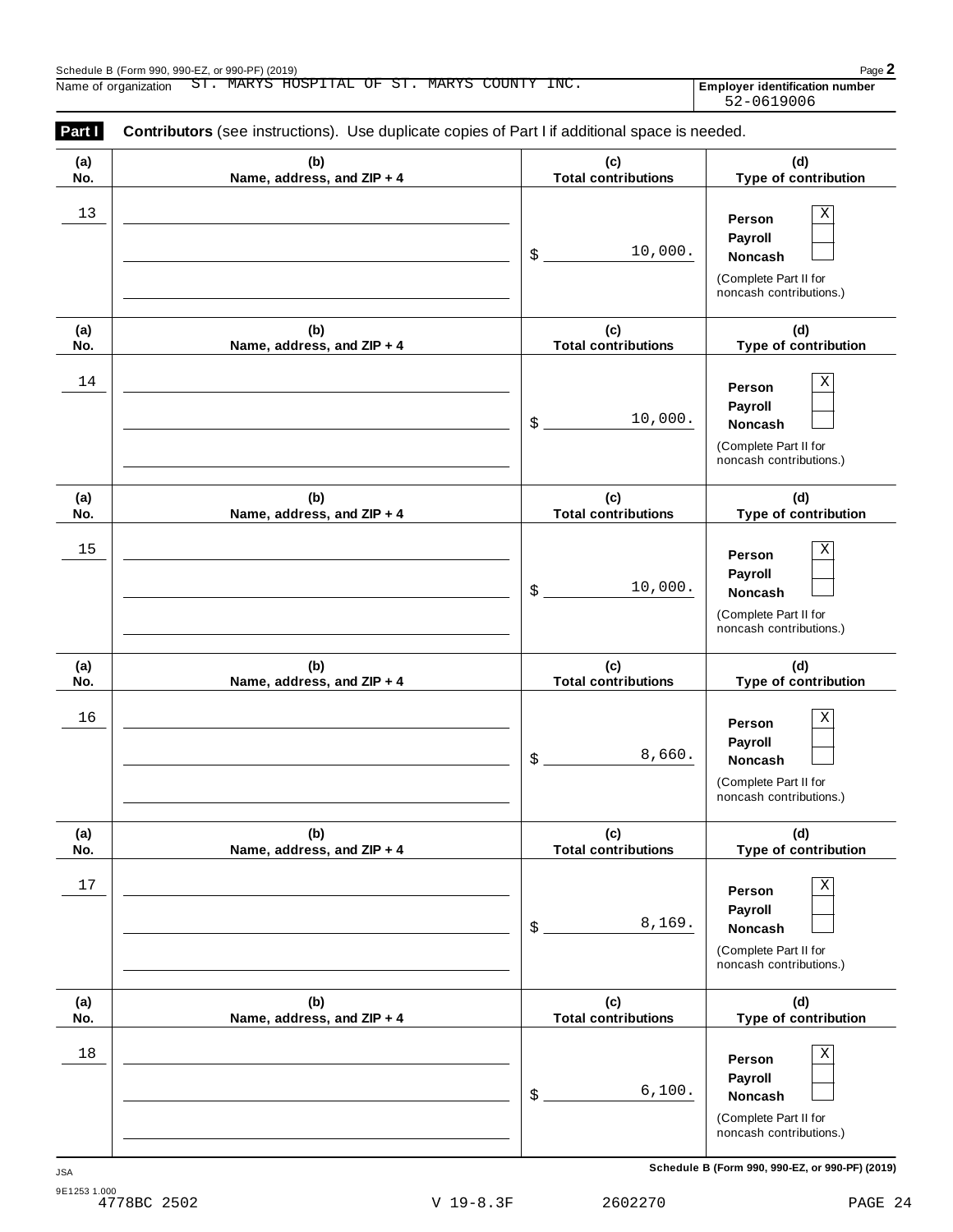Employer identification number<br>52-0619006

| Part I      | <b>Contributors</b> (see instructions). Use duplicate copies of Part I if additional space is needed. |                                   |                                                                                                             |
|-------------|-------------------------------------------------------------------------------------------------------|-----------------------------------|-------------------------------------------------------------------------------------------------------------|
| (a)<br>No.  | (b)<br>Name, address, and ZIP + 4                                                                     | (c)<br><b>Total contributions</b> | (d)<br>Type of contribution                                                                                 |
| 19          |                                                                                                       | 6,000.<br>\$                      | Χ<br>Person<br>Payroll<br>Noncash<br>(Complete Part II for<br>noncash contributions.)                       |
| (a)<br>No.  | (b)<br>Name, address, and ZIP + 4                                                                     | (c)<br><b>Total contributions</b> | (d)<br>Type of contribution                                                                                 |
| $20$        |                                                                                                       | 5,000.<br>\$                      | Χ<br>Person<br>Payroll<br>Noncash<br>(Complete Part II for<br>noncash contributions.)                       |
| (a)<br>No.  | (b)<br>Name, address, and ZIP + 4                                                                     | (c)<br><b>Total contributions</b> | (d)<br>Type of contribution                                                                                 |
| 21          |                                                                                                       | 5,000.<br>\$                      | Χ<br>Person<br>Payroll<br>Noncash<br>(Complete Part II for<br>noncash contributions.)                       |
| (a)<br>No.  | (b)<br>Name, address, and ZIP + 4                                                                     | (c)<br><b>Total contributions</b> | (d)<br>Type of contribution                                                                                 |
| $2\sqrt{2}$ |                                                                                                       | 17,188.<br>\$                     | Person<br>Payroll<br>$\overline{\textbf{X}}$<br>Noncash<br>(Complete Part II for<br>noncash contributions.) |
| (a)<br>No.  | (b)<br>Name, address, and ZIP + 4                                                                     | (c)<br><b>Total contributions</b> | (d)<br>Type of contribution                                                                                 |
| 23          |                                                                                                       | 25,157.<br>\$                     | Person<br>Payroll<br>$\mathbf X$<br>Noncash<br>(Complete Part II for<br>noncash contributions.)             |
| (a)<br>No.  | (b)<br>Name, address, and ZIP + 4                                                                     | (c)<br><b>Total contributions</b> | (d)<br>Type of contribution                                                                                 |
|             |                                                                                                       | \$                                | Person<br>Payroll<br>Noncash<br>(Complete Part II for<br>noncash contributions.)                            |

**Schedule B (Form 990, 990-EZ, or 990-PF) (2019)** JSA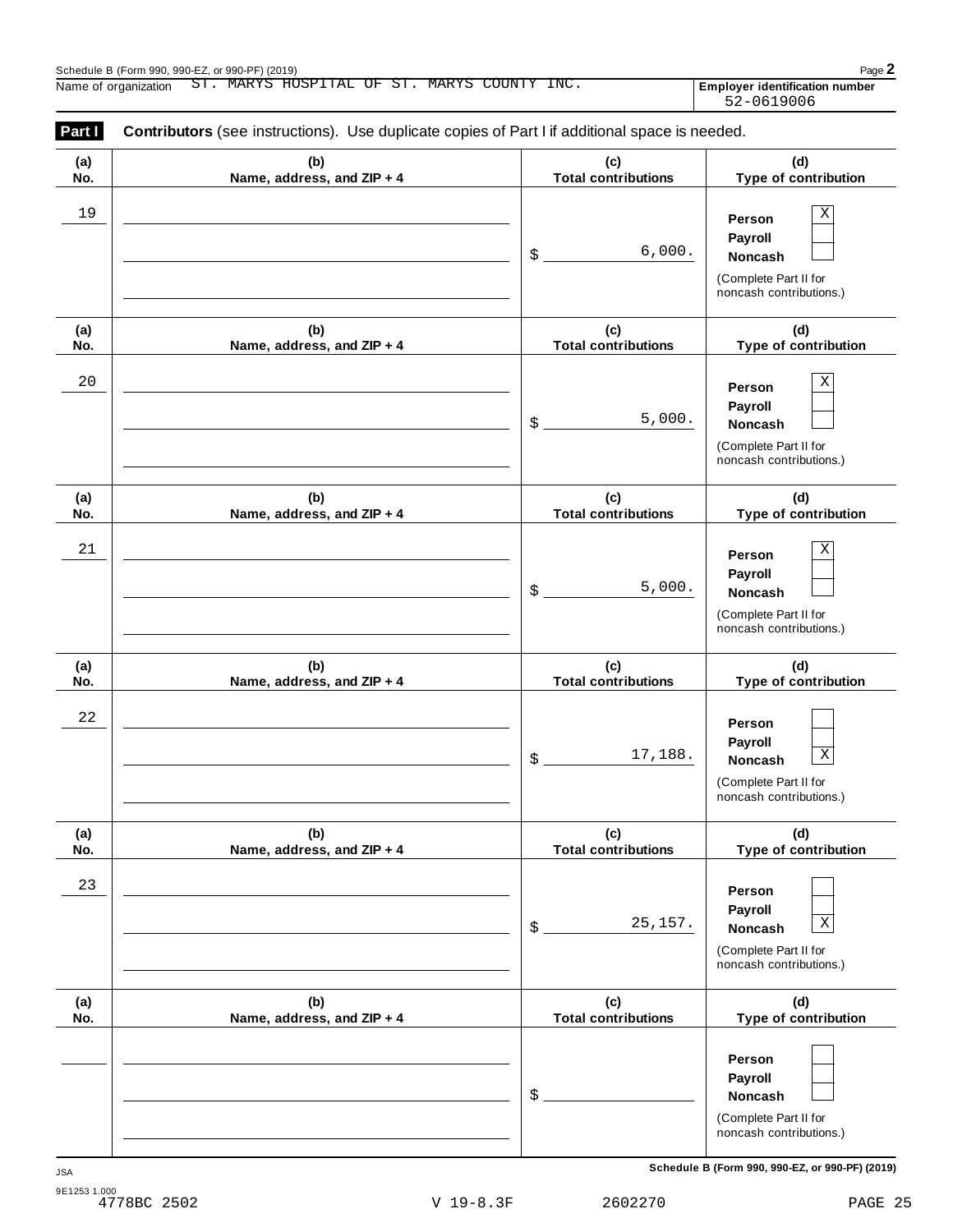| Part II                   | Noncash Property (see instructions). Use duplicate copies of Part II if additional space is needed. |                                                 |                      |
|---------------------------|-----------------------------------------------------------------------------------------------------|-------------------------------------------------|----------------------|
| (a) No.<br>from<br>Part I | (b)<br>Description of noncash property given                                                        | (c)<br>FMV (or estimate)<br>(See instructions.) | (d)<br>Date received |
| 22                        | SECURITIES                                                                                          |                                                 |                      |
|                           |                                                                                                     | 17,188.<br>$\delta$                             | VAR                  |
| (a) No.<br>from<br>Part I | (b)<br>Description of noncash property given                                                        | (c)<br>FMV (or estimate)<br>(See instructions.) | (d)<br>Date received |
| 23                        | SECURITIES                                                                                          |                                                 |                      |
|                           |                                                                                                     | 25, 157.<br>$\mathcal{S}_{-}$                   | <b>VAR</b>           |
| (a) No.<br>from<br>Part I | (b)<br>Description of noncash property given                                                        | (c)<br>FMV (or estimate)<br>(See instructions.) | (d)<br>Date received |
|                           |                                                                                                     |                                                 |                      |
|                           |                                                                                                     | $\mathcal{S}_{-}$                               |                      |
| (a) No.<br>from<br>Part I | (b)<br>Description of noncash property given                                                        | (c)<br>FMV (or estimate)<br>(See instructions.) | (d)<br>Date received |
|                           |                                                                                                     |                                                 |                      |
|                           |                                                                                                     | \$                                              |                      |
| (a) No.<br>from<br>Part I | (b)<br>Description of noncash property given                                                        | (c)<br>FMV (or estimate)<br>(See instructions.) | (d)<br>Date received |
|                           |                                                                                                     |                                                 |                      |
|                           |                                                                                                     | \$                                              |                      |
| (a) No.<br>from<br>Part I | (b)<br>Description of noncash property given                                                        | (c)<br>FMV (or estimate)<br>(See instructions.) | (d)<br>Date received |
|                           |                                                                                                     |                                                 |                      |
|                           |                                                                                                     | \$                                              |                      |

**Schedule B (Form 990, 990-EZ, or 990-PF) (2019)** JSA

52-0619006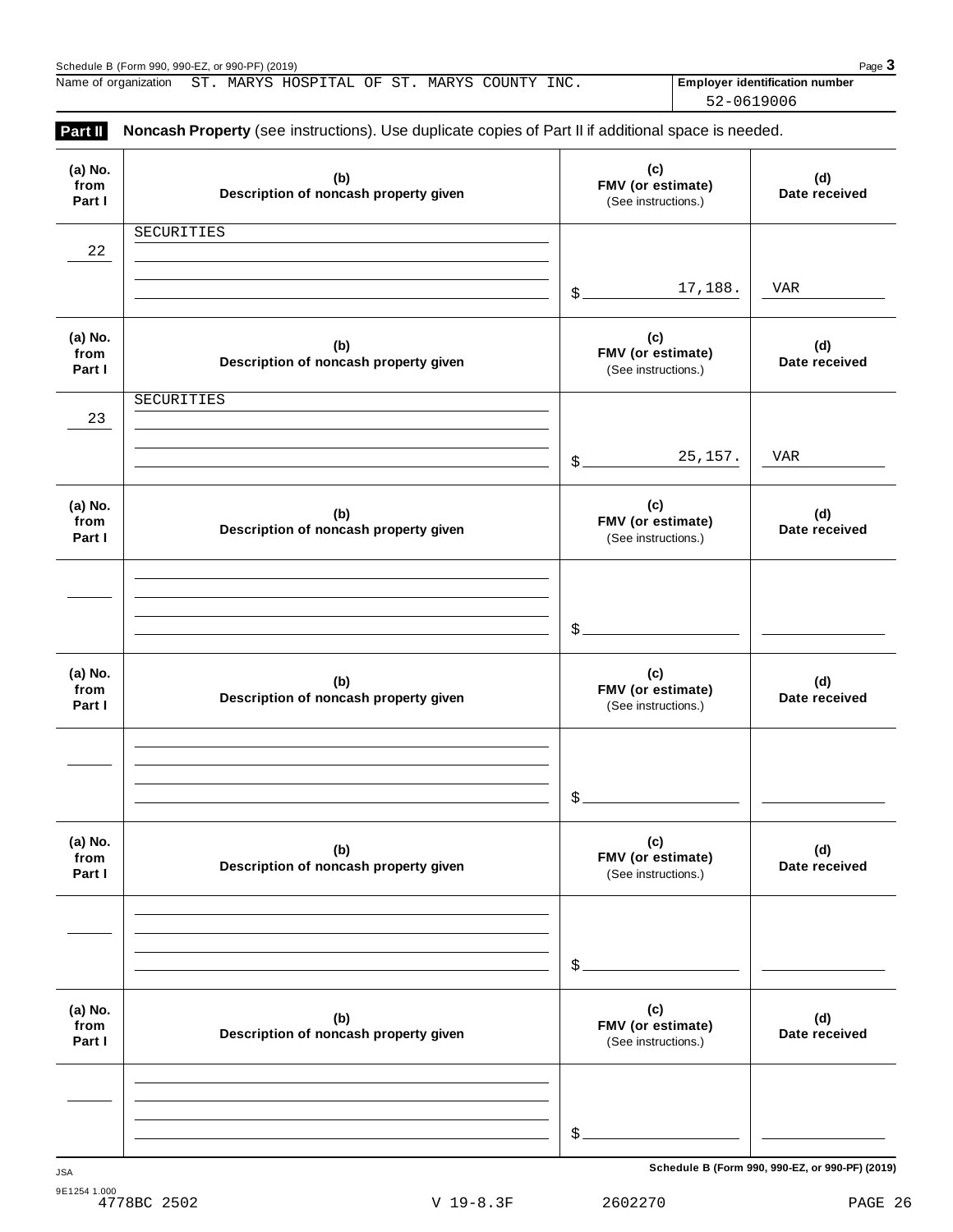| Part III                    | Exclusively religious, charitable, etc., contributions to organizations described in section 501(c)(7), (8), or<br>contributions of \$1,000 or less for the year. (Enter this information once. See instructions.) $\blacktriangleright$ \$<br>Use duplicate copies of Part III if additional space is needed. |                      | 900919006<br>(10) that total more than \$1,000 for the year from any one contributor. Complete columns (a) through (e) and<br>the following line entry. For organizations completing Part III, enter the total of exclusively religious, charitable, etc., |
|-----------------------------|----------------------------------------------------------------------------------------------------------------------------------------------------------------------------------------------------------------------------------------------------------------------------------------------------------------|----------------------|------------------------------------------------------------------------------------------------------------------------------------------------------------------------------------------------------------------------------------------------------------|
| $(a)$ No.<br>from<br>Part I | (b) Purpose of gift                                                                                                                                                                                                                                                                                            | (c) Use of gift      | (d) Description of how gift is held                                                                                                                                                                                                                        |
|                             |                                                                                                                                                                                                                                                                                                                | (e) Transfer of gift |                                                                                                                                                                                                                                                            |
|                             | Transferee's name, address, and ZIP + 4                                                                                                                                                                                                                                                                        |                      | Relationship of transferor to transferee                                                                                                                                                                                                                   |
| $(a)$ No.<br>from<br>Part I | (b) Purpose of gift                                                                                                                                                                                                                                                                                            | (c) Use of gift      | (d) Description of how gift is held                                                                                                                                                                                                                        |
|                             | Transferee's name, address, and ZIP + 4                                                                                                                                                                                                                                                                        | (e) Transfer of gift | Relationship of transferor to transferee                                                                                                                                                                                                                   |
| $(a)$ No.<br>from<br>Part I | (b) Purpose of gift                                                                                                                                                                                                                                                                                            | (c) Use of gift      | (d) Description of how gift is held                                                                                                                                                                                                                        |
|                             |                                                                                                                                                                                                                                                                                                                | (e) Transfer of gift |                                                                                                                                                                                                                                                            |
|                             | Transferee's name, address, and ZIP + 4                                                                                                                                                                                                                                                                        |                      | Relationship of transferor to transferee                                                                                                                                                                                                                   |
| $(a)$ No.<br>from<br>Part I | (b) Purpose of gift                                                                                                                                                                                                                                                                                            | (c) Use of gift      | (d) Description of how gift is held                                                                                                                                                                                                                        |
|                             |                                                                                                                                                                                                                                                                                                                | (e) Transfer of gift |                                                                                                                                                                                                                                                            |
|                             | Transferee's name, address, and ZIP + 4                                                                                                                                                                                                                                                                        |                      | Relationship of transferor to transferee                                                                                                                                                                                                                   |
| <b>JSA</b>                  |                                                                                                                                                                                                                                                                                                                |                      | Schedule B (Form 990, 990-EZ, or 990-PF) (2019)                                                                                                                                                                                                            |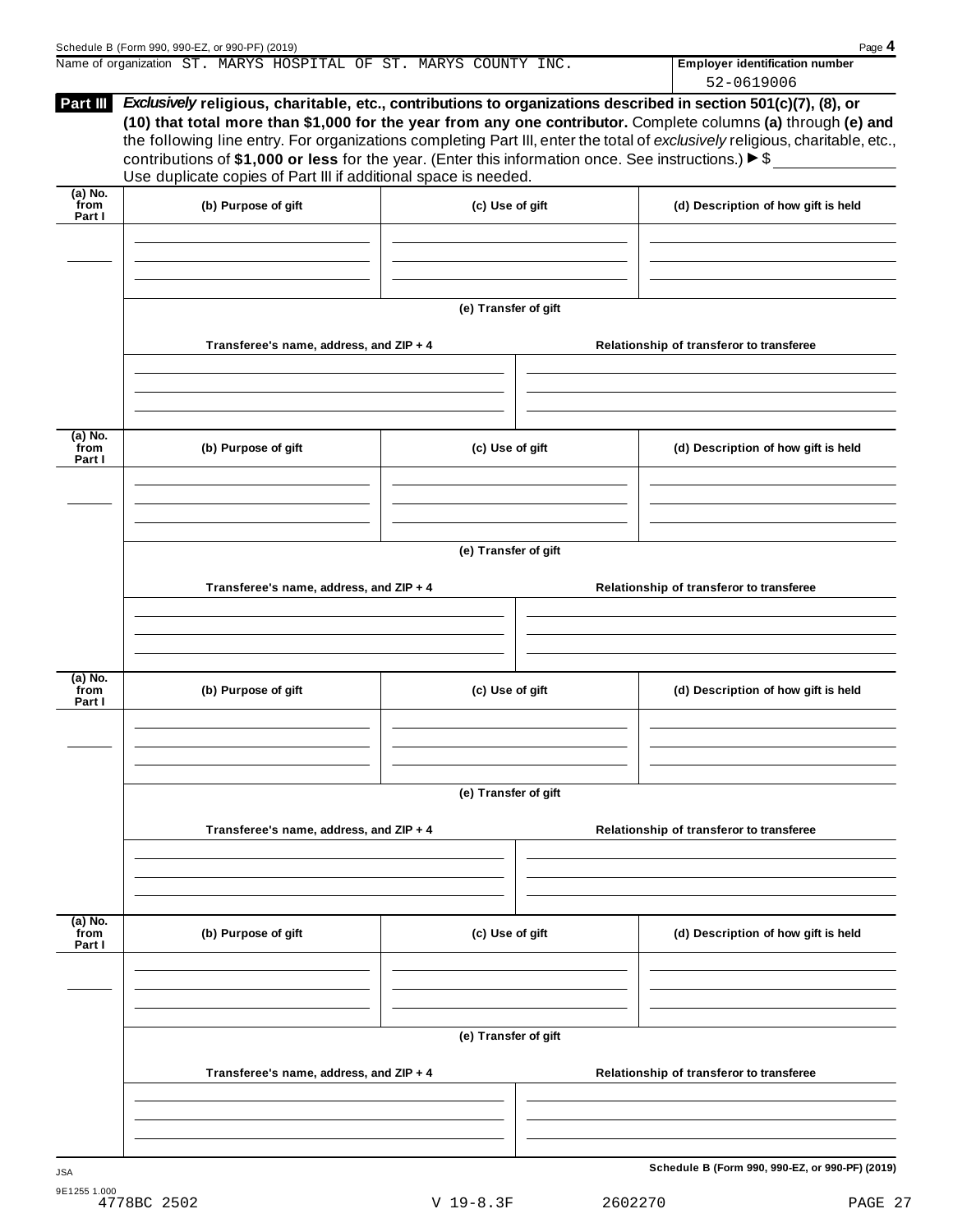| <b>SCHEDULE D</b><br>(Form 990) |                                                               |                                                                            | <b>Supplemental Financial Statements</b><br>Complete if the organization answered "Yes" on Form 990,                                                                                                                           |    | OMB No. 1545-0047                                  |
|---------------------------------|---------------------------------------------------------------|----------------------------------------------------------------------------|--------------------------------------------------------------------------------------------------------------------------------------------------------------------------------------------------------------------------------|----|----------------------------------------------------|
|                                 |                                                               |                                                                            | Part IV, line 6, 7, 8, 9, 10, 11a, 11b, 11c, 11d, 11e, 11f, 12a, or 12b.                                                                                                                                                       |    | y                                                  |
|                                 | Department of the Treasury<br><b>Internal Revenue Service</b> |                                                                            | Attach to Form 990.<br>Go to www.irs.gov/Form990 for instructions and the latest information.                                                                                                                                  |    | <b>Open to Public</b><br><b>Inspection</b>         |
|                                 | Name of the organization                                      |                                                                            |                                                                                                                                                                                                                                |    | <b>Employer identification number</b>              |
|                                 |                                                               | ST. MARYS HOSPITAL OF ST. MARYS COUNTY INC.                                |                                                                                                                                                                                                                                |    | 52-0619006                                         |
|                                 | Part I                                                        |                                                                            | Organizations Maintaining Donor Advised Funds or Other Similar Funds or Accounts.                                                                                                                                              |    |                                                    |
|                                 |                                                               |                                                                            | Complete if the organization answered "Yes" on Form 990, Part IV, line 6.                                                                                                                                                      |    |                                                    |
|                                 |                                                               |                                                                            | (a) Donor advised funds                                                                                                                                                                                                        |    | (b) Funds and other accounts                       |
| 1                               |                                                               | Total number at end of year manufacturers and the Total number             |                                                                                                                                                                                                                                |    |                                                    |
| 2                               |                                                               | Aggregate value of contributions to (during year)                          |                                                                                                                                                                                                                                |    |                                                    |
| 3                               |                                                               | Aggregate value of grants from (during year)                               |                                                                                                                                                                                                                                |    |                                                    |
| 4                               |                                                               | Aggregate value at end of year                                             |                                                                                                                                                                                                                                |    |                                                    |
| 5                               |                                                               |                                                                            | Did the organization inform all donors and donor advisors in writing that the assets held in donor advised                                                                                                                     |    |                                                    |
|                                 |                                                               |                                                                            | funds are the organization's property, subject to the organization's exclusive legal control?                                                                                                                                  |    | <b>Yes</b><br>No                                   |
| 6                               |                                                               |                                                                            | Did the organization inform all grantees, donors, and donor advisors in writing that grant funds can be used<br>only for charitable purposes and not for the benefit of the donor or donor advisor, or for any other purpose   |    |                                                    |
|                                 |                                                               |                                                                            |                                                                                                                                                                                                                                |    | <b>Yes</b><br>No                                   |
|                                 | Part II                                                       | <b>Conservation Easements.</b>                                             |                                                                                                                                                                                                                                |    |                                                    |
|                                 |                                                               |                                                                            | Complete if the organization answered "Yes" on Form 990, Part IV, line 7.                                                                                                                                                      |    |                                                    |
| 1                               |                                                               |                                                                            | Purpose(s) of conservation easements held by the organization (check all that apply).                                                                                                                                          |    |                                                    |
|                                 |                                                               | Preservation of land for public use (for example, recreation or education) |                                                                                                                                                                                                                                |    | Preservation of a historically important land area |
|                                 |                                                               | Protection of natural habitat                                              |                                                                                                                                                                                                                                |    | Preservation of a certified historic structure     |
|                                 |                                                               | Preservation of open space                                                 |                                                                                                                                                                                                                                |    |                                                    |
| 2                               |                                                               |                                                                            | Complete lines 2a through 2d if the organization held a qualified conservation contribution in the form of a conservation                                                                                                      |    |                                                    |
|                                 |                                                               | easement on the last day of the tax year.                                  |                                                                                                                                                                                                                                |    | Held at the End of the Tax Year                    |
| a                               |                                                               |                                                                            |                                                                                                                                                                                                                                | 2a |                                                    |
| b                               |                                                               |                                                                            | Total acreage restricted by conservation easements                                                                                                                                                                             | 2b |                                                    |
| С                               |                                                               |                                                                            | Number of conservation easements on a certified historic structure included in (a)                                                                                                                                             | 2c |                                                    |
| d                               |                                                               |                                                                            | Number of conservation easements included in (c) acquired after 7/25/06, and not on a                                                                                                                                          |    |                                                    |
|                                 |                                                               |                                                                            |                                                                                                                                                                                                                                | 2d |                                                    |
| 3                               |                                                               |                                                                            | Number of conservation easements modified, transferred, released, extinguished, or terminated by the organization during the                                                                                                   |    |                                                    |
|                                 | tax year $\blacktriangleright$                                |                                                                            |                                                                                                                                                                                                                                |    |                                                    |
| 4                               |                                                               |                                                                            | Number of states where property subject to conservation easement is located $\blacktriangleright$ ______                                                                                                                       |    |                                                    |
| 5                               |                                                               |                                                                            | Does the organization have a written policy regarding the periodic monitoring, inspection, handling of                                                                                                                         |    |                                                    |
|                                 |                                                               |                                                                            |                                                                                                                                                                                                                                |    | Yes<br>No                                          |
| 6                               |                                                               |                                                                            | Staff and volunteer hours devoted to monitoring, inspecting, handling of violations, and enforcing conservation easements during the year                                                                                      |    |                                                    |
|                                 |                                                               |                                                                            |                                                                                                                                                                                                                                |    |                                                    |
| 7                               |                                                               |                                                                            | Amount of expenses incurred in monitoring, inspecting, handling of violations, and enforcing conservation easements during the year                                                                                            |    |                                                    |
|                                 | $\blacktriangleright$ \$                                      |                                                                            |                                                                                                                                                                                                                                |    |                                                    |
| 8                               |                                                               |                                                                            | Does each conservation easement reported on line 2(d) above satisfy the requirements of section 170(h)(4)(B)(i)                                                                                                                |    | <b>No</b><br><b>Yes</b>                            |
| 9                               |                                                               |                                                                            | In Part XIII, describe how the organization reports conservation easements in its revenue and expense statement and                                                                                                            |    |                                                    |
|                                 |                                                               |                                                                            | balance sheet, and include, if applicable, the text of the footnote to the organization's financial statements that describes the                                                                                              |    |                                                    |
|                                 |                                                               | organization's accounting for conservation easements.                      |                                                                                                                                                                                                                                |    |                                                    |
|                                 |                                                               |                                                                            | Part III Organizations Maintaining Collections of Art, Historical Treasures, or Other Similar Assets.                                                                                                                          |    |                                                    |
|                                 |                                                               |                                                                            | Complete if the organization answered "Yes" on Form 990, Part IV, line 8.                                                                                                                                                      |    |                                                    |
| 1a                              |                                                               |                                                                            |                                                                                                                                                                                                                                |    |                                                    |
|                                 |                                                               |                                                                            | If the organization elected, as permitted under FASB ASC 958, not to report in its revenue statement and balance sheet works of art, historical treasures, or other similar assets held for public exhibition, education, or r |    |                                                    |
|                                 |                                                               |                                                                            | If the organization elected, as permitted under FASB ASC 958, to report in its revenue statement and balance sheet works of                                                                                                    |    |                                                    |
| b                               |                                                               | provide the following amounts relating to these items:                     | art, historical treasures, or other similar assets held for public exhibition, education, or research in furtherance of public service,                                                                                        |    |                                                    |
|                                 |                                                               |                                                                            |                                                                                                                                                                                                                                |    |                                                    |
|                                 |                                                               |                                                                            |                                                                                                                                                                                                                                |    |                                                    |
| 2                               |                                                               |                                                                            | If the organization received or held works of art, historical treasures, or other similar assets for financial gain, provide the                                                                                               |    |                                                    |
|                                 |                                                               |                                                                            | following amounts required to be reported under FASB ASC 958 relating to these items:                                                                                                                                          |    |                                                    |
| a                               |                                                               |                                                                            |                                                                                                                                                                                                                                |    | $\triangleright$ \$                                |
| b                               |                                                               |                                                                            |                                                                                                                                                                                                                                |    |                                                    |
|                                 |                                                               | For Paperwork Reduction Act Notice, see the Instructions for Form 990.     |                                                                                                                                                                                                                                |    | Schedule D (Form 990) 2019                         |

**For Paperwork Reduction Act Notice, see the Instructions for Form 990. Schedule D** (Form 990) 2019 JSA 9E1268 1.000 4778BC 2502 V 19-8.3F 2602270 PAGE 28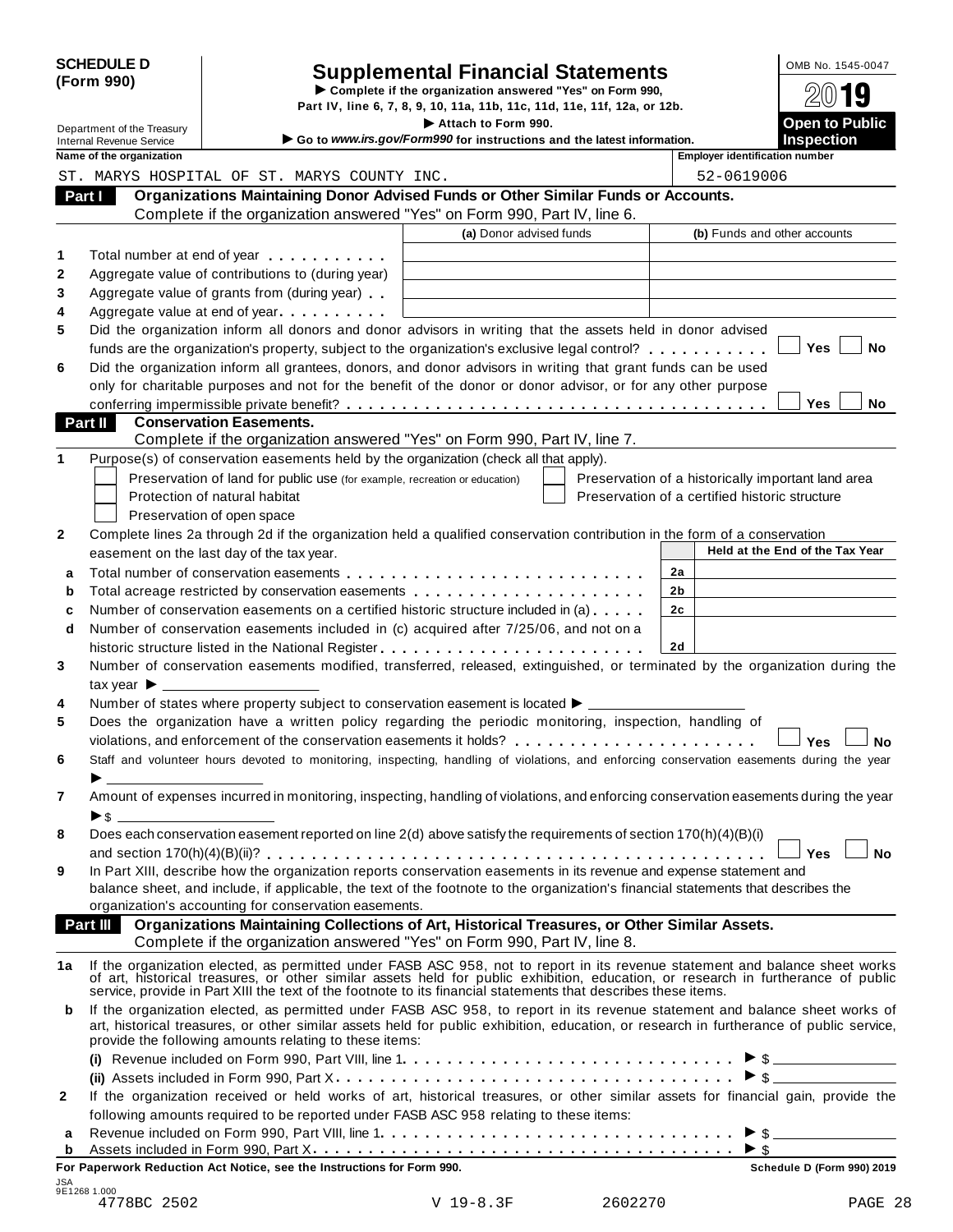ST. MARYS HOSPITAL OF ST. MARYS COUNTY INC. 52-0619006

| 52-0619006 |  |
|------------|--|
|------------|--|

|    |                                                                                                                                                                                                                                | ST. MARYS HOSPITAL OF ST. MARYS COUNTY INC. |                |                                    |                                                 | 27-0072000           |                     |                        |
|----|--------------------------------------------------------------------------------------------------------------------------------------------------------------------------------------------------------------------------------|---------------------------------------------|----------------|------------------------------------|-------------------------------------------------|----------------------|---------------------|------------------------|
|    | Schedule D (Form 990) 2019                                                                                                                                                                                                     |                                             |                |                                    |                                                 |                      |                     | Page 2                 |
|    | Organizations Maintaining Collections of Art, Historical Treasures, or Other Similar Assets (continued)<br><b>Part III</b>                                                                                                     |                                             |                |                                    |                                                 |                      |                     |                        |
| 3  | Using the organization's acquisition, accession, and other records, check any of the following that make significant use of its                                                                                                |                                             |                |                                    |                                                 |                      |                     |                        |
|    | collection items (check all that apply):                                                                                                                                                                                       |                                             |                |                                    |                                                 |                      |                     |                        |
| a  | Public exhibition                                                                                                                                                                                                              |                                             | d              | Loan or exchange program           |                                                 |                      |                     |                        |
| b  | Scholarly research                                                                                                                                                                                                             |                                             | Other<br>е     |                                    | <u> 1980 - John Stein, amerikansk politiker</u> |                      |                     |                        |
| C  | Preservation for future generations                                                                                                                                                                                            |                                             |                |                                    |                                                 |                      |                     |                        |
| 4  | Provide a description of the organization's collections and explain how they further the organization's exempt purpose in Part                                                                                                 |                                             |                |                                    |                                                 |                      |                     |                        |
|    | XIII.                                                                                                                                                                                                                          |                                             |                |                                    |                                                 |                      |                     |                        |
| 5  | During the year, did the organization solicit or receive donations of art, historical treasures, or other similar                                                                                                              |                                             |                |                                    |                                                 |                      |                     |                        |
|    | assets to be sold to raise funds rather than to be maintained as part of the organization's collection?                                                                                                                        |                                             |                |                                    |                                                 |                      | <b>Yes</b>          | No                     |
|    | Part IV<br><b>Escrow and Custodial Arrangements.</b>                                                                                                                                                                           |                                             |                |                                    |                                                 |                      |                     |                        |
|    | Complete if the organization answered "Yes" on Form 990, Part IV, line 9, or reported an amount on Form                                                                                                                        |                                             |                |                                    |                                                 |                      |                     |                        |
|    | 990, Part X, line 21.                                                                                                                                                                                                          |                                             |                |                                    |                                                 |                      |                     |                        |
|    | 1a Is the organization an agent, trustee, custodian or other intermediary for contributions or other assets not                                                                                                                |                                             |                |                                    |                                                 |                      |                     |                        |
|    |                                                                                                                                                                                                                                |                                             |                |                                    |                                                 |                      | Yes                 | <b>No</b>              |
| b  | If "Yes," explain the arrangement in Part XIII and complete the following table:                                                                                                                                               |                                             |                |                                    |                                                 |                      |                     |                        |
|    |                                                                                                                                                                                                                                |                                             |                |                                    |                                                 | Amount               |                     |                        |
|    |                                                                                                                                                                                                                                |                                             |                | 1с                                 |                                                 |                      |                     |                        |
|    |                                                                                                                                                                                                                                |                                             |                |                                    |                                                 |                      |                     |                        |
| e  |                                                                                                                                                                                                                                |                                             |                | 1е                                 |                                                 |                      |                     |                        |
| f  |                                                                                                                                                                                                                                |                                             |                | 1f                                 |                                                 |                      |                     |                        |
| 2a | Did the organization include an amount on Form 990, Part X, line 21, for escrow or custodial account liability?                                                                                                                |                                             |                |                                    |                                                 |                      | <b>Yes</b>          | <b>No</b>              |
|    | b If "Yes," explain the arrangement in Part XIII. Check here if the explanation has been provided on Part XIII                                                                                                                 |                                             |                |                                    |                                                 |                      |                     |                        |
|    | Part V<br><b>Endowment Funds.</b>                                                                                                                                                                                              |                                             |                |                                    |                                                 |                      |                     |                        |
|    | Complete if the organization answered "Yes" on Form 990, Part IV, line 10.                                                                                                                                                     |                                             |                |                                    |                                                 |                      |                     |                        |
|    |                                                                                                                                                                                                                                | (a) Current year                            | (b) Prior year | (c) Two years back                 |                                                 | (d) Three years back | (e) Four years back |                        |
|    |                                                                                                                                                                                                                                | 114,569.                                    | 113,317.       |                                    | 112,815.                                        | 112,723.             |                     | $\overline{1}$ 12,689. |
| 1a | Beginning of year balance exceeding                                                                                                                                                                                            |                                             |                |                                    |                                                 |                      |                     |                        |
| b  | Contributions                                                                                                                                                                                                                  |                                             |                |                                    |                                                 |                      |                     |                        |
| c  | Net investment earnings, gains,                                                                                                                                                                                                | 778.                                        |                |                                    | 502.                                            |                      |                     |                        |
|    | and losses. The contract of the contract of the contract of the contract of the contract of the contract of the contract of the contract of the contract of the contract of the contract of the contract of the contract of th |                                             | 1,252.         |                                    |                                                 | 92.                  |                     | 34.                    |
| d  | Grants or scholarships                                                                                                                                                                                                         |                                             |                |                                    |                                                 |                      |                     |                        |
| е  | Other expenditures for facilities                                                                                                                                                                                              |                                             |                |                                    |                                                 |                      |                     |                        |
|    | and programs                                                                                                                                                                                                                   |                                             |                |                                    |                                                 |                      |                     |                        |
|    | Administrative expenses                                                                                                                                                                                                        |                                             |                |                                    |                                                 |                      |                     |                        |
| g  | End of year balance expansion of                                                                                                                                                                                               | $\overline{115,347}$ .                      | 114,569.       |                                    | 113,317.                                        | 112,815.             |                     | 112,723.               |
|    | Provide the estimated percentage of the current year end balance (line 1g, column (a)) held as:                                                                                                                                |                                             |                |                                    |                                                 |                      |                     |                        |
| a  | Board designated or quasi-endowment >                                                                                                                                                                                          |                                             | %              |                                    |                                                 |                      |                     |                        |
| b  | Permanent endowment > 86.6900 %                                                                                                                                                                                                |                                             |                |                                    |                                                 |                      |                     |                        |
| c  | Term endowment $\blacktriangleright$ 13.3100 %                                                                                                                                                                                 |                                             |                |                                    |                                                 |                      |                     |                        |
|    | The percentages on lines 2a, 2b, and 2c should equal 100%.                                                                                                                                                                     |                                             |                |                                    |                                                 |                      |                     |                        |
|    | 3a Are there endowment funds not in the possession of the organization that are held and administered for the                                                                                                                  |                                             |                |                                    |                                                 |                      |                     |                        |
|    | organization by:                                                                                                                                                                                                               |                                             |                |                                    |                                                 |                      |                     | <b>Yes</b><br>No       |
|    |                                                                                                                                                                                                                                |                                             |                |                                    |                                                 |                      | 3a(i)               | Χ                      |
|    |                                                                                                                                                                                                                                |                                             |                |                                    |                                                 |                      | 3a(ii)              | Χ                      |
|    | If "Yes" on line 3a(ii), are the related organizations listed as required on Schedule R?                                                                                                                                       |                                             |                |                                    |                                                 |                      | 3b                  |                        |
| 4  | Describe in Part XIII the intended uses of the organization's endowment funds.                                                                                                                                                 |                                             |                |                                    |                                                 |                      |                     |                        |
|    | Land, Buildings, and Equipment.<br><b>Part VI</b>                                                                                                                                                                              |                                             |                |                                    |                                                 |                      |                     |                        |
|    | Complete if the organization answered "Yes" on Form 990, Part IV, line 11a. See Form 990, Part X, line 10.<br>Description of property                                                                                          |                                             |                |                                    |                                                 |                      |                     |                        |
|    |                                                                                                                                                                                                                                | (a) Cost or other basis<br>(investment)     |                | (b) Cost or other basis<br>(other) | (c) Accumulated<br>depreciation                 |                      | (d) Book value      |                        |
|    |                                                                                                                                                                                                                                |                                             |                | 5,733,422.                         |                                                 |                      |                     | 5,733,422.             |
|    |                                                                                                                                                                                                                                |                                             |                |                                    |                                                 |                      |                     |                        |
| b  |                                                                                                                                                                                                                                |                                             |                | 93,158,640.                        |                                                 |                      | 48,660,227.         |                        |
|    | Buildings                                                                                                                                                                                                                      |                                             |                |                                    | 44, 498, 413.                                   |                      |                     |                        |
| c  | Leasehold improvements <b>Leasehold</b> improvements                                                                                                                                                                           |                                             |                | 662,122.                           | 609,729.                                        |                      |                     | 52,393.                |
| d  | Equipment                                                                                                                                                                                                                      |                                             |                | 64,951,801.                        | 51,236,083.                                     |                      | 13, 715, 718.       |                        |
|    | Total. Add lines 1a through 1e. (Column (d) must equal Form 990, Part X, column (B), line 10c.)                                                                                                                                |                                             |                | 5,669,427.                         | 1,222,368.                                      |                      | 72,608,819.         | 4, 447, 059.           |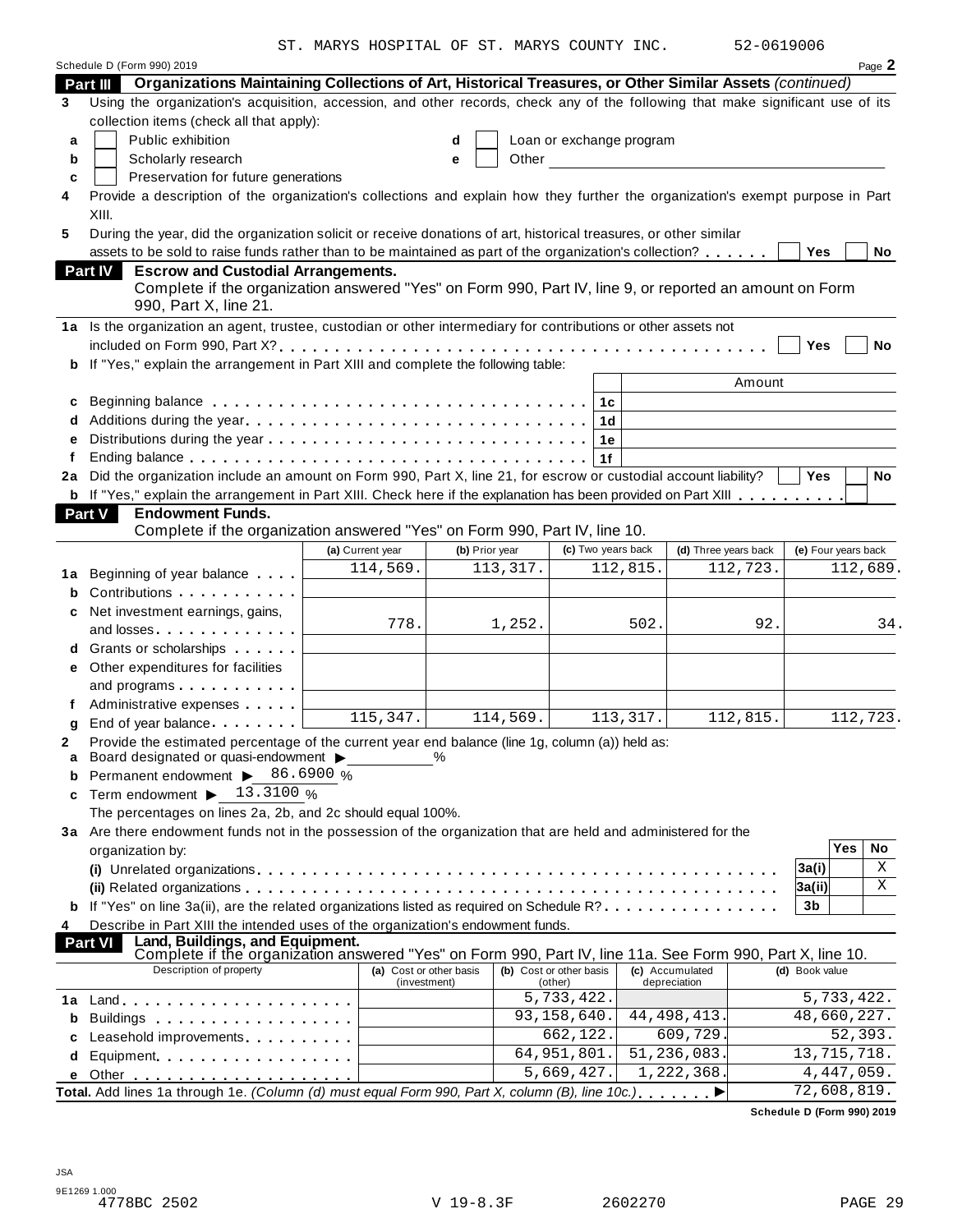| <b>Investments - Other Securities.</b><br>Part VII                                              |                              | Complete if the organization answered "Yes" on Form 990, Part IV, line 11b. See Form 990, Part X, line 12. |
|-------------------------------------------------------------------------------------------------|------------------------------|------------------------------------------------------------------------------------------------------------|
| (a) Description of security or category<br>(including name of security)                         | (b) Book value               | (c) Method of valuation:<br>Cost or end-of-year market value                                               |
| (1) Financial derivatives                                                                       |                              |                                                                                                            |
| (2) Closely held equity interests                                                               |                              |                                                                                                            |
|                                                                                                 |                              |                                                                                                            |
| (A)                                                                                             |                              |                                                                                                            |
| (B)                                                                                             |                              |                                                                                                            |
| (C)<br>(D)                                                                                      |                              |                                                                                                            |
| (E)                                                                                             |                              |                                                                                                            |
| (F)                                                                                             |                              |                                                                                                            |
| (G)                                                                                             |                              |                                                                                                            |
| (H)                                                                                             |                              |                                                                                                            |
| Total. (Column (b) must equal Form 990, Part X, col. (B) line 12.) $\blacktriangleright$        |                              |                                                                                                            |
| Part VIII<br><b>Investments - Program Related.</b>                                              |                              | Complete if the organization answered "Yes" on Form 990, Part IV, line 11c. See Form 990, Part X, line 13. |
| (a) Description of investment                                                                   | (b) Book value               | (c) Method of valuation:<br>Cost or end-of-year market value                                               |
| INVESTMENTS IN CONSOLIDATED<br>(1)                                                              | 3,959,781.                   | <b>FMV</b>                                                                                                 |
| INVESTMENTS IN UNCONSOLIDATED<br>(2)                                                            | 3,622,494                    | <b>FMV</b>                                                                                                 |
| (3)                                                                                             |                              |                                                                                                            |
| (4)                                                                                             |                              |                                                                                                            |
| (5)                                                                                             |                              |                                                                                                            |
| (6)                                                                                             |                              |                                                                                                            |
| (7)                                                                                             |                              |                                                                                                            |
| (8)                                                                                             |                              |                                                                                                            |
| (9)<br>Total. (Column (b) must equal Form 990, Part X, col. (B) line 13.) $\blacktriangleright$ | 7,582,275.                   |                                                                                                            |
| Part IX<br><b>Other Assets.</b>                                                                 |                              |                                                                                                            |
|                                                                                                 |                              | Complete if the organization answered "Yes" on Form 990, Part IV, line 11d. See Form 990, Part X, line 15. |
|                                                                                                 | (a) Description              | (b) Book value                                                                                             |
| (1)                                                                                             |                              |                                                                                                            |
| (2)                                                                                             |                              |                                                                                                            |
| (3)                                                                                             |                              |                                                                                                            |
| (4)                                                                                             |                              |                                                                                                            |
| (5)                                                                                             |                              |                                                                                                            |
| (6)                                                                                             |                              |                                                                                                            |
| (7)                                                                                             |                              |                                                                                                            |
| (8)                                                                                             |                              |                                                                                                            |
| (9)                                                                                             |                              |                                                                                                            |
| <b>Other Liabilities.</b>                                                                       |                              | ▶                                                                                                          |
| Part X                                                                                          |                              | Complete if the organization answered "Yes" on Form 990, Part IV, line 11e or 11f. See Form 990, Part X,   |
| line 25.                                                                                        |                              |                                                                                                            |
|                                                                                                 | (a) Description of liability | (b) Book value                                                                                             |
| Federal income taxes<br>(1)                                                                     |                              |                                                                                                            |
| ADVANCES<br>(2)                                                                                 |                              | 35,768,449.                                                                                                |
| OPERATING LEASE LIABILITY<br>(3)                                                                |                              | 3,114,287.                                                                                                 |
| L/T PENSION LIABILITY<br>(4)                                                                    |                              | 3,108,021.                                                                                                 |
| CREDIT BALANCES PATIENT A/R<br>(5)                                                              |                              | 1,154,537.                                                                                                 |
| (6) GBR LIABILITY                                                                               |                              | 445,521.                                                                                                   |
| UCC POOL LIABILITY<br>(7)                                                                       |                              | 25,739.                                                                                                    |
| OTHER LIABILITIES<br>(8)                                                                        |                              | 1,488,663.                                                                                                 |
| (9)                                                                                             |                              |                                                                                                            |
|                                                                                                 |                              | 45, 105, 217.                                                                                              |

organization's liability for uncertain tax positions under FASB ASC 740. Check here if the text of the footnote has been provided in Part XIII

 $\boxed{\text{X}}$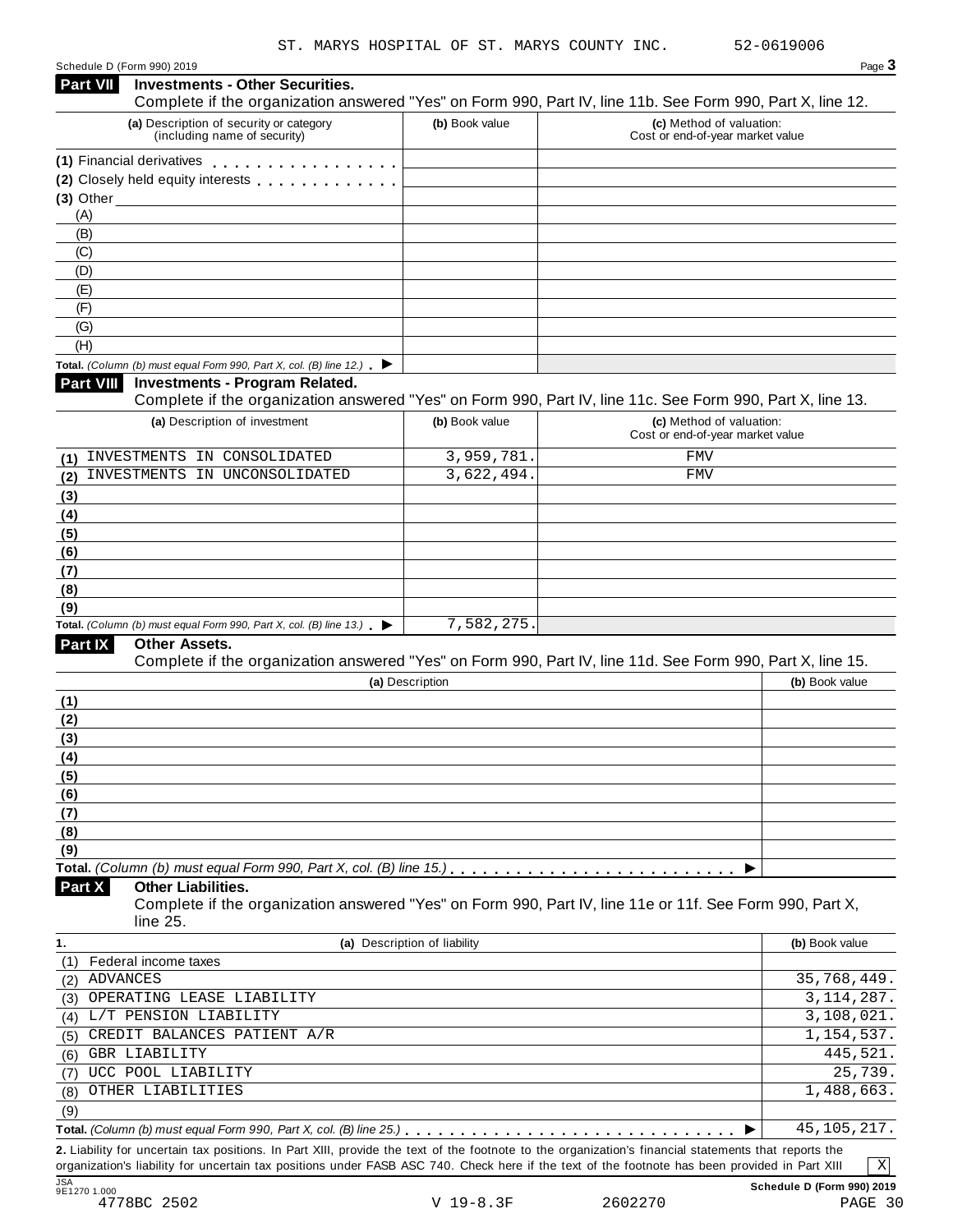|                | ST. MARYS HOSPITAL OF ST. MARYS COUNTY INC.                                                                                                                          |              | 52-0619006 |
|----------------|----------------------------------------------------------------------------------------------------------------------------------------------------------------------|--------------|------------|
|                | Schedule D (Form 990) 2019                                                                                                                                           |              | Page 4     |
| <b>Part XI</b> | Reconciliation of Revenue per Audited Financial Statements With Revenue per Return.<br>Complete if the organization answered "Yes" on Form 990, Part IV, line 12a.   |              |            |
| 1              | Total revenue, gains, and other support per audited financial statements                                                                                             | $\mathbf{1}$ |            |
| $\mathbf{2}$   | Amounts included on line 1 but not on Form 990, Part VIII, line 12:                                                                                                  |              |            |
| a              | 2a                                                                                                                                                                   |              |            |
| b              | 2 <sub>b</sub>                                                                                                                                                       |              |            |
| c              | 2c                                                                                                                                                                   |              |            |
| d              |                                                                                                                                                                      |              |            |
| e              |                                                                                                                                                                      | 2e           |            |
| 3              |                                                                                                                                                                      | 3            |            |
| 4              | Amounts included on Form 990, Part VIII, line 12, but not on line 1:                                                                                                 |              |            |
| a              | Investment expenses not included on Form 990, Part VIII, line 7b $\boxed{4a}$                                                                                        |              |            |
| b              | 4b                                                                                                                                                                   |              |            |
| C.             |                                                                                                                                                                      | 4c           |            |
| 5.             | Total revenue. Add lines 3 and 4c. (This must equal Form 990, Part I, line 12.)                                                                                      | 5            |            |
| Part XII       | Reconciliation of Expenses per Audited Financial Statements With Expenses per Return.<br>Complete if the organization answered "Yes" on Form 990, Part IV, line 12a. |              |            |
| 1              | Total expenses and losses per audited financial statements                                                                                                           | $\mathbf{1}$ |            |
| 2              | Amounts included on line 1 but not on Form 990, Part IX, line 25:                                                                                                    |              |            |
| a              | 2a                                                                                                                                                                   |              |            |
| b              | 2 <sub>b</sub>                                                                                                                                                       |              |            |
| c              | 2c                                                                                                                                                                   |              |            |
| d              |                                                                                                                                                                      |              |            |
| e              |                                                                                                                                                                      | 2e           |            |
| 3              |                                                                                                                                                                      | 3            |            |
| 4              | Amounts included on Form 990, Part IX, line 25, but not on line 1:                                                                                                   |              |            |
| a              | Investment expenses not included on Form 990, Part VIII, line 7b $\boxed{4a}$                                                                                        |              |            |
| b              | 4b                                                                                                                                                                   |              |            |
|                |                                                                                                                                                                      | 4с           |            |
| 5.             | Total expenses. Add lines 3 and 4c. (This must equal Form 990, Part I, line 18.)                                                                                     | 5            |            |
|                | Part XIII Supplemental Information.                                                                                                                                  |              |            |
|                | Provide the descriptions required for Part II, lines 3, 5, and 9; Part III, lines 1a and 4; Part IV, lines 1b and 2b; Part V, line 4; Part X, line                   |              |            |
|                | 2; Part XI, lines 2d and 4b; and Part XII, lines 2d and 4b. Also complete this part to provide any additional information.                                           |              |            |

SEE PAGE 5

**Schedule D (Form 990) 2019**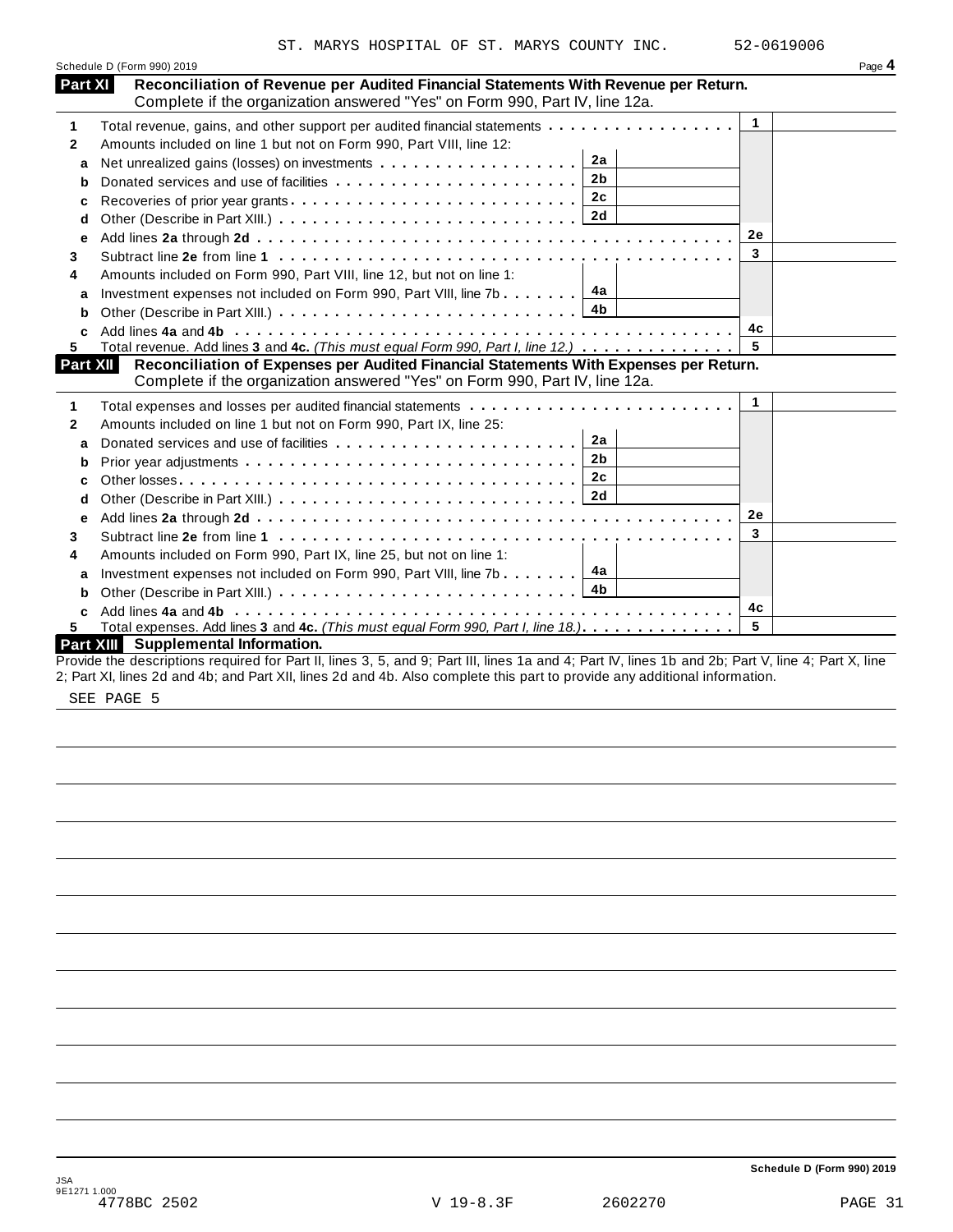ENDOWMENT FUNDS

SCHEDULE D, PART V

THE ENDOWMENT IS USED TO FUND THE NEEDS OF THE HOSPITAL.

FIN 48 FOOTNOTE

SCHEDULE D, PART X

INCOME TAXES ARE ACCOUNTED FOR UNDER THE ASSET AND LIABILITY METHOD. DEFERRED TAX ASSETS AND LIABILITIES ARE RECOGNIZED FOR THE FUTURE TAX CONSEQUENCES ATTRIBUTABLE TO DIFFERENCES BETWEEN THE FINANCIAL STATEMENT CARRYING AMOUNTS OF EXISTING ASSETS AND LIABILITIES AND THEIR RESPECTIVE TAX BASES AND OPERATING LOSS AND TAX CREDIT CARRYFORWARDS. DEFERRED TAX ASSETS AND LIABILITIES ARE MEASURED USING ENACTED TAX RATES EXPECTED TO APPLY TO TAXABLE INCOME IN THE YEARS IN WHICH THOSE TEMPORARY DIFFERENCES ARE EXPECTED TO BE RECOVERED OR SETTLED. THE EFFECT ON DEFERRED TAX ASSETS AND LIABILITIES OF A CHANGE IN TAX RATES IS RECOGNIZED IN THE PERIOD THAT INCLUDES THE ENACTMENT DATE. ANY CHANGES TO THE VALUATION ALLOWANCE ON THE DEFERRED TAX ASSET ARE REFLECTED IN THE YEAR OF CHANGE. THE CORPORATION ACCOUNTS FOR UNCERTAIN TAX POSITIONS IN ACCORDANCE WITH THE FASB ACCOUNTING STANDARDS CODIFICATION (ASC) TOPIC 740, INCOME TAXES. THERE WAS NO LIABILITY RECORDED FOR UNCERTAIN TAX POSITIONS AS OF JUNE 30, 2020.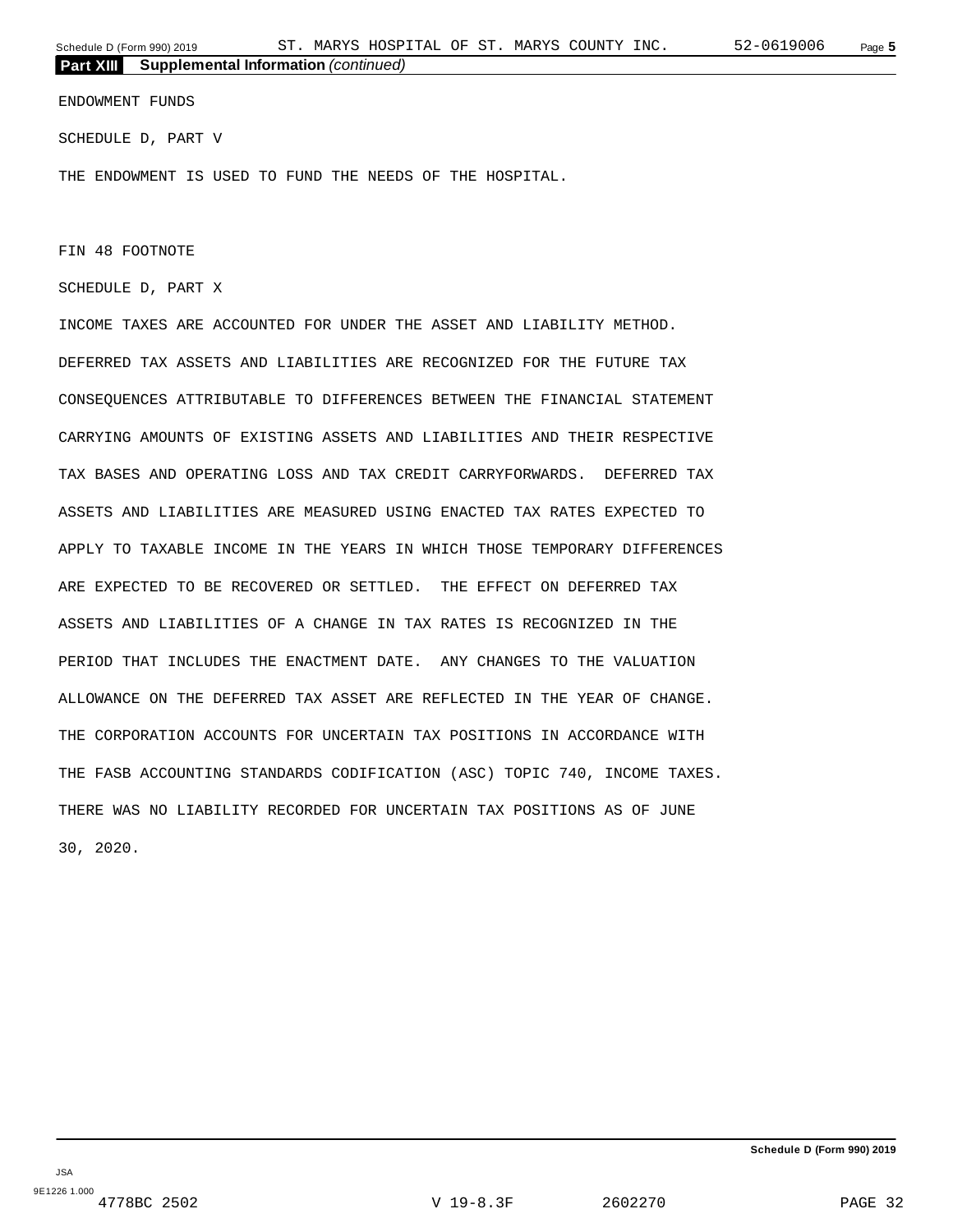|                | <b>SCHEDULE G</b><br>(Form 990 or 990-EZ)                     |                                                                                                                                                                                                                                                                                                                                                                                                                                               | <b>Supplemental Information Regarding Fundraising or Gaming Activities</b><br>Complete if the organization answered "Yes" on Form 990, Part IV, line 17, 18, or 19, or if the<br>organization entered more than \$15,000 on Form 990-EZ, line 6a. |            | Attach to Form 990 or Form 990-EZ.                                   |                                       |                                                                            | OMB No. 1545-0047<br>Open to Public                     |
|----------------|---------------------------------------------------------------|-----------------------------------------------------------------------------------------------------------------------------------------------------------------------------------------------------------------------------------------------------------------------------------------------------------------------------------------------------------------------------------------------------------------------------------------------|---------------------------------------------------------------------------------------------------------------------------------------------------------------------------------------------------------------------------------------------------|------------|----------------------------------------------------------------------|---------------------------------------|----------------------------------------------------------------------------|---------------------------------------------------------|
|                | Department of the Treasury<br><b>Internal Revenue Service</b> |                                                                                                                                                                                                                                                                                                                                                                                                                                               | Go to www.irs.gov/Form990 for instructions and the latest information.                                                                                                                                                                            |            |                                                                      |                                       |                                                                            | Inspection                                              |
|                | Name of the organization                                      |                                                                                                                                                                                                                                                                                                                                                                                                                                               |                                                                                                                                                                                                                                                   |            |                                                                      |                                       | <b>Employer identification number</b>                                      |                                                         |
|                |                                                               | ST. MARYS HOSPITAL OF ST. MARYS COUNTY INC.                                                                                                                                                                                                                                                                                                                                                                                                   |                                                                                                                                                                                                                                                   |            |                                                                      |                                       | 52-0619006                                                                 |                                                         |
| Part I         |                                                               | Fundraising Activities. Complete if the organization answered "Yes" on Form 990, Part IV, line 17.<br>Form 990-EZ filers are not required to complete this part.                                                                                                                                                                                                                                                                              |                                                                                                                                                                                                                                                   |            |                                                                      |                                       |                                                                            |                                                         |
| 1              |                                                               | Indicate whether the organization raised funds through any of the following activities. Check all that apply.                                                                                                                                                                                                                                                                                                                                 |                                                                                                                                                                                                                                                   |            |                                                                      |                                       |                                                                            |                                                         |
| a              | Mail solicitations                                            |                                                                                                                                                                                                                                                                                                                                                                                                                                               | е                                                                                                                                                                                                                                                 |            |                                                                      | Solicitation of non-government grants |                                                                            |                                                         |
| b              |                                                               | Internet and email solicitations                                                                                                                                                                                                                                                                                                                                                                                                              | f                                                                                                                                                                                                                                                 |            |                                                                      | Solicitation of government grants     |                                                                            |                                                         |
| c              | <b>Phone solicitations</b>                                    |                                                                                                                                                                                                                                                                                                                                                                                                                                               | g                                                                                                                                                                                                                                                 |            |                                                                      | Special fundraising events            |                                                                            |                                                         |
| d              | In-person solicitations                                       |                                                                                                                                                                                                                                                                                                                                                                                                                                               |                                                                                                                                                                                                                                                   |            |                                                                      |                                       |                                                                            |                                                         |
|                |                                                               | 2a Did the organization have a written or oral agreement with any individual (including officers, directors, trustees,<br>or key employees listed in Form 990, Part VII) or entity in connection with professional fundraising services?<br><b>b</b> If "Yes," list the 10 highest paid individuals or entities (fundraisers) pursuant to agreements under which the fundraiser is to be<br>compensated at least \$5,000 by the organization. |                                                                                                                                                                                                                                                   |            |                                                                      |                                       |                                                                            | Yes<br>No                                               |
|                | (i) Name and address of individual<br>or entity (fundraiser)  |                                                                                                                                                                                                                                                                                                                                                                                                                                               | (ii) Activity                                                                                                                                                                                                                                     |            | (iii) Did fundraiser have<br>custody or control of<br>contributions? | (iv) Gross receipts<br>from activity  | (v) Amount paid to<br>(or retained by)<br>fundraiser listed in<br>col. (i) | (vi) Amount paid to<br>(or retained by)<br>organization |
|                |                                                               |                                                                                                                                                                                                                                                                                                                                                                                                                                               |                                                                                                                                                                                                                                                   | <b>Yes</b> | No.                                                                  |                                       |                                                                            |                                                         |
| 1              |                                                               |                                                                                                                                                                                                                                                                                                                                                                                                                                               |                                                                                                                                                                                                                                                   |            |                                                                      |                                       |                                                                            |                                                         |
| $\mathbf{2}$   |                                                               |                                                                                                                                                                                                                                                                                                                                                                                                                                               |                                                                                                                                                                                                                                                   |            |                                                                      |                                       |                                                                            |                                                         |
| 3              |                                                               |                                                                                                                                                                                                                                                                                                                                                                                                                                               |                                                                                                                                                                                                                                                   |            |                                                                      |                                       |                                                                            |                                                         |
| 4              |                                                               |                                                                                                                                                                                                                                                                                                                                                                                                                                               |                                                                                                                                                                                                                                                   |            |                                                                      |                                       |                                                                            |                                                         |
| 5              |                                                               |                                                                                                                                                                                                                                                                                                                                                                                                                                               |                                                                                                                                                                                                                                                   |            |                                                                      |                                       |                                                                            |                                                         |
| 6              |                                                               |                                                                                                                                                                                                                                                                                                                                                                                                                                               |                                                                                                                                                                                                                                                   |            |                                                                      |                                       |                                                                            |                                                         |
| $\overline{7}$ |                                                               |                                                                                                                                                                                                                                                                                                                                                                                                                                               |                                                                                                                                                                                                                                                   |            |                                                                      |                                       |                                                                            |                                                         |
| Ω              |                                                               |                                                                                                                                                                                                                                                                                                                                                                                                                                               |                                                                                                                                                                                                                                                   |            |                                                                      |                                       |                                                                            |                                                         |
| 9              |                                                               |                                                                                                                                                                                                                                                                                                                                                                                                                                               |                                                                                                                                                                                                                                                   |            |                                                                      |                                       |                                                                            |                                                         |
| 10             |                                                               |                                                                                                                                                                                                                                                                                                                                                                                                                                               |                                                                                                                                                                                                                                                   |            |                                                                      |                                       |                                                                            |                                                         |
| Total          |                                                               |                                                                                                                                                                                                                                                                                                                                                                                                                                               |                                                                                                                                                                                                                                                   |            |                                                                      |                                       |                                                                            |                                                         |
|                | registration or licensing.                                    | List all states in which the organization is registered or licensed to solicit contributions or has been notified it is exempt from                                                                                                                                                                                                                                                                                                           |                                                                                                                                                                                                                                                   |            |                                                                      |                                       |                                                                            |                                                         |

**For Paperwork Reduction Act Notice, see the Instructions for Form 990 or 990-EZ. Schedule G (Form 990 or 990-EZ) 2019** JSA 9E1281 1.000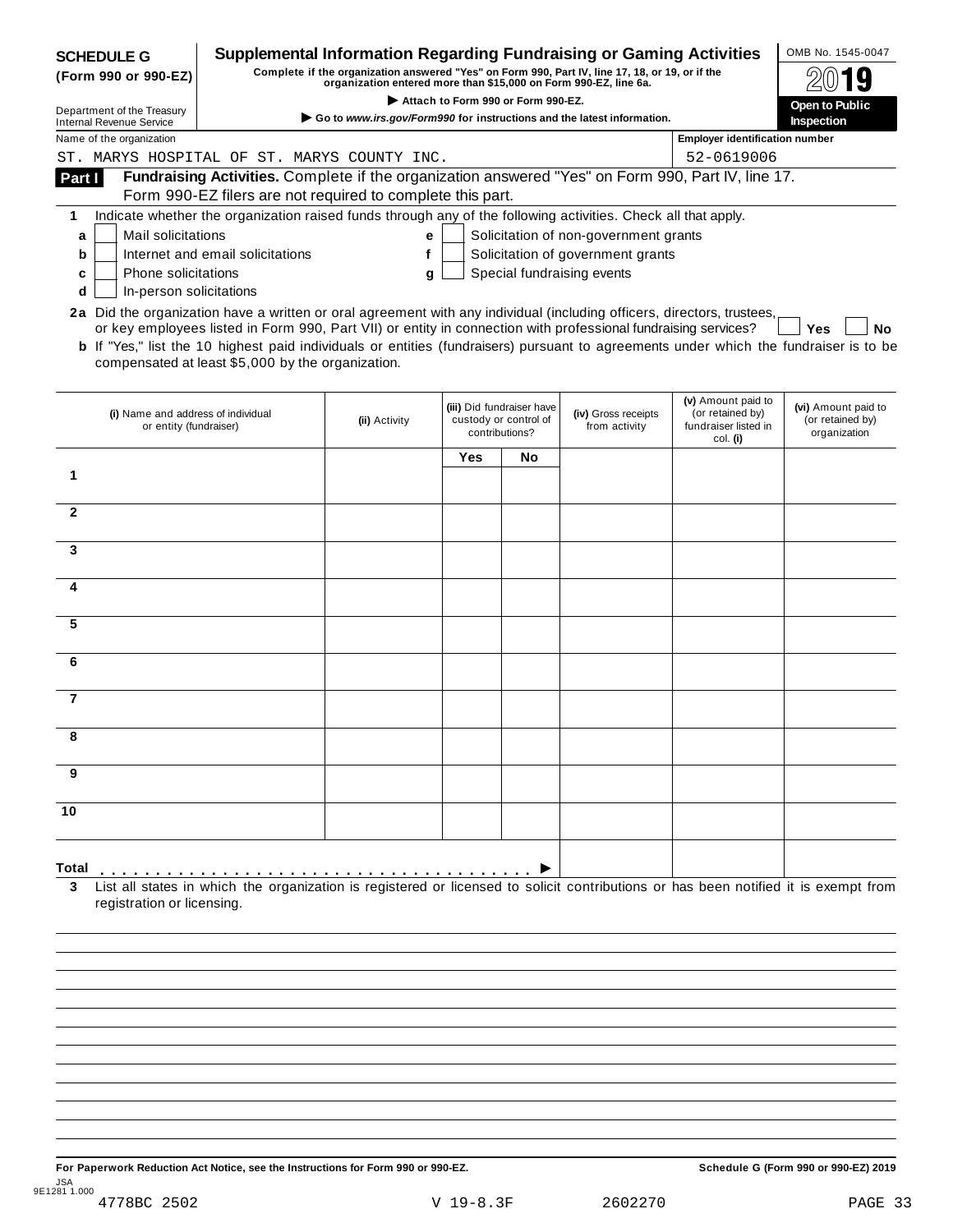Schedule G (Form 990 or 990-EZ) 2019 Page **2 Fundraising Events.** Complete if the organization answered "Yes" on Form 990, Part IV, line 18, or reported more than \$15,000 of fundraising event contributions and gross income on Form 990-EZ, lines 1 and 6b. List events with gross receipts greater than \$5,000. **Part II (a)** Event #1 **(b)** Event #2 **(c)** Other events **(d)** Total events (add col. **(a)** through col. **(c)**) (event type) (event type) (total number) **1** Gross receipts **2** Less: Contributions **3** Gross income (line 1 minus  $\frac{1}{\sqrt{1000}}$  of randal diverse of  $\frac{1}{\sqrt{1000}}$  of randal diverse of  $\frac{1}{\sqrt{1000}}$ Gross receipts<br>
Less: Contributions<br>
Gross income (line 1 minus<br>
line 2) Gross receipts<br>Less: Contributions<br>Gross income (line 1 minus<br><u>line 2) messes</u> Revenue **4** Cash prizes **5** Noncash prizes **6** Rent/facility costs **7** Food and beverages **8** Entertainment **9** Other direct expenses **10** Direct expense summary. Add lines 4 through 9 in column (d) **11** Net income summary. Subtract line 10 from line 3, column (d) m m m m m m m m m m m m m m m m m m m m m m m m —————<br>………<br>………<br>……… m m m m m m m m m m m m m m m m m m m m m m m m m m  $\blacksquare$ 6 Rent/facility costs<br>  $\begin{array}{|c|c|c|}\n\hline\n\text{6} & \text{Rent/facility costs} & \text{6,960.} \\
\hline\n\text{7} & \text{Food and beverages} & \text{103,367.} \\
\hline\n\end{array}$ <br> **8** Entertainment<br> **9** Other direct expenses<br> **10** Direct expense summary. Add lines 4 through 9 in column **Gaming.** Complete if the organization answered "Yes" on Form 990, Part IV, line 19, or reported more than \$15,000 on Form 990-EZ, line 6a. **Part III (d)** Total gaming (add col. **(a)** through col. **(c)**) **(b)** Pull tabs/instant bingo/progressive bingo **(a)** Bingo **(c)** Other gaming **1** Gross revenue **2** Cash prizes **3** Noncash prizes Revenue mmary. Subtract in<br>
mplete if the org<br>
The m m 990-EZ, line<br>
Form 990-EZ, line m m m m m m m m m m m m m m m m m m m m m m m m **4** Rent/facility costs **5** Other direct expenses **6** Volunteer labor **7** Direct expense summary. Add lines 2 through 5 in column (d) **8** Net gaming income summary. Subtract line 7 from line 1, column (d) m m m m m m m m m m m m m m m m Direct Expenses **Yes No Yes No Yes No** % $\vert \quad \vert$  Yes \_\_\_\_\_\_ % $\vert \quad \vert$  Yes \_\_\_\_\_\_ % $\vert$ m m m m m m m m m m m  $\frac{m \times 10^{10} \text{ N} \cdot \text{N} \cdot \text{N} \cdot \text{N} \cdot \text{N}}{100}$  $\begin{array}{c|c}\n\hline\n\% & \text{Yes} \\
\hline\n\text{No} & \n\end{array}$ **9 10** Enter the state(s) in which the organization conducts gaming activities: **a** Is the organization licensed to conduct gaming activities in each of these states? **b** If "No," explain: Were any of the organization's gaming licenses revoked, suspended, or terminated during the tax year? **a b** If "Yes," explain: m m m m m m m m m m m m **Yes No m** M M M W Yes No<br> **M W Yes** No ST. MARYS HOSPITAL OF ST. MARYS COUNTY INC. 52-0619006 GALA 270,239. 270,239. 173,959. 173,959. 96,280. 96,280. 6,960. 6,960. 103,367. 103,367. 15,650. 15,650. 23,098. 23,098. 149,075.  $-52,795.$ 

**Schedule G (Form 990 or 990-EZ) 2019**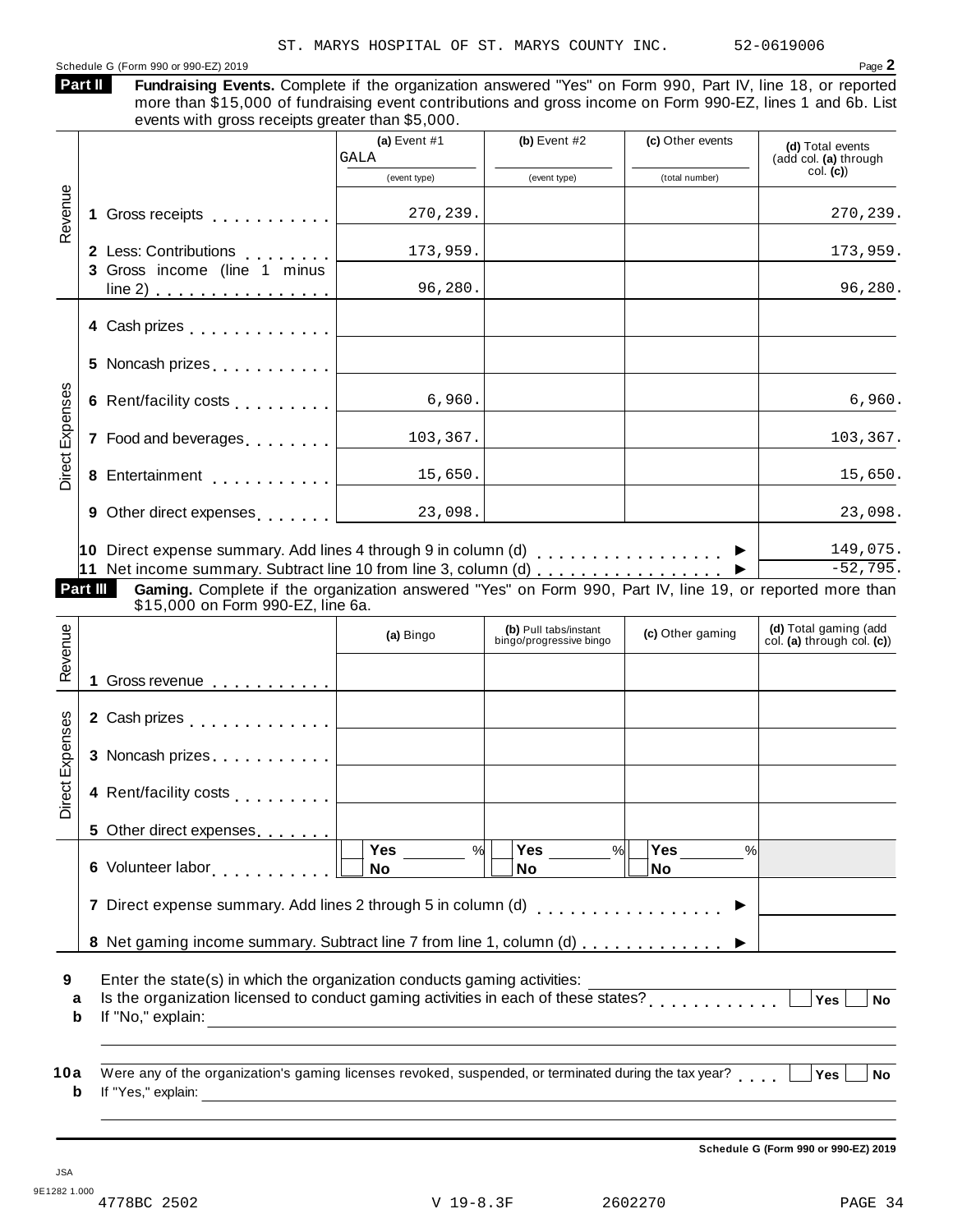|  |  | ST. MARYS HOSPITAL OF ST. MARYS COUNTY INC. |  |  |  |  |  |  |
|--|--|---------------------------------------------|--|--|--|--|--|--|
|--|--|---------------------------------------------|--|--|--|--|--|--|

|          | ST. MARYS HOSPITAL OF ST. MARYS COUNTY INC.<br>52-0619006                                                                                                                                                                                                                                                                                                                                      |
|----------|------------------------------------------------------------------------------------------------------------------------------------------------------------------------------------------------------------------------------------------------------------------------------------------------------------------------------------------------------------------------------------------------|
|          | Schedule G (Form 990 or 990-EZ) 2019<br>Page 3                                                                                                                                                                                                                                                                                                                                                 |
| 11<br>12 | Does the organization conduct gaming activities with nonmembers?<br><br>Yes<br>No<br>Is the organization a grantor, beneficiary or trustee of a trust or a member of a partnership or other entity<br>Yes<br><b>No</b>                                                                                                                                                                         |
| 13       | Indicate the percentage of gaming activity conducted in:                                                                                                                                                                                                                                                                                                                                       |
| a        | %<br>$\frac{0}{0}$                                                                                                                                                                                                                                                                                                                                                                             |
| b<br>14  | An outside facility enterpreteration of the control of the control of the control of the control of the control of the control of the control of the control of the control of the control of the control of the control of th<br>Enter the name and address of the person who prepares the organization's gaming/special events books and<br>records:                                         |
|          |                                                                                                                                                                                                                                                                                                                                                                                                |
|          |                                                                                                                                                                                                                                                                                                                                                                                                |
|          | 15a Does the organization have a contract with a third party from whom the organization receives gaming<br><b>b</b> If "Yes," enter the amount of gaming revenue received by the organization $\triangleright$ \$______________ and the<br>amount of gaming revenue retained by the third party $\triangleright$ \$ _______________.<br>c If "Yes," enter name and address of the third party: |
|          |                                                                                                                                                                                                                                                                                                                                                                                                |
|          |                                                                                                                                                                                                                                                                                                                                                                                                |
|          |                                                                                                                                                                                                                                                                                                                                                                                                |
|          | Gaming manager information:                                                                                                                                                                                                                                                                                                                                                                    |
|          |                                                                                                                                                                                                                                                                                                                                                                                                |
|          | Gaming manager compensation $\triangleright$ \$ _______________                                                                                                                                                                                                                                                                                                                                |
|          |                                                                                                                                                                                                                                                                                                                                                                                                |
|          | Director/officer<br>Employee<br>Independent contractor                                                                                                                                                                                                                                                                                                                                         |
|          | Mandatory distributions:                                                                                                                                                                                                                                                                                                                                                                       |
|          | a Is the organization required under state law to make charitable distributions from the gaming proceeds to                                                                                                                                                                                                                                                                                    |
|          | <b>Yes</b><br>No                                                                                                                                                                                                                                                                                                                                                                               |
| 16<br>17 | <b>b</b> Enter the amount of distributions required under state law to be distributed to other exempt organizations<br>or spent in the organization's own exempt activities during the tax year $\triangleright$ \$                                                                                                                                                                            |

**Schedule G (Form 990 or 990-EZ) 2019**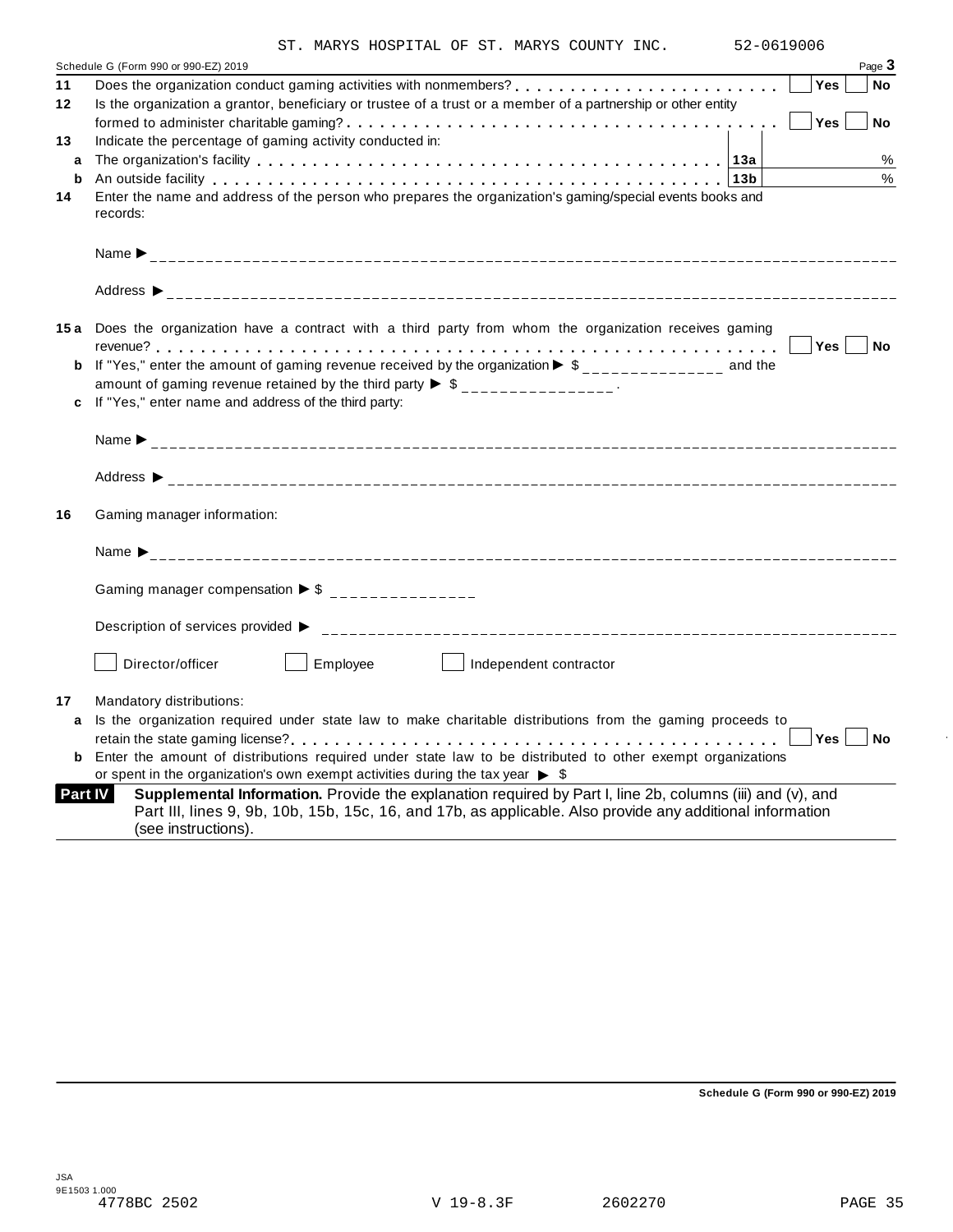|         | <b>SCHEDULE H</b>                                                                                                                                                                                                                                                                                                                                    |                                         |                      |                                     | <b>Hospitals</b>                                                                                                                                                                                                                                       |                                               |                                       | OMB No. 1545-0047                          |                     |         |
|---------|------------------------------------------------------------------------------------------------------------------------------------------------------------------------------------------------------------------------------------------------------------------------------------------------------------------------------------------------------|-----------------------------------------|----------------------|-------------------------------------|--------------------------------------------------------------------------------------------------------------------------------------------------------------------------------------------------------------------------------------------------------|-----------------------------------------------|---------------------------------------|--------------------------------------------|---------------------|---------|
|         | (Form 990)                                                                                                                                                                                                                                                                                                                                           |                                         |                      |                                     |                                                                                                                                                                                                                                                        |                                               |                                       |                                            | <b>g</b>            |         |
|         |                                                                                                                                                                                                                                                                                                                                                      |                                         |                      |                                     | ▶ Complete if the organization answered "Yes" on Form 990, Part IV, question 20.                                                                                                                                                                       |                                               |                                       |                                            |                     |         |
|         | Department of the Treasury<br><b>Internal Revenue Service</b>                                                                                                                                                                                                                                                                                        |                                         |                      |                                     | Attach to Form 990.<br>Go to www.irs.gov/Form990 for instructions and the latest information.                                                                                                                                                          |                                               |                                       | <b>Open to Public</b><br><b>Inspection</b> |                     |         |
|         | Name of the organization                                                                                                                                                                                                                                                                                                                             |                                         |                      |                                     |                                                                                                                                                                                                                                                        |                                               | <b>Employer identification number</b> |                                            |                     |         |
|         | ST. MARYS HOSPITAL OF ST. MARYS COUNTY INC.                                                                                                                                                                                                                                                                                                          |                                         |                      |                                     |                                                                                                                                                                                                                                                        |                                               | 52-0619006                            |                                            |                     |         |
| Part I  |                                                                                                                                                                                                                                                                                                                                                      |                                         |                      |                                     | Financial Assistance and Certain Other Community Benefits at Cost                                                                                                                                                                                      |                                               |                                       |                                            |                     |         |
|         |                                                                                                                                                                                                                                                                                                                                                      |                                         |                      |                                     |                                                                                                                                                                                                                                                        |                                               |                                       |                                            | Yes No              |         |
| 1а<br>b |                                                                                                                                                                                                                                                                                                                                                      |                                         |                      |                                     | Did the organization have a financial assistance policy during the tax year? If "No," skip to question 6a                                                                                                                                              |                                               |                                       | 1a<br>1 <sub>b</sub>                       | Χ<br>X              |         |
| 2       |                                                                                                                                                                                                                                                                                                                                                      |                                         |                      |                                     | If the organization had multiple hospital facilities, indicate which of the following best describes application of<br>the financial assistance policy to its various hospital facilities during the tax year.                                         |                                               |                                       |                                            |                     |         |
|         | X<br>Applied uniformly to all hospital facilities<br>Generally tailored to individual hospital facilities                                                                                                                                                                                                                                            |                                         |                      |                                     |                                                                                                                                                                                                                                                        | Applied uniformly to most hospital facilities |                                       |                                            |                     |         |
| 3       | the organization's patients during the tax year.                                                                                                                                                                                                                                                                                                     |                                         |                      |                                     | Answer the following based on the financial assistance eligibility criteria that applied to the largest number of                                                                                                                                      |                                               |                                       |                                            |                     |         |
| a       | 100%                                                                                                                                                                                                                                                                                                                                                 | 150%                                    | $\mathbf{X}$<br>200% |                                     | Did the organization use Federal Poverty Guidelines (FPG) as a factor in determining eligibility for providing<br>free care? If "Yes," indicate which of the following was the FPG family income limit for eligibility for free care:<br>Other<br>$\%$ |                                               |                                       | За                                         | Χ                   |         |
| b       | 200%                                                                                                                                                                                                                                                                                                                                                 | 250%                                    | 300%                 |                                     | Did the organization use FPG as a factor in determining eligibility for providing discounted care? If "Yes,"<br>indicate which of the following was the family income limit for eligibility for discounted care:<br>X<br>350%<br>400%                  | Other                                         | $\sim$ %                              | 3 <sub>b</sub>                             | X                   |         |
| C       | If the organization used factors other than FPG in determining eligibility, describe in Part VI the criteria used<br>for determining eligibility for free or discounted care. Include in the description whether the organization used<br>an asset test or other threshold, regardless of income, as a factor in determining eligibility for free or |                                         |                      |                                     |                                                                                                                                                                                                                                                        |                                               |                                       |                                            |                     |         |
| 4       | discounted care.                                                                                                                                                                                                                                                                                                                                     |                                         |                      |                                     | Did the organization's financial assistance policy that applied to the largest number of its patients during the                                                                                                                                       |                                               |                                       |                                            |                     |         |
|         |                                                                                                                                                                                                                                                                                                                                                      |                                         |                      |                                     | tax year provide for free or discounted care to the "medically indigent"?                                                                                                                                                                              |                                               |                                       | 4                                          | Χ                   |         |
| 5а<br>b |                                                                                                                                                                                                                                                                                                                                                      |                                         |                      |                                     | Did the organization budget amounts for free or discounted care provided under its financial assistance policy during the tax year?<br>If "Yes," did the organization's financial assistance expenses exceed the budgeted amount?                      |                                               |                                       | 5a<br>5 <sub>b</sub>                       | Χ                   | X       |
| c       |                                                                                                                                                                                                                                                                                                                                                      |                                         |                      |                                     | If "Yes" to line 5b, as a result of budget considerations, was the organization unable to provide free or                                                                                                                                              |                                               |                                       |                                            |                     |         |
|         |                                                                                                                                                                                                                                                                                                                                                      |                                         |                      |                                     |                                                                                                                                                                                                                                                        |                                               |                                       | 5c                                         |                     |         |
| 6а      |                                                                                                                                                                                                                                                                                                                                                      |                                         |                      |                                     |                                                                                                                                                                                                                                                        |                                               |                                       | 6a                                         | Χ                   |         |
| b       |                                                                                                                                                                                                                                                                                                                                                      |                                         |                      |                                     |                                                                                                                                                                                                                                                        |                                               |                                       | 6b                                         | Χ                   |         |
|         |                                                                                                                                                                                                                                                                                                                                                      |                                         |                      |                                     | Complete the following table using the worksheets provided in the Schedule H instructions. Do not submit                                                                                                                                               |                                               |                                       |                                            |                     |         |
|         | these worksheets with the Schedule H.                                                                                                                                                                                                                                                                                                                |                                         |                      |                                     |                                                                                                                                                                                                                                                        |                                               |                                       |                                            |                     |         |
| 7       |                                                                                                                                                                                                                                                                                                                                                      | (a) Number of                           |                      |                                     | Financial Assistance and Certain Other Community Benefits at Cost<br>(c) Total community                                                                                                                                                               | (d) Direct offsetting                         | (e) Net community                     |                                            | (f) Percent         |         |
|         | <b>Financial Assistance and</b><br><b>Means-Tested Government</b><br>Programs                                                                                                                                                                                                                                                                        | activities or<br>programs<br>(optional) |                      | (b) Persons<br>served<br>(optional) | benefit expense                                                                                                                                                                                                                                        | revenue                                       | benefit expense                       |                                            | of total<br>expense |         |
|         | <b>a</b> Financial Assistance at cost                                                                                                                                                                                                                                                                                                                |                                         |                      |                                     | 3,903,558.                                                                                                                                                                                                                                             |                                               | 3,903,558.                            |                                            |                     | 2.41    |
|         | (from Worksheet 1)<br><b>b</b> Medicaid (from Worksheet 3,                                                                                                                                                                                                                                                                                           |                                         |                      |                                     |                                                                                                                                                                                                                                                        |                                               |                                       |                                            |                     |         |
|         | column a) expansion and the set of the set of the set of the set of the set of the set of the set of the set of the set of the set of the set of the set of the set of the set of the set of the set of the set of the set of<br>C Costs of other means-tested<br>government programs (from<br>Worksheet 3, column b)                                |                                         |                      |                                     |                                                                                                                                                                                                                                                        |                                               |                                       |                                            |                     |         |
|         | <b>d</b> Total. Financial Assistance<br>and Means-Tested<br>Government Programs                                                                                                                                                                                                                                                                      |                                         |                      |                                     | 3,903,558.                                                                                                                                                                                                                                             |                                               | 3,903,558.                            |                                            |                     | 2.41    |
|         | <b>Other Benefits</b>                                                                                                                                                                                                                                                                                                                                |                                         |                      |                                     |                                                                                                                                                                                                                                                        |                                               |                                       |                                            |                     |         |
|         | <b>e</b> Community health improvement<br>services and community benefit<br>operations (from Worksheet 4)                                                                                                                                                                                                                                             |                                         |                      |                                     | 2,000,327.                                                                                                                                                                                                                                             | 241,653.                                      | 1,758,674.                            |                                            | 1.08                |         |
|         | f Health professions education<br>(from Worksheet 5)                                                                                                                                                                                                                                                                                                 |                                         |                      |                                     | 81,040.                                                                                                                                                                                                                                                |                                               | 81,040.                               |                                            | .05                 |         |
| q       | Subsidized health services (from<br>Worksheet 6) and the most contact the most contact of the most contact the most contact of the most contact of the most contact of the most contact of the most contact of the most contact of the most contact of the most co                                                                                   |                                         |                      |                                     | 11,367,521.                                                                                                                                                                                                                                            | 1,830,954.                                    | 9,536,567.                            |                                            | 5.88                |         |
|         | h Research (from Worksheet 7)<br>Cash and in-kind contributions                                                                                                                                                                                                                                                                                      |                                         |                      |                                     |                                                                                                                                                                                                                                                        |                                               |                                       |                                            |                     |         |
|         | for community benefit (from<br>Worksheet 8) Norwell                                                                                                                                                                                                                                                                                                  |                                         |                      |                                     | 479,539.                                                                                                                                                                                                                                               |                                               | 479,539.                              |                                            |                     | .30     |
|         | <b>Total.</b> Other Benefits                                                                                                                                                                                                                                                                                                                         |                                         |                      |                                     | 13,928,427.                                                                                                                                                                                                                                            | 2,072,607.                                    | 11,855,820.                           |                                            |                     | 7.31    |
|         | k Total. Add lines 7d and 7j                                                                                                                                                                                                                                                                                                                         |                                         |                      |                                     | 17,831,985.                                                                                                                                                                                                                                            | 2,072,607.                                    | 15,759,378.                           |                                            |                     | 9.72    |
|         | For Paperwork Reduction Act Notice, see the Instructions for Form 990.<br>JSA 9E1284 1.000<br>4778BC 2502                                                                                                                                                                                                                                            |                                         |                      |                                     | V 19-8.3F                                                                                                                                                                                                                                              | 2602270                                       |                                       | Schedule H (Form 990) 2019                 |                     | PAGE 36 |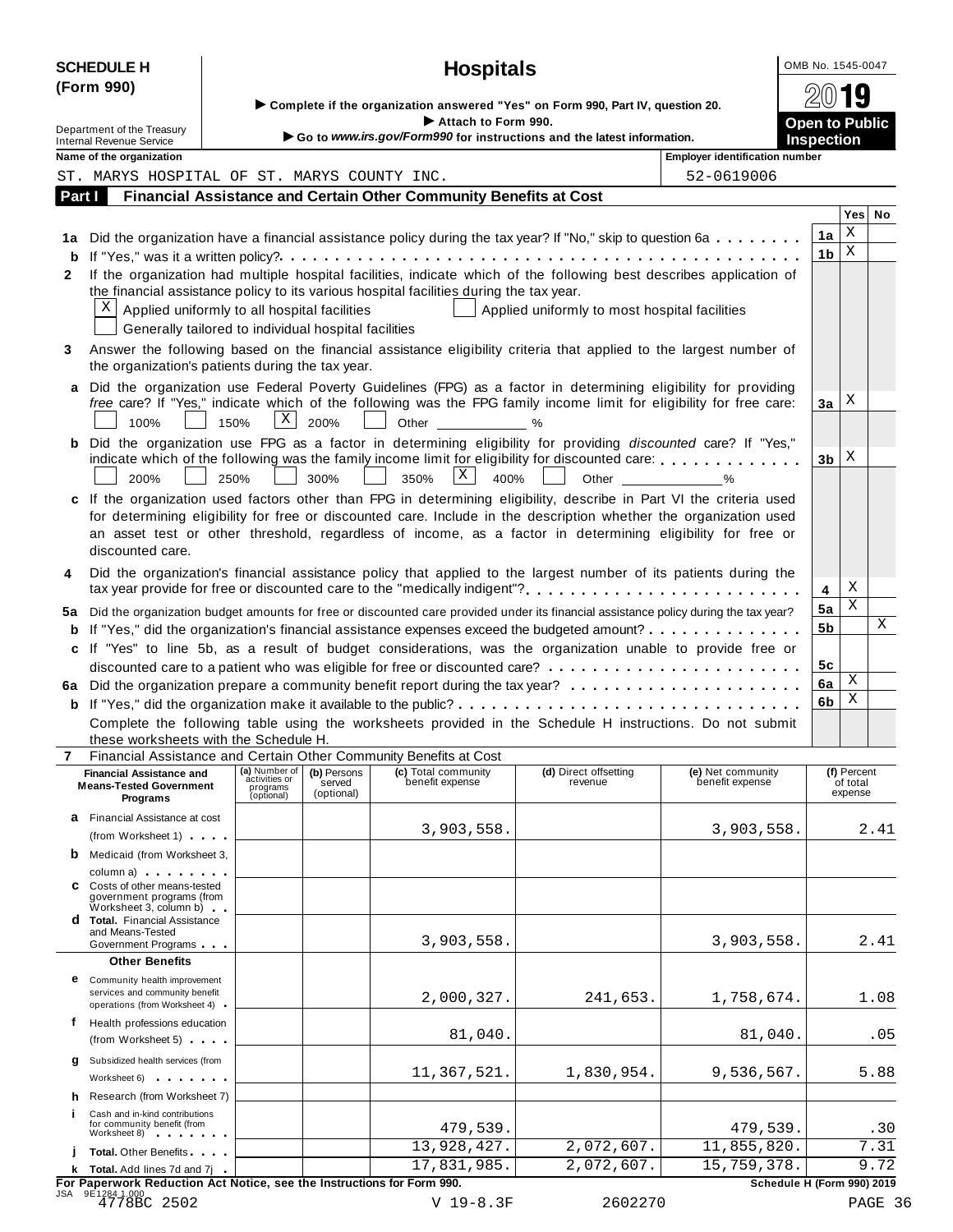#### **Community Building Activities** Complete this table if the organization conducted any community building activities during the tax year, and describe in Part VI how its community building activities promoted the health of the communities it serves. **Part II**

|                                                                                                                                                                                                                                                                                                                                                                                                                                                                                                                                                                                                                   | (a) Number of<br>activities or<br>programs<br>(optional) | (b) Persons<br>served<br>(optional) | (c) Total community<br>building expense                                                                                                                                                                                                                                                                                                                                                                                                                                                                                                                                                                                                                                                                                                                                                                                                                                                                                                                                                                                                                                                                                                                                              | (d) Direct offsetting<br>revenue                                       | (e) Net community<br>building expense                                                                                                                 | (f) Percent of<br>total expense                     |
|-------------------------------------------------------------------------------------------------------------------------------------------------------------------------------------------------------------------------------------------------------------------------------------------------------------------------------------------------------------------------------------------------------------------------------------------------------------------------------------------------------------------------------------------------------------------------------------------------------------------|----------------------------------------------------------|-------------------------------------|--------------------------------------------------------------------------------------------------------------------------------------------------------------------------------------------------------------------------------------------------------------------------------------------------------------------------------------------------------------------------------------------------------------------------------------------------------------------------------------------------------------------------------------------------------------------------------------------------------------------------------------------------------------------------------------------------------------------------------------------------------------------------------------------------------------------------------------------------------------------------------------------------------------------------------------------------------------------------------------------------------------------------------------------------------------------------------------------------------------------------------------------------------------------------------------|------------------------------------------------------------------------|-------------------------------------------------------------------------------------------------------------------------------------------------------|-----------------------------------------------------|
| 1 Physical improvements and housing                                                                                                                                                                                                                                                                                                                                                                                                                                                                                                                                                                               |                                                          |                                     | 156,189.                                                                                                                                                                                                                                                                                                                                                                                                                                                                                                                                                                                                                                                                                                                                                                                                                                                                                                                                                                                                                                                                                                                                                                             |                                                                        | 156,189.                                                                                                                                              | .10                                                 |
| 2 Economic development                                                                                                                                                                                                                                                                                                                                                                                                                                                                                                                                                                                            |                                                          |                                     | 516,305.                                                                                                                                                                                                                                                                                                                                                                                                                                                                                                                                                                                                                                                                                                                                                                                                                                                                                                                                                                                                                                                                                                                                                                             |                                                                        | 516,305.                                                                                                                                              | .32                                                 |
| 3 Community support                                                                                                                                                                                                                                                                                                                                                                                                                                                                                                                                                                                               |                                                          |                                     |                                                                                                                                                                                                                                                                                                                                                                                                                                                                                                                                                                                                                                                                                                                                                                                                                                                                                                                                                                                                                                                                                                                                                                                      |                                                                        |                                                                                                                                                       |                                                     |
| 4 Environmental improvements                                                                                                                                                                                                                                                                                                                                                                                                                                                                                                                                                                                      |                                                          |                                     |                                                                                                                                                                                                                                                                                                                                                                                                                                                                                                                                                                                                                                                                                                                                                                                                                                                                                                                                                                                                                                                                                                                                                                                      |                                                                        |                                                                                                                                                       |                                                     |
| 5 Leadership development and                                                                                                                                                                                                                                                                                                                                                                                                                                                                                                                                                                                      |                                                          |                                     |                                                                                                                                                                                                                                                                                                                                                                                                                                                                                                                                                                                                                                                                                                                                                                                                                                                                                                                                                                                                                                                                                                                                                                                      |                                                                        |                                                                                                                                                       |                                                     |
| training for community members                                                                                                                                                                                                                                                                                                                                                                                                                                                                                                                                                                                    |                                                          |                                     | 3,500.                                                                                                                                                                                                                                                                                                                                                                                                                                                                                                                                                                                                                                                                                                                                                                                                                                                                                                                                                                                                                                                                                                                                                                               |                                                                        | 3,500.                                                                                                                                                |                                                     |
| 6 Coalition building                                                                                                                                                                                                                                                                                                                                                                                                                                                                                                                                                                                              |                                                          |                                     |                                                                                                                                                                                                                                                                                                                                                                                                                                                                                                                                                                                                                                                                                                                                                                                                                                                                                                                                                                                                                                                                                                                                                                                      |                                                                        |                                                                                                                                                       |                                                     |
| 7 Community health improvement                                                                                                                                                                                                                                                                                                                                                                                                                                                                                                                                                                                    |                                                          |                                     |                                                                                                                                                                                                                                                                                                                                                                                                                                                                                                                                                                                                                                                                                                                                                                                                                                                                                                                                                                                                                                                                                                                                                                                      |                                                                        |                                                                                                                                                       |                                                     |
| advocacy                                                                                                                                                                                                                                                                                                                                                                                                                                                                                                                                                                                                          |                                                          |                                     | 30,072.                                                                                                                                                                                                                                                                                                                                                                                                                                                                                                                                                                                                                                                                                                                                                                                                                                                                                                                                                                                                                                                                                                                                                                              |                                                                        | 30,072.                                                                                                                                               | .02                                                 |
| 8 Workforce development                                                                                                                                                                                                                                                                                                                                                                                                                                                                                                                                                                                           |                                                          |                                     | 477,059.                                                                                                                                                                                                                                                                                                                                                                                                                                                                                                                                                                                                                                                                                                                                                                                                                                                                                                                                                                                                                                                                                                                                                                             |                                                                        | 477,059.                                                                                                                                              | .29                                                 |
| 9 Other                                                                                                                                                                                                                                                                                                                                                                                                                                                                                                                                                                                                           |                                                          |                                     |                                                                                                                                                                                                                                                                                                                                                                                                                                                                                                                                                                                                                                                                                                                                                                                                                                                                                                                                                                                                                                                                                                                                                                                      |                                                                        |                                                                                                                                                       |                                                     |
| 10 Total                                                                                                                                                                                                                                                                                                                                                                                                                                                                                                                                                                                                          |                                                          |                                     | 1, 183, 125.                                                                                                                                                                                                                                                                                                                                                                                                                                                                                                                                                                                                                                                                                                                                                                                                                                                                                                                                                                                                                                                                                                                                                                         |                                                                        | 1,183,125.                                                                                                                                            | .73                                                 |
| Part III<br><b>Bad Debt, Medicare, &amp; Collection Practices</b>                                                                                                                                                                                                                                                                                                                                                                                                                                                                                                                                                 |                                                          |                                     |                                                                                                                                                                                                                                                                                                                                                                                                                                                                                                                                                                                                                                                                                                                                                                                                                                                                                                                                                                                                                                                                                                                                                                                      |                                                                        |                                                                                                                                                       |                                                     |
| <b>Section A. Bad Debt Expense</b><br>1.<br>2 Enter the amount of the organization's bad debt expense. Explain in Part VI the<br>Enter the estimated amount of the organization's bad debt expense attributable to<br>3<br>Provide in Part VI the text of the footnote to the organization's financial statements that describes bad debt<br><b>Section B. Medicare</b><br>5<br>6<br>7<br>8<br>on line 6. Check the box that describes the method used:<br>Cost accounting system<br><b>Section C. Collection Practices</b><br>9a Did the organization have a written debt collection policy during the tax year? |                                                          | Χ                                   | Did the organization report bad debt expense in accordance with Healthcare Financial Management Association<br>Statement No. 15? $\ldots$ , $\ldots$ , $\ldots$ , $\ldots$ , $\ldots$ , $\ldots$ , $\ldots$ , $\ldots$ , $\ldots$<br>methodology used by the organization to estimate this amount entering properties.<br>patients eligible under the organization's financial assistance policy. Explain in Part VI<br>the methodology used by the organization to estimate this amount and the rationale,<br>if any, for including this portion of bad debt as community benefit<br>expense or the page number on which this footnote is contained in the attached financial statements.<br>Enter total revenue received from Medicare (including DSH and IME)<br>Enter Medicare allowable costs of care relating to payments on line 5<br>Subtract line 6 from line 5. This is the surplus (or shortfall) $\ldots$ ,,,,,,,,,,,,,,<br>Describe in Part VI the extent to which any shortfall reported on line 7 should be treated as community<br>benefit. Also describe in Part VI the costing methodology or source used to determine the amount reported<br>Cost to charge ratio | 2 <sup>1</sup><br>3<br>$5\overline{5}$<br>6<br>$\overline{7}$<br>Other | 2,576,541.                                                                                                                                            | Yes<br>No<br>X<br>1<br>X<br>9а                      |
| <b>b</b> If "Yes," did the organization's collection policy that applied to the largest number of its patients during the tax year contain provisions on the                                                                                                                                                                                                                                                                                                                                                                                                                                                      |                                                          |                                     |                                                                                                                                                                                                                                                                                                                                                                                                                                                                                                                                                                                                                                                                                                                                                                                                                                                                                                                                                                                                                                                                                                                                                                                      |                                                                        |                                                                                                                                                       |                                                     |
|                                                                                                                                                                                                                                                                                                                                                                                                                                                                                                                                                                                                                   |                                                          |                                     | collection practices to be followed for patients who are known to qualify for financial assistance? Describe in Part VI                                                                                                                                                                                                                                                                                                                                                                                                                                                                                                                                                                                                                                                                                                                                                                                                                                                                                                                                                                                                                                                              |                                                                        |                                                                                                                                                       | Χ<br>9b                                             |
| <b>Part IV</b>                                                                                                                                                                                                                                                                                                                                                                                                                                                                                                                                                                                                    |                                                          |                                     |                                                                                                                                                                                                                                                                                                                                                                                                                                                                                                                                                                                                                                                                                                                                                                                                                                                                                                                                                                                                                                                                                                                                                                                      |                                                                        | <b>Management Companies and Joint Ventures</b> (owned 10% or more by officers, directors, trustees, key employees, and physicians - see instructions) |                                                     |
| (a) Name of entity<br>1<br>2                                                                                                                                                                                                                                                                                                                                                                                                                                                                                                                                                                                      |                                                          |                                     | (b) Description of primary<br>activity of entity                                                                                                                                                                                                                                                                                                                                                                                                                                                                                                                                                                                                                                                                                                                                                                                                                                                                                                                                                                                                                                                                                                                                     | (c) Organization's<br>profit % or stock<br>ownership %                 | (d) Officers, directors,<br>trustees, or key<br>employees' profit %<br>or stock ownership %                                                           | (e) Physicians'<br>profit % or stock<br>ownership % |
| 3                                                                                                                                                                                                                                                                                                                                                                                                                                                                                                                                                                                                                 |                                                          |                                     |                                                                                                                                                                                                                                                                                                                                                                                                                                                                                                                                                                                                                                                                                                                                                                                                                                                                                                                                                                                                                                                                                                                                                                                      |                                                                        |                                                                                                                                                       |                                                     |
| 4                                                                                                                                                                                                                                                                                                                                                                                                                                                                                                                                                                                                                 |                                                          |                                     |                                                                                                                                                                                                                                                                                                                                                                                                                                                                                                                                                                                                                                                                                                                                                                                                                                                                                                                                                                                                                                                                                                                                                                                      |                                                                        |                                                                                                                                                       |                                                     |
| 5                                                                                                                                                                                                                                                                                                                                                                                                                                                                                                                                                                                                                 |                                                          |                                     |                                                                                                                                                                                                                                                                                                                                                                                                                                                                                                                                                                                                                                                                                                                                                                                                                                                                                                                                                                                                                                                                                                                                                                                      |                                                                        |                                                                                                                                                       |                                                     |
| 6                                                                                                                                                                                                                                                                                                                                                                                                                                                                                                                                                                                                                 |                                                          |                                     |                                                                                                                                                                                                                                                                                                                                                                                                                                                                                                                                                                                                                                                                                                                                                                                                                                                                                                                                                                                                                                                                                                                                                                                      |                                                                        |                                                                                                                                                       |                                                     |
| 7                                                                                                                                                                                                                                                                                                                                                                                                                                                                                                                                                                                                                 |                                                          |                                     |                                                                                                                                                                                                                                                                                                                                                                                                                                                                                                                                                                                                                                                                                                                                                                                                                                                                                                                                                                                                                                                                                                                                                                                      |                                                                        |                                                                                                                                                       |                                                     |
| 8                                                                                                                                                                                                                                                                                                                                                                                                                                                                                                                                                                                                                 |                                                          |                                     |                                                                                                                                                                                                                                                                                                                                                                                                                                                                                                                                                                                                                                                                                                                                                                                                                                                                                                                                                                                                                                                                                                                                                                                      |                                                                        |                                                                                                                                                       |                                                     |
| 9                                                                                                                                                                                                                                                                                                                                                                                                                                                                                                                                                                                                                 |                                                          |                                     |                                                                                                                                                                                                                                                                                                                                                                                                                                                                                                                                                                                                                                                                                                                                                                                                                                                                                                                                                                                                                                                                                                                                                                                      |                                                                        |                                                                                                                                                       |                                                     |
| 10                                                                                                                                                                                                                                                                                                                                                                                                                                                                                                                                                                                                                |                                                          |                                     |                                                                                                                                                                                                                                                                                                                                                                                                                                                                                                                                                                                                                                                                                                                                                                                                                                                                                                                                                                                                                                                                                                                                                                                      |                                                                        |                                                                                                                                                       |                                                     |
| 11                                                                                                                                                                                                                                                                                                                                                                                                                                                                                                                                                                                                                |                                                          |                                     |                                                                                                                                                                                                                                                                                                                                                                                                                                                                                                                                                                                                                                                                                                                                                                                                                                                                                                                                                                                                                                                                                                                                                                                      |                                                                        |                                                                                                                                                       |                                                     |
| 12                                                                                                                                                                                                                                                                                                                                                                                                                                                                                                                                                                                                                |                                                          |                                     |                                                                                                                                                                                                                                                                                                                                                                                                                                                                                                                                                                                                                                                                                                                                                                                                                                                                                                                                                                                                                                                                                                                                                                                      |                                                                        |                                                                                                                                                       |                                                     |
| 13                                                                                                                                                                                                                                                                                                                                                                                                                                                                                                                                                                                                                |                                                          |                                     |                                                                                                                                                                                                                                                                                                                                                                                                                                                                                                                                                                                                                                                                                                                                                                                                                                                                                                                                                                                                                                                                                                                                                                                      |                                                                        |                                                                                                                                                       |                                                     |
| <b>JSA</b><br>9E1285 1.000                                                                                                                                                                                                                                                                                                                                                                                                                                                                                                                                                                                        |                                                          |                                     |                                                                                                                                                                                                                                                                                                                                                                                                                                                                                                                                                                                                                                                                                                                                                                                                                                                                                                                                                                                                                                                                                                                                                                                      |                                                                        |                                                                                                                                                       | Schedule H (Form 990) 2019                          |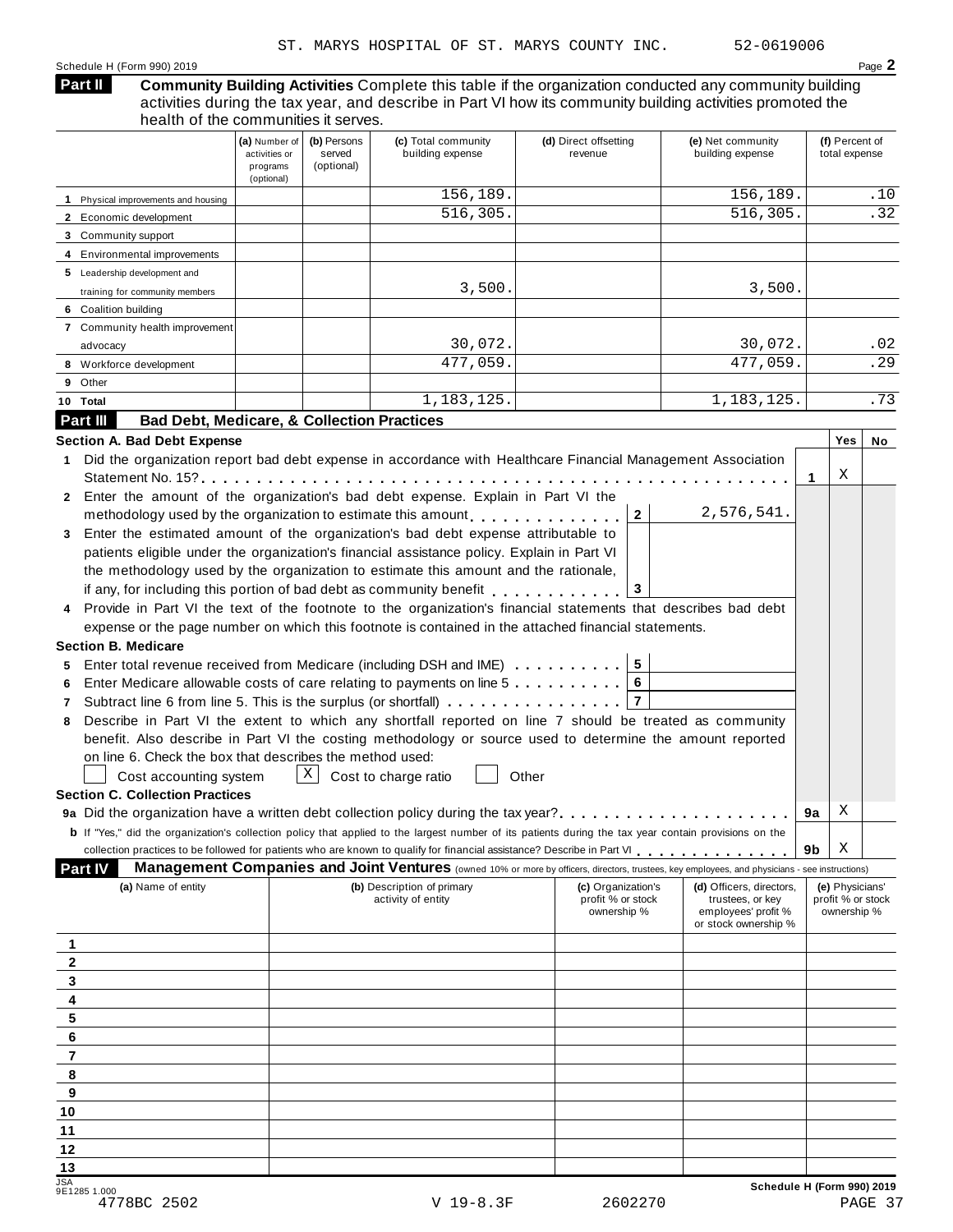| Schedule H (Form 990) 2019                                                                                                                                                            |                   |                            |                     |                   |                          |                   |             |          |                  | Page 3                |
|---------------------------------------------------------------------------------------------------------------------------------------------------------------------------------------|-------------------|----------------------------|---------------------|-------------------|--------------------------|-------------------|-------------|----------|------------------|-----------------------|
| <b>Part V</b> Facility Information                                                                                                                                                    |                   |                            |                     |                   |                          |                   |             |          |                  |                       |
| <b>Section A. Hospital Facilities</b>                                                                                                                                                 |                   |                            |                     |                   |                          |                   |             | ER-other |                  |                       |
| (list in order of size, from largest to smallest - see instructions)                                                                                                                  |                   |                            |                     |                   |                          |                   | ER-24 hours |          |                  |                       |
| How many hospital facilities did the organization operate during                                                                                                                      |                   |                            |                     |                   |                          |                   |             |          |                  |                       |
| the tax year? $\frac{1}{\sqrt{1-\frac{1}{2}}\sqrt{1-\frac{1}{2}}\sqrt{1-\frac{1}{2}}\sqrt{1-\frac{1}{2}}\sqrt{1-\frac{1}{2}}\sqrt{1-\frac{1}{2}}\sqrt{1-\frac{1}{2}}$<br>$\mathbf{1}$ | Licensed hospital | General medical & surgical | Children's hospital | Teaching hospital | Critical access hospital | Research facility |             |          |                  |                       |
| Name, address, primary website address, and state license                                                                                                                             |                   |                            |                     |                   |                          |                   |             |          |                  |                       |
| number (and if a group return, the name and EIN of the<br>subordinate hospital organization that operates the hospital                                                                |                   |                            |                     |                   |                          |                   |             |          |                  | Facility<br>reporting |
| facility)                                                                                                                                                                             |                   |                            |                     |                   |                          |                   |             |          | Other (describe) | group                 |
| 1 ST MARYS HOSPITAL OF ST MARYS COUNTY                                                                                                                                                |                   |                            |                     |                   |                          |                   |             |          |                  |                       |
| 25500 POINT LOOKOUT ROAD                                                                                                                                                              |                   |                            |                     |                   |                          |                   |             |          |                  |                       |
| MD 20650<br>LEONARDTOWN                                                                                                                                                               |                   |                            |                     |                   |                          |                   |             |          |                  |                       |
|                                                                                                                                                                                       |                   |                            |                     |                   |                          |                   |             |          |                  |                       |
|                                                                                                                                                                                       | X                 | Χ                          |                     |                   |                          |                   | Χ           |          |                  |                       |
| $\overline{2}$                                                                                                                                                                        |                   |                            |                     |                   |                          |                   |             |          |                  |                       |
|                                                                                                                                                                                       |                   |                            |                     |                   |                          |                   |             |          |                  |                       |
|                                                                                                                                                                                       |                   |                            |                     |                   |                          |                   |             |          |                  |                       |
|                                                                                                                                                                                       |                   |                            |                     |                   |                          |                   |             |          |                  |                       |
|                                                                                                                                                                                       |                   |                            |                     |                   |                          |                   |             |          |                  |                       |
| 3 <sup>1</sup>                                                                                                                                                                        |                   |                            |                     |                   |                          |                   |             |          |                  |                       |
|                                                                                                                                                                                       |                   |                            |                     |                   |                          |                   |             |          |                  |                       |
|                                                                                                                                                                                       |                   |                            |                     |                   |                          |                   |             |          |                  |                       |
|                                                                                                                                                                                       |                   |                            |                     |                   |                          |                   |             |          |                  |                       |
|                                                                                                                                                                                       |                   |                            |                     |                   |                          |                   |             |          |                  |                       |
| $\overline{4}$                                                                                                                                                                        |                   |                            |                     |                   |                          |                   |             |          |                  |                       |
|                                                                                                                                                                                       |                   |                            |                     |                   |                          |                   |             |          |                  |                       |
|                                                                                                                                                                                       |                   |                            |                     |                   |                          |                   |             |          |                  |                       |
|                                                                                                                                                                                       |                   |                            |                     |                   |                          |                   |             |          |                  |                       |
|                                                                                                                                                                                       |                   |                            |                     |                   |                          |                   |             |          |                  |                       |
| 5                                                                                                                                                                                     |                   |                            |                     |                   |                          |                   |             |          |                  |                       |
|                                                                                                                                                                                       |                   |                            |                     |                   |                          |                   |             |          |                  |                       |
|                                                                                                                                                                                       |                   |                            |                     |                   |                          |                   |             |          |                  |                       |
|                                                                                                                                                                                       |                   |                            |                     |                   |                          |                   |             |          |                  |                       |
| 6                                                                                                                                                                                     |                   |                            |                     |                   |                          |                   |             |          |                  |                       |
|                                                                                                                                                                                       |                   |                            |                     |                   |                          |                   |             |          |                  |                       |
|                                                                                                                                                                                       |                   |                            |                     |                   |                          |                   |             |          |                  |                       |
|                                                                                                                                                                                       |                   |                            |                     |                   |                          |                   |             |          |                  |                       |
|                                                                                                                                                                                       |                   |                            |                     |                   |                          |                   |             |          |                  |                       |
| 7                                                                                                                                                                                     |                   |                            |                     |                   |                          |                   |             |          |                  |                       |
|                                                                                                                                                                                       |                   |                            |                     |                   |                          |                   |             |          |                  |                       |
|                                                                                                                                                                                       |                   |                            |                     |                   |                          |                   |             |          |                  |                       |
|                                                                                                                                                                                       |                   |                            |                     |                   |                          |                   |             |          |                  |                       |
|                                                                                                                                                                                       |                   |                            |                     |                   |                          |                   |             |          |                  |                       |
| 8                                                                                                                                                                                     |                   |                            |                     |                   |                          |                   |             |          |                  |                       |
|                                                                                                                                                                                       |                   |                            |                     |                   |                          |                   |             |          |                  |                       |
|                                                                                                                                                                                       |                   |                            |                     |                   |                          |                   |             |          |                  |                       |
|                                                                                                                                                                                       |                   |                            |                     |                   |                          |                   |             |          |                  |                       |
|                                                                                                                                                                                       |                   |                            |                     |                   |                          |                   |             |          |                  |                       |
| 9                                                                                                                                                                                     |                   |                            |                     |                   |                          |                   |             |          |                  |                       |
|                                                                                                                                                                                       |                   |                            |                     |                   |                          |                   |             |          |                  |                       |
|                                                                                                                                                                                       |                   |                            |                     |                   |                          |                   |             |          |                  |                       |
|                                                                                                                                                                                       |                   |                            |                     |                   |                          |                   |             |          |                  |                       |
|                                                                                                                                                                                       |                   |                            |                     |                   |                          |                   |             |          |                  |                       |
| 10                                                                                                                                                                                    |                   |                            |                     |                   |                          |                   |             |          |                  |                       |
|                                                                                                                                                                                       |                   |                            |                     |                   |                          |                   |             |          |                  |                       |
|                                                                                                                                                                                       |                   |                            |                     |                   |                          |                   |             |          |                  |                       |
|                                                                                                                                                                                       |                   |                            |                     |                   |                          |                   |             |          |                  |                       |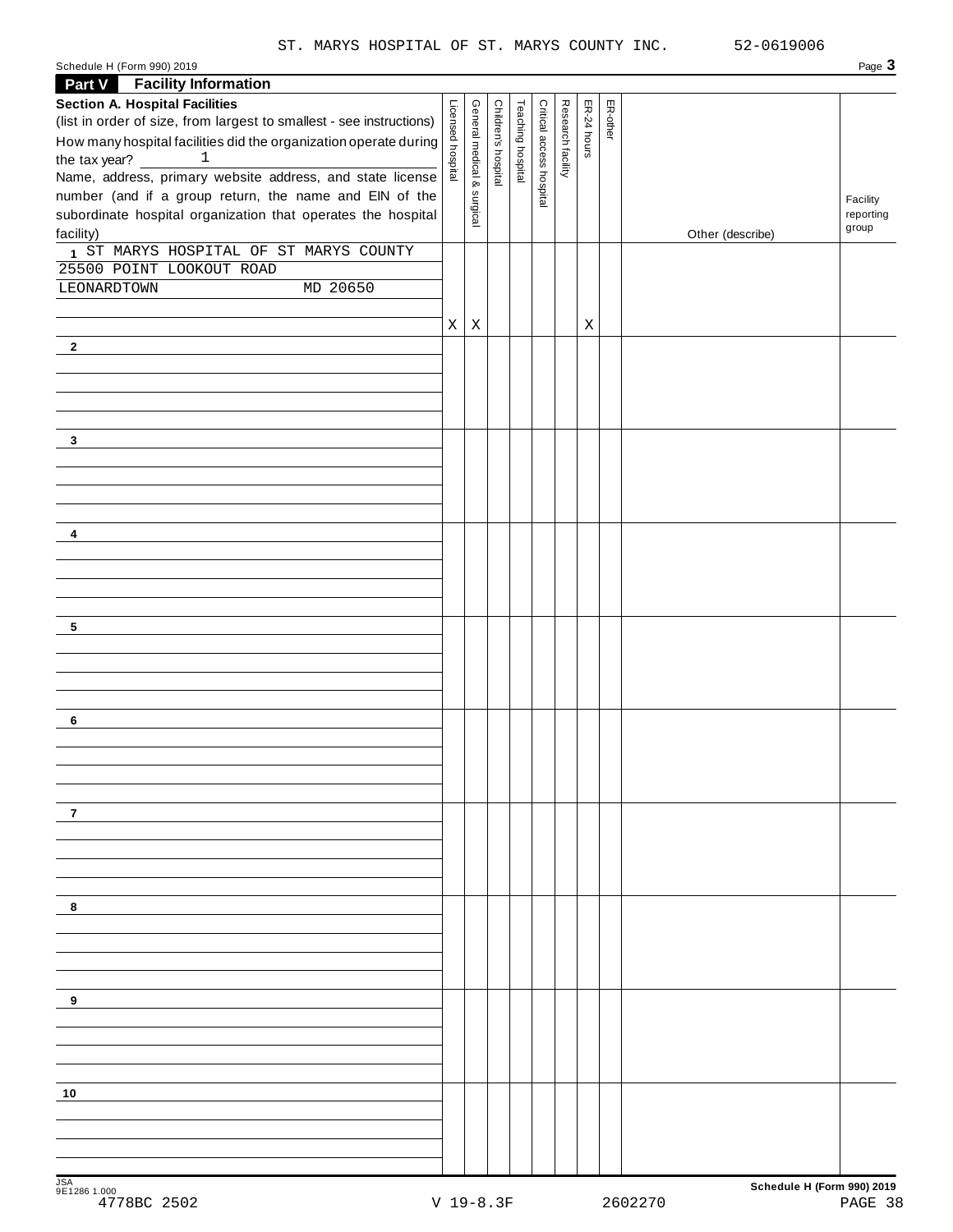# **Part V Facility Information** *(continued)*

# **Section B. Facility Policies and Practices**

(complete a separate Section B for each of the hospital facilities or facility reporting groups listed in Part V, Section A)

# **Name of hospital facility or letter of facility reporting group** ST MARYS HOSPITAL OF ST MARYS COUNTY

|    | $\begin{array}{c} 1 \end{array}$<br>facilities in a facility reporting group (from Part V, Section A):                 |                 |     |    |
|----|------------------------------------------------------------------------------------------------------------------------|-----------------|-----|----|
|    |                                                                                                                        |                 | Yes | No |
| 1. | <b>Community Health Needs Assessment</b>                                                                               |                 |     |    |
|    | Was the hospital facility first licensed, registered, or similarly recognized by a state as a hospital facility in the |                 |     |    |
|    |                                                                                                                        | 1               |     | Χ  |
|    | Was the hospital facility acquired or placed into service as a tax-exempt hospital in the current tax year or          |                 |     |    |
|    | the immediately preceding tax year? If "Yes," provide details of the acquisition in Section C.                         | $\mathbf{2}$    |     | Χ  |
|    | During the tax year or either of the two immediately preceding tax years, did the hospital facility conduct a          |                 |     |    |
|    | community health needs assessment (CHNA)? If "No," skip to line 12                                                     | 3               | X   |    |
|    | If "Yes," indicate what the CHNA report describes (check all that apply):                                              |                 |     |    |
| a  | A definition of the community served by the hospital facility                                                          |                 |     |    |
| b  | $\mathbf X$<br>Demographics of the community                                                                           |                 |     |    |
| C  | X<br>Existing health care facilities and resources within the community that are available to respond to the           |                 |     |    |
|    | health needs of the community                                                                                          |                 |     |    |
| d  | Χ<br>How data was obtained                                                                                             |                 |     |    |
| е  | $\mathbf X$<br>The significant health needs of the community                                                           |                 |     |    |
|    | $\mathbf{x}$<br>Primary and chronic disease needs and other health issues of uninsured persons, low-income persons,    |                 |     |    |
|    | and minority groups                                                                                                    |                 |     |    |
|    | Χļ<br>The process for identifying and prioritizing community health needs and services to meet the                     |                 |     |    |
|    | community health needs                                                                                                 |                 |     |    |
| h  | $X$ The process for consulting with persons representing the community's interests                                     |                 |     |    |
|    | $\vert X \vert$<br>The impact of any actions taken to address the significant health needs identified in the hospital  |                 |     |    |
|    | facility's prior CHNA(s)                                                                                               |                 |     |    |
|    | Other (describe in Section C)                                                                                          |                 |     |    |
|    | Indicate the tax year the hospital facility last conducted a CHNA: $20^{-17}$                                          |                 |     |    |
|    | In conducting its most recent CHNA, did the hospital facility take into account input from persons who represent       |                 |     |    |
|    | the broad interests of the community served by the hospital facility, including those with special knowledge of or     |                 |     |    |
|    | expertise in public health? If "Yes," describe in Section C how the hospital facility took into account input from     |                 |     |    |
|    | persons who represent the community, and identify the persons the hospital facility consulted                          | 5               | X   |    |
|    | 6a Was the hospital facility's CHNA conducted with one or more other hospital facilities? If "Yes," list the other     |                 |     |    |
|    |                                                                                                                        | 6a              |     | Χ  |
| b  | Was the hospital facility's CHNA conducted with one or more organizations other than hospital facilities? If "Yes,"    |                 |     |    |
|    |                                                                                                                        | 6b              |     | Χ  |
|    | Did the hospital facility make its CHNA report widely available to the public?                                         | $\overline{7}$  | Χ   |    |
|    | If "Yes," indicate how the CHNA report was made widely available (check all that apply):                               |                 |     |    |
|    | Hospital facility's website (list url): HTTP://WWW.MEDSTARSTMARYS.ORG/<br>Χ                                            |                 |     |    |
|    | Other website (list url):                                                                                              |                 |     |    |
|    | Χ<br>Made a paper copy available for public inspection without charge at the hospital facility                         |                 |     |    |
|    | Other (describe in Section C)                                                                                          |                 |     |    |
|    | Did the hospital facility adopt an implementation strategy to meet the significant community health needs              |                 |     |    |
|    |                                                                                                                        | 8               | Χ   |    |
|    | Indicate the tax year the hospital facility last adopted an implementation strategy: $20^{17}$                         |                 |     |    |
|    | Is the hospital facility's most recently adopted implementation strategy posted on a website?                          | 10              | Χ   |    |
| a  | If "Yes," (list url): HTTP://WWW.MEDSTARSTMARYS.ORG/                                                                   |                 |     |    |
| b  | If "No," is the hospital facility's most recently adopted implementation strategy attached to this return?             | 10 <sub>b</sub> |     |    |
|    | Describe in Section C how the hospital facility is addressing the significant needs identified in its most             |                 |     |    |
|    | recently conducted CHNA and any such needs that are not being addressed together with the reasons why                  |                 |     |    |
|    | such needs are not being addressed.                                                                                    |                 |     |    |
|    | 12a Did the organization incur an excise tax under section 4959 for the hospital facility's failure to conduct a       |                 |     |    |
|    |                                                                                                                        | 12a             |     | Χ  |
|    | <b>b</b> If "Yes" to line 12a, did the organization file Form 4720 to report the section 4959 excise tax?              | 12 <sub>b</sub> |     |    |
|    | c If "Yes" to line 12b, what is the total amount of section 4959 excise tax the organization reported on Form          |                 |     |    |
|    | 4720 for all of its hospital facilities? \$                                                                            |                 |     |    |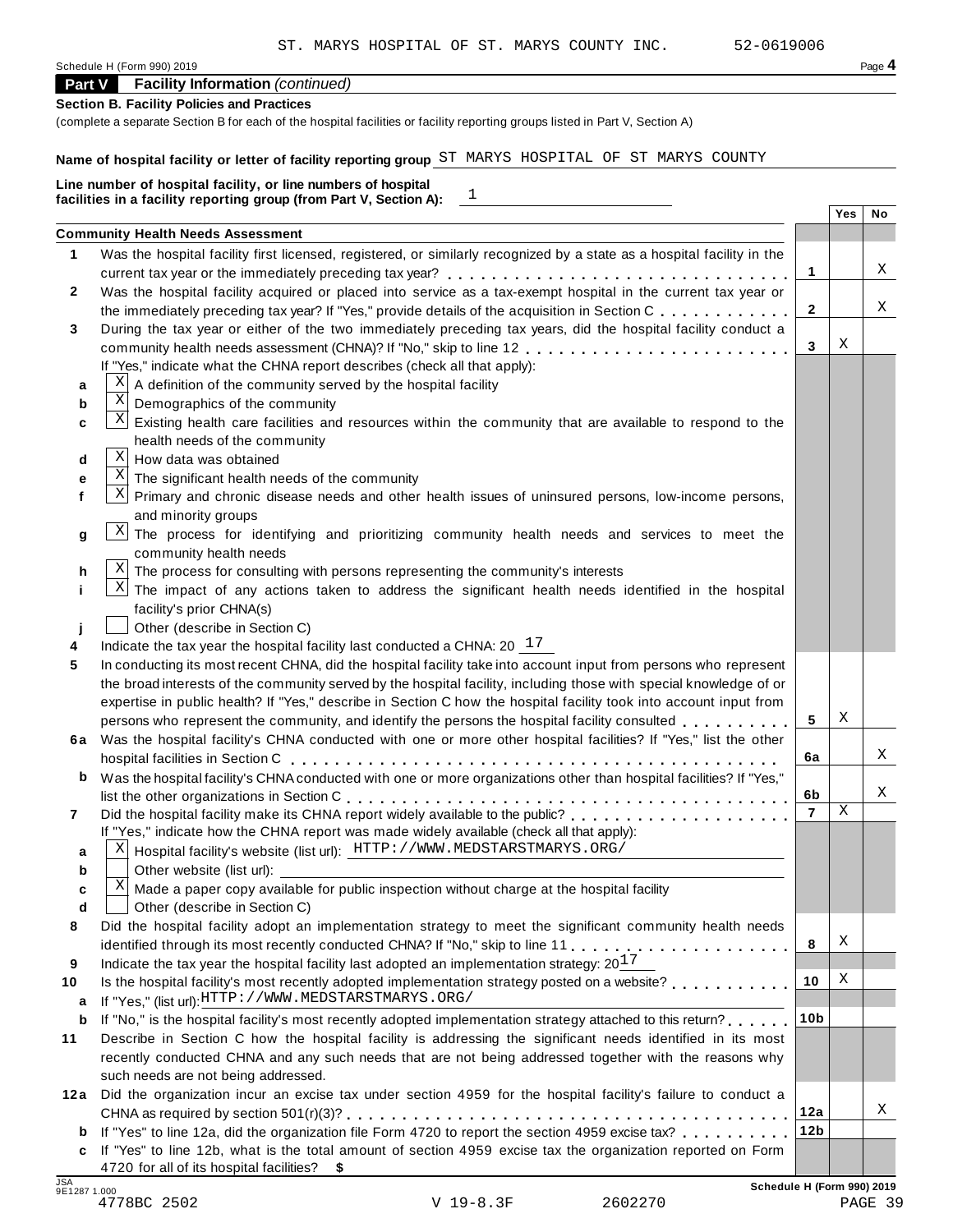|        |              | 52-0619006<br>ST. MARYS HOSPITAL OF ST. MARYS COUNTY INC.<br>Schedule H (Form 990) 2019                                |    |     | Page 5 |
|--------|--------------|------------------------------------------------------------------------------------------------------------------------|----|-----|--------|
| Part V |              | <b>Facility Information</b> (continued)                                                                                |    |     |        |
|        |              | <b>Financial Assistance Policy (FAP)</b>                                                                               |    |     |        |
|        |              |                                                                                                                        |    |     |        |
|        |              | Name of hospital facility or letter of facility reporting group ST MARYS HOSPITAL OF ST MARYS COUNTY                   |    |     |        |
|        |              |                                                                                                                        |    | Yes | No     |
|        |              | Did the hospital facility have in place during the tax year a written financial assistance policy that:                |    |     |        |
| 13     |              | Explained eligibility criteria for financial assistance, and whether such assistance included free or discounted care? | 13 | Χ   |        |
|        |              | If "Yes," indicate the eligibility criteria explained in the FAP:                                                      |    |     |        |
| a      | Χ            | Federal poverty guidelines (FPG), with FPG family income limit for eligibility for free care of 200.0000 %             |    |     |        |
|        | $\mathbf X$  | and FPG family income limit for eligibility for discounted care of 400.0000 %                                          |    |     |        |
| b      | $\mathbf X$  | Income level other than FPG (describe in Section C)<br>Asset level                                                     |    |     |        |
| c      | Χ            | Medical indigency                                                                                                      |    |     |        |
| d<br>е | Χ            | Insurance status                                                                                                       |    |     |        |
| f      | Χ            | Underinsurance status                                                                                                  |    |     |        |
|        |              | Residency                                                                                                              |    |     |        |
| g<br>h |              | Other (describe in Section C)                                                                                          |    |     |        |
| 14     |              |                                                                                                                        | 14 | Х   |        |
| 15     |              | Explained the method for applying for financial assistance?                                                            | 15 | Χ   |        |
|        |              | If "Yes," indicate how the hospital facility's FAP or FAP application form (including accompanying                     |    |     |        |
|        |              | instructions) explained the method for applying for financial assistance (check all that apply):                       |    |     |        |
| a      | X            | Described the information the hospital facility may require an individual to provide as part of his or her             |    |     |        |
|        |              | application                                                                                                            |    |     |        |
| b      | $\mathbf{x}$ | Described the supporting documentation the hospital facility may require an individual to submit as part               |    |     |        |
|        |              | of his or her application                                                                                              |    |     |        |
| c      | $\mathbf{x}$ | Provided the contact information of hospital facility staff who can provide an individual with information             |    |     |        |
|        |              | about the FAP and FAP application process                                                                              |    |     |        |
| d      | $\mathbf{x}$ | Provided the contact information of nonprofit organizations or government agencies that may be                         |    |     |        |
|        |              | sources of assistance with FAP applications                                                                            |    |     |        |
| е      |              | Other (describe in Section C)                                                                                          |    |     |        |
| 16     |              | Was widely publicized within the community served by the hospital facility?                                            | 16 | Χ   |        |
|        |              | If "Yes," indicate how the hospital facility publicized the policy (check all that apply):                             |    |     |        |
| а      | Χ            | The FAP was widely available on a website (list url): HTTP: //WWW.MEDSTARSTMARYS.ORG/                                  |    |     |        |
| b      | Χ<br>Χ       | The FAP application form was widely available on a website (list url): HTTP://WWW.MEDSTARSTMARY\$.ORG/                 |    |     |        |
| c      | Χ            | A plain language summary of the FAP was widely available on a website (list url): HTTP://WWW.MEDSTARSTMARYS.OR         |    |     |        |
| d      |              | The FAP was available upon request and without charge (in public locations in the hospital facility and                |    |     |        |
|        | $\mathbf{X}$ | by mail)<br>The FAP application form was available upon request and without charge (in public locations in the         |    |     |        |
|        |              | hospital facility and by mail)                                                                                         |    |     |        |
|        | $\mathbf{x}$ | A plain language summary of the FAP was available upon request and without charge (in public                           |    |     |        |
|        |              | locations in the hospital facility and by mail)                                                                        |    |     |        |
| g      | $\mathbf{x}$ | Individuals were notified about the FAP by being offered a paper copy of the plain language summary of                 |    |     |        |
|        |              | the FAP, by receiving a conspicuous written notice about the FAP on their billing statements, and via                  |    |     |        |
|        |              | conspicuous public displays or other measures reasonably calculated to attract patients' attention                     |    |     |        |
|        |              |                                                                                                                        |    |     |        |
| h      | X            | Notified members of the community who are most likely to require financial assistance about availability               |    |     |        |
|        |              | of the FAP                                                                                                             |    |     |        |
|        | X            | The FAP, FAP application form, and plain language summary of the FAP were translated into the                          |    |     |        |
|        |              | primary language(s) spoken by Limited English Proficiency (LEP) populations                                            |    |     |        |

**j** Other (describe in Section C)

**Schedule H (Form 990) 2019**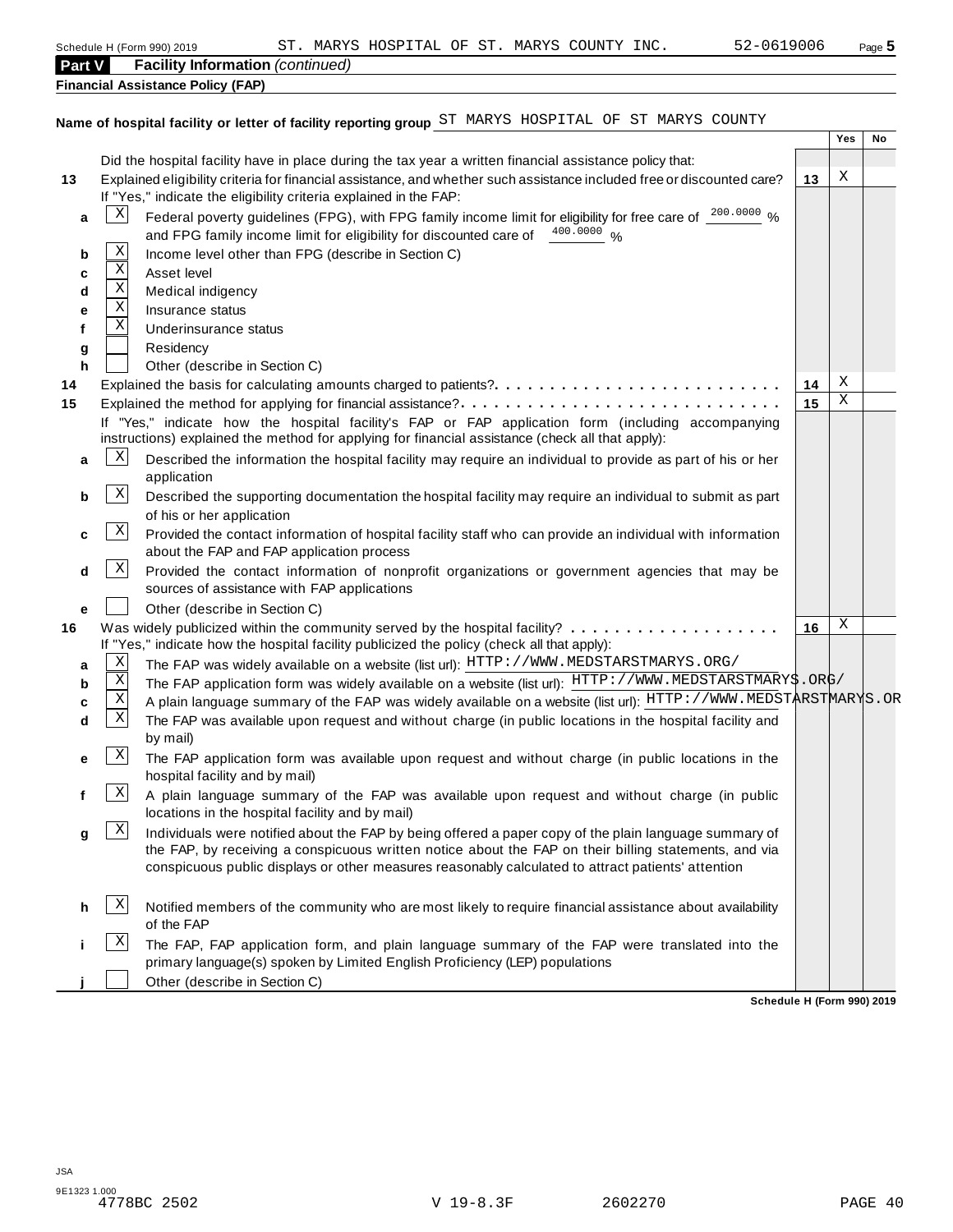| Schedule H (Form 990) 2019 | Page 6 |
|----------------------------|--------|
|----------------------------|--------|

| Part V                | 01100010 11 (1 01111 000) LOTO<br><b>Facility Information (continued)</b>                                                                                                                                                                                                                                                                                                                                                                                                                                                                                                                                                                                |     | .990 |
|-----------------------|----------------------------------------------------------------------------------------------------------------------------------------------------------------------------------------------------------------------------------------------------------------------------------------------------------------------------------------------------------------------------------------------------------------------------------------------------------------------------------------------------------------------------------------------------------------------------------------------------------------------------------------------------------|-----|------|
|                       | <b>Billing and Collections</b>                                                                                                                                                                                                                                                                                                                                                                                                                                                                                                                                                                                                                           |     |      |
|                       | Name of hospital facility or letter of facility reporting group ST MARYS HOSPITAL OF ST MARYS COUNTY                                                                                                                                                                                                                                                                                                                                                                                                                                                                                                                                                     |     |      |
| 17                    | Did the hospital facility have in place during the tax year a separate billing and collections policy, or a written<br>financial assistance policy (FAP) that explained all of the actions the hospital facility or other authorized party                                                                                                                                                                                                                                                                                                                                                                                                               | Yes | No   |
| 18                    | 17<br>Check all of the following actions against an individual that were permitted under the hospital facility's<br>policies during the tax year before making reasonable efforts to determine the individual's eligibility under the<br>facility's FAP:                                                                                                                                                                                                                                                                                                                                                                                                 | Χ   |      |
| a<br>b<br>c<br>d      | Reporting to credit agency(ies)<br>Selling an individual's debt to another party<br>Deferring, denying, or requiring a payment before providing medically necessary care due to<br>nonpayment of a previous bill for care covered under the hospital facility's FAP<br>Actions that require a legal or judicial process                                                                                                                                                                                                                                                                                                                                  |     |      |
| е<br>f<br>19          | Other similar actions (describe in Section C)<br>Χ<br>None of these actions or other similar actions were permitted<br>Did the hospital facility or other authorized party perform any of the following actions during the tax year<br>before making reasonable efforts to determine the individual's eligibility under the facility's FAP?<br>19                                                                                                                                                                                                                                                                                                        |     | Χ    |
| a<br>b<br>c<br>d<br>е | If "Yes," check all actions in which the hospital facility or a third party engaged:<br>Reporting to credit agency(ies)<br>Selling an individual's debt to another party<br>Deferring, denying, or requiring a payment before providing medically necessary care due to<br>nonpayment of a previous bill for care covered under the hospital facility's FAP<br>Actions that require a legal or judicial process<br>Other similar actions (describe in Section C)                                                                                                                                                                                         |     |      |
| 20<br>a<br>b<br>c     | Indicate which efforts the hospital facility or other authorized party made before initiating any of the actions listed (whether or<br>not checked) in line 19 (check all that apply):<br>$\vert X \vert$<br>Provided a written notice about upcoming ECAs (Extraordinary Collection Action) and a plain language summary of the<br>FAP at least 30 days before initiating those ECAs (if not, describe in Section C)<br>Χ<br>Made a reasonable effort to orally notify individuals about the FAP and FAP application process (if not, describe in Section C)<br>Χ<br>Processed incomplete and complete FAP applications (if not, describe in Section C) |     |      |
| d<br>е                | Χ<br>Made presumptive eligibility determinations (if not, describe in Section C)<br>Other (describe in Section C)<br>None of these efforts were made<br><b>Policy Relating to Emergency Medical Care</b>                                                                                                                                                                                                                                                                                                                                                                                                                                                 |     |      |
| 21                    | Did the hospital facility have in place during the tax year a written policy relating to emergency medical care<br>that required the hospital facility to provide, without discrimination, care for emergency medical conditions to<br>individuals regardless of their eligibility under the hospital facility's financial assistance policy?<br>21<br>If "No," indicate why:                                                                                                                                                                                                                                                                            | Χ   |      |
| а<br>b<br>c           | The hospital facility did not provide care for any emergency medical conditions<br>The hospital facility's policy was not in writing<br>The hospital facility limited who was eligible to receive care for emergency medical conditions (describe<br>in Section C)                                                                                                                                                                                                                                                                                                                                                                                       |     |      |

**Schedule H (Form 990) 2019**

**d** Other (describe in Section C)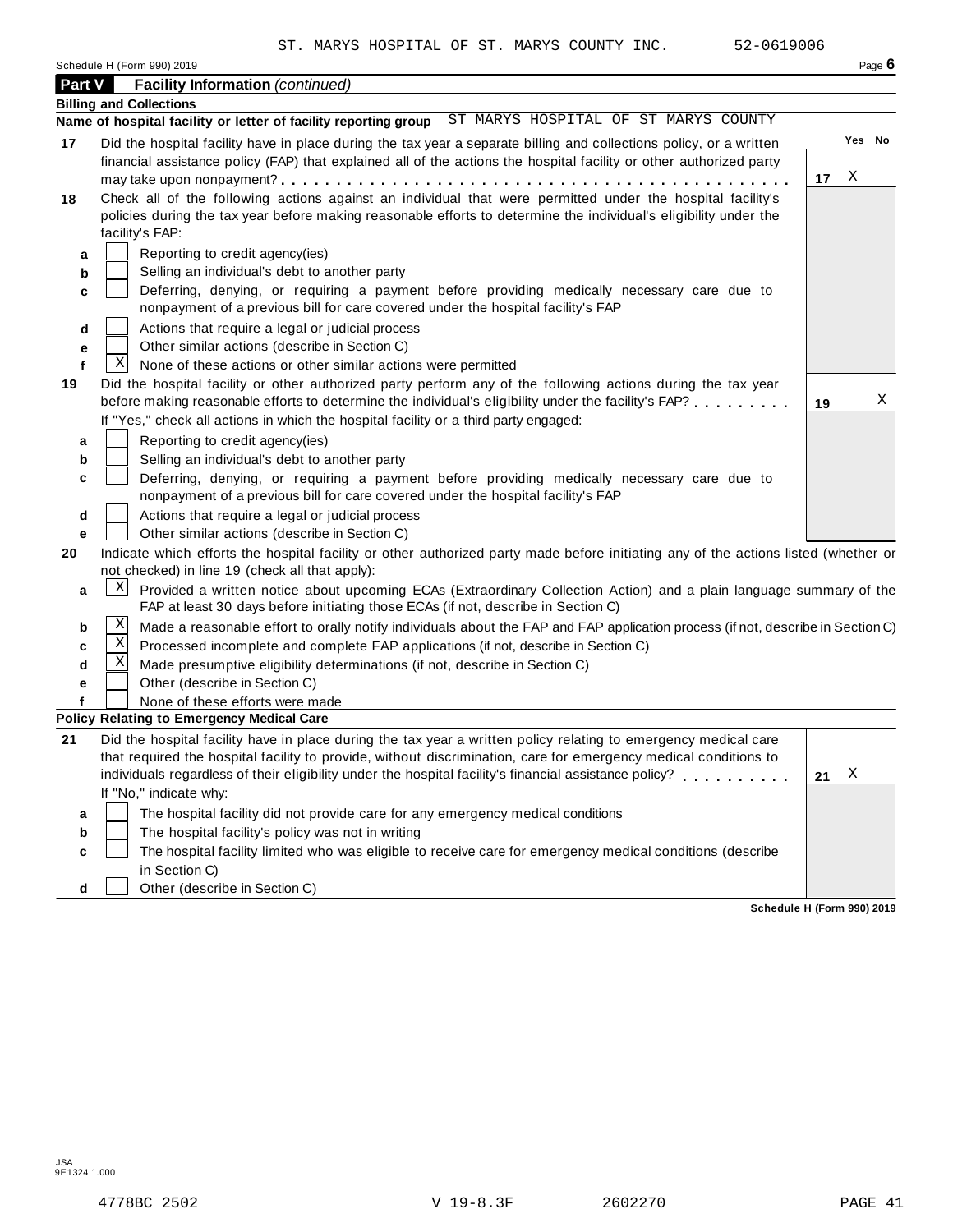| <b>Part V</b> | <b>Facility Information (continued)</b>                                                                                                                                                                                                                                                                       |    |     |           |
|---------------|---------------------------------------------------------------------------------------------------------------------------------------------------------------------------------------------------------------------------------------------------------------------------------------------------------------|----|-----|-----------|
|               | Charges to Individuals Eligible for Assistance Under the FAP (FAP-Eligible Individuals)                                                                                                                                                                                                                       |    |     |           |
|               | ST MARYS HOSPITAL OF ST MARYS COUNTY<br>Name of hospital facility or letter of facility reporting group                                                                                                                                                                                                       |    |     |           |
|               |                                                                                                                                                                                                                                                                                                               |    | Yes | <b>No</b> |
| 22            | Indicate how the hospital facility determined, during the tax year, the maximum amounts that can be charged<br>to FAP-eligible individuals for emergency or other medically necessary care.                                                                                                                   |    |     |           |
| a             | The hospital facility used a look-back method based on claims allowed by Medicare fee-for-service<br>during a prior 12-month period                                                                                                                                                                           |    |     |           |
| b             | The hospital facility used a look-back method based on claims allowed by Medicare fee-for-service and<br>all private health insurers that pay claims to the hospital facility during a prior 12-month period                                                                                                  |    |     |           |
| c             | The hospital facility used a look-back method based on claims allowed by Medicaid, either alone or in<br>combination with Medicare fee-for-service and all private health insurers that pay claims to the hospital<br>facility during a prior 12-month period                                                 |    |     |           |
| d             | X<br>The hospital facility used a prospective Medicare or Medicaid method                                                                                                                                                                                                                                     |    |     |           |
| 23            | During the tax year, did the hospital facility charge any FAP-eligible individual to whom the hospital facility<br>provided emergency or other medically necessary services more than the amounts generally billed to<br>individuals who had insurance covering such care?<br>If "Yes," explain in Section C. | 23 |     | X         |
| 24            | During the tax year, did the hospital facility charge any FAP-eligible individual an amount equal to the gross<br>If "Yes," explain in Section C.                                                                                                                                                             | 24 |     | X         |

**Schedule H (Form 990) 2019**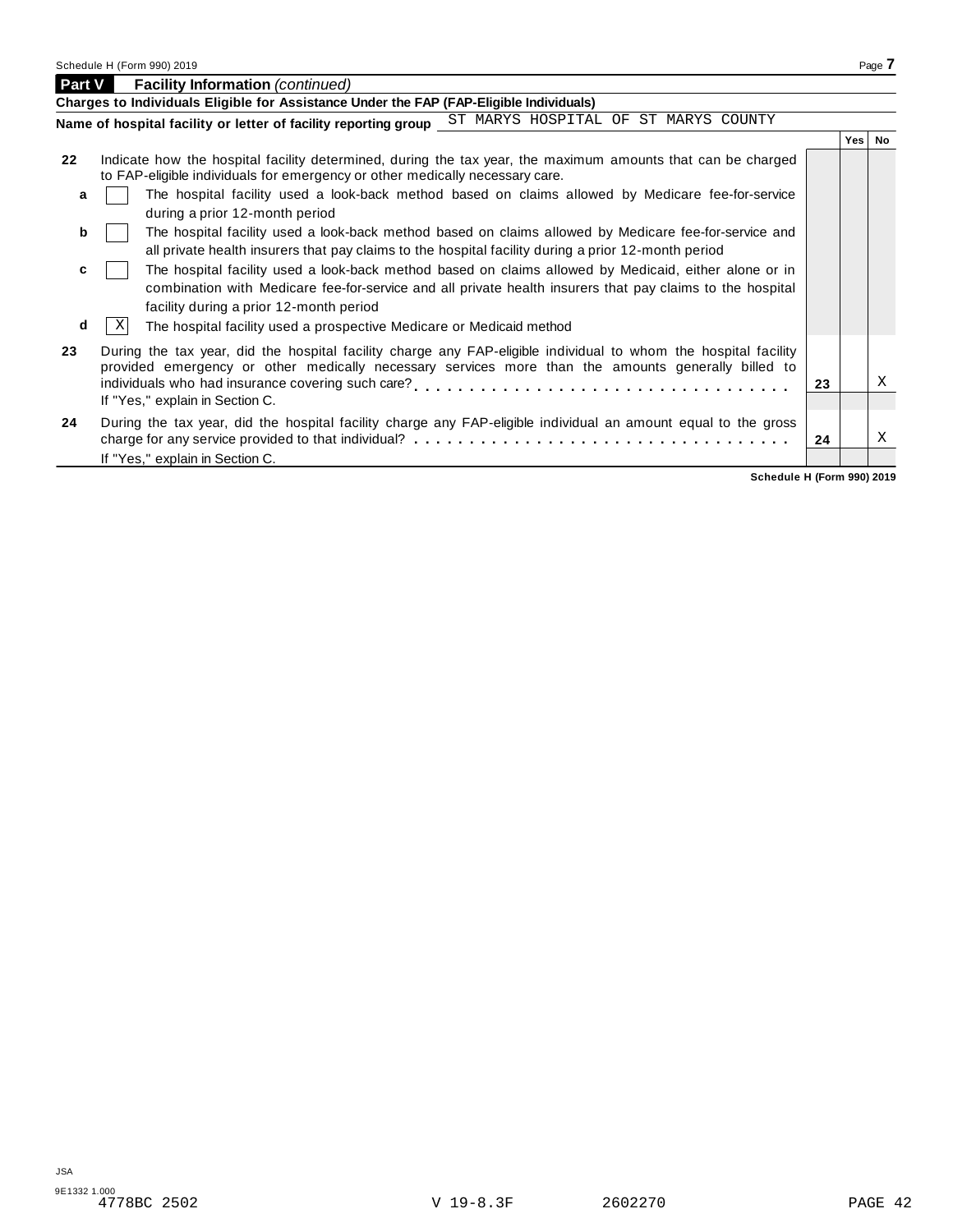**Section C. Supplemental Information for Part V, Section B.** Provide descriptions required for Part V, Section B, lines 2, 3j, 5, 6a, 6b, 7d, 11, 13b, 13h, 15e, 16j, 18e, 19e, 20a, 20b, 20c, 20d, 20e, 21c, 21d, 23, and 24. If applicable, provide separate descriptions for each hospital facility in a facility reporting group, designated by facility reporting group letter and hospital facility line number from Part V, Section A ("A, 1," "A, 4," "B, 2," "B, 3," etc.) and name of hospital facility.

CHNA INPUT

PART V, SECTION B, LINE 5

HOSPITAL LEAD

ROLE DESCRIPTION

THE COMMUNITY HEALTH NEEDS ASSESSMENT (CHNA) HOSPITAL LEAD SERVES AS THE COORDINATOR OF ALL ASPECTS OF THE COMMUNITY HEALTH ASSESSMENT PROCESS. HE/SHE HELPS ESTABLISH AND COORDINATE THE ACTIVITIES OF THE ADVISORY TASK FORCE. THE LEAD ALSO HELPS PRODUCE THE HOSPITAL'S COMMUNITY HEALTH NEEDS ASSESSMENT AND IMPLEMENTATION STRATEGY. HE/SHE WORKS COLLABORATIVELY WITH REPRESENTATIVES FROM THE CORPORATE COMMUNITY HEALTH DEPARTMENT AND GEORGETOWN UNIVERSITY. THE LEAD ALSO WORKS CLOSELY WITH THE WRITER. HE/SHE REVIEWS ALL NARRATIVES PRIOR TO PUBLICATION.

NAME OF HOSPITAL LEAD: LORI WERRELL

EXECUTIVE SPONSOR

#### ROLE DESCRIPTION

THE EXECUTIVE SPONSOR SERVES AS THE CONDUIT BETWEEN THE ADVISORY TASK FORCE AND THE SENIOR MANAGEMENT TEAM. THE SPONSOR IS AN ACTIVE PARTICIPANT OF THE ADVISORY TASK FORCE AND HE/SHE COMMUNICATES THE HOSPITAL'S CLINICAL STRENGTHS AND PROGRAM PRIORITIES TO DIVERSE AUDIENCES.

NAME OF EXECUTIVE SPONSOR: STEPHEN T. MICHAELS, M.D.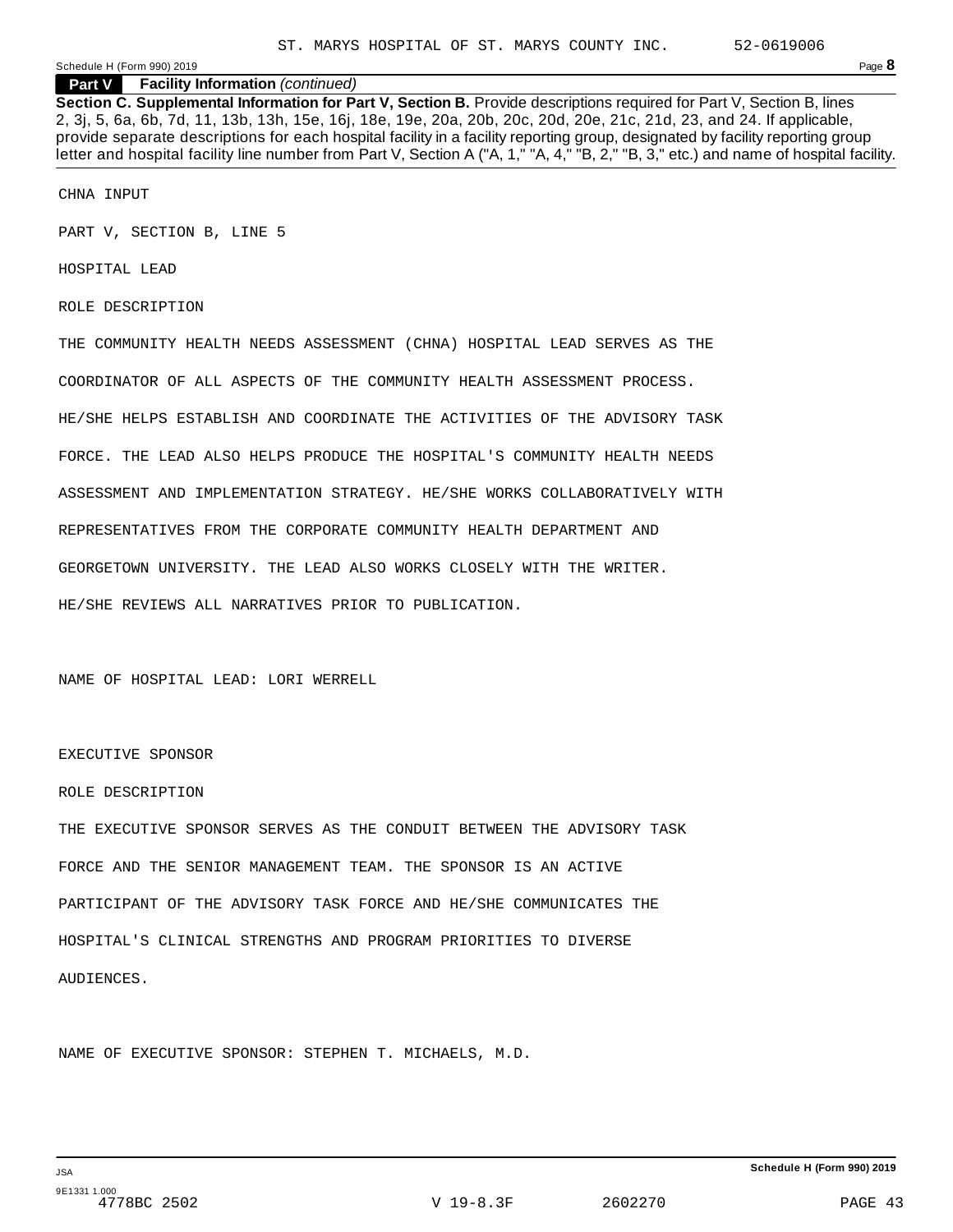# **Part V Facility Information** *(continued)*

**Section C. Supplemental Information for Part V, Section B.** Provide descriptions required for Part V, Section B, lines 2, 3j, 5, 6a, 6b, 7d, 11, 13b, 13h, 15e, 16j, 18e, 19e, 20a, 20b, 20c, 20d, 20e, 21c, 21d, 23, and 24. If applicable, provide separate descriptions for each hospital facility in a facility reporting group, designated by facility reporting group letter and hospital facility line number from Part V, Section A ("A, 1," "A, 4," "B, 2," "B, 3," etc.) and name of hospital facility.

ADVISORY TASK FORCE

ROLE DESCRIPTION

THE ADVISORY TASK FORCE (ATF) REVIEWS PRIMARY/SECONDARY DATA AND

LOCAL/STATE/FEDERAL COMMUNITY HEALTH GOALS. BASED ON FINDINGS, THE ATF

PROVIDES INPUT INTO THE HOSPITAL'S THREE-YEAR IMPLEMENTATION STRATEGY.

AS AMBASSADORS FOR THE CHNA PROCESS, THE ATF MEMBERS SUPPORT EFFORTS TO

OPTIMIZE COMMUNITY PARTICIPATION.

NOTE:

THE ATF SHOULD BE A COMBINATION OF COMMUNITY REPRESENTATIVES AND STAFF.

COMMUNITY REPRESENTATIVES SHOULD MAKEUP AT LEAST 50% OF TOTAL

PARTICIPANTS.

| NAME                     | TTTLE                                                           | NAME OF ORGANIZATION  |
|--------------------------|-----------------------------------------------------------------|-----------------------|
| BISHOP SPENCE PASTOR     |                                                                 | CHRISTIAN CHURCH      |
|                          |                                                                 | LEXINGTON PARK        |
| CHRISTINE WRAY PRESIDENT |                                                                 | MSMH                  |
| COLENTHIA MALLOY CEO     |                                                                 | GREATER BADEN MEDICAL |
|                          |                                                                 | <b>CENTER</b>         |
|                          | DEBBIE BAKER/ COMMUNITY HEALTH WORKERS MSMH, ACCESSHEALTH       |                       |
| DARRYI, MILES            |                                                                 |                       |
|                          | DR. ELIZABETH MORSE CHIEF OF NURSING OFFICER MSMH               |                       |
|                          | DR. FAHMI FAHMI     PHYSICIAN, PEDIATRICS    MSMH, PRIMARY CARE |                       |
|                          | DR. CONNOR LUNDEGRAN CHIEF OF MEDICAL STAFF MEDSTAR CARDIOLOGY  |                       |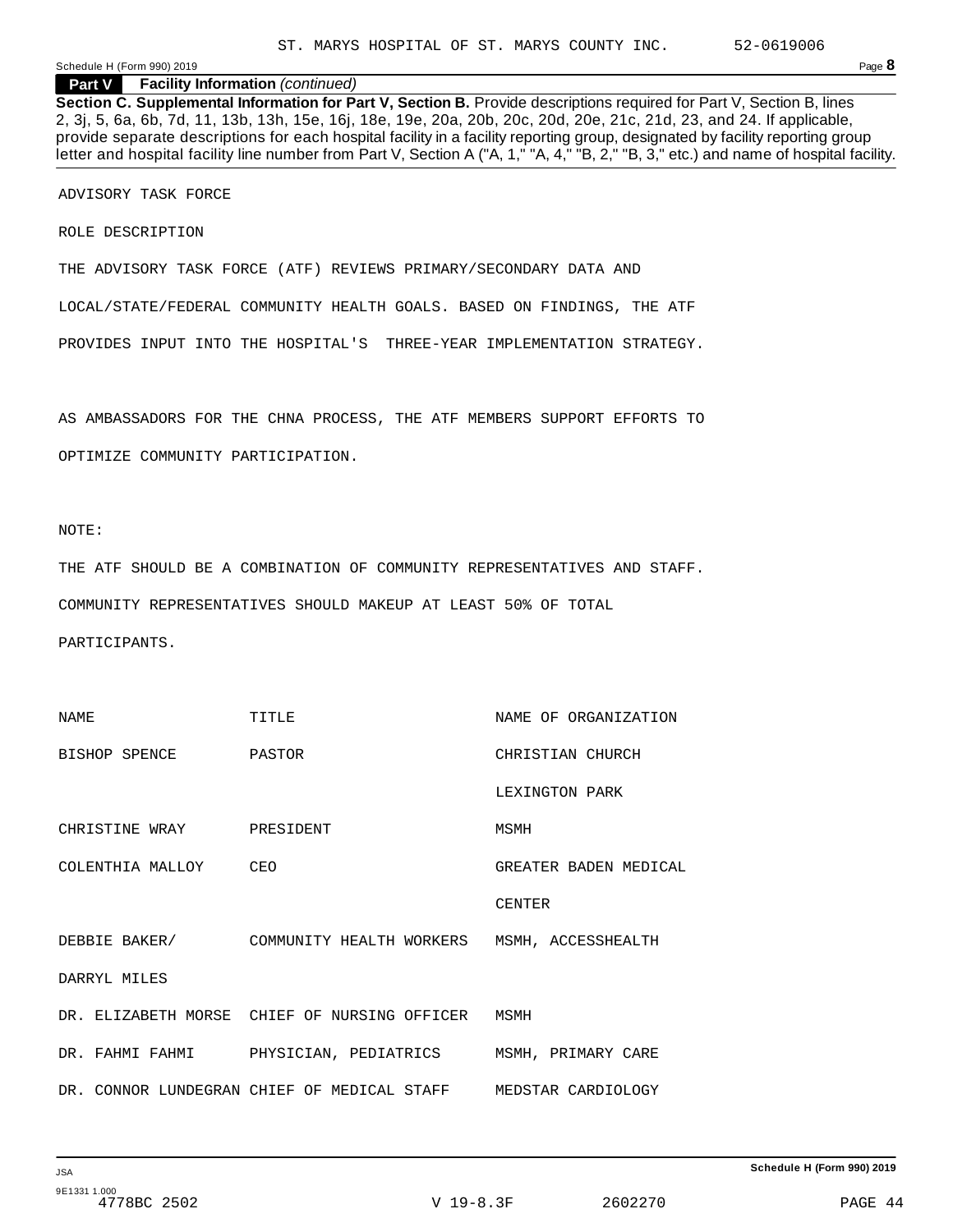# **Part V Facility Information** *(continued)*

**Section C. Supplemental Information for Part V, Section B.** Provide descriptions required for Part V, Section B, lines 2, 3j, 5, 6a, 6b, 7d, 11, 13b, 13h, 15e, 16j, 18e, 19e, 20a, 20b, 20c, 20d, 20e, 21c, 21d, 23, and 24. If applicable, provide separate descriptions for each hospital facility in a facility reporting group, designated by facility reporting group letter and hospital facility line number from Part V, Section A ("A, 1," "A, 4," "B, 2," "B, 3," etc.) and name of hospital facility.

|                                        |                                                                         | ASSOCIATES               |
|----------------------------------------|-------------------------------------------------------------------------|--------------------------|
| ELLA MAE RUSSELL DIRECTOR              |                                                                         | ST. MARY'S COUNTY        |
|                                        |                                                                         | DEPARTMENT OF SOCIAL     |
|                                        |                                                                         | SERVICES                 |
| GERARD MCGLOIN CEO                     |                                                                         | PATHWAYS                 |
| HOLLY MEYER                            | DIRECTOR OF MARKETING MSMH                                              |                          |
| JOHN GREELY                            | DIRECTOR, PERFORMANCE MSMH                                              |                          |
|                                        | IMPROVEMENT                                                             |                          |
| KATHLEEN O'BRIEN CEO                   |                                                                         | WALDEN SIERRA BEHAVIORAL |
|                                        |                                                                         | HEALTH                   |
| LANNY LANCATER CEO                     |                                                                         | THREE OAKS SHELTER       |
| LORI WERRELL                           | DIRECTOR, POPULATION AND MSMH                                           |                          |
|                                        | COMMUNITY HEALTH                                                        |                          |
| MARY LEIGH HARLESS BOARD MEMBER, ATF   |                                                                         | MSMH                     |
|                                        | CHAIRPERSON                                                             |                          |
| MEENA BREWSTER, MD HEALTH OFFICER      |                                                                         | ST. MARY'S COUNTY        |
|                                        |                                                                         | HEALTH DEPARTMENT        |
| MIKE BROWN                             | COMMUNITY MEMBER                                                        | COMMUNITY RESIDENT       |
| NATHANIEL SCROGGINS PRESIDENT          |                                                                         | MINORITY OUTREACH        |
|                                        |                                                                         | COALITION MEMBER         |
|                                        | QUINTON LUCAS PHYSICIAN, FAMILY PRACTICE MSMH, PRIMARY CARE             |                          |
| STEPHEN MICHAELS, MD EXECUTIVE SPONSOR |                                                                         | MSMH                     |
|                                        | COO/CMO                                                                 |                          |
|                                        | TRACEY HARRIS          BOARD MEMBER, ATF            COLLEGE OF SOUTHERN |                          |
|                                        | CO-CHAIR, DEAN                                                          | MARYLAND                 |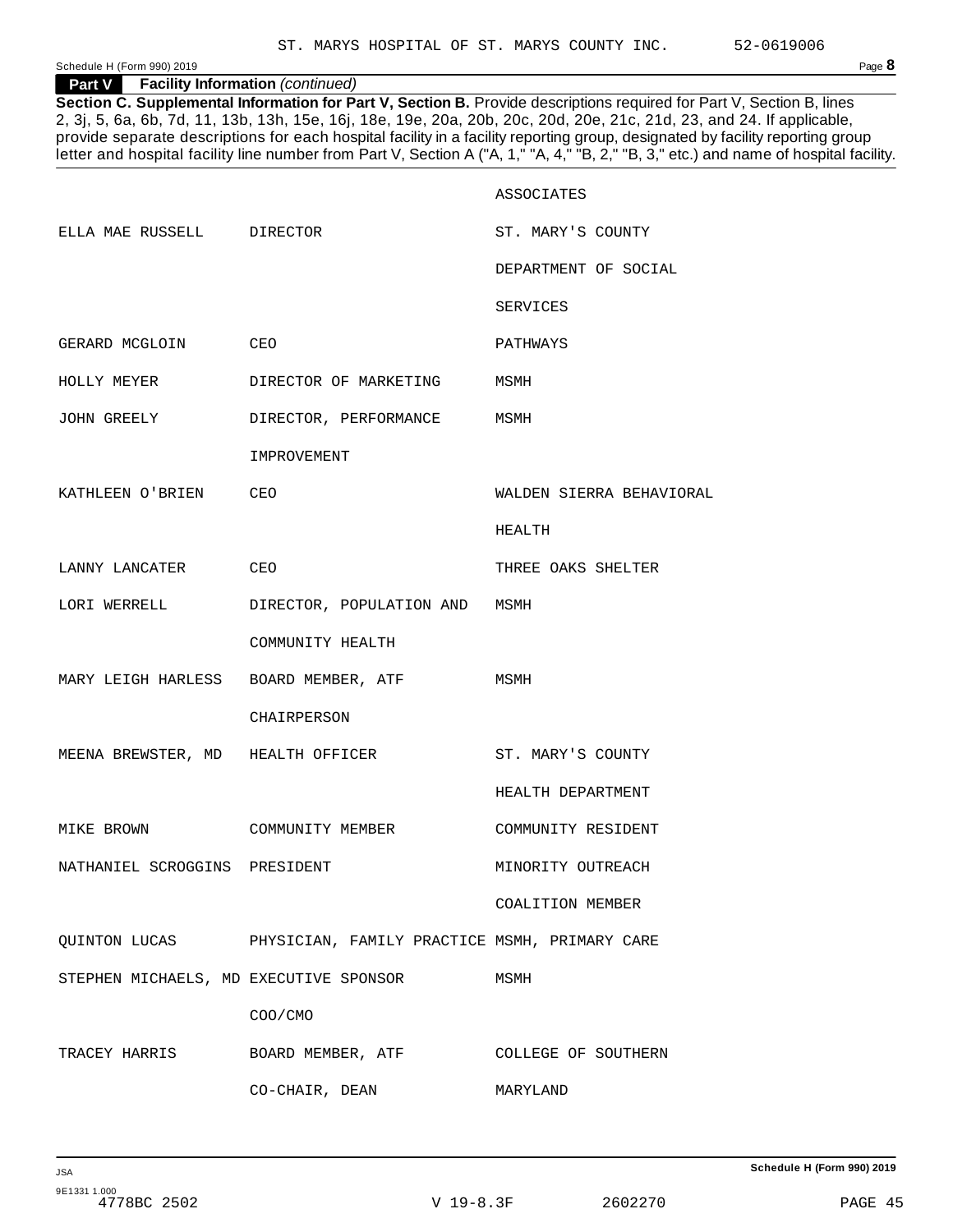#### **Part V Facility Information** *(continued)*

**Section C. Supplemental Information for Part V, Section B.** Provide descriptions required for Part V, Section B, lines 2, 3j, 5, 6a, 6b, 7d, 11, 13b, 13h, 15e, 16j, 18e, 19e, 20a, 20b, 20c, 20d, 20e, 21c, 21d, 23, and 24. If applicable, provide separate descriptions for each hospital facility in a facility reporting group, designated by facility reporting group letter and hospital facility line number from Part V, Section A ("A, 1," "A, 4," "B, 2," "B, 3," etc.) and name of hospital facility.

IMPLEMENTATION STRATEGIES

PART V, SECTION B, LINE 11

THE IMPLEMENTATION STRATEGIES SERVE AS A ROADMAP FOR HOW COMMUNITY BENEFIT RESOURCES WILL BE ALLOCATED AND DEPLOYED. MEDSTAR'S HOSPITALS WILL BE ABLE TO MEASURE OUR CONTRIBUTION TO IMPROVING THE HEALTH OF UNDERSERVED AND VULNERABLE POPULATIONS IN THE REGIONS WE SERVE.

THREE-YEAR IMPLEMENTATION STRATEGIES WITH MEASURABLE OBJECTIVES WERE DEVELOPED FOR EACH HOSPITAL'S COMMUNITY BENEFIT SERVICE AREA - A SPECIFIC COMMUNITY OR TARGET POPULATION OF FOCUS. PRIORITIES WERE BASED ON COMMUNITY NEED AS DETERMINED BY QUANTITATIVE DATA AND COMMUNITY INPUT, AS WELL AS ON HOSPITAL EXPERTISE, RESOURCES, STRENGTHS OF EXISTING PROGRAMMING AND PARTNERSHIPS, AND ALIGNMENT WITH NATIONAL, STATE, AND LOCAL HEALTH GOALS. THE MEDSTAR HEALTH CORPORATE COMMUNITY HEALTH DEPARTMENT WILL PROVIDE SYSTEM-WIDE COORDINATION AND OVERSIGHT OF COMMUNITY BENEFIT PROGRAMMING.

HOSPITAL ADVISORY TASK FORCES CONVENE AT LEAST ANNUALLY TO MONITOR PROGRESS OF STRATEGY EXECUTION AND TO PROVIDE ONGOING RECOMMENDATIONS RELATED TO OUTCOMES ACHIEVEMENT, PROGRAM DEVELOPMENT, PARTNERSHIP APPROACHES, AND OVERALL IMPLEMENTATION IMPROVEMENT.

FOR SIGNIFICANT NEEDS IDENTIFIED IN THE CHNA THAT THE HOSPITAL HAS NOT PRIORITIZED AS FOCUS AREAS THROUGH ITS IMPLEMENTATION STRATEGY, THESE NEEDS WILL BE ADDRESSED BY COLLABORATING WITH OTHER LEADING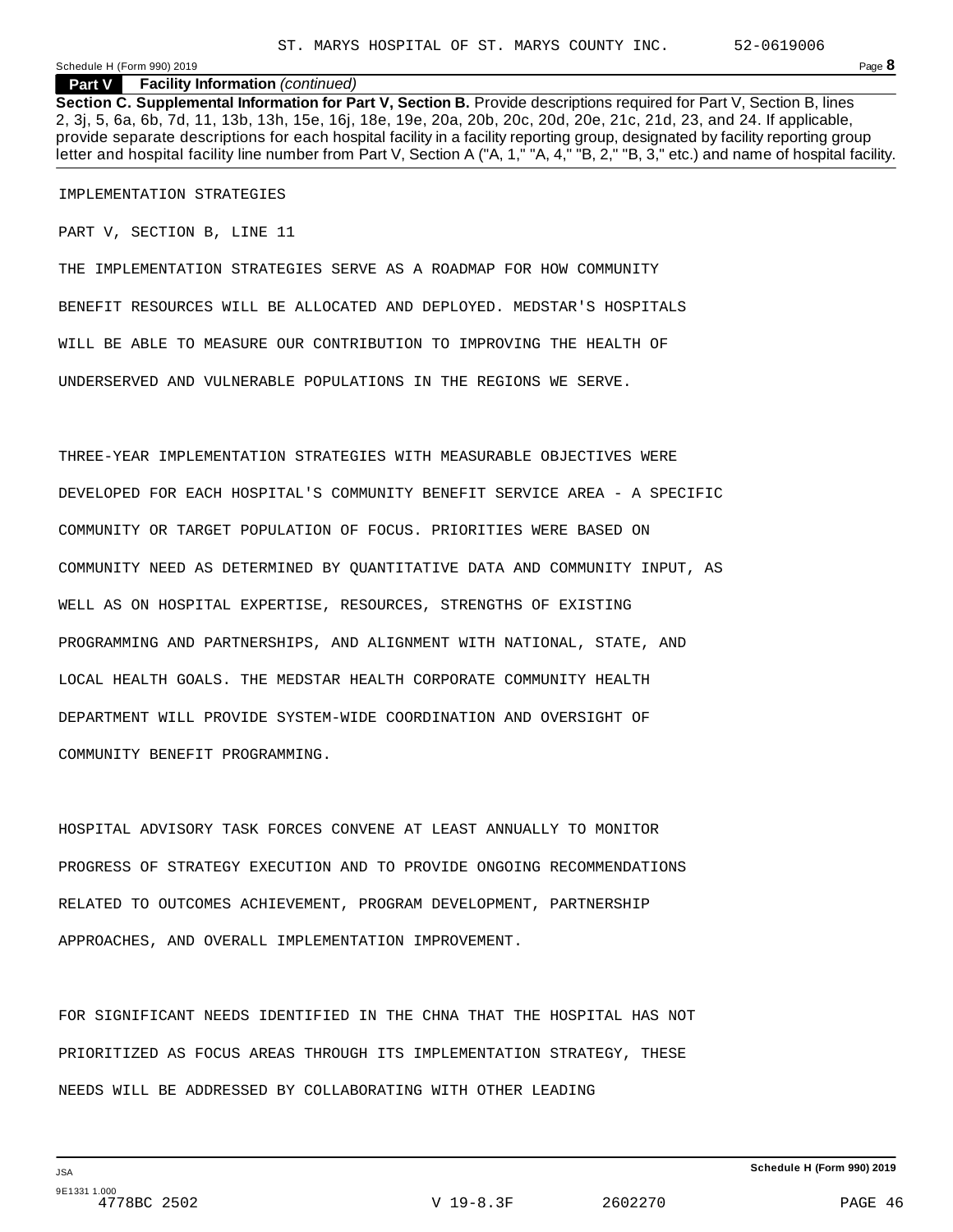**Part V Facility Information** *(continued)*

**Section C. Supplemental Information for Part V, Section B.** Provide descriptions required for Part V, Section B, lines 2, 3j, 5, 6a, 6b, 7d, 11, 13b, 13h, 15e, 16j, 18e, 19e, 20a, 20b, 20c, 20d, 20e, 21c, 21d, 23, and 24. If applicable, provide separate descriptions for each hospital facility in a facility reporting group, designated by facility reporting group letter and hospital facility line number from Part V, Section A ("A, 1," "A, 4," "B, 2," "B, 3," etc.) and name of hospital facility.

ORGANIZATIONS, AND BY TAKING A SUPPORTER ROLE ON IDENTIFIED NEEDS THAT

ARE BEYOND THE SCOPE OF THE HOSPITAL'S STRENGTHS.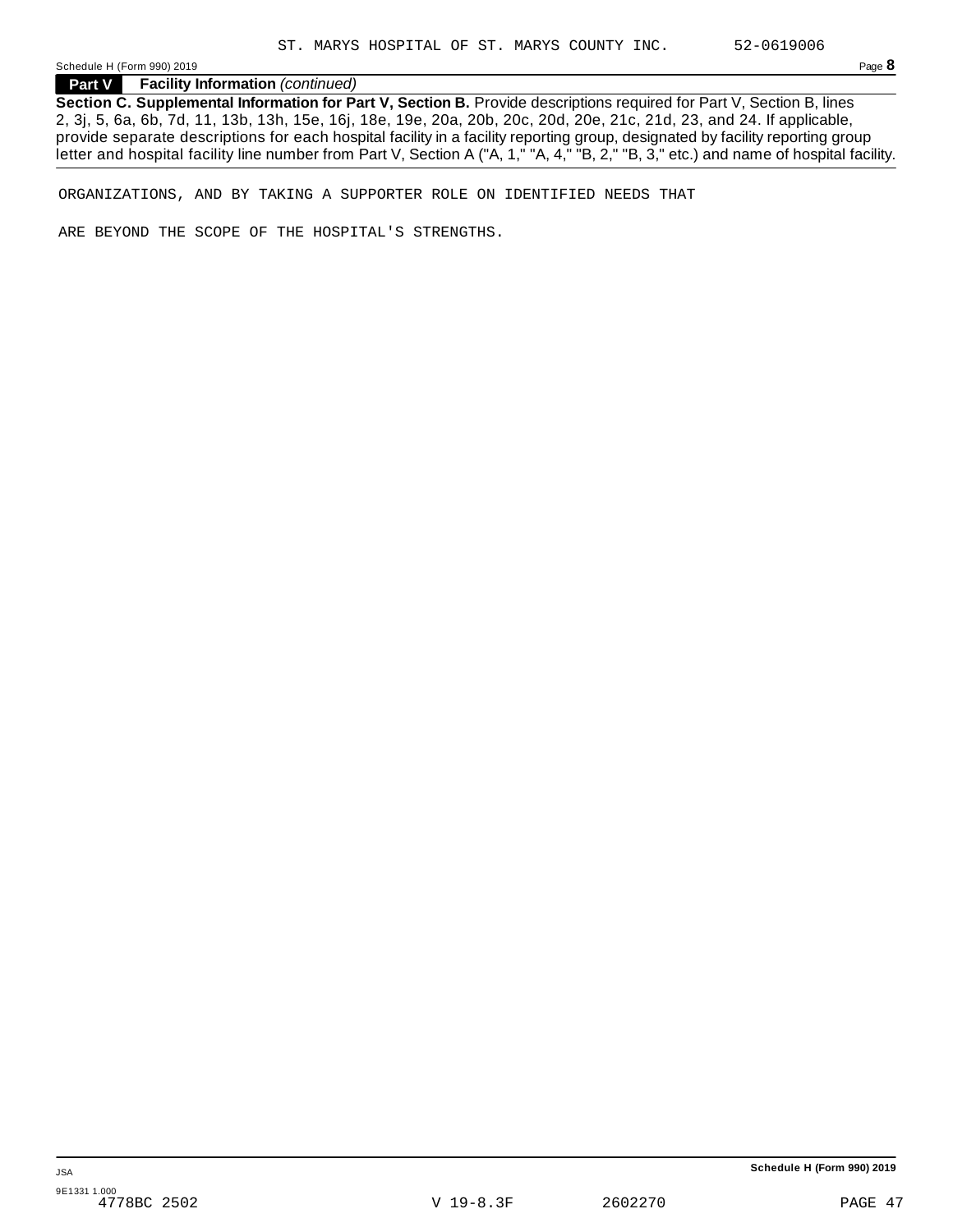# **Part V Facility Information** *(continued)*

|                                                   | Section D. Other Health Care Facilities That Are Not Licensed, Registered, or Similarly Recognized as a Hospital Facility |
|---------------------------------------------------|---------------------------------------------------------------------------------------------------------------------------|
| (list in order of size, from largest to smallest) |                                                                                                                           |

How many non-hospital health care facilities did the organization operate during the tax year? \_\_\_\_\_\_\_\_\_\_\_\_\_\_

| Name and address           | Type of Facility (describe) |
|----------------------------|-----------------------------|
| $\blacksquare$             |                             |
|                            |                             |
|                            |                             |
| $\overline{\phantom{0}2}$  |                             |
|                            |                             |
| $\overline{\mathbf{3}}$    |                             |
|                            |                             |
|                            |                             |
| $\overline{\mathbf{4}}$    |                             |
|                            |                             |
| $\overline{\phantom{0}}$   |                             |
|                            |                             |
|                            |                             |
| $\overline{\phantom{0}}$ 6 |                             |
|                            |                             |
| $\overline{7}$             |                             |
|                            |                             |
|                            |                             |
| $\overline{\mathbf{8}}$    |                             |
|                            |                             |
| $_{-9}$                    |                             |
|                            |                             |
|                            |                             |
| 10                         |                             |
|                            |                             |

**Schedule H (Form 990) 2019**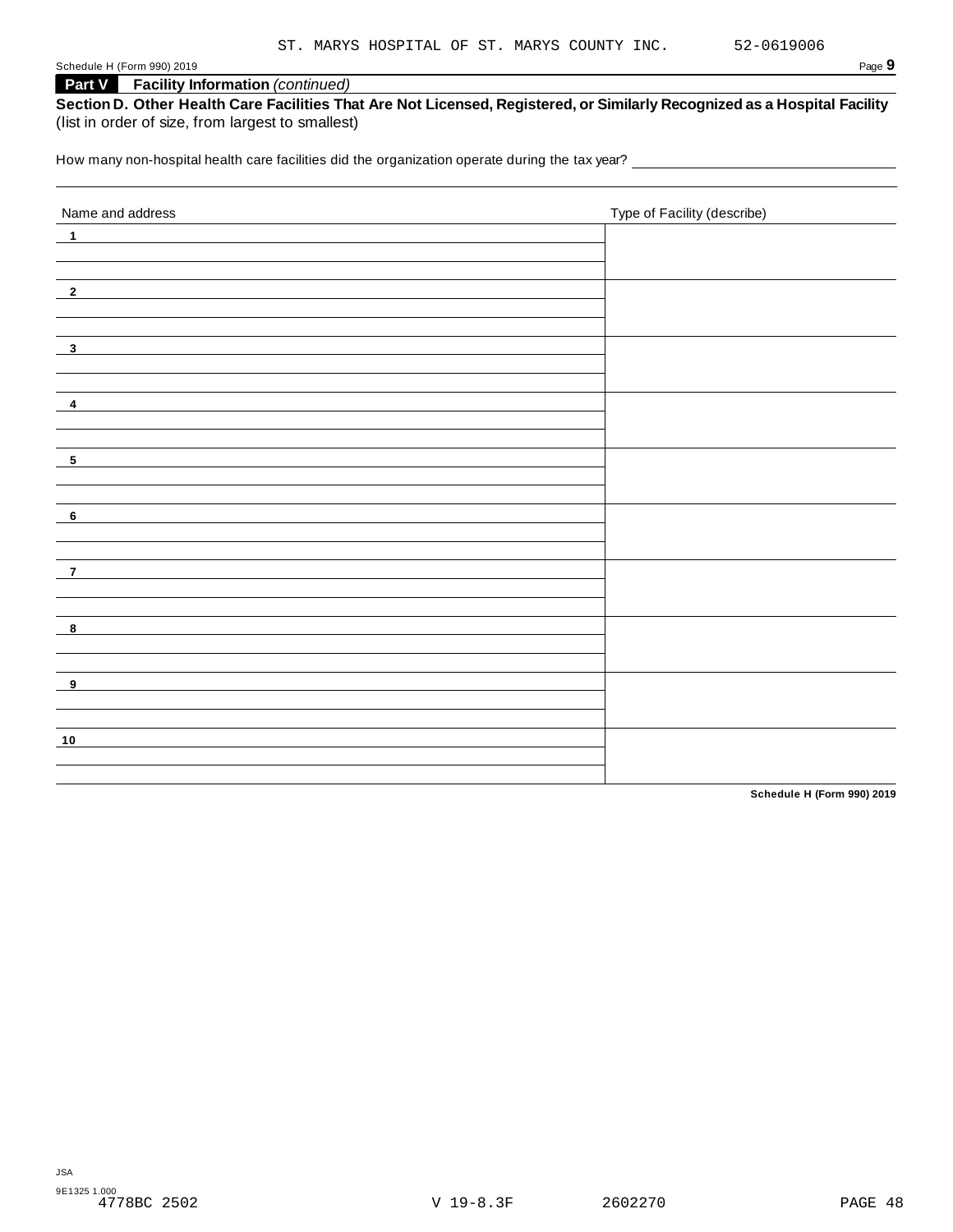Provide the following information.

- **1 Required descriptions.** Provide the descriptions required for Part I, lines 3c, 6a, and 7; Part II and Part III, lines 2, 3, 4, 8 and 9b.
- **2 Needs assessment.** Describe how the organization assesses the health care needs of the communities it serves, in addition to any CHNAs reported in Part V, Section B.
- **3 Patient education of eligibility for assistance.** Describe how the organization informs and educates patients and persons who may be billed for patient care about their eligibility for assistance under federal, state, or local government programs or under the organization's financial assistance policy.
- **4 Community information.** Describe the community the organization serves, taking into account the geographic area and demographic constituents it serves.
- **5 Promotion of community health.** Provide any other information important to describing how the organization's hospital facilities or other health care facilities further its exempt purpose by promoting the health of the community (e.g., open medical staff, community board, use of surplus funds, etc.).
- **6 Affiliated health care system.** If the organization is part of an affiliated health care system, describe the respective roles of the organization and its affiliates in promoting the health of the communities served.
- **7 State filing of community benefit report.** If applicable, identify all states with which the organization, or a related organization, files a community benefit report.

CHARITY CARE AT COST

PART I, LINE 7A

MARYLAND'S REGULATORY SYSTEM CREATES A UNIQUE PROCESS FOR HOSPITAL

PAYMENT THAT DIFFERS FROM THE REST OF THE NATION. THE HEALTH SERVICES

COST REVIEW COMMISSION (HSCRC), DETERMINES PAYMENT THROUGH A RATE-SETTING

PROCESS AND ALL PAYORS, INCLUDING GOVERNMENTAL PAYORS, PAY THE SAME

AMOUNT FOR THE SAME SERVICES DELIVERED AT THE SAME HOSPITAL. MARYLAND'S

UNIQUE ALL-PAYOR SYSTEM INCLUDES A METHOD FOR REFERENCING UNCOMPENSATED

CARE IN EACH PAYORS' RATES, WHICH DOES NOT ENABLE MARYLAND HOSPITALS TO

BREAKOUT ANY OFFSETTING REVENUE RELATED TO UNCOMPENSATED CARE.

UNREIMBURSED MEDICAID

#### PART I, LINE 7B

MARYLAND'S REGULATORY SYSTEM CREATES A UNIQUE PROCESS FOR HOSPITAL PAYMENT THAT DIFFERS FROM THE REST OF THE NATION. THE HEALTH SERVICES COST REVIEW COMMISSION (HSCRC), DETERMINES PAYMENT THROUGH A RATE-SETTING PROCESS AND ALL PAYORS, INCLUDING GOVERNMENTAL PAYORS, PAY THE SAME AMOUNT FOR THE SAME SERVICES DELIVERED AT THE SAME HOSPITAL. MARYLAND'S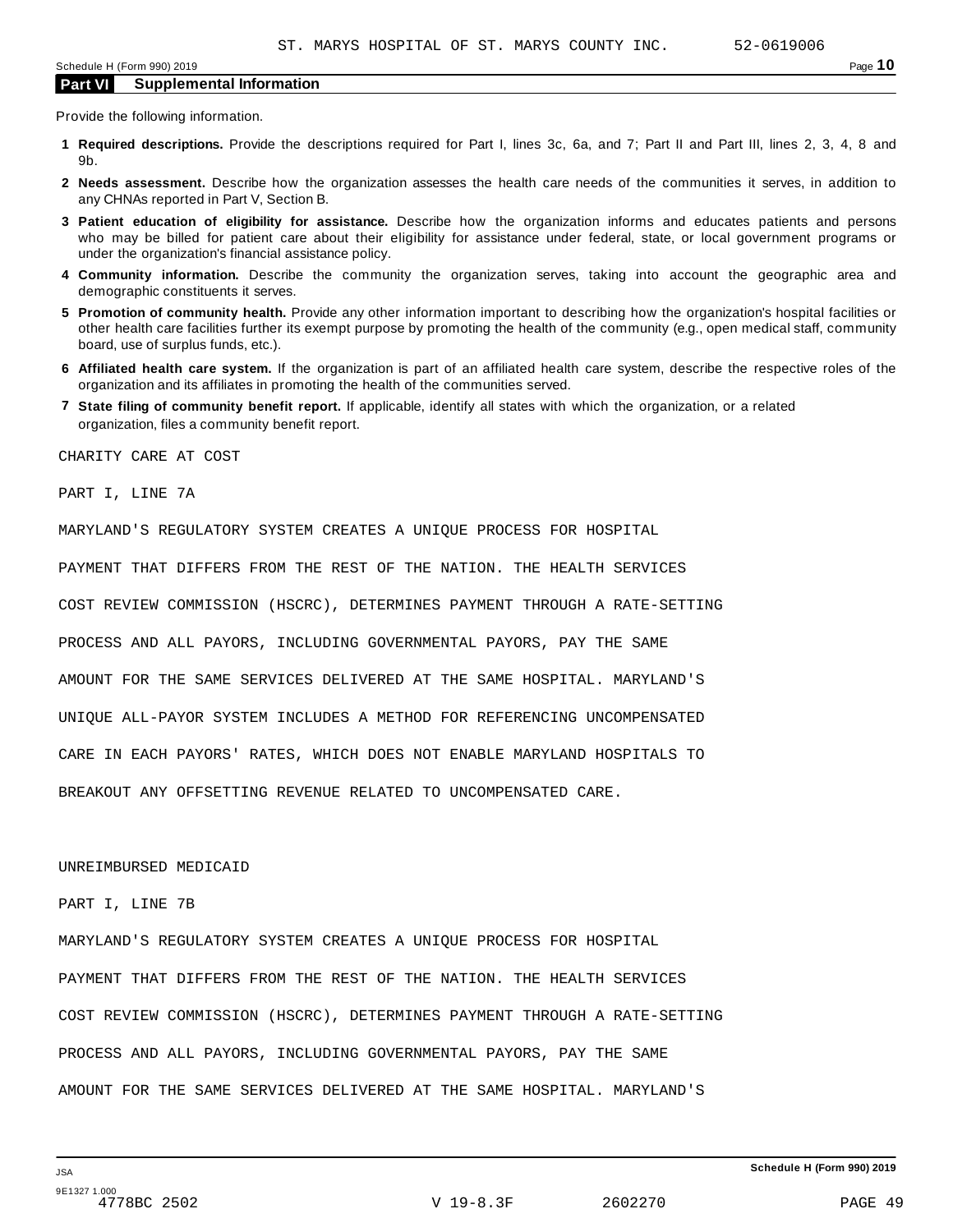Provide the following information.

- **1 Required descriptions.** Provide the descriptions required for Part I, lines 3c, 6a, and 7; Part II and Part III, lines 2, 3, 4, 8 and 9b.
- **2 Needs assessment.** Describe how the organization assesses the health care needs of the communities it serves, in addition to any CHNAs reported in Part V, Section B.
- **3 Patient education of eligibility for assistance.** Describe how the organization informs and educates patients and persons who may be billed for patient care about their eligibility for assistance under federal, state, or local government programs or under the organization's financial assistance policy.
- **4 Community information.** Describe the community the organization serves, taking into account the geographic area and demographic constituents it serves.
- **5 Promotion of community health.** Provide any other information important to describing how the organization's hospital facilities or other health care facilities further its exempt purpose by promoting the health of the community (e.g., open medical staff, community board, use of surplus funds, etc.).
- **6 Affiliated health care system.** If the organization is part of an affiliated health care system, describe the respective roles of the organization and its affiliates in promoting the health of the communities served.
- **7 State filing of community benefit report.** If applicable, identify all states with which the organization, or a related organization, files a community benefit report.

UNIQUE ALL-PAYOR SYSTEM INCLUDES A METHOD FOR REFERENCING UNCOMPENSATED

CARE IN EACH PAYORS' RATES, WHICH DOES NOT ENABLE MARYLAND HOSPITALS TO

BREAKOUT ANY OFFSETTING REVENUE RELATED TO UNCOMPENSATED CARE. COMMUNITY

BENEFIT EXPENSES ARE EQUAL TO MEDICAID REVENUES IN MARYLAND, AS SUCH, THE

NET EFFECT IS ZERO. THE EXCEPTION TO THIS IS THE IMPACT ON THE HOSPITAL

OF ITS SHARE OF THE MEDICAID ASSESSMENT. IN RECENT YEARS, THE STATE OF

MARYLAND HAS CLOSED FISCAL GAPS IN THE STATE MEDICAID BUDGET BY ASSESSING

HOSPITALS THROUGH THE RATE-SETTING SYSTEM.

BAD DEBT

PART III, LINES 2 & 4

MEDSTAR HEALTH AND ITS AFFILIATED ORGANIZATIONS REPORT BAD DEBT EXPENSE IN ACCORDANCE WITH ASU 2011-07, WHICH REQUIRES CERTAIN HEALTHCARE ENTITIES TO CHANGE THE PRESENTATION OF THEIR STATEMENT OF OPERATIONS BY RECLASSIFYING THE PROVISION FOR BAD DEBTS ASSOCIATED WITH PATIENT SERVICE REVENUE FROM AN OPERATING EXPENSE TO A DEDUCTION FROM PATIENT SERVICE REVENUE (NET OF CONTRACTUAL ALLOWANCES AND DISCOUNTS). HOWEVER, MEDSTAR AND ITS AFFILIATED ENTITIES DO NOT MAKE A DETERMINATION AS TO WHETHER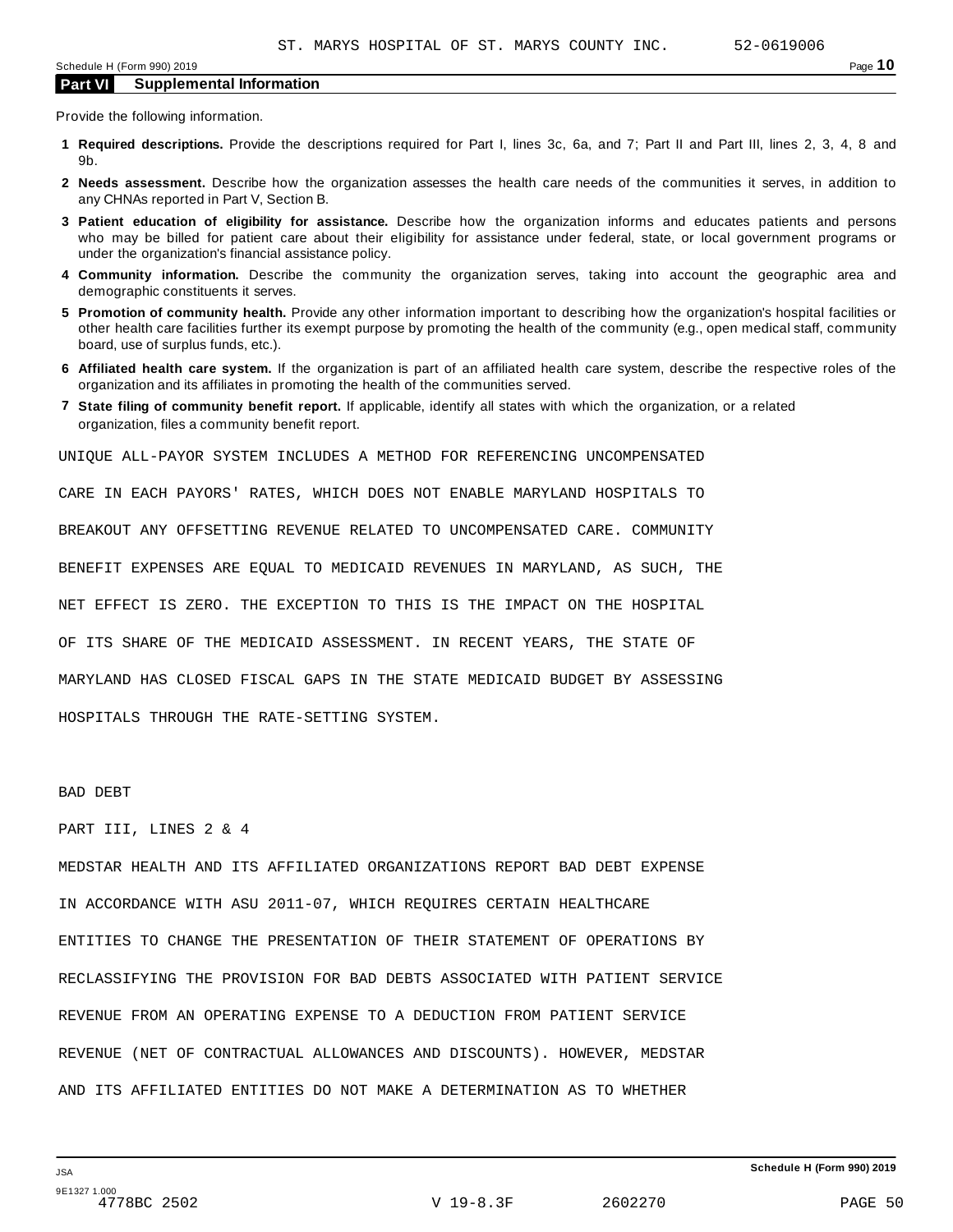Provide the following information.

- **1 Required descriptions.** Provide the descriptions required for Part I, lines 3c, 6a, and 7; Part II and Part III, lines 2, 3, 4, 8 and 9b.
- **2 Needs assessment.** Describe how the organization assesses the health care needs of the communities it serves, in addition to any CHNAs reported in Part V, Section B.
- **3 Patient education of eligibility for assistance.** Describe how the organization informs and educates patients and persons who may be billed for patient care about their eligibility for assistance under federal, state, or local government programs or under the organization's financial assistance policy.
- **4 Community information.** Describe the community the organization serves, taking into account the geographic area and demographic constituents it serves.
- **5 Promotion of community health.** Provide any other information important to describing how the organization's hospital facilities or other health care facilities further its exempt purpose by promoting the health of the community (e.g., open medical staff, community board, use of surplus funds, etc.).
- **6 Affiliated health care system.** If the organization is part of an affiliated health care system, describe the respective roles of the organization and its affiliates in promoting the health of the communities served.
- **7 State filing of community benefit report.** If applicable, identify all states with which the organization, or a related organization, files a community benefit report.

SELF PAY AMOUNTS ARE COLLECTIBLE IN DETERMINING REVENUE RECOGNITION.

RESERVE MODELS, WHICH HAVE BEEN DEVELOPED BASED ON HISTORICAL COLLECTION

RESULTS AND WHICH ARE ADJUSTED PERIODICALLY BASED ON ACTUAL COLLECTIONS

EXPERIENCE, ARE USED TO ESTIMATE UNCOLLECTIBLE AMOUNTS ACROSS ALL PAYORS

INCLUDING SELF PAY. BAD DEBT DETERMINATIONS ARE MADE ONLY AFTER

SUFFICIENT EVIDENCE IS OBTAINED TO SUPPORT THAT AN AMOUNT IS NOT

COLLECTIBLE.

#### MEDICARE

PART III, LINE 8

MARYLAND'S REGULATORY SYSTEM CREATES A UNIQUE PROCESS FOR HOSPITAL PAYMENT THAT DIFFERS FROM THE REST OF THE NATION. THE HEALTH SERVICES COST REVIEW COMMISSION (HSCRC) DETERMINES PAYMENT THROUGH A RATE-SETTING PROCESS AND ALL PAYORS, INCLUDING GOVERNMENTAL PAYORS, PAY THE SAME AMOUNT FOR THE SAME SERVICES DELIVERED AT THE SAME HOSPITAL. MARYLAND'S UNIQUE ALL-PAYOR SYSTEM INCLUDES A METHOD FOR REFERENCING UNCOMPENSATED CARE IN EACH PAYORS' RATES, WHICH DOES NOT ENABLE MARYLAND HOSPITALS TO BREAKOUT ANY OFFSETTING REVENUE RELATED TO UNCOMPENSATED CARE. AS SUCH,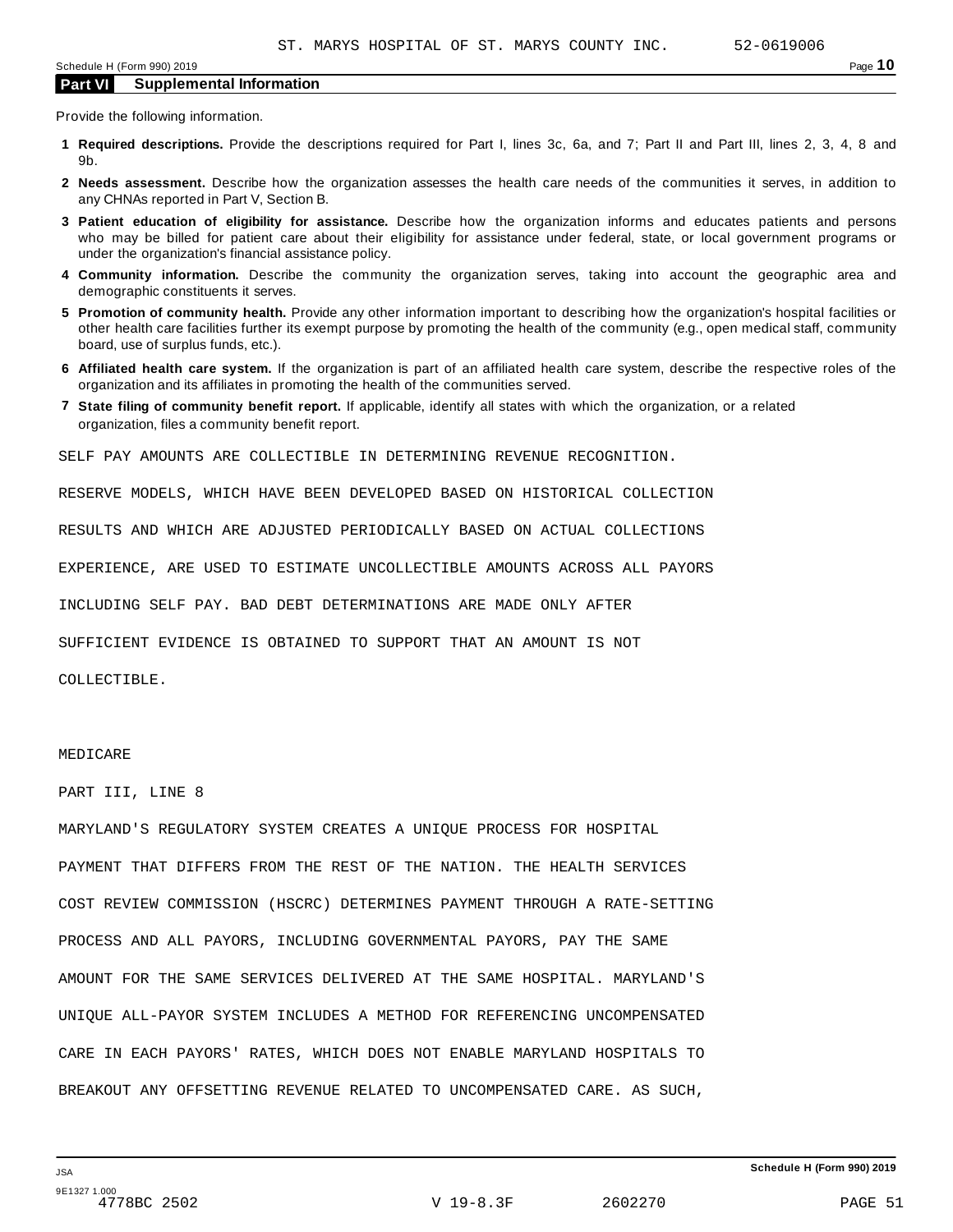Provide the following information.

- **1 Required descriptions.** Provide the descriptions required for Part I, lines 3c, 6a, and 7; Part II and Part III, lines 2, 3, 4, 8 and 9b.
- **2 Needs assessment.** Describe how the organization assesses the health care needs of the communities it serves, in addition to any CHNAs reported in Part V, Section B.
- **3 Patient education of eligibility for assistance.** Describe how the organization informs and educates patients and persons who may be billed for patient care about their eligibility for assistance under federal, state, or local government programs or under the organization's financial assistance policy.
- **4 Community information.** Describe the community the organization serves, taking into account the geographic area and demographic constituents it serves.
- **5 Promotion of community health.** Provide any other information important to describing how the organization's hospital facilities or other health care facilities further its exempt purpose by promoting the health of the community (e.g., open medical staff, community board, use of surplus funds, etc.).
- **6 Affiliated health care system.** If the organization is part of an affiliated health care system, describe the respective roles of the organization and its affiliates in promoting the health of the communities served.
- **7 State filing of community benefit report.** If applicable, identify all states with which the organization, or a related organization, files a community benefit report.

THE NET EFFECT FOR MEDICARE EXPENSES AND REVENUES IN MARYLAND IS ZERO.

#### PART III, LINE 9B

IF IT IS DETERMINED THAT A PATIENT MAY POTENTIALLY QUALIFY FOR A

CHARITABLE/FINANCIAL PROGRAM, A HOLD IS PLACED ON THE ACCOUNT TO PREVENT

IT FROM BEING REPORTED AS BAD DEBT UNTIL PROGRAM APPROVALS HAVE BEEN

OBTAINED. IF IT IS APPROVED, THE ACCOUNT IS DOCUMENTED AND THE NECESSARY

ADJUSTMENTS ARE MADE TO CLOSE THE ACCOUNT.

#### NEEDS ASSESSMENT

#### PART VI, LINE 2

IN FY18, MEDSTAR ST. MARY'S HOSPITAL (MSMH) CONDUCTED A COMMUNITY HEALTH NEEDS ASSESSMENT (CHNA) IN ACCORDANCE WITH THE GUIDELINES ESTABLISHED BY THE PATIENT PROTECTION AND AFFORDABLE CARE ACT AND THE INTERNAL REVENUE SERVICE. THE HOSPITAL'S FY18 CHNA AND THREE-YEAR IMPLEMENTATION STRATEGIES WERE ENDORSED BY MSMH'S BOARD OF DIRECTORS AND APPROVED BY THE MEDSTAR HEALTH BOARD OF DIRECTORS. THE DOCUMENT BECAME AVAILABLE ON THE HOSPITAL'S WEBSITE ON JUNE 30, 2018.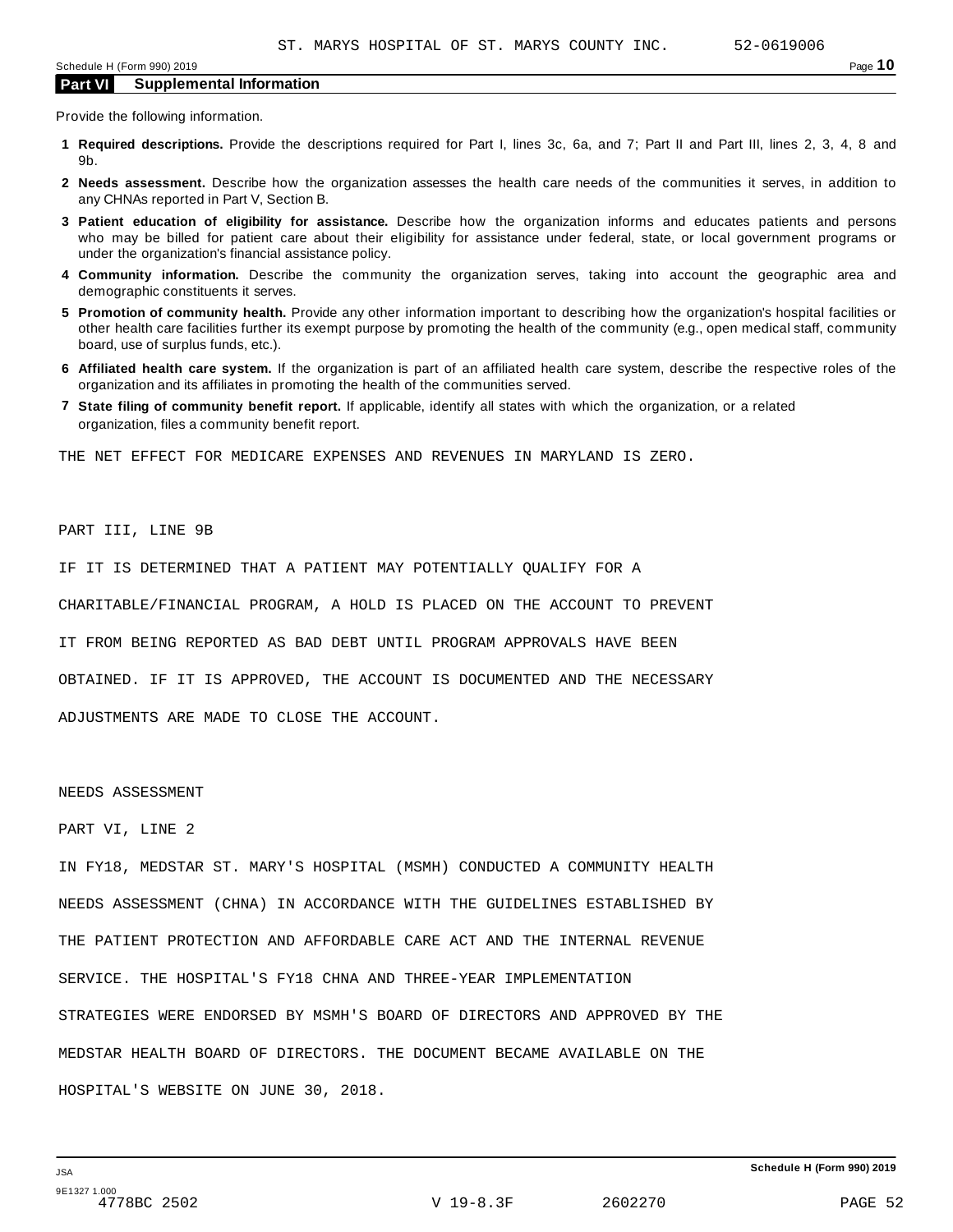Provide the following information.

- **1 Required descriptions.** Provide the descriptions required for Part I, lines 3c, 6a, and 7; Part II and Part III, lines 2, 3, 4, 8 and 9b.
- **2 Needs assessment.** Describe how the organization assesses the health care needs of the communities it serves, in addition to any CHNAs reported in Part V, Section B.
- **3 Patient education of eligibility for assistance.** Describe how the organization informs and educates patients and persons who may be billed for patient care about their eligibility for assistance under federal, state, or local government programs or under the organization's financial assistance policy.
- **4 Community information.** Describe the community the organization serves, taking into account the geographic area and demographic constituents it serves.
- **5 Promotion of community health.** Provide any other information important to describing how the organization's hospital facilities or other health care facilities further its exempt purpose by promoting the health of the community (e.g., open medical staff, community board, use of surplus funds, etc.).
- **6 Affiliated health care system.** If the organization is part of an affiliated health care system, describe the respective roles of the organization and its affiliates in promoting the health of the communities served.
- **7 State filing of community benefit report.** If applicable, identify all states with which the organization, or a related organization, files a community benefit report.

DURING FY19, KEY REVISIONS WERE MADE ACROSS MEDSTAR HEALTH TO MORE EFFECTIVELY IMPACT THE COMMUNITIES SERVED THROUGHOUT MARYLAND AND WASHINGTON, DC. SEVERAL INTERNAL MEETINGS WERE CONVENED WITH LEADERSHIP FROM EACH MEDSTAR HEALTH HOSPITAL TO REVIEW CURRENT PRACTICES AND STRATEGIES. AS A RESULT OF THESE MEETINGS, THE APPROACH TO THE CURRENT CHNA FOR THE REMAINDER OF THE THREE-YEAR CYCLE (FY19-FY21) WAS REVISED.

A KEY REVISION TO THE CHNA IS A GREATER FOCUS ON HOSPITAL AREA STRATEGIES THAT ARE MOST APPROPRIATE FOR THE LOCAL COMMUNITIES SERVED. THE NUMBER OF STRATEGIES EACH HOSPITAL IS ACCOUNTABLE FOR EXECUTING WAS REDUCED TO ENCOURAGE MORE MEANINGFUL REACH WITHIN KEY AREAS CONTRASTED WITH BROADER REACH WITH REDUCED IMPACT.

USING THE STANDARD CATEGORIES, HEALTH AND WELLNESS, ACCESS TO CARE AND SOCIAL DETERMINANTS OF HEALTH TO DETERMINE WHAT TO PRIORITIZE FOR THE CHNA IRS REQUIREMENTS, EACH HOSPITAL AGREED TO SELECT TWO TO THREE STRATEGIES AS PRIORITIES THAT HAVE SIZE AND SCALE IMPACT AND MEASURABLE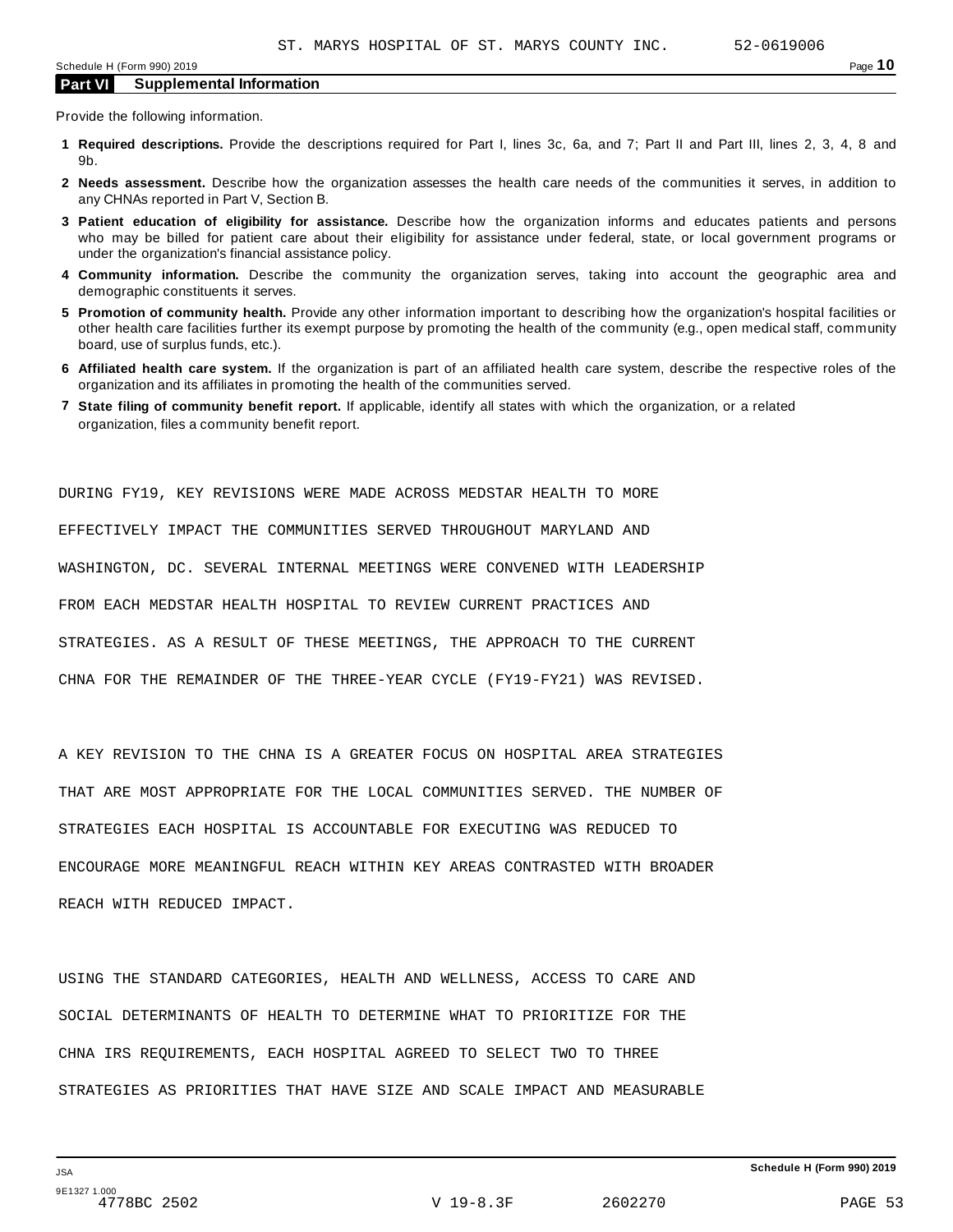Provide the following information.

- **1 Required descriptions.** Provide the descriptions required for Part I, lines 3c, 6a, and 7; Part II and Part III, lines 2, 3, 4, 8 and 9b.
- **2 Needs assessment.** Describe how the organization assesses the health care needs of the communities it serves, in addition to any CHNAs reported in Part V, Section B.
- **3 Patient education of eligibility for assistance.** Describe how the organization informs and educates patients and persons who may be billed for patient care about their eligibility for assistance under federal, state, or local government programs or under the organization's financial assistance policy.
- **4 Community information.** Describe the community the organization serves, taking into account the geographic area and demographic constituents it serves.
- **5 Promotion of community health.** Provide any other information important to describing how the organization's hospital facilities or other health care facilities further its exempt purpose by promoting the health of the community (e.g., open medical staff, community board, use of surplus funds, etc.).
- **6 Affiliated health care system.** If the organization is part of an affiliated health care system, describe the respective roles of the organization and its affiliates in promoting the health of the communities served.
- **7 State filing of community benefit report.** If applicable, identify all states with which the organization, or a related organization, files a community benefit report.

OUTCOMES. ALL OTHER PROGRAMMING WAS INTEGRATED AS PART OF THE HOSPITAL'S

OVERALL COMMUNITY HEALTH PORTFOLIO. THESE ADDITIONAL PROGRAMS WERE

CAPTURED IN THE INVENTORY FOR THE WHOLE PICTURE OF CONTRIBUTING TO THE

HEALTH OF THE COMMUNITIES SERVED AS WELL AS SORTED FOR WHAT COUNTS AS

COMMUNITY BENEFIT FOR REGULATORY REPORTING

THE HOSPITAL'S COMMUNITY BENEFIT SERVICE AREA (CBSA) REMAINS THE SAME, BASED ON THE ADVISORY TASK FORCE (ATF) RECOMMENDATION. THE HOSPITAL IDENTIFIED LEXINGTON PARK AS ITS CBSA, WHICH INCLUDES ALL RESIDENTS LIVING IN ZIP CODE 20653. THE HOSPITAL SELECTED THIS GEOGRAPHIC AREA BASED ON HOSPITAL UTILIZATION DATA AND SECONDARY PUBLIC HEALTH DATA AS WELL AS ITS PROXIMITY TO THE HOSPITAL. THE ATF INCLUDED A DIVERSE GROUP OF INDIVIDUALS, INCLUDING HOSPITAL LEADERS, GRASSROOTS ACTIVISTS, COMMUNITY RESIDENTS, FAITH-BASED LEADERS, HOSPITAL REPRESENTATIVES, PUBLIC HEALTH LEADERS AND OTHER STAKEHOLDER ORGANIZATIONS, SUCH AS REPRESENTATIVES FROM LOCAL HEALTH DEPARTMENTS.

MSMH'S HEALTH PRIORITIES FOR THE CBSA INCLUDE HEALTH AND WELLNESS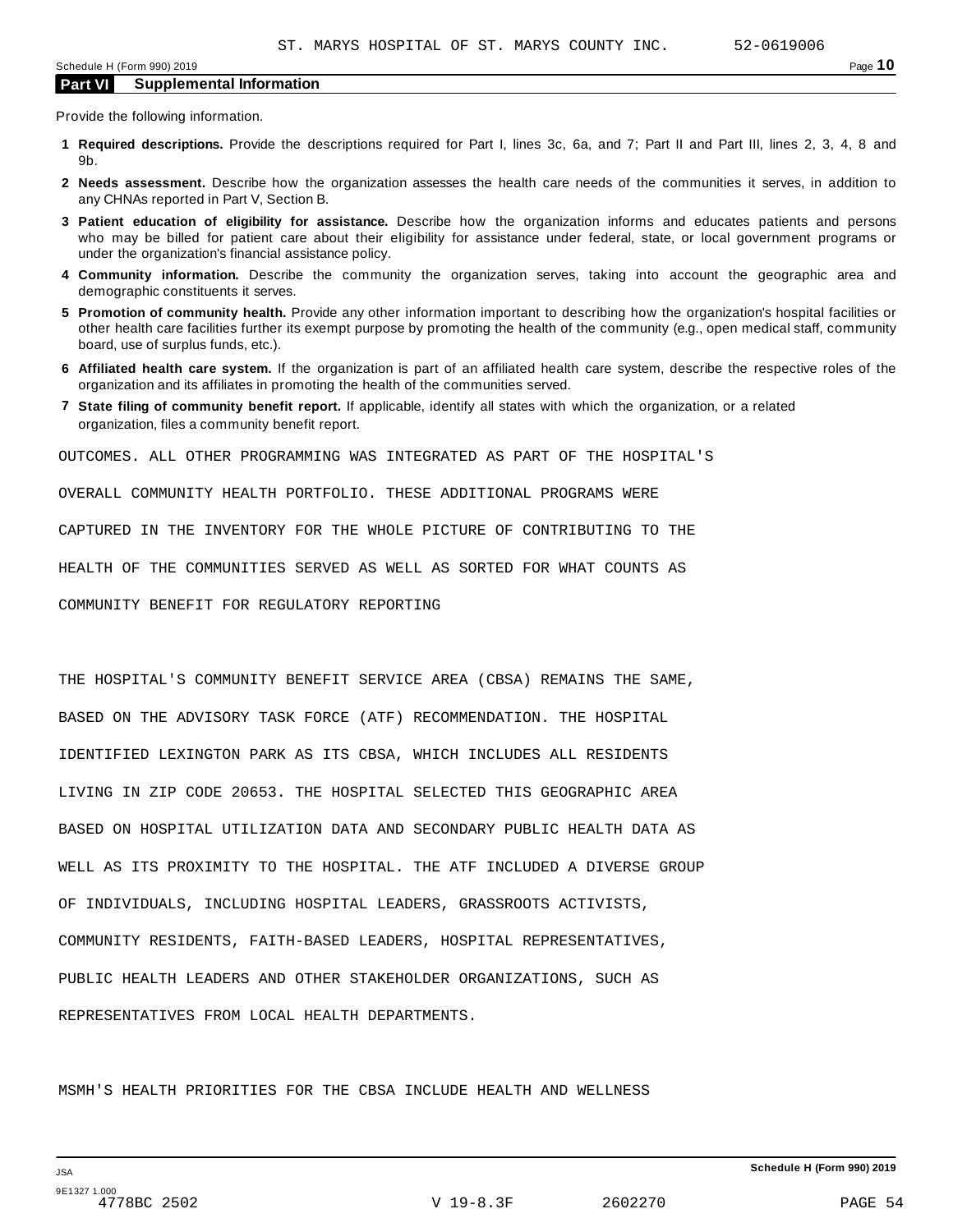Provide the following information.

- **1 Required descriptions.** Provide the descriptions required for Part I, lines 3c, 6a, and 7; Part II and Part III, lines 2, 3, 4, 8 and 9b.
- **2 Needs assessment.** Describe how the organization assesses the health care needs of the communities it serves, in addition to any CHNAs reported in Part V, Section B.
- **3 Patient education of eligibility for assistance.** Describe how the organization informs and educates patients and persons who may be billed for patient care about their eligibility for assistance under federal, state, or local government programs or under the organization's financial assistance policy.
- **4 Community information.** Describe the community the organization serves, taking into account the geographic area and demographic constituents it serves.
- **5 Promotion of community health.** Provide any other information important to describing how the organization's hospital facilities or other health care facilities further its exempt purpose by promoting the health of the community (e.g., open medical staff, community board, use of surplus funds, etc.).
- **6 Affiliated health care system.** If the organization is part of an affiliated health care system, describe the respective roles of the organization and its affiliates in promoting the health of the communities served.
- **7 State filing of community benefit report.** If applicable, identify all states with which the organization, or a related organization, files a community benefit report.

(CHRONIC DISEASE PREVENTION AND MANAGEMENT), ACCESS TO CARE (COMMUNITY

HEALTH PROGRAMS AT EAST RUN HEALTH CENTER) AND SOCIAL DETERMINANTS OF

HEALTH (ACCESSHEALTH, COMMUNITY HEALTH WORKER PROGRAM AND

TRANSPORTATION).

AS A PROUD MEMBER OF MEDSTAR HEALTH, REPRESENTATIVES FROM MSMH ROUTINELY

PARTICIPATE IN THE MEDSTAR HEALTH COMMUNITY HEALTH WORKGROUP. THE

WORKGROUP IS COMPRISED OF COMMUNITY HEALTH PROFESSIONALS WHO REPRESENT

ALL TEN MEDSTAR HOSPITALS. THE TEAM ANALYZES LOCAL AND REGIONAL COMMUNITY

HEALTH DATA, ESTABLISHES SYSTEM-WIDE COMMUNITY HEALTH PROGRAMMING

PERFORMANCE AND EVALUATION MEASURES AND SHARES BEST PRACTICES.

#### PATIENT EDUCATION OF ELIGIBILITY FOR ASSISTANCE

#### PART VI, LINE 3

AS ONE OF THE REGION'S LEADING NOT-FOR-PROFIT HEALTHCARE SYSTEMS, MEDSTAR HEALTH IS COMMITTED TO ENSURING THAT UNINSURED PATIENTS; UNDERINSURED PATIENTS MEETING MEDICAL HARDSHIP CRITERIA; AND PATIENTS DETERMINED ELIGIBLE FOR PRESUMPTIVE ELIGIBILITY WITHIN THE COMMUNITIES WE SERVE WHO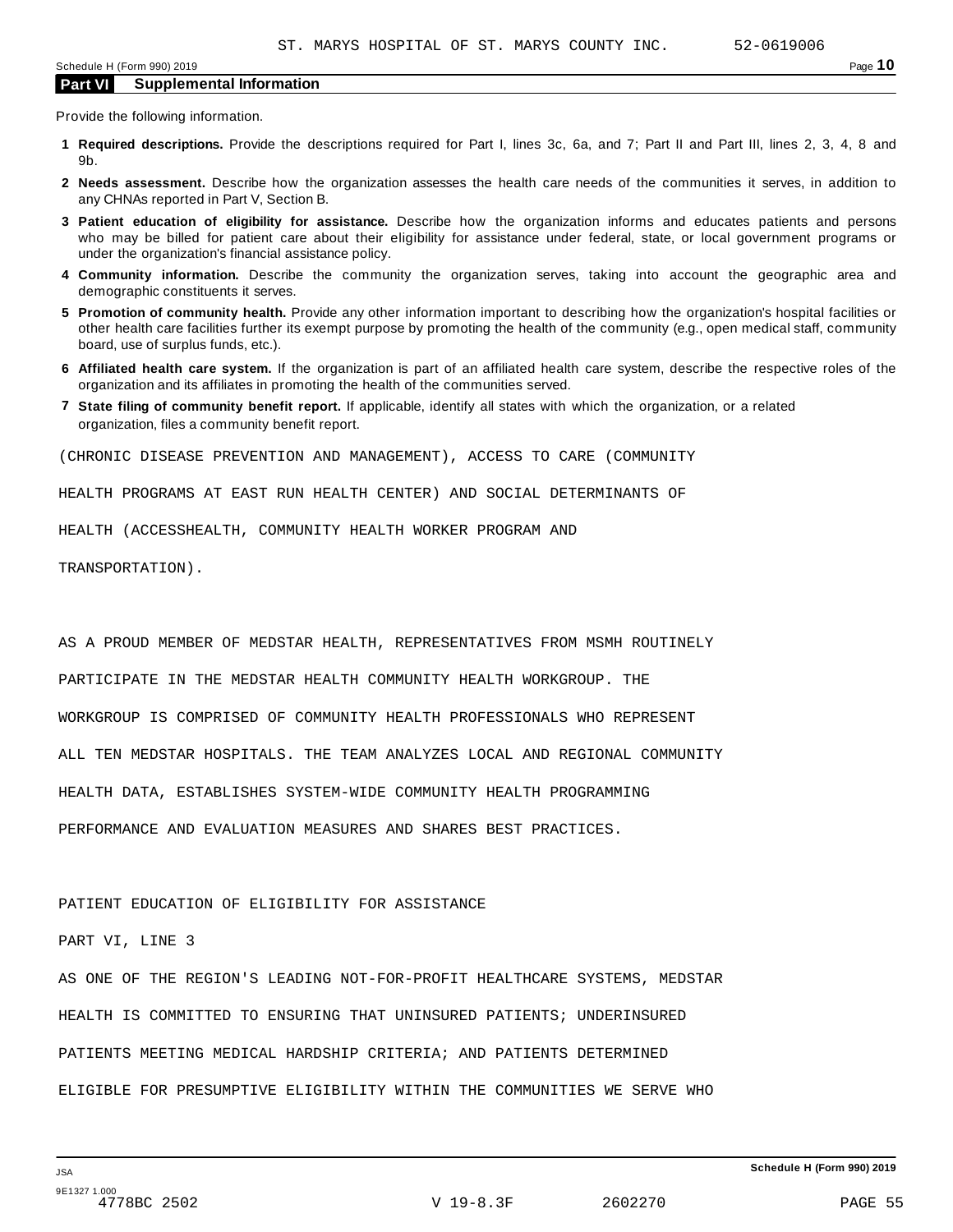Provide the following information.

- **1 Required descriptions.** Provide the descriptions required for Part I, lines 3c, 6a, and 7; Part II and Part III, lines 2, 3, 4, 8 and 9b.
- **2 Needs assessment.** Describe how the organization assesses the health care needs of the communities it serves, in addition to any CHNAs reported in Part V, Section B.
- **3 Patient education of eligibility for assistance.** Describe how the organization informs and educates patients and persons who may be billed for patient care about their eligibility for assistance under federal, state, or local government programs or under the organization's financial assistance policy.
- **4 Community information.** Describe the community the organization serves, taking into account the geographic area and demographic constituents it serves.
- **5 Promotion of community health.** Provide any other information important to describing how the organization's hospital facilities or other health care facilities further its exempt purpose by promoting the health of the community (e.g., open medical staff, community board, use of surplus funds, etc.).
- **6 Affiliated health care system.** If the organization is part of an affiliated health care system, describe the respective roles of the organization and its affiliates in promoting the health of the communities served.
- **7 State filing of community benefit report.** If applicable, identify all states with which the organization, or a related organization, files a community benefit report.

LACK FINANCIAL RESOURCES HAVE ACCESS TO EMERGENCY AND MEDICALLY NECESSARY

HOSPITAL SERVICES. MEDSTAR HOSPITALS AND HOSPITAL BASED-PHYSICIAN

#### PRACTICES WILL:

- . TREAT ALL PATIENTS EQUITABLY, WITH DIGNITY, RESPECT, AND COMPASSION;
- . SERVE THE EMERGENCY HEALTH CARE NEEDS OF EVERYONE WHO PRESENTS TO OUR

MEDSTAR HOSPITALS AND HOSPITAL-BASED PHYSICIAN PRACTICES REGARDLESS OF A

PATIENT'S ABILITY TO PAY FOR CARE;

. ASSIST THOSE PATIENTS WHO ARE ADMITTED THROUGH OUR ADMISSION PROCESS

FOR NON-URGENT, MEDICALLY NECESSARY CARE WHO CANNOT PAY FOR THE CARE THEY

RECEIVE;

. BALANCE NEEDED FINANCIAL ASSISTANCE FOR SOME PATIENTS WITH BROADER

FISCAL RESPONSIBILITIES IN ORDER TO KEEP ITS HOSPITALS' DOORS OPEN FOR

ALL WHO MAY NEED CARE IN THE COMMUNITY.

IN MEETING ITS COMMITMENTS, MEDSTAR HOSPITALS AND HOSPITAL-BASED PHYSICIAN PRACTICES WILL WORK WITH THEIR UNINSURED PATIENTS SEEKING EMERGENCY AND MEDICALLY NECESSARY CARE TO GAIN AN UNDERSTANDING OF EACH PATIENT'S FINANCIAL RESOURCES. BASED ON THIS INFORMATION AND ELIGIBILITY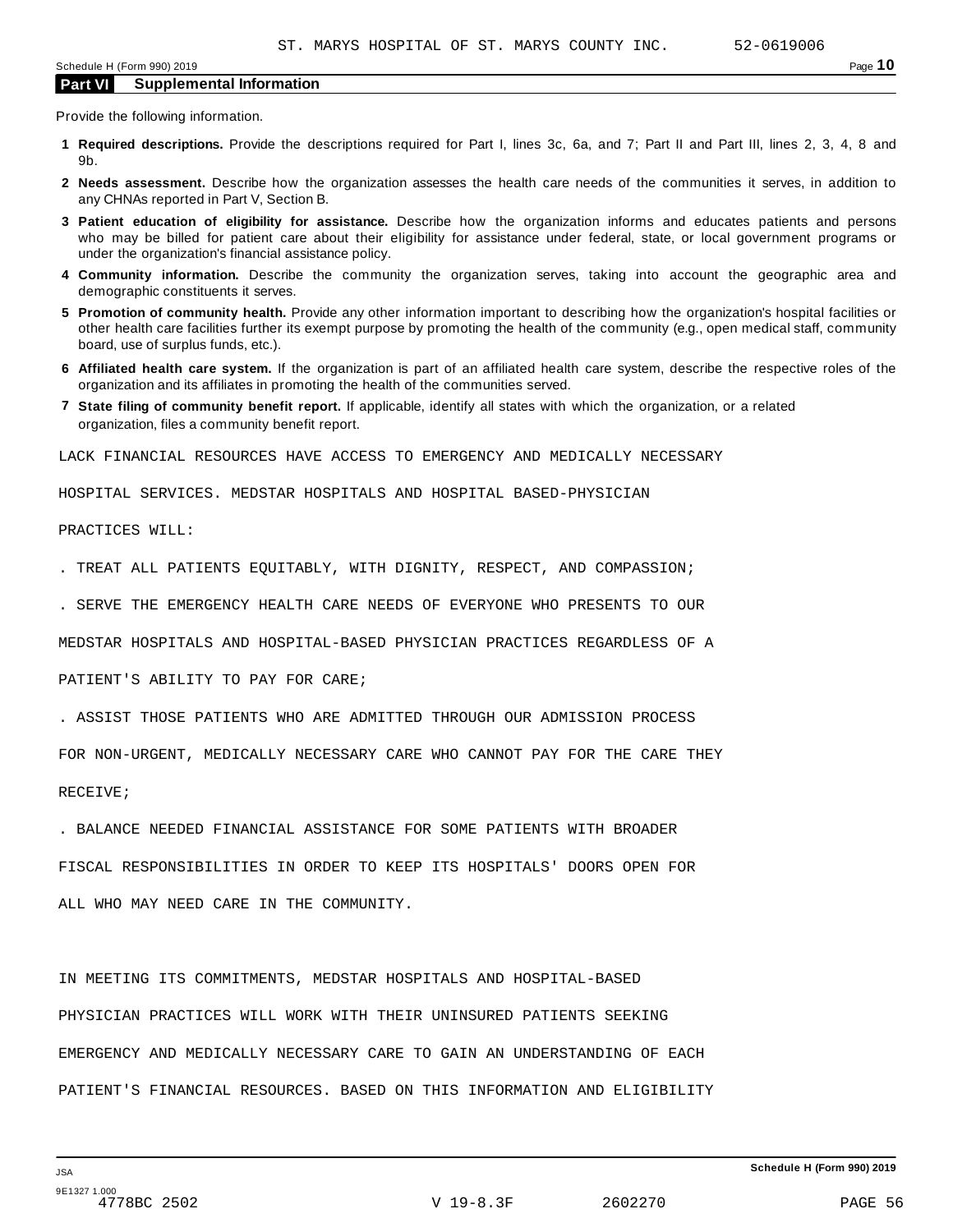Provide the following information.

- **1 Required descriptions.** Provide the descriptions required for Part I, lines 3c, 6a, and 7; Part II and Part III, lines 2, 3, 4, 8 and 9b.
- **2 Needs assessment.** Describe how the organization assesses the health care needs of the communities it serves, in addition to any CHNAs reported in Part V, Section B.
- **3 Patient education of eligibility for assistance.** Describe how the organization informs and educates patients and persons who may be billed for patient care about their eligibility for assistance under federal, state, or local government programs or under the organization's financial assistance policy.
- **4 Community information.** Describe the community the organization serves, taking into account the geographic area and demographic constituents it serves.
- **5 Promotion of community health.** Provide any other information important to describing how the organization's hospital facilities or other health care facilities further its exempt purpose by promoting the health of the community (e.g., open medical staff, community board, use of surplus funds, etc.).
- **6 Affiliated health care system.** If the organization is part of an affiliated health care system, describe the respective roles of the organization and its affiliates in promoting the health of the communities served.
- **7 State filing of community benefit report.** If applicable, identify all states with which the organization, or a related organization, files a community benefit report.

DETERMINATION, MEDSTAR HOSPITALS AND HOSPITAL-BASED PHYSICIAN PRACTICES

WILL PROVIDE FINANCIAL ASSISTANCE TO UNINSURED PATIENTS WHO RESIDE WITHIN

THE COMMUNITIES WE SERVE IN ONE OR MORE OF THE FOLLOWING WAYS:

. ASSIST WITH ENROLLMENT IN PUBLICLY-FUNDED ENTITLEMENT PROGRAMS (E.G.,

MEDICAID);

. REFER PATIENTS TO STATE OR FEDERAL INSURANCE EXCHANGE NAVIGATOR

RESOURCES;

. ASSIST WITH CONSIDERATION OF FUNDING THAT MAY BE AVAILABLE FROM OTHER

CHARITABLE ORGANIZATIONS;

- . PROVIDE FINANCIAL ASSISTANCE ACCORDING TO APPLICABLE POLICY GUIDELINES;
- . PROVIDE FINANCIAL ASSISTANCE FOR PAYMENT OF MEDSTAR HOSPITAL AND

HOSPITAL-BASED PHYSICIAN PRACTICE CHARGES USING A SLIDING-SCALE BASED ON

THE PATIENT'S HOUSEHOLD INCOME AND FINANCIAL RESOURCES;

. OFFER PERIODIC PAYMENT PLANS TO ASSIST PATIENTS WITH FINANCING THEIR

HEALTHCARE SERVICES.

MEDSTAR HEALTH WILL WIDELY PUBLICIZE THE MEDSTAR FINANCIAL ASSISTANCE POLICY BY: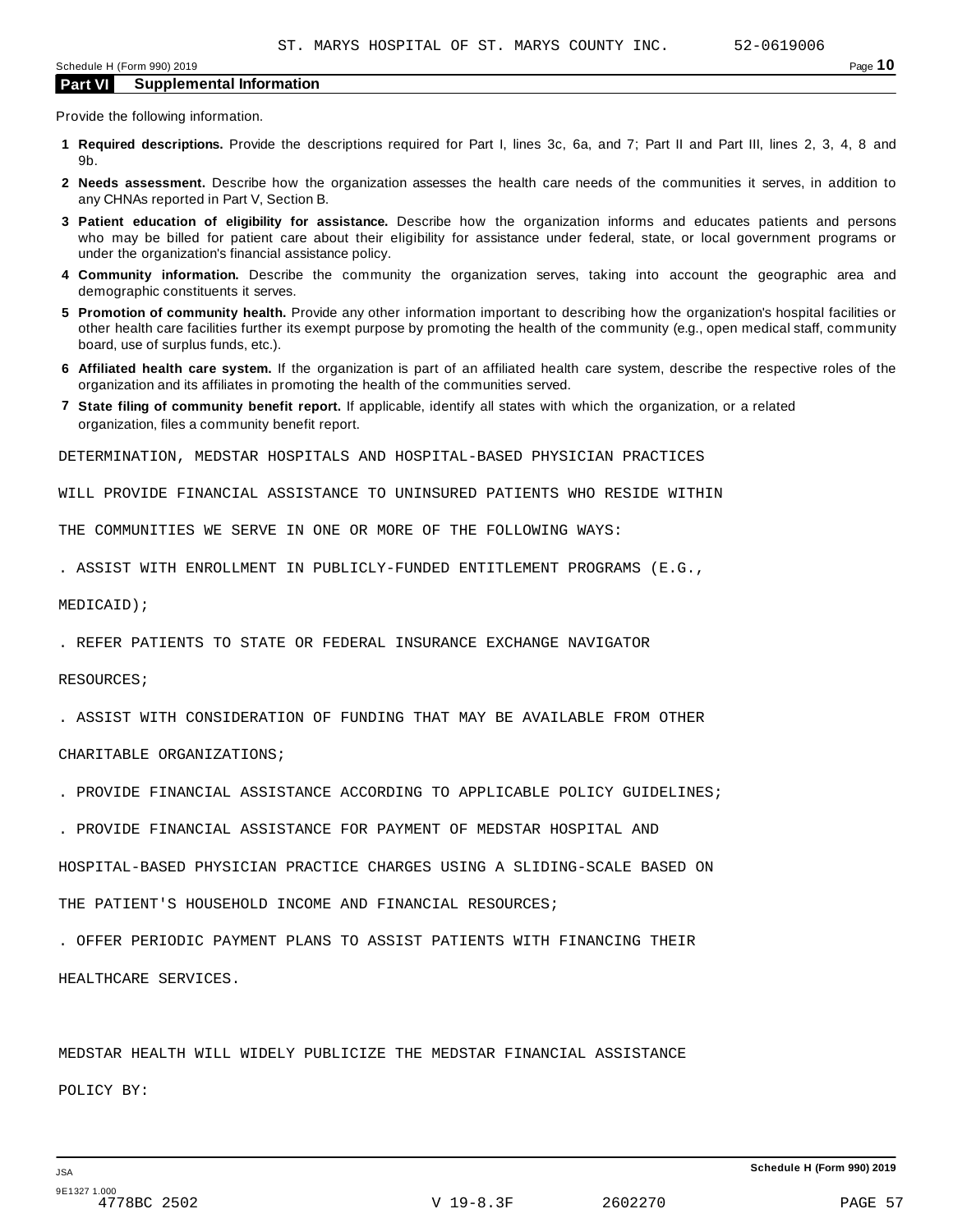Provide the following information.

- **1 Required descriptions.** Provide the descriptions required for Part I, lines 3c, 6a, and 7; Part II and Part III, lines 2, 3, 4, 8 and 9b.
- **2 Needs assessment.** Describe how the organization assesses the health care needs of the communities it serves, in addition to any CHNAs reported in Part V, Section B.
- **3 Patient education of eligibility for assistance.** Describe how the organization informs and educates patients and persons who may be billed for patient care about their eligibility for assistance under federal, state, or local government programs or under the organization's financial assistance policy.
- **4 Community information.** Describe the community the organization serves, taking into account the geographic area and demographic constituents it serves.
- **5 Promotion of community health.** Provide any other information important to describing how the organization's hospital facilities or other health care facilities further its exempt purpose by promoting the health of the community (e.g., open medical staff, community board, use of surplus funds, etc.).
- **6 Affiliated health care system.** If the organization is part of an affiliated health care system, describe the respective roles of the organization and its affiliates in promoting the health of the communities served.
- **7 State filing of community benefit report.** If applicable, identify all states with which the organization, or a related organization, files a community benefit report.
- . PROVIDING ACCESS TO THE MEDSTAR FINANCIAL ASSISTANCE POLICY, FINANCIAL

ASSISTANCE APPLICATIONS, AND MEDSTAR PATIENT INFORMATION SHEET ON ALL

HOSPITAL WEBSITES AND PATIENT PORTALS;

. PROVIDING HARD COPIES OF THE MEDSTAR FINANCIAL ASSISTANCE POLICY,

MEDSTAR UNIFORM FINANCIAL ASSISTANCE APPLICATION, AND MEDSTAR PATIENT

INFORMATION SHEET TO PATIENTS UPON REQUEST;

. PROVIDING HARD COPIES OF THE MEDSTAR FINANCIAL ASSISTANCE POLICY,

MEDSTAR UNIFORM FINANCIAL ASSISTANCE APPLICATION, AND MEDSTAR PATIENT

INFORMATION SHEET TO PATIENTS UPON REQUEST BY MAIL AND WITHOUT CHARGE.

. PROVIDING NOTIFICATION AND INFORMATION ABOUT THE MEDSTAR FINANCIAL

ASSISTANCE POLICY BY:

. OFFERING COPIES AS PART OF ALL REGISTRATION OR DISCHARGES PROCESSES,

AND ANSWERING QUESTIONS ON HOW TO APPLY FOR ASSISTANCE;

. PROVIDING WRITTEN NOTICES ON BILLING STATEMENTS;

. DISPLAYING MEDSTAR FINANCIAL ASSISTANCE POLICY INFORMATION AT ALL

#### HOSPITAL REGISTRATION POINTS;

. TRANSLATING THE MEDSTAR FINANCIAL ASSISTANCE POLICY, MEDSTAR UNIFORM FINANCIAL ASSISTANCE APPLICATION, AND THE MEDSTAR PATIENT INFORMATION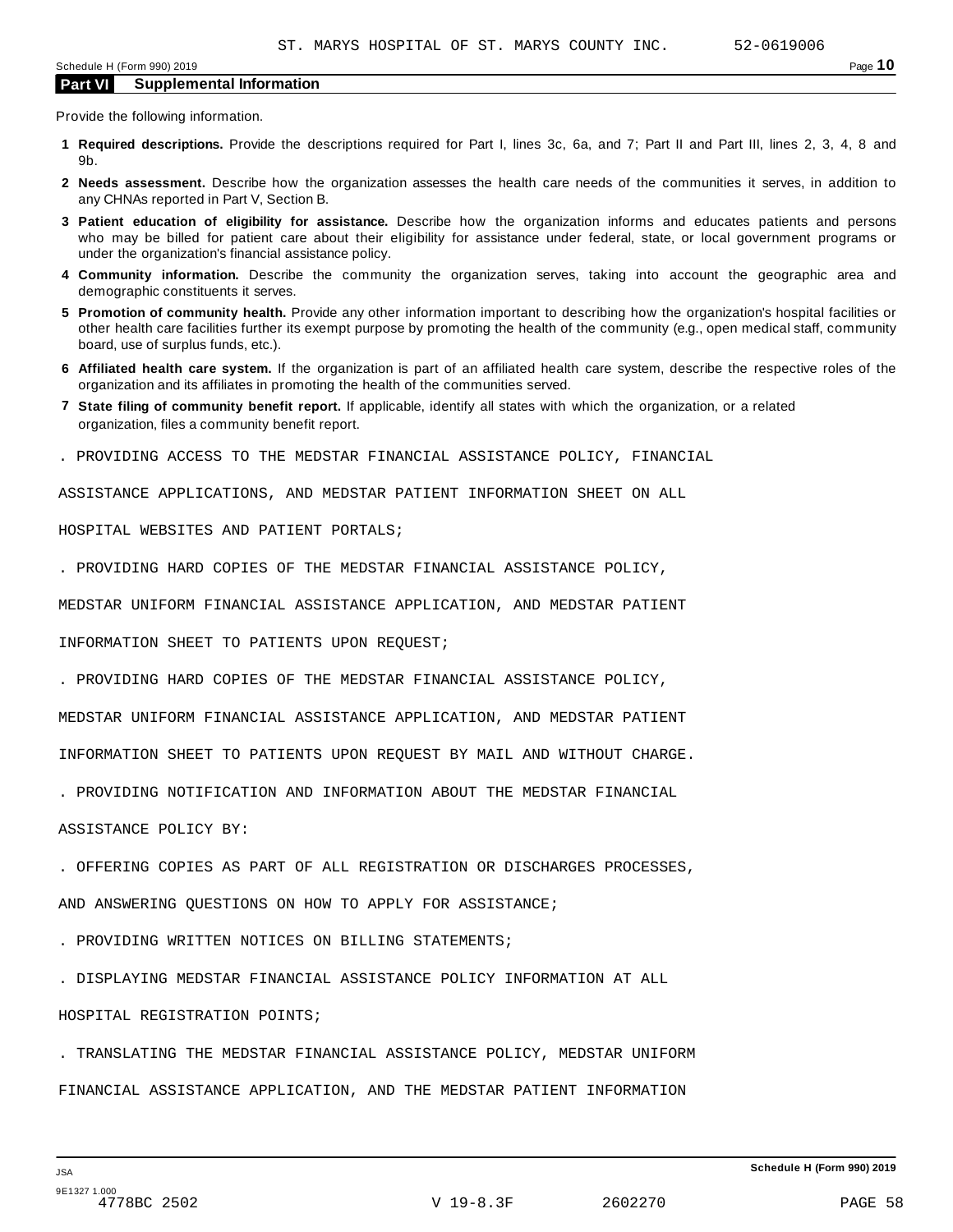Provide the following information.

- **1 Required descriptions.** Provide the descriptions required for Part I, lines 3c, 6a, and 7; Part II and Part III, lines 2, 3, 4, 8 and 9b.
- **2 Needs assessment.** Describe how the organization assesses the health care needs of the communities it serves, in addition to any CHNAs reported in Part V, Section B.
- **3 Patient education of eligibility for assistance.** Describe how the organization informs and educates patients and persons who may be billed for patient care about their eligibility for assistance under federal, state, or local government programs or under the organization's financial assistance policy.
- **4 Community information.** Describe the community the organization serves, taking into account the geographic area and demographic constituents it serves.
- **5 Promotion of community health.** Provide any other information important to describing how the organization's hospital facilities or other health care facilities further its exempt purpose by promoting the health of the community (e.g., open medical staff, community board, use of surplus funds, etc.).
- **6 Affiliated health care system.** If the organization is part of an affiliated health care system, describe the respective roles of the organization and its affiliates in promoting the health of the communities served.
- **7 State filing of community benefit report.** If applicable, identify all states with which the organization, or a related organization, files a community benefit report.

SHEET INTO PRIMARY LANGUAGES OF ALL SIGNIFICANT POPULATIONS WITH LIMITED

ENGLISH PROFICIENCY.

. MEDSTAR HEALTH WILL PROVIDE PUBLIC NOTICES YEARLY IN LOCAL NEWSPAPERS

SERVING ALL HOSPITAL TARGET POPULATIONS.

MEDSTAR HEALTH PROVIDES A FINANCIAL ASSISTANCE PROBABLE AND LIKELY

ELIGIBILITY DETERMINATION TO THE PATIENT WITHIN TWO BUSINESS DAYS FROM

RECEIPT OF THE INITIAL FINANCIAL ASSISTANCE APPLICATION. FINAL

ELIGIBILITY DETERMINATIONS ARE MADE AND COMMUNICATED TO THE PATIENT BASED

ON RECEIPT AND REVIEW OF A COMPLETED APPLICATION.

MEDSTAR HEALTH BELIEVES THAT ITS PATIENTS HAVE PERSONAL RESPONSIBILITIES RELATED TO THE FINANCIAL ASPECTS OF THEIR HEALTHCARE NEEDS. FINANCIAL ASSISTANCE AND PERIODIC PAYMENT PLANS AVAILABLE UNDER THIS POLICY WILL NOT BE AVAILABLE TO THOSE PATIENTS WHO FAIL TO FULFILL THEIR RESPONSIBILITIES. FOR PURPOSES OF THIS POLICY, PATIENT RESPONSIBILITIES INCLUDE: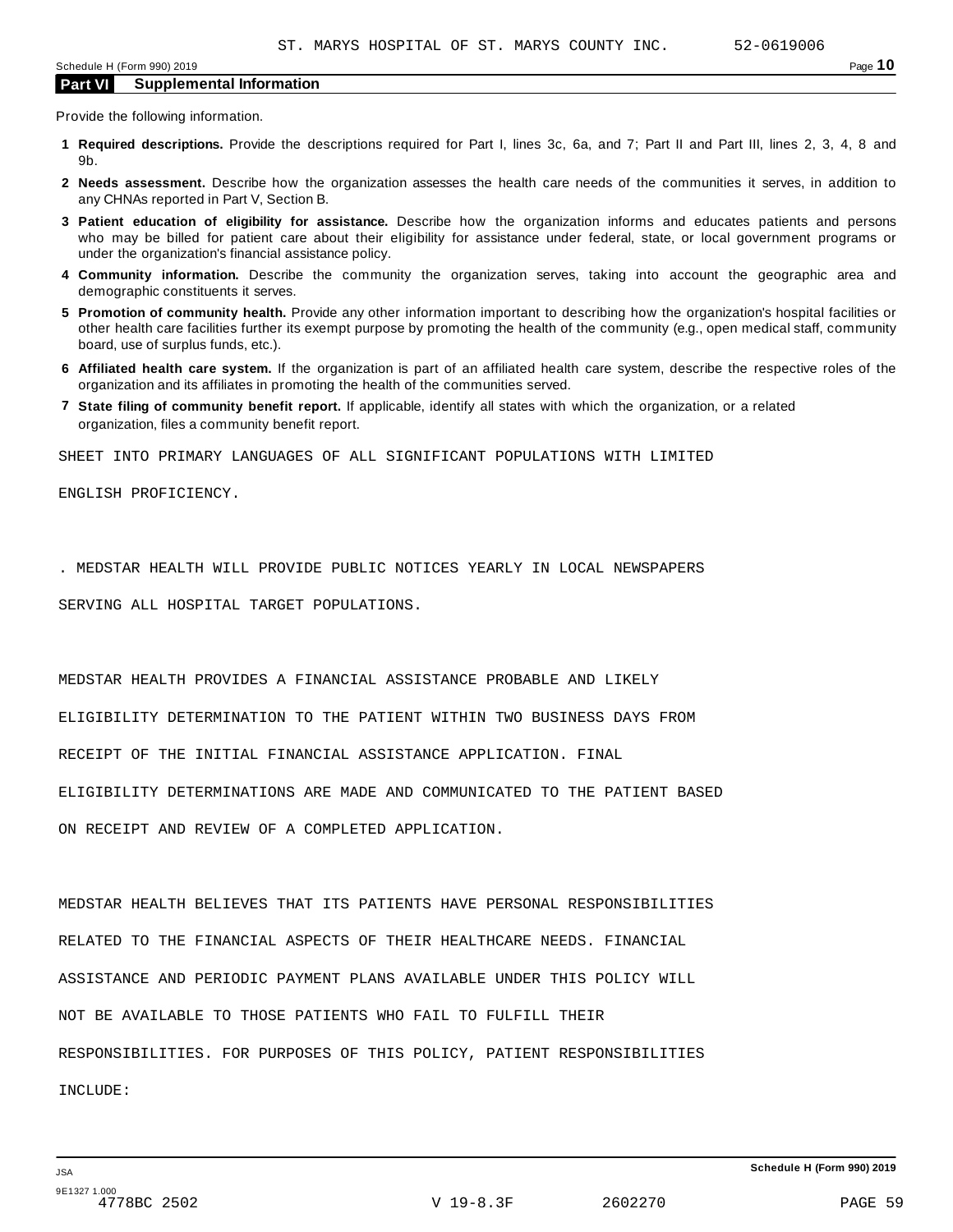Provide the following information.

- **1 Required descriptions.** Provide the descriptions required for Part I, lines 3c, 6a, and 7; Part II and Part III, lines 2, 3, 4, 8 and 9b.
- **2 Needs assessment.** Describe how the organization assesses the health care needs of the communities it serves, in addition to any CHNAs reported in Part V, Section B.
- **3 Patient education of eligibility for assistance.** Describe how the organization informs and educates patients and persons who may be billed for patient care about their eligibility for assistance under federal, state, or local government programs or under the organization's financial assistance policy.
- **4 Community information.** Describe the community the organization serves, taking into account the geographic area and demographic constituents it serves.
- **5 Promotion of community health.** Provide any other information important to describing how the organization's hospital facilities or other health care facilities further its exempt purpose by promoting the health of the community (e.g., open medical staff, community board, use of surplus funds, etc.).
- **6 Affiliated health care system.** If the organization is part of an affiliated health care system, describe the respective roles of the organization and its affiliates in promoting the health of the communities served.
- **7 State filing of community benefit report.** If applicable, identify all states with which the organization, or a related organization, files a community benefit report.
- . COMPLY WITH PROVIDING THE NECESSARY FINANCIAL DISCLOSURE FORMS TO

EVALUATE THEIR ELIGIBILITY FOR PUBLICLY-FUNDED HEALTHCARE PROGRAMS,

CHARITY CARE PROGRAMS, AND OTHER FORMS OF FINANCIAL ASSISTANCE. THESE

DISCLOSURE FORMS MUST BE COMPLETED ACCURATELY, TRUTHFULLY, AND TIMELY TO

ALLOW MEDSTAR HEALTH'S FACILITIES TO PROPERLY COUNSEL PATIENTS CONCERNING

THE AVAILABILITY OF FINANCIAL ASSISTANCE.

. WORKING WITH MEDSTAR HOSPITAL PATIENT ADVOCATES AND PATIENT FINANCIAL

SERVICES STAFF TO ENSURE THERE IS A COMPLETE UNDERSTANDING OF THE

PATIENT'S FINANCIAL SITUATION AND CONSTRAINTS.

. MAKING APPLICABLE PAYMENTS FOR SERVICES IN A TIMELY FASHION, INCLUDING

ANY PAYMENTS MADE PURSUANT TO DEFERRED AND PERIODIC PAYMENT SCHEDULES.

. PROVIDING UPDATED FINANCIAL INFORMATION TO MEDSTAR HOSPITAL PATIENT

ADVOCATES OR CUSTOMER SERVICE REPRESENTATIVES ON A TIMELY BASIS AS THE

PATIENT'S FINANCIAL CIRCUMSTANCES MAY CHANGE.

. IT IS A PATIENT'S RESPONSIBILITY, DURING THEIR 12-MONTH ELIGIBILITY PERIOD, TO NOTIFY MEDSTAR HEALTH OF THEIR EXISTING HOUSEHOLD ELIGIBILITY FOR FREE CARE, REDUCED COST-CARE, AND/OR ELIGIBILITY UNDER MEDICAL HARDSHIP PROVISIONS FOR MEDICAL NECESSARY CARE RECEIVED DURING THE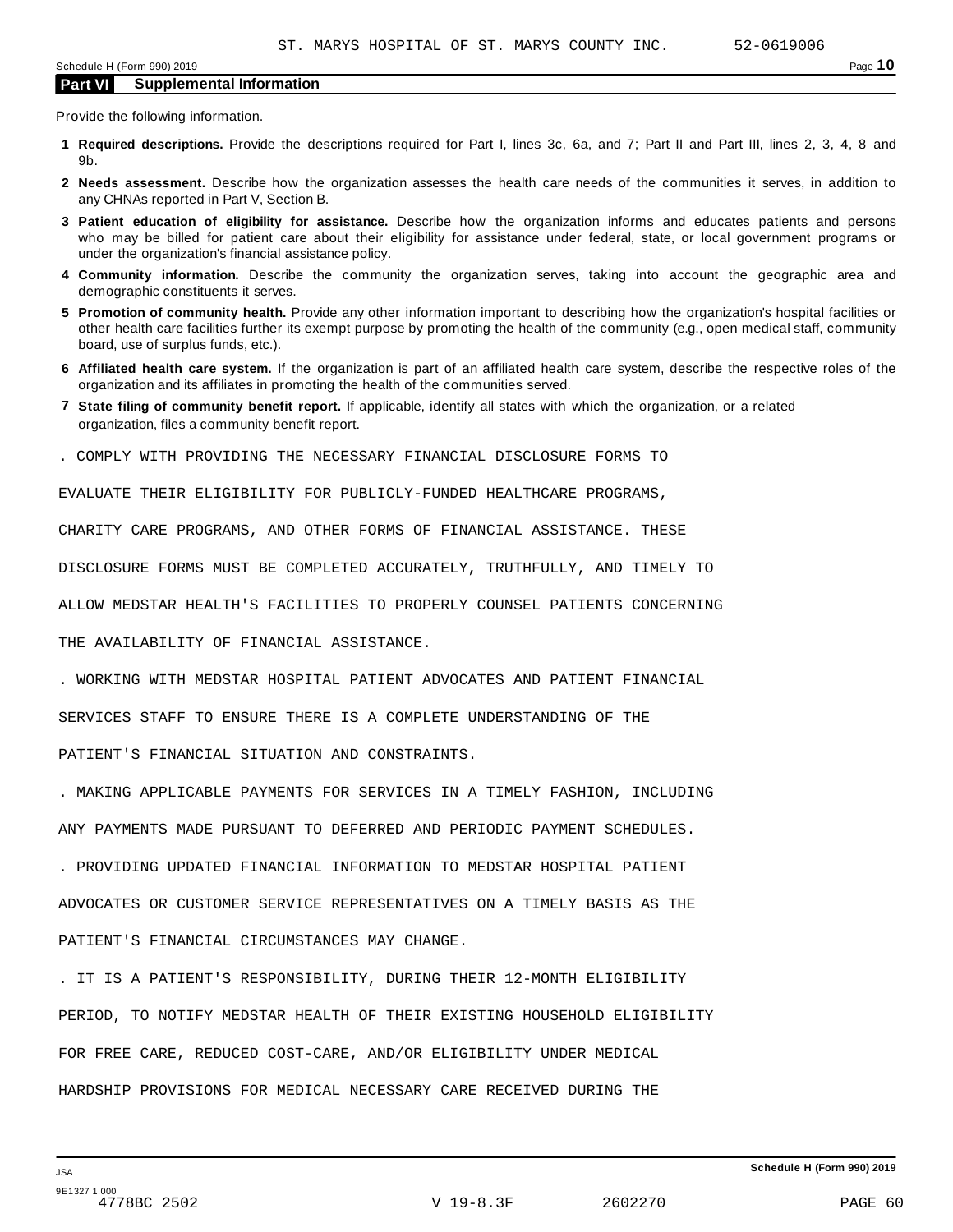Provide the following information.

- **1 Required descriptions.** Provide the descriptions required for Part I, lines 3c, 6a, and 7; Part II and Part III, lines 2, 3, 4, 8 and 9b.
- **2 Needs assessment.** Describe how the organization assesses the health care needs of the communities it serves, in addition to any CHNAs reported in Part V, Section B.
- **3 Patient education of eligibility for assistance.** Describe how the organization informs and educates patients and persons who may be billed for patient care about their eligibility for assistance under federal, state, or local government programs or under the organization's financial assistance policy.
- **4 Community information.** Describe the community the organization serves, taking into account the geographic area and demographic constituents it serves.
- **5 Promotion of community health.** Provide any other information important to describing how the organization's hospital facilities or other health care facilities further its exempt purpose by promoting the health of the community (e.g., open medical staff, community board, use of surplus funds, etc.).
- **6 Affiliated health care system.** If the organization is part of an affiliated health care system, describe the respective roles of the organization and its affiliates in promoting the health of the communities served.
- **7 State filing of community benefit report.** If applicable, identify all states with which the organization, or a related organization, files a community benefit report.

12-MONTH ELIGIBILITY PERIOD.

. IN THE EVENT A PATIENT FAILS TO MEET THESE RESPONSIBILITIES, MEDSTAR

RESERVES THE RIGHT TO PURSUE ADDITIONAL BILLING AND COLLECTION EFFORTS.

IN THE EVENT OF NON-PAYMENT BILLING, AND COLLECTION EFFORTS ARE DEFINED

IN THE MEDSTAR BILLING AND COLLECTION POLICY. A FREE COPY IS AVAILABLE ON

ALL HOSPITAL WEBSITES AND PATIENT PORTALS VIA THE FOLLOWING URL:

WWW.MEDSTARHEALTH.ORG/FINANCIALASSISTANCE , OR BY CALL CUSTOMER SERVICE

AT 1-800-280-9006.

UNINSURED PATIENTS OF MEDSTAR HEALTH'S FACILITIES MAY BE ELIGIBLE FOR FULL FINANCIAL ASSISTANCE OR PARTIAL SLIDING-SCALE FINANCIAL ASSISTANCE UNDER THIS POLICY. THE PATIENT ADVOCATE AND PATIENT FINANCIAL SERVICES STAFF WILL DETERMINE ELIGIBILITY FOR FULL FINANCIAL ASSISTANCE AND PARTIAL SLIDING-SCALE FINANCIAL ASSISTANCE BASED ON REVIEW OF INCOME FOR THE PATIENT AND THEIR FAMILY (HOUSEHOLD), OTHER FINANCIAL RESOURCES AVAILABLE TO THE PATIENT'S FAMILY, FAMILY SIZE, AND THE EXTENT OF THE MEDICAL COSTS TO BE INCURRED BY THE PATIENT.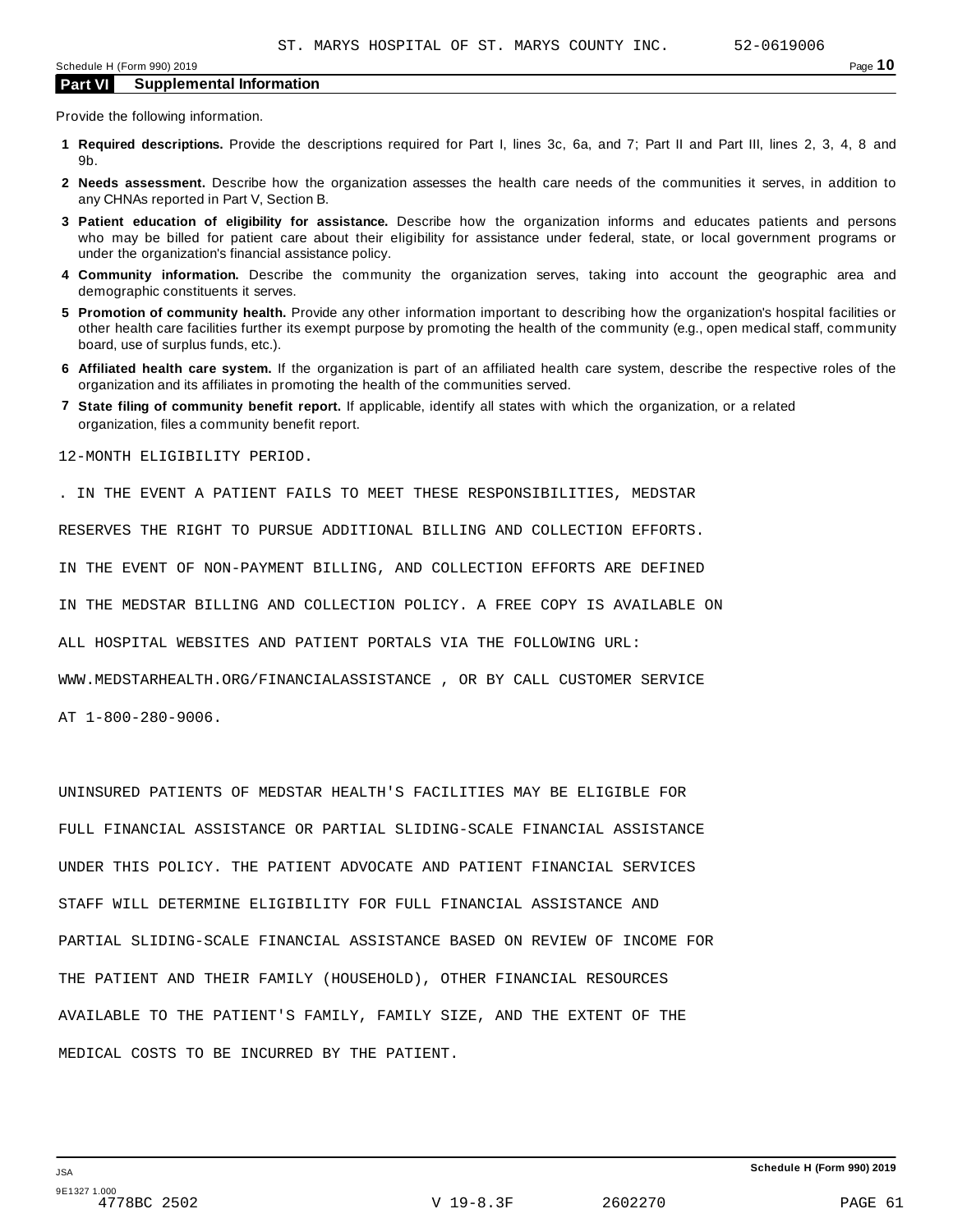Provide the following information.

- **1 Required descriptions.** Provide the descriptions required for Part I, lines 3c, 6a, and 7; Part II and Part III, lines 2, 3, 4, 8 and 9b.
- **2 Needs assessment.** Describe how the organization assesses the health care needs of the communities it serves, in addition to any CHNAs reported in Part V, Section B.
- **3 Patient education of eligibility for assistance.** Describe how the organization informs and educates patients and persons who may be billed for patient care about their eligibility for assistance under federal, state, or local government programs or under the organization's financial assistance policy.
- **4 Community information.** Describe the community the organization serves, taking into account the geographic area and demographic constituents it serves.
- **5 Promotion of community health.** Provide any other information important to describing how the organization's hospital facilities or other health care facilities further its exempt purpose by promoting the health of the community (e.g., open medical staff, community board, use of surplus funds, etc.).
- **6 Affiliated health care system.** If the organization is part of an affiliated health care system, describe the respective roles of the organization and its affiliates in promoting the health of the communities served.
- **7 State filing of community benefit report.** If applicable, identify all states with which the organization, or a related organization, files a community benefit report.

COMMUNITY INFORMATION

PART VI, LINE 4

GEOGRAPHIC:

ST. MARY'S COUNTY IS LOCATED ON A PENINSULA IN SOUTHERN MARYLAND WITH OVER 400 MILES OF SHORELINE ON THE PATUXENT RIVER, POTOMAC RIVER AND CHESAPEAKE BAY. MSMH, LOCATED IN LEONARDTOWN, MARYLAND, IS THE ONLY ACUTE CARE HOSPITAL IN THE COUNTY. THE COUNTY IS DESIGNATED BY THE BUREAU OF PRIMARY CARE AS A HEALTH PROFESSIONS SHORTAGE AREA FOR DENTAL AND MENTAL HEALTH. THE SOUTHERN HALF OF THE COUNTY IS DESIGNATED AS A PRIMARY CARE SHORTAGE AREA. THE HOSPITAL'S CBSA INCLUDES THE 113,510 RESIDENTS OF ST. MARY'S COUNTY, MARYLAND, WITH A FOCUS ON THE LEXINGTON PARK COMMUNITY (ZIP CODE 20653). THE LEXINGTON PARK COMMUNITY WAS SELECTED DUE TO A HIGH DENSITY OF LOW-INCOME RESIDENTS.

#### DEMOGRAPHICS:

ST. MARY'S COUNTY HAS A POPULATION OF 113,510 CITIZENS. ST. MARY'S COUNTY IS A STATE DESIGNATED RURAL AREA WITH A DIVERSE POPULATION. FARMERS, WATERMAN, HIGH TECH SCIENTISTS, DEFENSE CONTRACTORS/ENGINEERS AND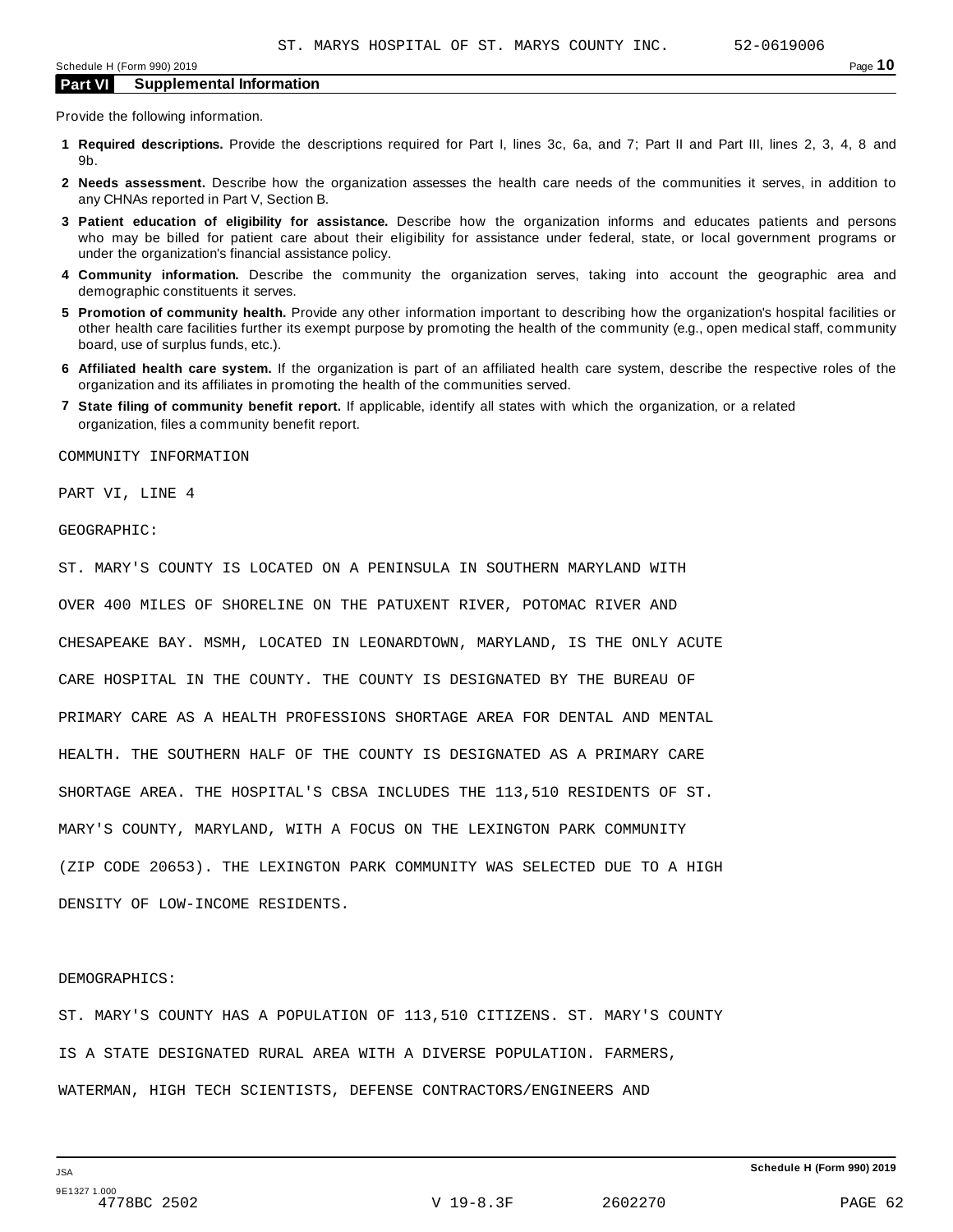Provide the following information.

- **1 Required descriptions.** Provide the descriptions required for Part I, lines 3c, 6a, and 7; Part II and Part III, lines 2, 3, 4, 8 and 9b.
- **2 Needs assessment.** Describe how the organization assesses the health care needs of the communities it serves, in addition to any CHNAs reported in Part V, Section B.
- **3 Patient education of eligibility for assistance.** Describe how the organization informs and educates patients and persons who may be billed for patient care about their eligibility for assistance under federal, state, or local government programs or under the organization's financial assistance policy.
- **4 Community information.** Describe the community the organization serves, taking into account the geographic area and demographic constituents it serves.
- **5 Promotion of community health.** Provide any other information important to describing how the organization's hospital facilities or other health care facilities further its exempt purpose by promoting the health of the community (e.g., open medical staff, community board, use of surplus funds, etc.).
- **6 Affiliated health care system.** If the organization is part of an affiliated health care system, describe the respective roles of the organization and its affiliates in promoting the health of the communities served.
- **7 State filing of community benefit report.** If applicable, identify all states with which the organization, or a related organization, files a community benefit report.

MILITARY MEMBERS LIVE ALONGSIDE AMISH AND MENNONITE COMMUNITIES, MAKING

THE ST. MARY'S COUNTY POPULATION UNIQUE. THE RESIDENTS OF ST. MARY'S

COUNTY ARE MAJORITY WHITE (78.1%), FOLLOWED BY BLACK/AFRICAN AMERICAN

(14.9%), HISPANIC (5.6%), ASIAN (2.9%), AMERICAN INDIAN/ALASKA NATIVE

(0.5%) AND NATIVE HAWAIIAN AND OTHER PACIFIC ISLANDER (0.1%).

ST. MARY'S COUNTY CONTINUES TO MAINTAIN STEADY POPULATION GROWTH. AFTER AN ALARMING 22% POPULATION INCREASE OVER THE PAST 15 YEARS, THE GROWTH RATE HAS STEADIED TO 5% SINCE 2010.THE COUNTY ALSO HAS THE HIGHEST PERCENTAGE OF VETERANS IN MARYLAND, ONE OF THE LOWEST MEDIAN AGES, AND AN EMERGING HISPANIC POPULATION, ALL OF WHICH INFLUENCE HEALTH AND DELIVERY OF HEALTH SERVICES. HEART DISEASE AND STROKE, OBESITY, DIABETES, CANCER, AND LOWER RESPIRATORY ILLNESSES, ARE THE LEADING CAUSES OF DEATH. THE HIGH PAYING JOBS ASSOCIATED WITH THE PATUXENT RIVER NAVAL AIR STATION MASK A GROWING UNDERSERVED AREA LOCATED OUTSIDE THE BASE GATES IN THE LEXINGTON PARK COMMUNITY (ZIP CODE 20653). WITHIN THE COUNTY, 76.5% OF EMPLOYED INDIVIDUALS REMAIN IN THE COUNTY FOR THEIR EMPLOYMENT.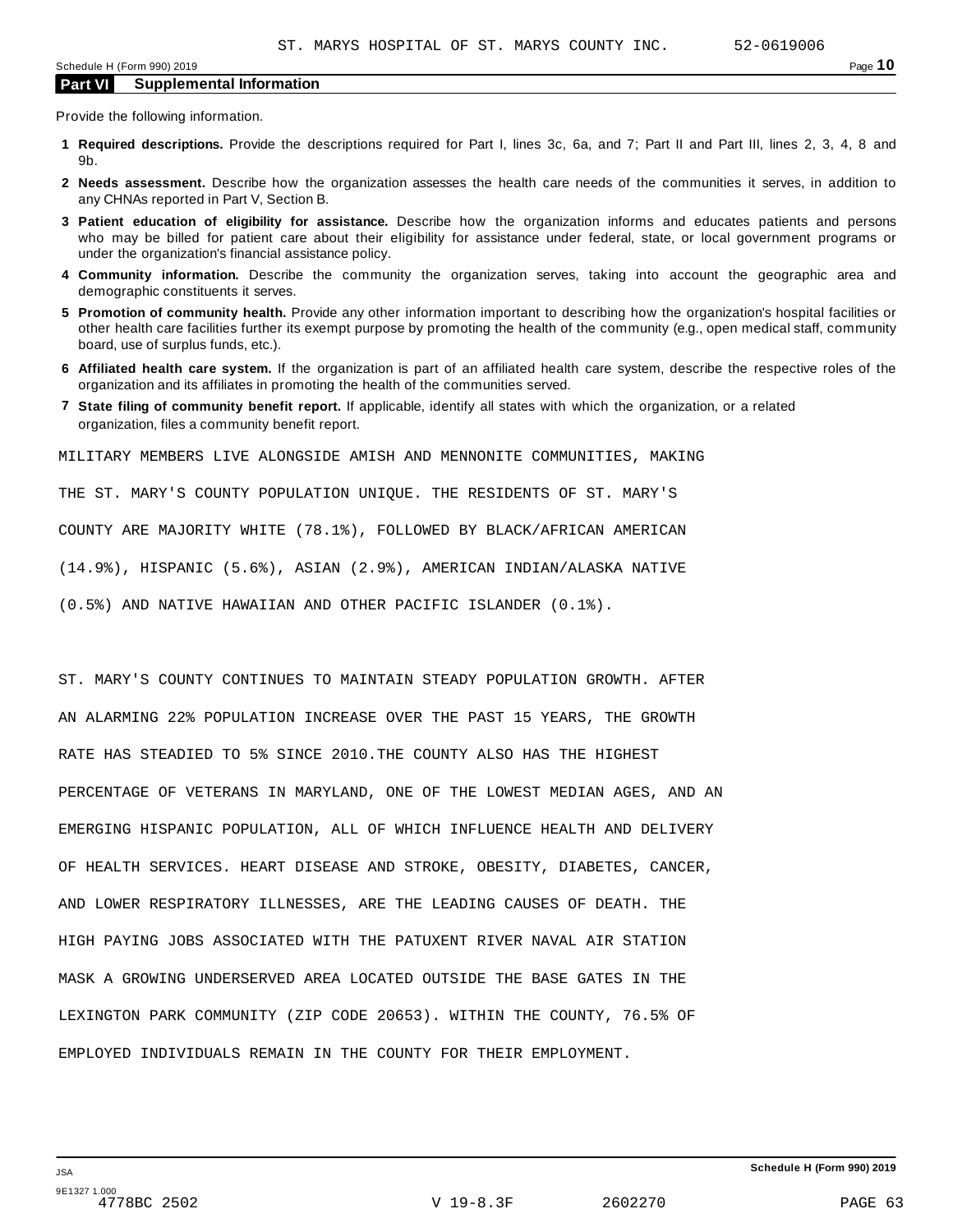Provide the following information.

- **1 Required descriptions.** Provide the descriptions required for Part I, lines 3c, 6a, and 7; Part II and Part III, lines 2, 3, 4, 8 and 9b.
- **2 Needs assessment.** Describe how the organization assesses the health care needs of the communities it serves, in addition to any CHNAs reported in Part V, Section B.
- **3 Patient education of eligibility for assistance.** Describe how the organization informs and educates patients and persons who may be billed for patient care about their eligibility for assistance under federal, state, or local government programs or under the organization's financial assistance policy.
- **4 Community information.** Describe the community the organization serves, taking into account the geographic area and demographic constituents it serves.
- **5 Promotion of community health.** Provide any other information important to describing how the organization's hospital facilities or other health care facilities further its exempt purpose by promoting the health of the community (e.g., open medical staff, community board, use of surplus funds, etc.).
- **6 Affiliated health care system.** If the organization is part of an affiliated health care system, describe the respective roles of the organization and its affiliates in promoting the health of the communities served.
- **7 State filing of community benefit report.** If applicable, identify all states with which the organization, or a related organization, files a community benefit report.

LEXINGTON PARK, THE CBSA, HAS THE GREATEST NUMBER OF MEDICALLY

UNDERSERVED CITIZENS IN THE REGION. APPROXIMATELY 11% (12,906 RESIDENTS)

OF THE ST. MARY'S POPULATION LIVES IN THE LEXINGTON PARK CENSUS

DESIGNATED PLACE (CDP), WHICH IS THE SINGLE LARGEST CENTER OF POPULATION

IN THE COUNTY, WITH A DISPROPORTIONATE NUMBER (15.3%) LIVING IN POVERTY

OR NEAR POVERTY LEVELS. THE LARGEST NUMBER OF MINORITIES (30.6%

BLACK/AFRICAN AMERICAN AND 9.8% HISPANIC) LIVE WITHIN THIS CENSUS TRACT.

THE MEDIAN ANNUAL FAMILY INCOME FOR LEXINGTON PARK IS \$68,804, AS

COMPARED TO THE MEDIAN ANNUAL FAMILY INCOME IN ST. MARY'S COUNTY OF

\$90,438. CERTAIN CENSUS TRACTS WITHIN THE LEXINGTON PARK AREA HAVE A HIGH

CONCENTRATION OF POVERTY, WITH ONE HAVING A MEDIAN ANNUAL FAMILY INCOME

AS LOW AS \$42,766. LEXINGTON PARK HAS A LOWER PER CAPITA INCOME AND A

HIGHER UNEMPLOYMENT RATE THAN THE REST OF ST. MARY'S COUNTY, A

COMBINATION CONTRIBUTING TO THE COUNTY'S HEALTH DISPARITIES.

SOURCE: U.S. CENSUS BUREAU, 2010-2019 POPULATION ESTIMATES HTTPS://WWW.CENSUS.GOV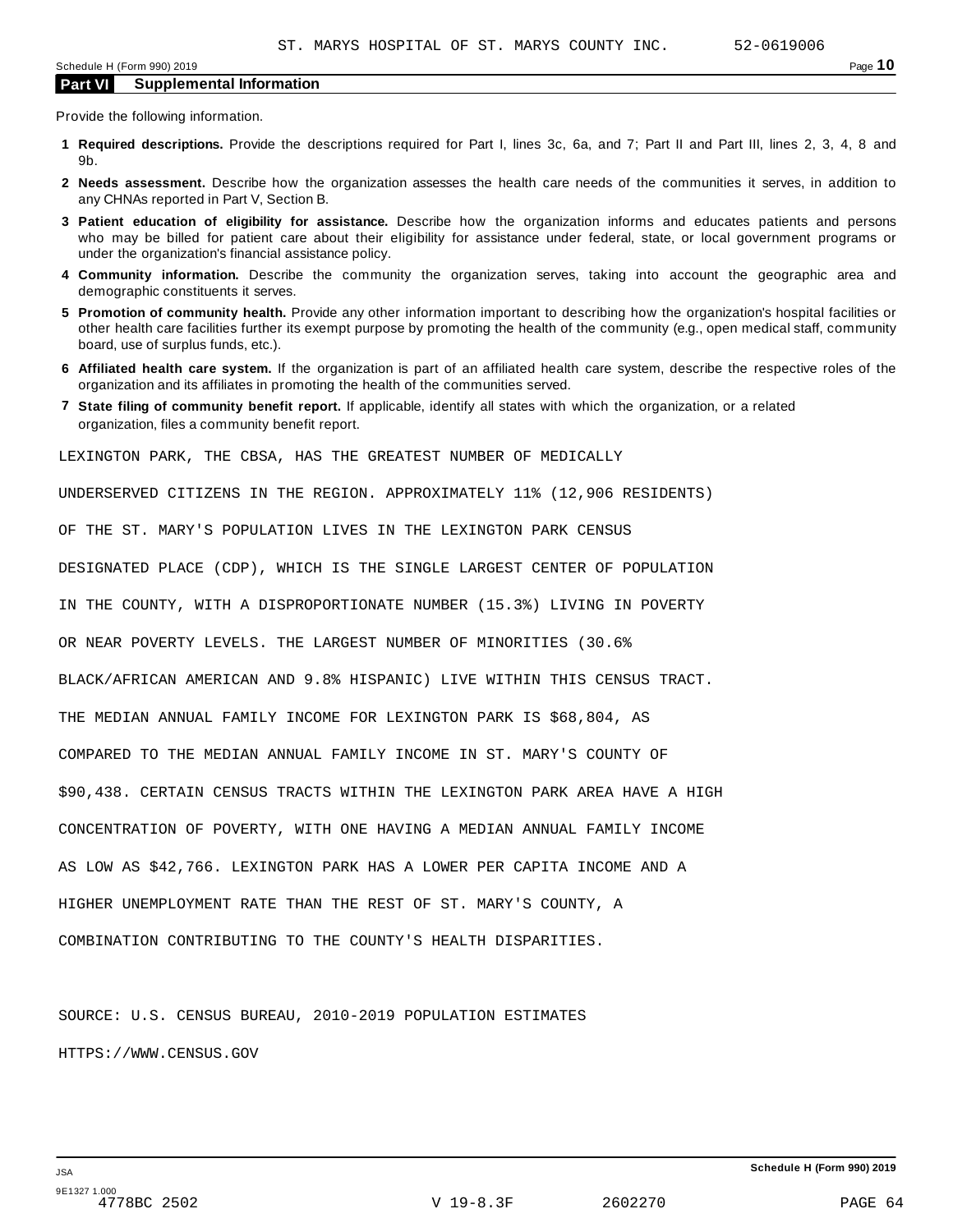Provide the following information.

- **1 Required descriptions.** Provide the descriptions required for Part I, lines 3c, 6a, and 7; Part II and Part III, lines 2, 3, 4, 8 and 9b.
- **2 Needs assessment.** Describe how the organization assesses the health care needs of the communities it serves, in addition to any CHNAs reported in Part V, Section B.
- **3 Patient education of eligibility for assistance.** Describe how the organization informs and educates patients and persons who may be billed for patient care about their eligibility for assistance under federal, state, or local government programs or under the organization's financial assistance policy.
- **4 Community information.** Describe the community the organization serves, taking into account the geographic area and demographic constituents it serves.
- **5 Promotion of community health.** Provide any other information important to describing how the organization's hospital facilities or other health care facilities further its exempt purpose by promoting the health of the community (e.g., open medical staff, community board, use of surplus funds, etc.).
- **6 Affiliated health care system.** If the organization is part of an affiliated health care system, describe the respective roles of the organization and its affiliates in promoting the health of the communities served.
- **7 State filing of community benefit report.** If applicable, identify all states with which the organization, or a related organization, files a community benefit report.

PROMOTION OF COMMUNITY HEALTH

PART VI, LINE 5 AS A COMMUNITY PARTNER, MSMH ENGAGES IN SEVERAL COMMUNITY

BENEFIT ACTIVITIES TO IMPROVE AND PROMOTE THE HEALTH AND WELLBEING OF THE

COMMUNITY. PRIORITY AREAS, AS DETERMINED BY THE 2018 CHNA, FALL UNDER

THREE AREAS OF FOCUS INCLUDING HEALTH AND WELLNESS, ACCESS TO CARE, AND

SOCIAL DETERMINANTS OF HEALTH. PROGRAMS INCLUDE (BUT ARE NOT LIMITED TO):

#### HEALTH AND WELLNESS

EDUCATIONAL PROGRAMS ARE OFFERED WITH THE GOAL OF IMPROVING COMMUNITY HEALTH AND WELL-BEING. FOR EXAMPLE, THE LIVING WELL: CHRONIC DISEASE SELF-MANAGEMENT IS A FREE SEVEN-WEEK HEALTH EDUCATION AND BEHAVIOR CHANGE PROGRAM FOCUSED ON THE MANAGEMENT OF DIAGNOSED DISEASES. THE PROGRAM IS DESIGNED FOR ADULTS LIVING WITH A CHRONIC CONDITION, SUCH AS HEART DISEASE, DIABETES, CANCER, DEPRESSION, CHRONIC PAIN, ARTHRITIS, LUNG DISEASE, MULTIPLE SCLEROSIS OR ANY CHRONIC HEALTH CONCERN. WE HAVE OFFERED THIS PROGRAM AT MULTIPLE LOCATIONS INCLUDING AT EAST RUN WHERE OUR CBSA IS LOCATED. THE DIABETES PREVENTION PROGRAM IS A YEARLONG PROGRAM THAT PROVIDES LIFESTYLE CHANGE EDUCATION FOR PATIENTS WHO HAVE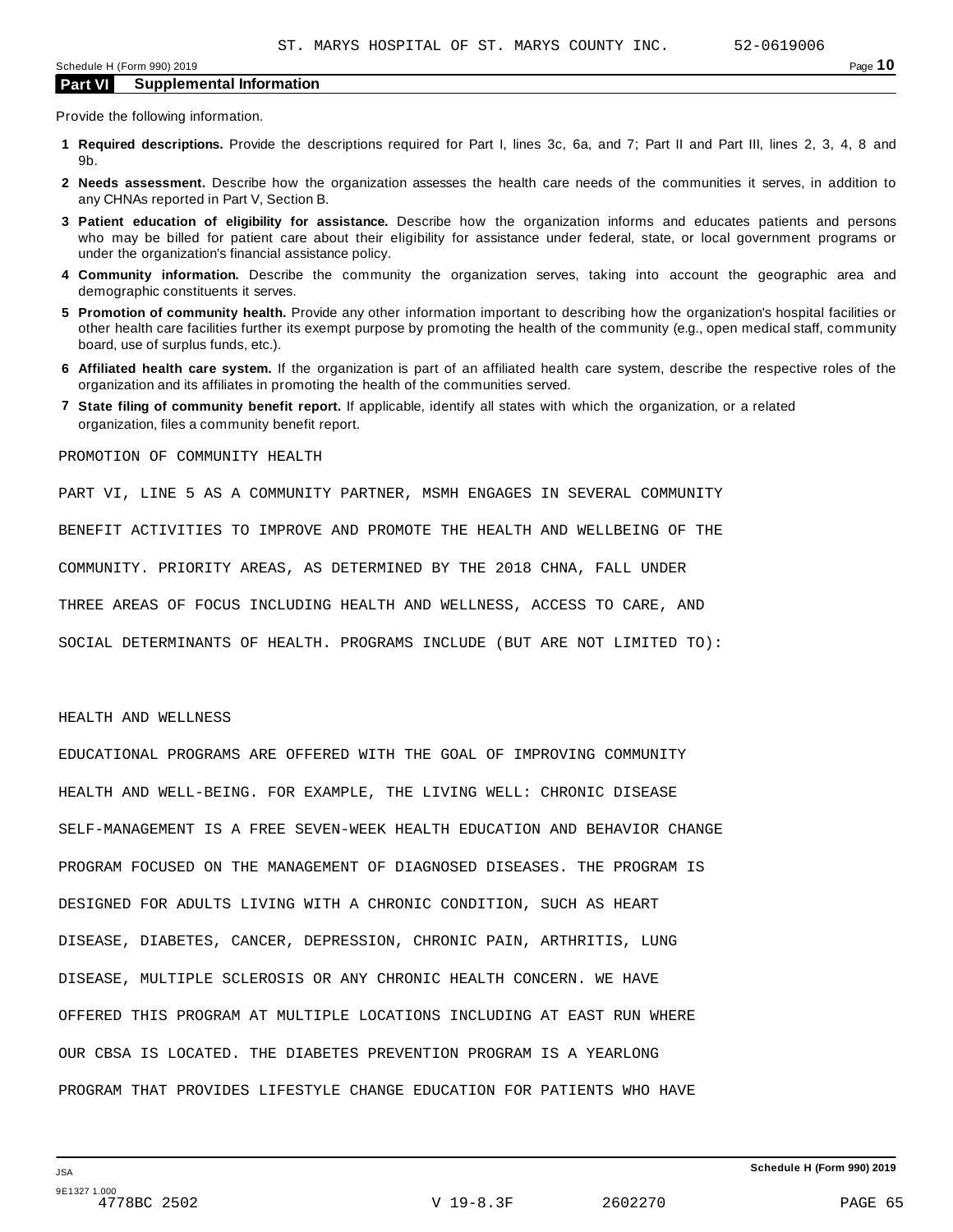Provide the following information.

- **1 Required descriptions.** Provide the descriptions required for Part I, lines 3c, 6a, and 7; Part II and Part III, lines 2, 3, 4, 8 and 9b.
- **2 Needs assessment.** Describe how the organization assesses the health care needs of the communities it serves, in addition to any CHNAs reported in Part V, Section B.
- **3 Patient education of eligibility for assistance.** Describe how the organization informs and educates patients and persons who may be billed for patient care about their eligibility for assistance under federal, state, or local government programs or under the organization's financial assistance policy.
- **4 Community information.** Describe the community the organization serves, taking into account the geographic area and demographic constituents it serves.
- **5 Promotion of community health.** Provide any other information important to describing how the organization's hospital facilities or other health care facilities further its exempt purpose by promoting the health of the community (e.g., open medical staff, community board, use of surplus funds, etc.).
- **6 Affiliated health care system.** If the organization is part of an affiliated health care system, describe the respective roles of the organization and its affiliates in promoting the health of the communities served.
- **7 State filing of community benefit report.** If applicable, identify all states with which the organization, or a related organization, files a community benefit report.

ELEVATED A1C LEVELS, THOUGH ARE NOT OFFICIALLY IDENTIFIED AS A TYPE 2

DIABETIC. OFTEN, AND BEYOND THE BENEFIT OF STAVING OFF A DIAGNOSIS OF

TYPE 2 DIABETES, PARTICIPANTS ACHIEVE WEIGHT LOSS WHICH HELPS TO FURTHER

DELAY THE ONSET OF OTHER CHRONIC DISEASES.

SUPPORT GROUPS ARE OFFERED TO COMMUNITY MEMBERS FOR A VARIETY OF TOPICS INCLUDING MULTIPLE SCLEROSIS, BREASTFEEDING, CANCER, PARKINSON'S AND STROKE. IN RESPONSE TO COVID 19, THESE SUPPORT GROUPS HAVE BEEN OFFERED IN A TELEHEALTH PLATFORM SO PARTICIPANTS AT RISK OF CONTRACTING ILLNESSES CAN STILL RECEIVE THE NEEDED SUPPORT WHILE REMAINING SAFELY IN THEIR HOMES. ASSOCIATES PARTICIPATE IN COMMUNITY HEALTH EVENTS SUCH AS EDUCATIONAL DAYS, COMMUNITY SPONSORED EVENTS AND EXPOSITIONS WHERE SCREENINGS ARE PERFORMED, AND HEALTH INFORMATION IS SHARED. OUTREACH IS ALSO PROVIDED IN-PERSON AND VIRTUALLY, HOSPITAL STAFF SHARE THEIR KNOWLEDGE WITH THE COMMUNITY THROUGH ENGAGING INTERVIEWS, SEMINARS, BLOGS AND VIDEOS.

#### ACCESS TO CARE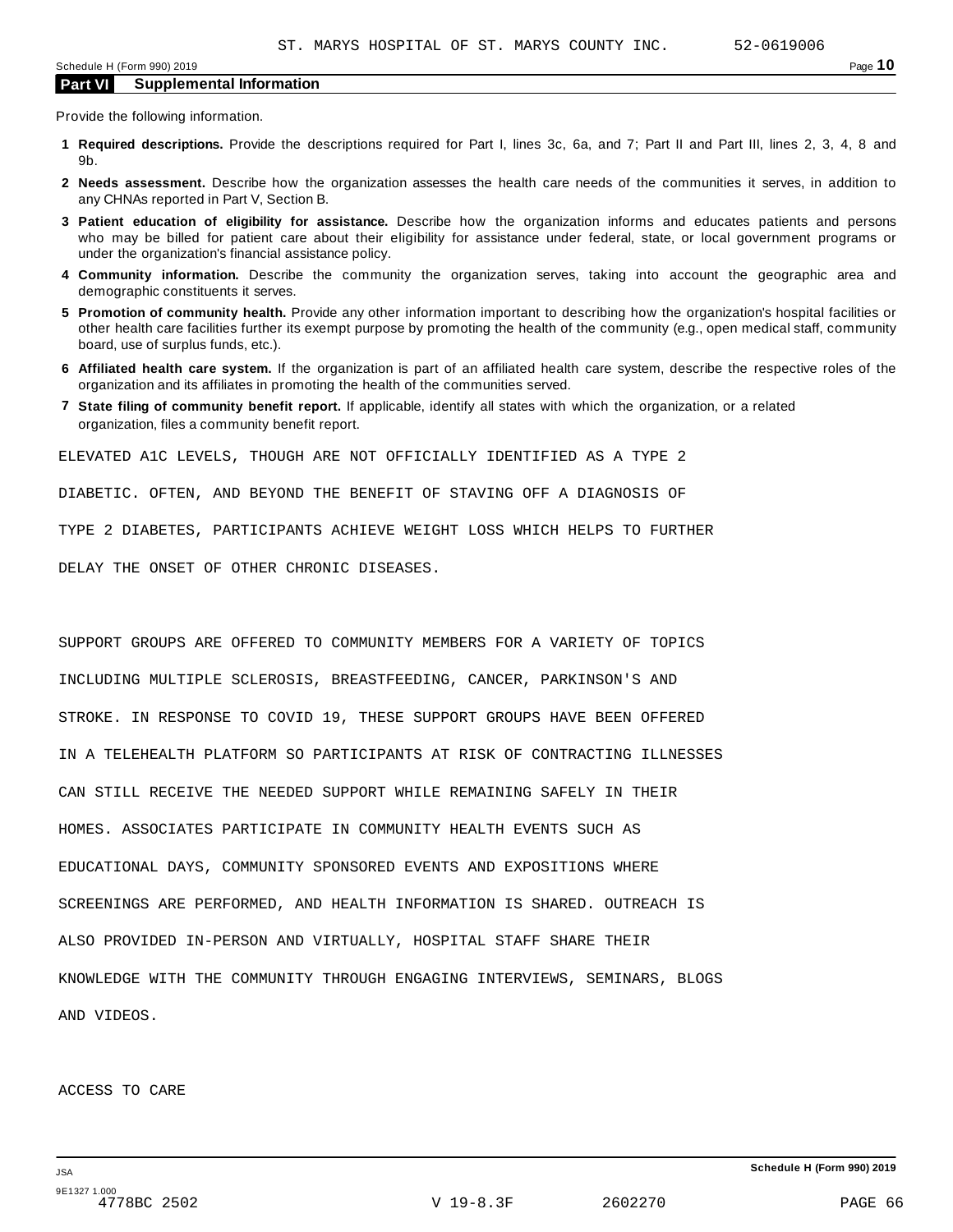Provide the following information.

- **1 Required descriptions.** Provide the descriptions required for Part I, lines 3c, 6a, and 7; Part II and Part III, lines 2, 3, 4, 8 and 9b.
- **2 Needs assessment.** Describe how the organization assesses the health care needs of the communities it serves, in addition to any CHNAs reported in Part V, Section B.
- **3 Patient education of eligibility for assistance.** Describe how the organization informs and educates patients and persons who may be billed for patient care about their eligibility for assistance under federal, state, or local government programs or under the organization's financial assistance policy.
- **4 Community information.** Describe the community the organization serves, taking into account the geographic area and demographic constituents it serves.
- **5 Promotion of community health.** Provide any other information important to describing how the organization's hospital facilities or other health care facilities further its exempt purpose by promoting the health of the community (e.g., open medical staff, community board, use of surplus funds, etc.).
- **6 Affiliated health care system.** If the organization is part of an affiliated health care system, describe the respective roles of the organization and its affiliates in promoting the health of the communities served.
- **7 State filing of community benefit report.** If applicable, identify all states with which the organization, or a related organization, files a community benefit report.

EAST RUN MEDICAL CENTER IS HOME TO A PRIMARY CARE, BEHAVIORAL HEALTH, AND

SAFETY-NET DENTAL CLINIC IN THE CBSA. THESE SERVICES, ALONG WITH

TRANSITIONAL CARE OUTPATIENT NURSES AND COMMUNITY HEALTH ADVOCATES ASSIST

IN BRIDGING THE GAPS IN SERVICES OUR MOST VULNERABLE COMMUNITY MEMBERS

FACE. BEYOND THESE SERVICES, THE DIABETES SELF-MANAGEMENT PROGRAM WAS

OFFERED AT THIS LOCATION AFFORDING THE SAME LEVEL OF SERVICES PROVIDED AT

THE HOSPITAL IN AN EFFORT TO REACH INDIVIDUALS WHERE THEY ARE. THE

SEVEN-WEEK PROGRAM WAS OFFERED TO RESIDENTS WHO HAD A VESTED INTEREST IN

MANAGING THEIR DIABETES AND WAS WELL-RECEIVED. TOBACCO CESSATION WAS

OFFERED, IN PARTNERSHIP WITH THE LOCAL HEALTH DEPARTMENT BUT ULTIMATELY

WAS TRANSITIONED TO VIRTUAL MEETINGS TO BETTER SERVE THE ENTIRE

COMMUNITY, ESPECIALLY DUE TO THE PANDEMIC. FINALLY, THE PARENTS TO BE

WORKSHOP, A FULL DAY PROGRAM THAT OFFERS THE BASICS FOR NEW PARENTS

INCLUDING, INFANT CPR, CHILDBIRTH, BREASTFEEDING BASICS AND BABY CARE

BASICS, WAS OFFERED AT EAST RUN UNTIL MARCH WHEN CLASSES WERE SUSPENDED

AS LESS THAN 20% OF PARTICIPANTS WERE CBSA RESIDENTS.

#### SOCIAL DETERMINANTS OF HEALTH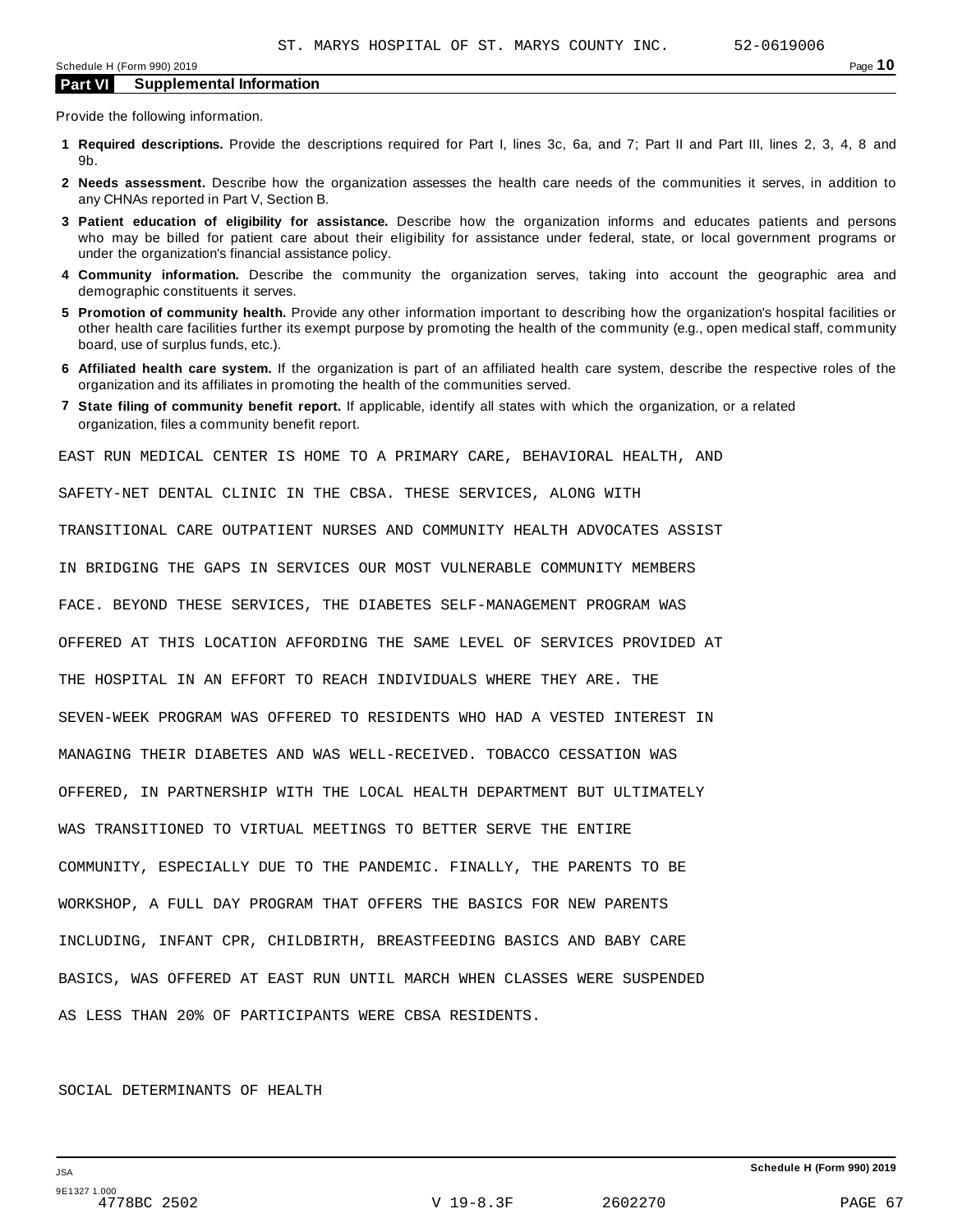Provide the following information.

- **1 Required descriptions.** Provide the descriptions required for Part I, lines 3c, 6a, and 7; Part II and Part III, lines 2, 3, 4, 8 and 9b.
- **2 Needs assessment.** Describe how the organization assesses the health care needs of the communities it serves, in addition to any CHNAs reported in Part V, Section B.
- **3 Patient education of eligibility for assistance.** Describe how the organization informs and educates patients and persons who may be billed for patient care about their eligibility for assistance under federal, state, or local government programs or under the organization's financial assistance policy.
- **4 Community information.** Describe the community the organization serves, taking into account the geographic area and demographic constituents it serves.
- **5 Promotion of community health.** Provide any other information important to describing how the organization's hospital facilities or other health care facilities further its exempt purpose by promoting the health of the community (e.g., open medical staff, community board, use of surplus funds, etc.).
- **6 Affiliated health care system.** If the organization is part of an affiliated health care system, describe the respective roles of the organization and its affiliates in promoting the health of the communities served.
- **7 State filing of community benefit report.** If applicable, identify all states with which the organization, or a related organization, files a community benefit report.

THE SCREENING, BRIEF INTERVENTION, AND REFERRAL TO TREATMENT (SBIRT)

PROGRAM IS PROVIDED TO SUPPORT SUBSTANCE ABUSE RECOVERY IN THE COMMUNITY

AND PROMOTE ACCESS TO BEHAVIORAL HEALTH PROGRAMS. THIS PROGRAM INCLUDES

THREE MAIN COMPONENTS: SCREENING, BRIEF INTERVENTION, AND REFERRAL TO

TREATMENT. THOSE WHO SCREEN POSITIVE FOR HIGH-RISK BEHAVIORS ARE

CONNECTED TO PEER RECOVERY COACHES WHO CONDUCT A BRIEF INTERVENTION AND

REFER TO TREATMENT IF APPROPRIATE. OPIOID OVERDOSE SURVIVOR OUTREACH

COACHES LINK COMMUNITY MEMBERS WITH A HISTORY OF SUBSTANCE ABUSE

TREATMENT WITH THE RESOURCES THEY NEED TO PREVENT A FUTURE OVERDOSE. THIS

TEAM WORKS IN COORDINATION WITH OUR COMMUNITY HEALTH WORKERS AS WELL AS

TRANSITIONAL CARE NURSES AS THEY RE-ENTER THE COMMUNITY SETTING, EQUIPPED

WITH THE NEEDED RESOURCES TO MANAGE THEIR ADDICTIONS AND PROMOTE

RECOVERY.

OUR HOSPITAL PARTNERS WITH A LOCAL ENTITY TO PROMOTE ACCESS TO CARE FOR VULNERABLE POPULATIONS. THROUGH THIS PARTNERSHIP, DOOR-TO-DOOR TRANSPORTATION IS PROVIDED TO PATIENTS AND/OR FAMILIES WHO ARE CONNECTED WITH TRANSITIONAL CARE NURSES AND /OR THE COMMUNITY HEALTH WORKERS THAT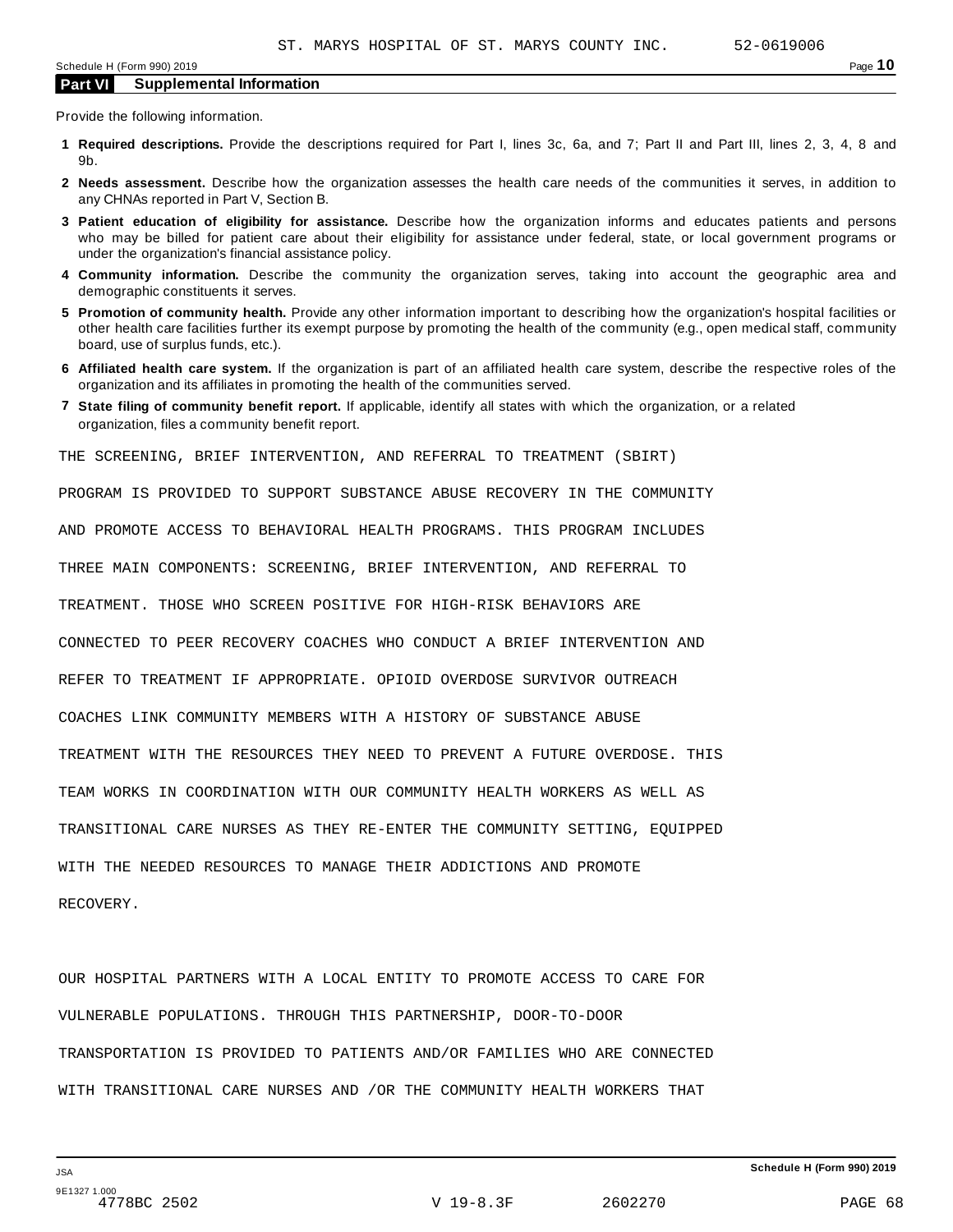Provide the following information.

- **1 Required descriptions.** Provide the descriptions required for Part I, lines 3c, 6a, and 7; Part II and Part III, lines 2, 3, 4, 8 and 9b.
- **2 Needs assessment.** Describe how the organization assesses the health care needs of the communities it serves, in addition to any CHNAs reported in Part V, Section B.
- **3 Patient education of eligibility for assistance.** Describe how the organization informs and educates patients and persons who may be billed for patient care about their eligibility for assistance under federal, state, or local government programs or under the organization's financial assistance policy.
- **4 Community information.** Describe the community the organization serves, taking into account the geographic area and demographic constituents it serves.
- **5 Promotion of community health.** Provide any other information important to describing how the organization's hospital facilities or other health care facilities further its exempt purpose by promoting the health of the community (e.g., open medical staff, community board, use of surplus funds, etc.).
- **6 Affiliated health care system.** If the organization is part of an affiliated health care system, describe the respective roles of the organization and its affiliates in promoting the health of the communities served.
- **7 State filing of community benefit report.** If applicable, identify all states with which the organization, or a related organization, files a community benefit report.

HAVE AN IDENTIFIED FINANCIAL NEED. THIS TRANSPORTATION ASSISTANCE ALLOWS

PATIENTS TO ATTEND NECESSARY APPOINTMENTS WITH THEIR HEALTH CARE

PROVIDERS IN AN EFFORT TO MAINTAIN COMPLIANCE WITH THEIR HEALTH PLAN.

COMMUNITY HEALTH WORKERS IMPROVE THE HEALTH OF THEIR COMMUNITIES BY EDUCATING OTHERS ON DISEASE AND INJURY PREVENTION AND LINKING COMMUNITY MEMBERS TO HEALTHCARE AND SOCIAL SERVICES, INCLUDING FOOD ACCESS, TRANSPORTATION, HOUSING, AND UTILITY ASSISTANCE. PARTICIPATING IN DAILY INTER-DISCIPLINARY MODEL OF CARE (IMOC) ROUNDS ALLOWS THE CHWS TO MEET FACE TO FACE WITH MEDICAL STAFF AND ULTIMATELY THE PATIENTS TO ADDRESS

BARRIERS TO CARE THEY MAY HAVE.

RX FOR SUCCESS PROVIDES ROBUST STUDENT INTERNSHIP EXPERIENCES FOR HIGH-RISK YOUTH ATTENDING HIGH SCHOOL, LOCATED IN OUR CBSA. THIS EIGHT-WEEK SUMMER INTERNSHIP CONNECTS THE COURSE CURRICULUM WITH TANGIBLE ONSITE EXPERIENCE. THIS ALLOWS STUDENTS TO DEMONSTRATE SKILL DEVELOPMENT AND EXPERIENCE WORKING IN THE MEDICAL FIELD WHILE RECEIVING A COMPARABLE WAGE.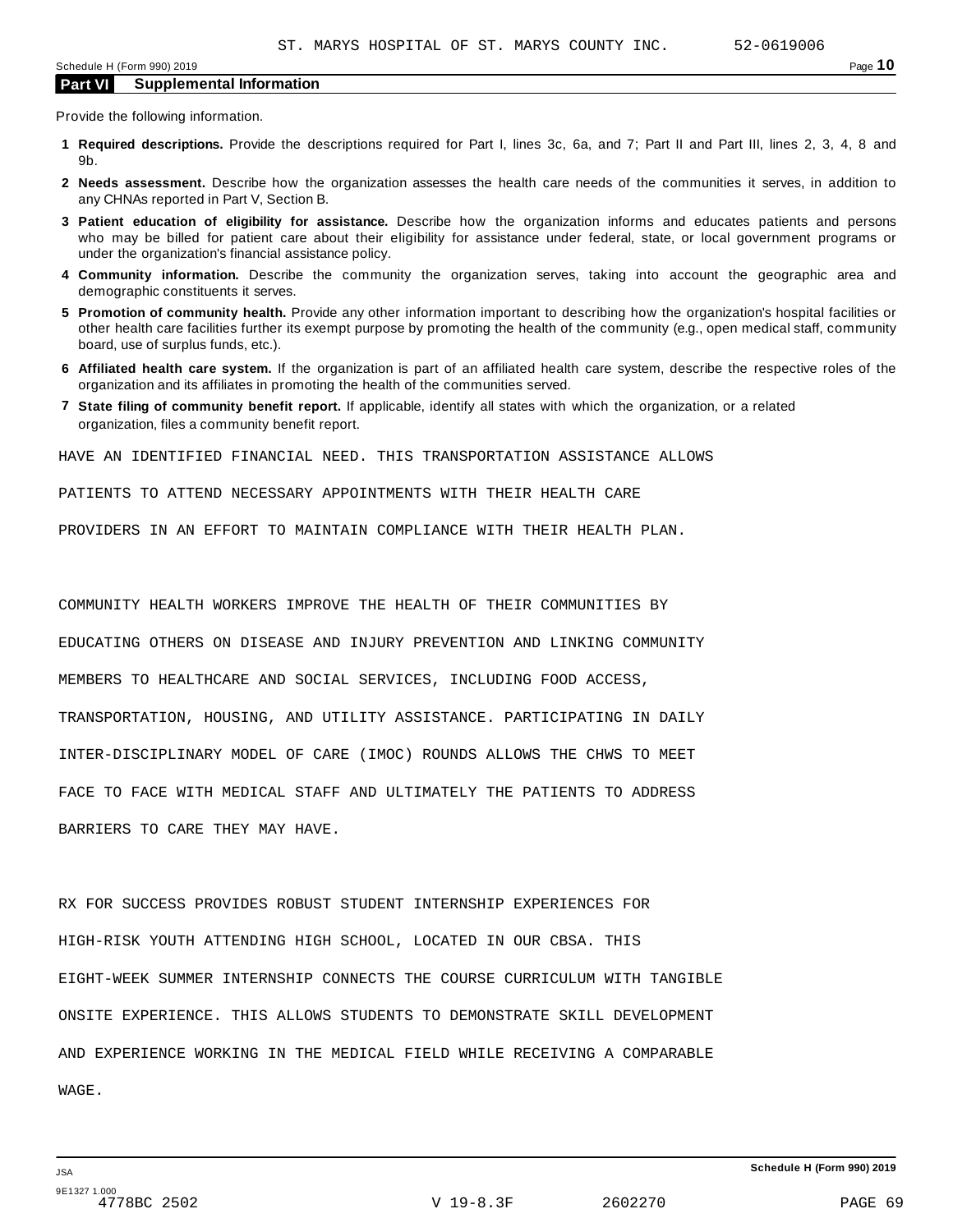Provide the following information.

- **1 Required descriptions.** Provide the descriptions required for Part I, lines 3c, 6a, and 7; Part II and Part III, lines 2, 3, 4, 8 and 9b.
- **2 Needs assessment.** Describe how the organization assesses the health care needs of the communities it serves, in addition to any CHNAs reported in Part V, Section B.
- **3 Patient education of eligibility for assistance.** Describe how the organization informs and educates patients and persons who may be billed for patient care about their eligibility for assistance under federal, state, or local government programs or under the organization's financial assistance policy.
- **4 Community information.** Describe the community the organization serves, taking into account the geographic area and demographic constituents it serves.
- **5 Promotion of community health.** Provide any other information important to describing how the organization's hospital facilities or other health care facilities further its exempt purpose by promoting the health of the community (e.g., open medical staff, community board, use of surplus funds, etc.).
- **6 Affiliated health care system.** If the organization is part of an affiliated health care system, describe the respective roles of the organization and its affiliates in promoting the health of the communities served.
- **7 State filing of community benefit report.** If applicable, identify all states with which the organization, or a related organization, files a community benefit report.

INSECURITY, AND BARRIERS RELATED TO TRANSPORTATION, EMPLOYMENT, AND UTILITIES. IDENTIFIED NEEDS ARE ADDRESSED BY CONNECTING THE PARTICIPANT TO SOCIAL SERVICES AND OTHER RESOURCES IN THE COMMUNITY AND FOLLOWING THEIR CARE THROUGH THE COMMUNITY HEALTH WORKER TEAM, ACCESSHEALTH. UTILIZING THE AUNT BERTHA ONLINE PLATFORM ALLOWS OUR ASSOCIATES THE ABILITY TO REFER, TRACK AND MANAGE CONNECTIONS WITH LOCAL NONPROFIT GROUPS AND PUBLIC SERVICE AGENCIES THAT MAY BE ABLE TO PROVIDE ASSISTANCE TO THOSE REQUIRING SUPPORT.

SOCIAL NEEDS SCREENINGS ARE PROVIDED TO SCREEN FOR FOOD AND HOUSING

#### DISASTER READINESS

THE HOSPITAL STRENGTHENED THE COMMUNITY HEALTH RESILIENCE BY IMPROVING THE ABILITY OF THE COMMUNITY TO WITHSTAND AND RECOVER FROM CORONAVIRUS, A PUBLIC HEALTH EMERGENCY THAT SURFACED IN MARCH 2020. LEADERSHIP PARTICIPATED IN COMMUNITY-WIDE TASK FORCES AND STAFF IMPLEMENTED PROGRAMS ASSOCIATED WITH ADDRESSING HEALTH NEEDS ARISING FROM CORONAVIRUS.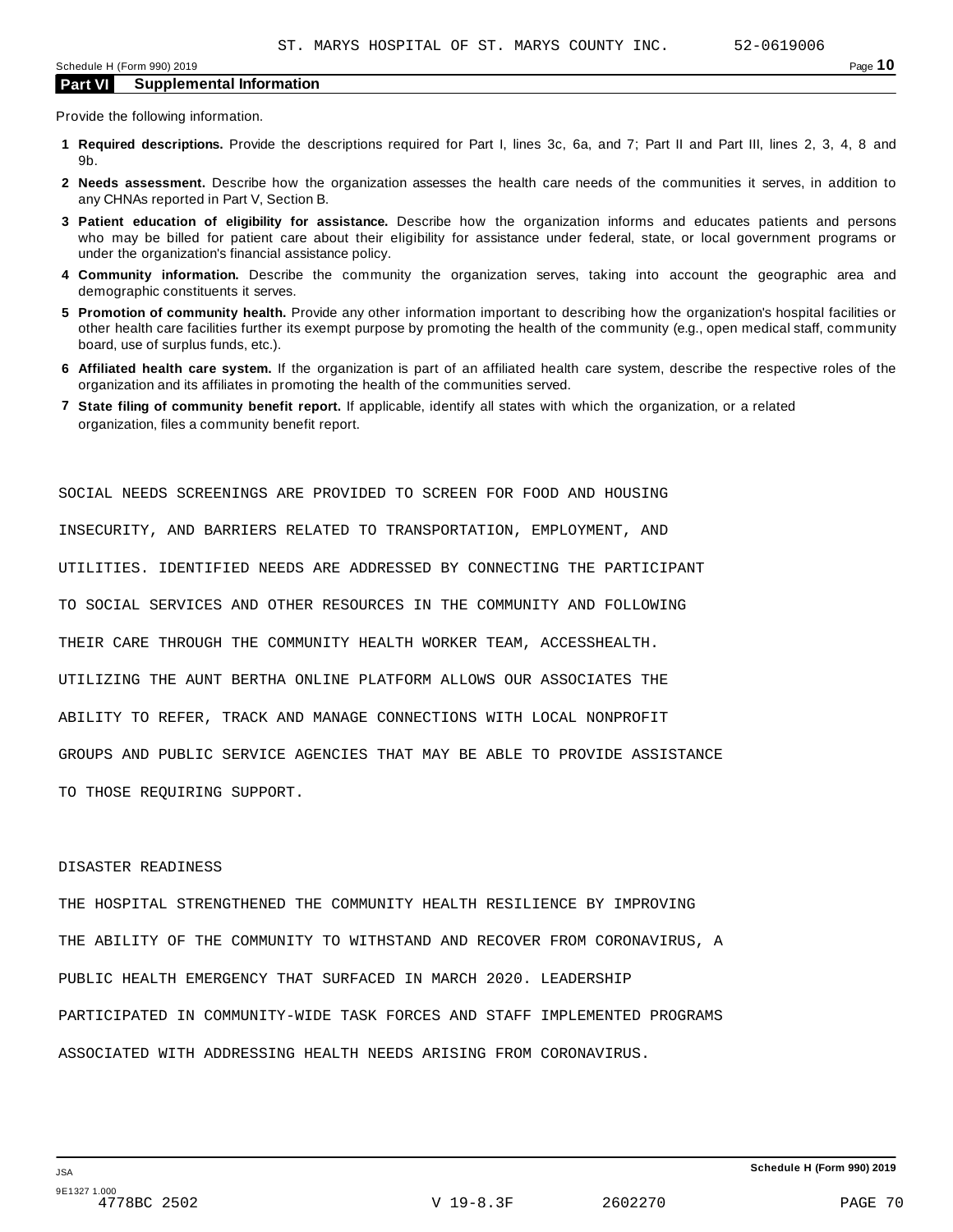Provide the following information.

- **1 Required descriptions.** Provide the descriptions required for Part I, lines 3c, 6a, and 7; Part II and Part III, lines 2, 3, 4, 8 and 9b.
- **2 Needs assessment.** Describe how the organization assesses the health care needs of the communities it serves, in addition to any CHNAs reported in Part V, Section B.
- **3 Patient education of eligibility for assistance.** Describe how the organization informs and educates patients and persons who may be billed for patient care about their eligibility for assistance under federal, state, or local government programs or under the organization's financial assistance policy.
- **4 Community information.** Describe the community the organization serves, taking into account the geographic area and demographic constituents it serves.
- **5 Promotion of community health.** Provide any other information important to describing how the organization's hospital facilities or other health care facilities further its exempt purpose by promoting the health of the community (e.g., open medical staff, community board, use of surplus funds, etc.).
- **6 Affiliated health care system.** If the organization is part of an affiliated health care system, describe the respective roles of the organization and its affiliates in promoting the health of the communities served.
- **7 State filing of community benefit report.** If applicable, identify all states with which the organization, or a related organization, files a community benefit report.

AFFILIATED HEALTH CARE SYSTEM

PART VI, LINE 6

AS A PROUD MEMBER OF MEDSTAR HEALTH, MSMH IS ABLE TO EXPAND ITS CAPACITY TO MEET THE NEEDS OF THE COMMUNITY BY PARTNERING WITH OTHER MEDSTAR HOSPITALS AND ASSOCIATED ENTITIES. MEDSTAR HEALTH RESOURCES ASSIST THE HOSPITAL IN COMMUNITY HEALTH PLANNING TO MEET THE NEEDS OF THE UNINSURED AND OTHER VULNERABLE POPULATIONS. THROUGH ITS COMMUNITY HEALTH FUNCTION, MEDSTAR HEALTH PROVIDES MSMH WITH TECHNICAL SUPPORT TO ENHANCE COMMUNITY HEALTH PROGRAMMING AND EVALUATION. MEDSTAR'S CORPORATE PHILANTHROPY DEPARTMENT IDENTIFIES AND SEEKS PUBLIC AND PRIVATE FUNDING SOURCES TO ENSURE THE AVAILABILITY OF HIGH-QUALITY HEALTH SERVICES, REGARDLESS OF ABILITY TO PAY.

STATE FILING OF COMMUNITY BENEFIT REPORT

ART VI, LINE 7

THE COMMUNITY BENEFIT REPORT FOR MSMH IS FILED IN THE STATE OF MARYLAND.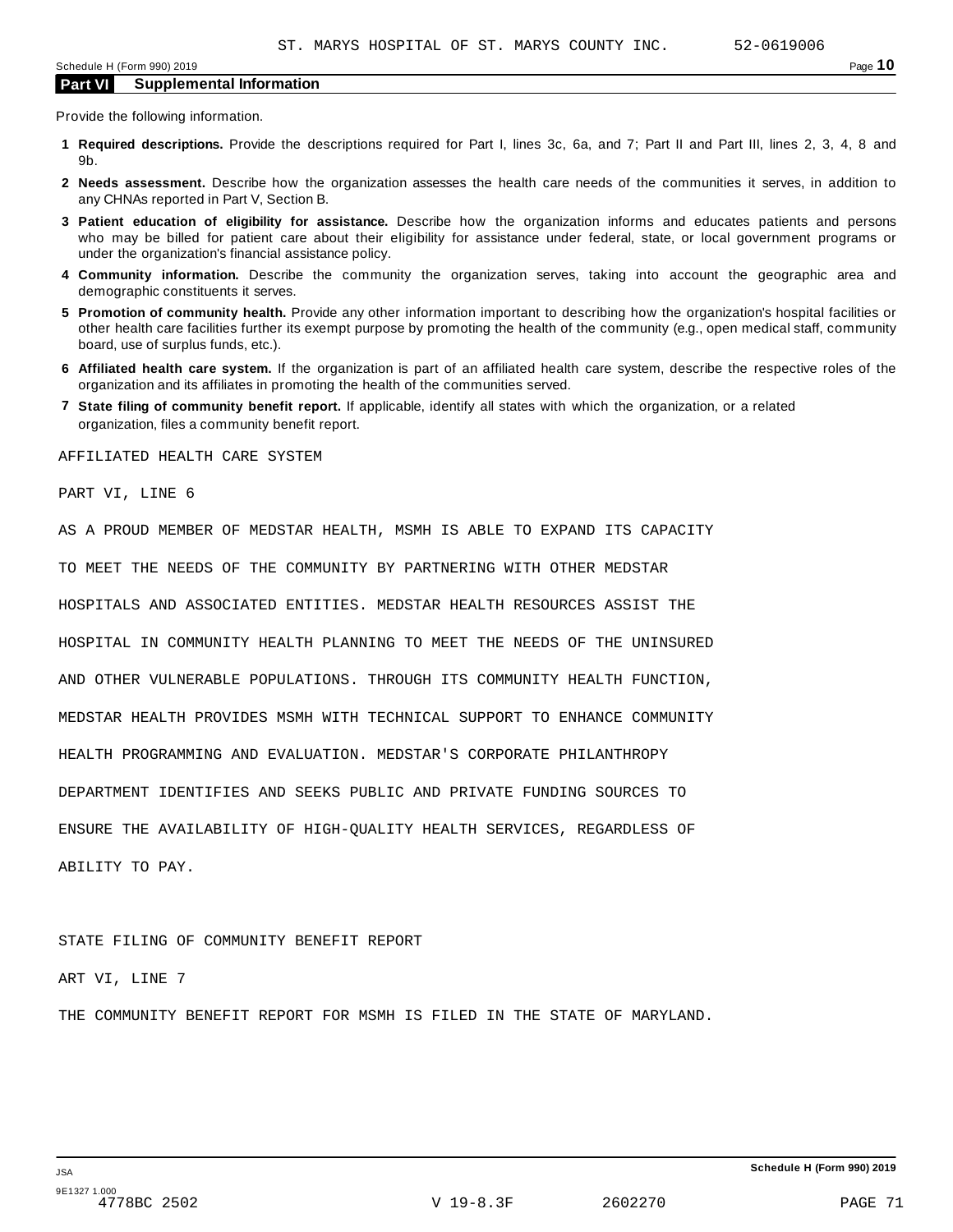| <b>SCHEDULE I</b><br>(Form 990)                             |                                                                                                                                                                                                                                                                           |           |                                    | <b>Grants and Other Assistance to Organizations,</b><br>Governments, and Individuals in the United States |                                       |                                                             |                                          | OMB No. 1545-0047                     |
|-------------------------------------------------------------|---------------------------------------------------------------------------------------------------------------------------------------------------------------------------------------------------------------------------------------------------------------------------|-----------|------------------------------------|-----------------------------------------------------------------------------------------------------------|---------------------------------------|-------------------------------------------------------------|------------------------------------------|---------------------------------------|
|                                                             |                                                                                                                                                                                                                                                                           |           |                                    | Complete if the organization answered "Yes" on Form 990, Part IV, line 21 or 22.                          |                                       |                                                             |                                          | $20$ 19                               |
| Department of the Treasury                                  |                                                                                                                                                                                                                                                                           |           |                                    | Attach to Form 990.                                                                                       |                                       |                                                             |                                          | <b>Open to Public</b><br>Inspection   |
| <b>Internal Revenue Service</b><br>Name of the organization |                                                                                                                                                                                                                                                                           |           |                                    | Go to www.irs.gov/Form990 for the latest information.                                                     |                                       |                                                             | <b>Employer identification number</b>    |                                       |
|                                                             | ST. MARYS HOSPITAL OF ST. MARYS COUNTY INC.                                                                                                                                                                                                                               |           |                                    |                                                                                                           |                                       |                                                             | 52-0619006                               |                                       |
| Part I                                                      | <b>General Information on Grants and Assistance</b>                                                                                                                                                                                                                       |           |                                    |                                                                                                           |                                       |                                                             |                                          |                                       |
| $\mathbf 1$                                                 | Does the organization maintain records to substantiate the amount of the grants or assistance, the grantees' eligibility for the grants or assistance, and                                                                                                                |           |                                    |                                                                                                           |                                       |                                                             |                                          |                                       |
|                                                             |                                                                                                                                                                                                                                                                           |           |                                    |                                                                                                           |                                       |                                                             |                                          | X Yes<br>No                           |
|                                                             | 2 Describe in Part IV the organization's procedures for monitoring the use of grant funds in the United States.                                                                                                                                                           |           |                                    |                                                                                                           |                                       |                                                             |                                          |                                       |
| Part II                                                     | Grants and Other Assistance to Domestic Organizations and Domestic Governments. Complete if the organization answered "Yes" on Form 990,<br>Part IV, line 21, for any recipient that received more than \$5,000. Part II can be duplicated if additional space is needed. |           |                                    |                                                                                                           |                                       |                                                             |                                          |                                       |
|                                                             | 1 (a) Name and address of organization<br>or government                                                                                                                                                                                                                   | $(b)$ EIN | (c) IRC section<br>(if applicable) | (d) Amount of cash<br>grant                                                                               | (e) Amount of non-<br>cash assistance | (f) Method of valuation<br>(book, FMV, appraisal,<br>other) | (g) Description of<br>noncash assistance | (h) Purpose of grant<br>or assistance |
| (1)                                                         |                                                                                                                                                                                                                                                                           |           |                                    |                                                                                                           |                                       |                                                             |                                          |                                       |
| (2)                                                         | <u> 1989 - John Stein, Amerikaansk politiker (</u>                                                                                                                                                                                                                        |           |                                    |                                                                                                           |                                       |                                                             |                                          |                                       |
| (3)                                                         |                                                                                                                                                                                                                                                                           |           |                                    |                                                                                                           |                                       |                                                             |                                          |                                       |
| (4)                                                         |                                                                                                                                                                                                                                                                           |           |                                    |                                                                                                           |                                       |                                                             |                                          |                                       |
| (5)                                                         |                                                                                                                                                                                                                                                                           |           |                                    |                                                                                                           |                                       |                                                             |                                          |                                       |
| (6)                                                         |                                                                                                                                                                                                                                                                           |           |                                    |                                                                                                           |                                       |                                                             |                                          |                                       |
| (7)                                                         |                                                                                                                                                                                                                                                                           |           |                                    |                                                                                                           |                                       |                                                             |                                          |                                       |
| (8)                                                         |                                                                                                                                                                                                                                                                           |           |                                    |                                                                                                           |                                       |                                                             |                                          |                                       |
| <u>(9)</u>                                                  |                                                                                                                                                                                                                                                                           |           |                                    |                                                                                                           |                                       |                                                             |                                          |                                       |
| (10)                                                        |                                                                                                                                                                                                                                                                           |           |                                    |                                                                                                           |                                       |                                                             |                                          |                                       |
| (11)                                                        |                                                                                                                                                                                                                                                                           |           |                                    |                                                                                                           |                                       |                                                             |                                          |                                       |
| (12)                                                        |                                                                                                                                                                                                                                                                           |           |                                    |                                                                                                           |                                       |                                                             |                                          |                                       |
| $\mathbf{2}$                                                |                                                                                                                                                                                                                                                                           |           |                                    |                                                                                                           |                                       |                                                             |                                          |                                       |
| 3                                                           | For Paperwork Reduction Act Notice, see the Instructions for Form 990.                                                                                                                                                                                                    |           |                                    |                                                                                                           |                                       |                                                             |                                          | <b>Schedule I (Form 990) (2019)</b>   |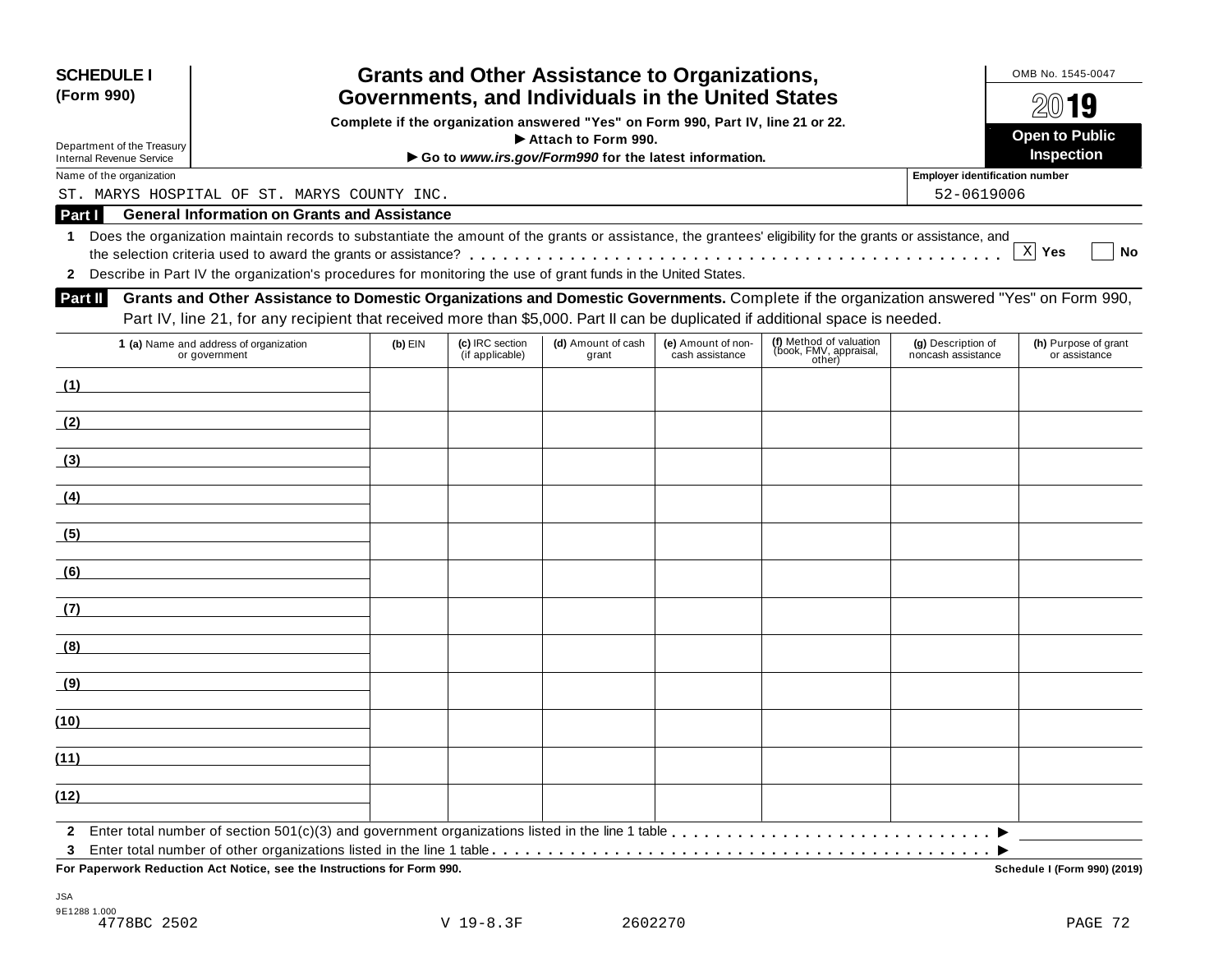#### **Grants and Other Assistance to Domestic Individuals.** Complete if the organization answered "Yes" on Form 990, Part IV, line 22. Part III can be duplicated if additional space is needed. **Part III**  (a) Type of grant or assistance **(b)** Number of **(c)** Amount of **(d)** Amount of **(e)** Method of valuation (book, **(f)** Description of non-cash assistance FMV, appraisal, other) **(b)** Number of recipients **(d)** Amount of non-cash assistance **(c)** Amount of cash grant **1 2 3 4 5 6 7 Supplemental Information.** Provide the information required in Part I, line 2, Part III, column (b); and any other additional information. **Part IV**  SCHOLARSHIPS 9. 23,259. FMV

MONITORING FUNDS

WE HAVE AN EMPLOYEE SCHOLARSHIP ("ES") PROGRAM AT ST. MARY'S HOSPITAL.

THE EMPLOYEE SCHOLARSHIPS UNDERGO A THOROUGH REVIEW AND APPROVAL PHASE

DEPENDENT UPON PROPER SUBMISSIONS BY THE REQUESTING RECIPIENT. ANY

CHANGES TO THE ES PROGRAM MUST GO THROUGH THE PRESIDENT'S OFFICE FOR

APPROVAL. ALL APPLICANTS WILL BE ASSIGNED A HRD ASSOCIATE THAT WILL

RECEIVE AND STAMP APPLICATIONS WHEN RECEIVED. ALL APPLICANTS WILL BE

INTERVIEWED BY HRD DEPARTMENT LEADER OF THE NURSING RECRUITER/HR

GENERALIST FOR REVIEW OF THE APPLICATION AND AGREEMENT EXPECTATIONS.

APPLICANTS MAY BE INTERVIEWED IF NEEDED BY THE SELECTION COMMITTEE.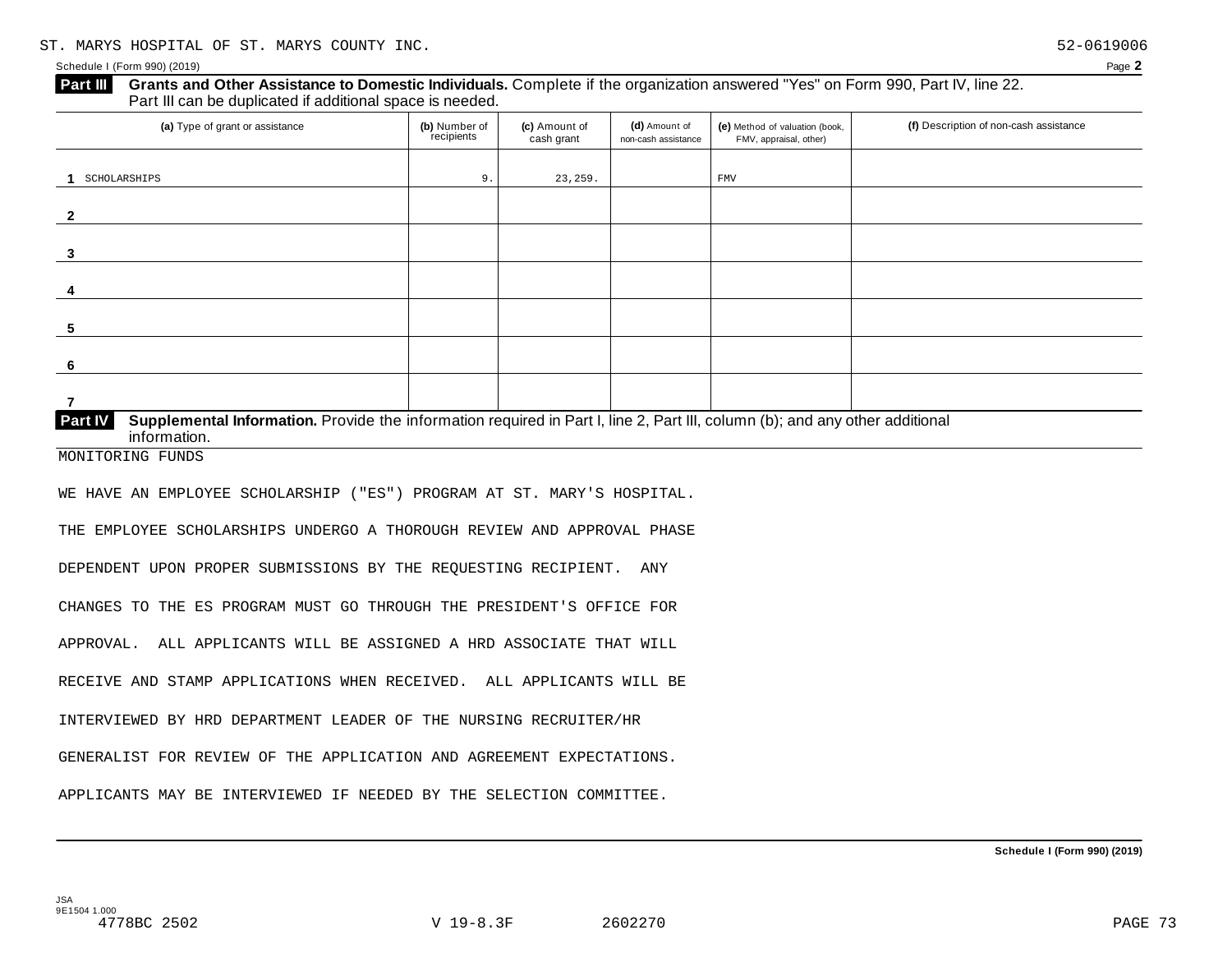| (a) Type of grant or assistance | (b) Number of<br>recipients | (c) Amount of<br>cash grant | (d) Amount of<br>non-cash assistance | (e) Method of valuation (book,<br>FMV, appraisal, other) | (f) Description of non-cash assistance |
|---------------------------------|-----------------------------|-----------------------------|--------------------------------------|----------------------------------------------------------|----------------------------------------|
|                                 |                             |                             |                                      |                                                          |                                        |
|                                 |                             |                             |                                      |                                                          |                                        |
|                                 |                             |                             |                                      |                                                          |                                        |
|                                 |                             |                             |                                      |                                                          |                                        |
|                                 |                             |                             |                                      |                                                          |                                        |
|                                 |                             |                             |                                      |                                                          |                                        |
|                                 |                             |                             |                                      |                                                          |                                        |

WITHIN 10 DAYS APPLICANT IS NOTIFIED IN WRITING OF SCHOLARSHIP DECISION

AND THE HRD ASSOCIATE WILL REVIEW WITH EACH RECIPIENT THE REQUIREMENTS OF

THE PROGRAM. ALL INVOICES WILL BE REVIEWED FOR REQUIRED INFORMATION AND

VERIFICATION BEFORE PROCESSING, THE PAYMENT IS REQUESTED.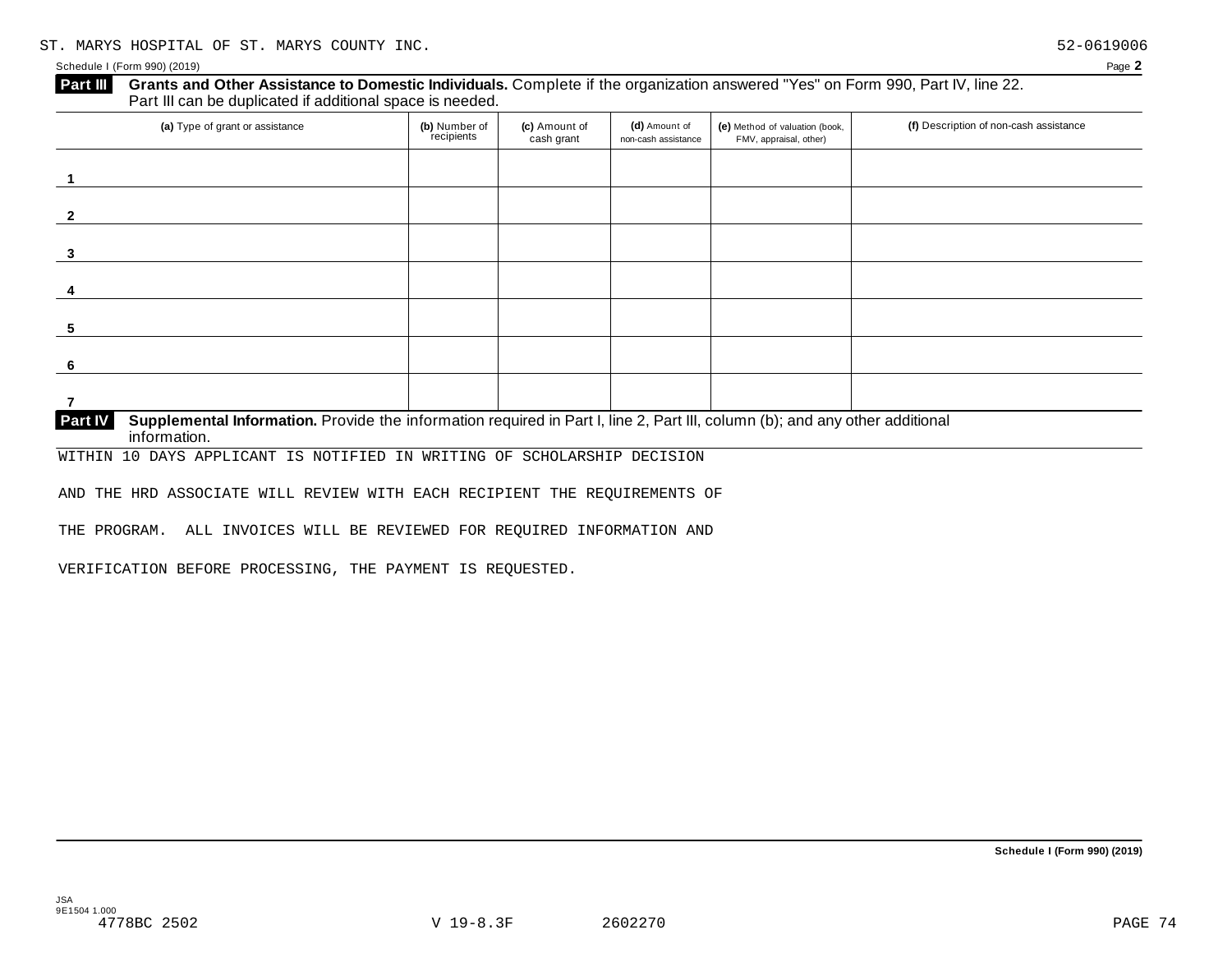|              | <b>SCHEDULE J</b>                                      | <b>Compensation Information</b>                                                                                                                                                                                   | OMB No. 1545-0047                   |     |             |
|--------------|--------------------------------------------------------|-------------------------------------------------------------------------------------------------------------------------------------------------------------------------------------------------------------------|-------------------------------------|-----|-------------|
|              | (Form 990)                                             | For certain Officers, Directors, Trustees, Key Employees, and Highest<br><b>Compensated Employees</b>                                                                                                             | 2019                                |     |             |
|              |                                                        | Complete if the organization answered "Yes" on Form 990, Part IV, line 23.                                                                                                                                        |                                     |     |             |
|              | Department of the Treasury<br>Internal Revenue Service | Attach to Form 990.<br>Go to www.irs.gov/Form990 for instructions and the latest information.                                                                                                                     | <b>Open to Public</b><br>Inspection |     |             |
|              | Name of the organization                               | <b>Employer identification number</b>                                                                                                                                                                             |                                     |     |             |
|              |                                                        | 52-0619006<br>ST. MARYS HOSPITAL OF ST. MARYS COUNTY INC.                                                                                                                                                         |                                     |     |             |
| Part I       |                                                        | <b>Questions Regarding Compensation</b>                                                                                                                                                                           |                                     |     |             |
|              |                                                        |                                                                                                                                                                                                                   |                                     | Yes | No          |
|              |                                                        | 1a Check the appropriate box(es) if the organization provided any of the following to or for a person listed on Form                                                                                              |                                     |     |             |
|              |                                                        | 990, Part VII, Section A, line 1a. Complete Part III to provide any relevant information regarding these items.                                                                                                   |                                     |     |             |
|              |                                                        | First-class or charter travel<br>Housing allowance or residence for personal use                                                                                                                                  |                                     |     |             |
|              |                                                        | Payments for business use of personal residence<br>Travel for companions                                                                                                                                          |                                     |     |             |
|              |                                                        | Health or social club dues or initiation fees<br>Tax indemnification and gross-up payments                                                                                                                        |                                     |     |             |
|              |                                                        | Discretionary spending account<br>Personal services (such as maid, chauffeur, chef)                                                                                                                               |                                     |     |             |
|              |                                                        |                                                                                                                                                                                                                   |                                     |     |             |
| b            |                                                        | If any of the boxes on line 1a are checked, did the organization follow a written policy regarding payment<br>or reimbursement or provision of all of the expenses described above? If "No," complete Part III to |                                     |     |             |
|              |                                                        |                                                                                                                                                                                                                   | 1b                                  |     |             |
| $\mathbf{2}$ |                                                        | Did the organization require substantiation prior to reimbursing or allowing expenses incurred by all                                                                                                             |                                     |     |             |
|              |                                                        | directors, trustees, and officers, including the CEO/Executive Director, regarding the items checked on line                                                                                                      |                                     |     |             |
|              |                                                        |                                                                                                                                                                                                                   | $\mathbf{2}$                        |     |             |
| 3            |                                                        | Indicate which, if any, of the following the organization used to establish the compensation of the                                                                                                               |                                     |     |             |
|              |                                                        | organization's CEO/Executive Director. Check all that apply. Do not check any boxes for methods used by a                                                                                                         |                                     |     |             |
|              |                                                        | related organization to establish compensation of the CEO/Executive Director, but explain in Part III.                                                                                                            |                                     |     |             |
|              | Χ                                                      | $\mathbf{x}$<br>Compensation committee<br>Written employment contract                                                                                                                                             |                                     |     |             |
|              | $\overline{\mathbf{x}}$                                | $\overline{\mathbf{x}}$<br>Independent compensation consultant<br>Compensation survey or study                                                                                                                    |                                     |     |             |
|              | $\overline{\mathbf{x}}$                                | $\overline{\mathbf{x}}$<br>Form 990 of other organizations<br>Approval by the board or compensation committee                                                                                                     |                                     |     |             |
| 4            |                                                        | During the year, did any person listed on Form 990, Part VII, Section A, line 1a, with respect to the filing                                                                                                      |                                     |     |             |
|              |                                                        | organization or a related organization:                                                                                                                                                                           |                                     |     |             |
| а            |                                                        |                                                                                                                                                                                                                   | 4a                                  |     | Χ           |
| b            |                                                        | Participate in, or receive payment from, a supplemental nonqualified retirement plan?.                                                                                                                            | 4b                                  |     | Χ           |
| c            |                                                        | Participate in, or receive payment from, an equity-based compensation arrangement?                                                                                                                                | 4c                                  |     | $\mathbf X$ |
|              |                                                        | If "Yes" to any of lines 4a-c, list the persons and provide the applicable amounts for each item in Part III.                                                                                                     |                                     |     |             |
|              |                                                        | Only section $501(c)(3)$ , $501(c)(4)$ , and $501(c)(29)$ organizations must complete lines 5-9.                                                                                                                  |                                     |     |             |
| 5            |                                                        | For persons listed on Form 990, Part VII, Section A, line 1a, did the organization pay or accrue any                                                                                                              |                                     |     |             |
|              |                                                        | compensation contingent on the revenues of:                                                                                                                                                                       |                                     |     |             |
| a            |                                                        |                                                                                                                                                                                                                   | 5a                                  |     | Χ           |
| b            |                                                        |                                                                                                                                                                                                                   | 5b                                  |     | Χ           |
|              |                                                        | If "Yes" on line 5a or 5b, describe in Part III.                                                                                                                                                                  |                                     |     |             |
|              |                                                        | For persons listed on Form 990, Part VII, Section A, line 1a, did the organization pay or accrue any<br>compensation contingent on the net earnings of:                                                           |                                     |     |             |
| 6            |                                                        |                                                                                                                                                                                                                   | 6a                                  |     | Χ           |
|              |                                                        |                                                                                                                                                                                                                   |                                     |     |             |
| a            |                                                        |                                                                                                                                                                                                                   |                                     |     | Χ           |
| b            |                                                        | If "Yes" on line 6a or 6b, describe in Part III.                                                                                                                                                                  | 6b                                  |     |             |
| 7            |                                                        | For persons listed on Form 990, Part VII, Section A, line 1a, did the organization provide any nonfixed                                                                                                           |                                     |     |             |
|              |                                                        | payments not described on lines 5 and 6? If "Yes," describe in Part III.                                                                                                                                          | 7                                   |     | X           |
| 8            |                                                        | Were any amounts reported on Form 990, Part VII, paid or accrued pursuant to a contract that was subject                                                                                                          |                                     |     |             |
|              |                                                        | to the initial contract exception described in Regulations section 53.4958-4(a)(3)? If "Yes," describe                                                                                                            |                                     |     |             |
|              |                                                        |                                                                                                                                                                                                                   | 8                                   |     | Χ           |
| 9            |                                                        | If "Yes" on line 8, did the organization also follow the rebuttable presumption procedure described in                                                                                                            |                                     |     |             |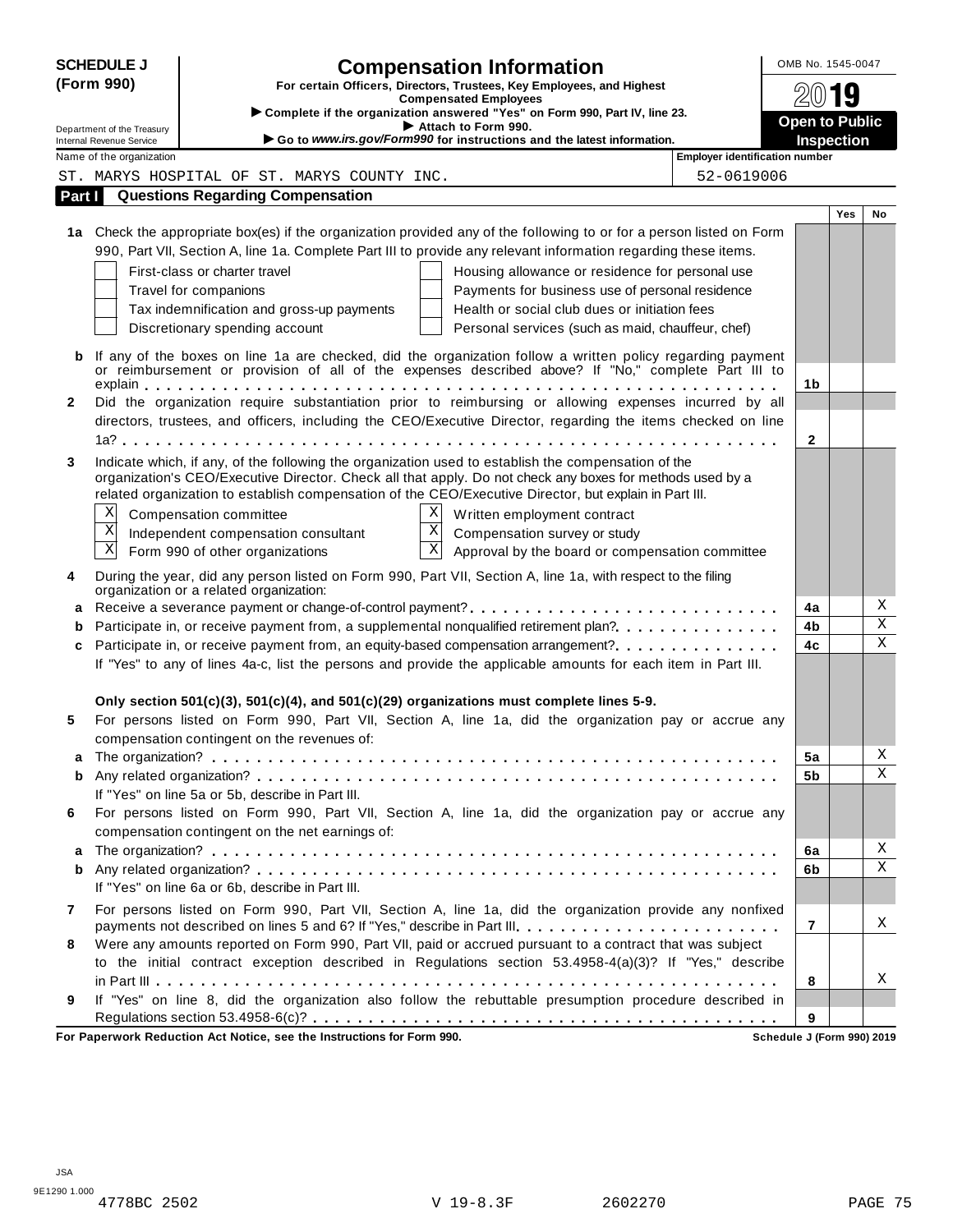#### **Part II** Officers, Directors, Trustees, Key Employees, and Highest Compensated Employees. Use duplicate copies if additional space is needed.

For each individual whose compensation must be reported on Schedule J, report compensation from the organization on row (i) and from related organizations, described in the instructions, on row (ii). Do not list any individuals that aren't listed on Form 990, Part VII.

Note: The sum of columns (B)(i)-(iii) for each listed individual must equal the total amount of Form 990, Part VII, Section A, line 1a, applicable column (D) and (E) amounts for that individual.

| (A) Name and Title           |      |                          | (B) Breakdown of W-2 and/or 1099-MISC compensation |                                           | (C) Retirement and             | (D) Nontaxable | (E) Total of columns | (F) Compensation                                           |
|------------------------------|------|--------------------------|----------------------------------------------------|-------------------------------------------|--------------------------------|----------------|----------------------|------------------------------------------------------------|
|                              |      | (i) Base<br>compensation | (ii) Bonus & incentive<br>compensation             | (iii) Other<br>reportable<br>compensation | other deferred<br>compensation | benefits       | $(B)(i)-(D)$         | in column (B) reported<br>as deferred on prior<br>Form 990 |
| CHRISTINE R. WRAY            | (i)  | 293,881                  | 290,444.                                           | $\mathbf{0}$                              | 4,200.                         | 14,041.        | 602,566.             | 0.                                                         |
| 1PRESIDENT/DIRECTOR          | (ii) | 293,881                  | 290,444.                                           | $\mathbf{0}$                              | 4,200                          | 14,042.        | 602,567.             | 0.                                                         |
| KENNETH A SAMET              | (i)  | $\Omega$                 | $\Omega$                                           | $\mathbf{0}$                              | $\Omega$                       | $\Omega$ .     | $\Omega$             | $0$ .                                                      |
| 2DIRECTOR                    | (i)  | 1,965,427.               | 5,633,373.                                         | $\Omega$ .                                | 54,494.                        | 36,202.        | 7,689,496            | 0.                                                         |
| JOHN HARVEY, M.D.            | (i)  | 433,386                  | 410,216.                                           | 2,262                                     | 8,400.                         | 25,880.        | 880,144              | $0$ .                                                      |
| 3DIRECTOR                    | (i)  | $\Omega$                 | $\Omega$                                           | 0                                         | $\mathbf 0$ .                  | 0.             | $\Omega$             | $0$ .                                                      |
| KRISHNA P. JAYARAMAN, M      | (i)  | 272,109                  | $0$ .                                              | 0                                         | $\Omega$                       | $\Omega$ .     | 272,109              | 0.                                                         |
| ADIRECTOR                    | (ii) | $\Omega$                 | $\Omega$                                           | $\mathbf 0$                               | $\Omega$                       | $\Omega$ .     | 0                    | 0.                                                         |
| ANNA CHOI, M.D.              | (i)  | 398,846                  | 38,750                                             | $\mathbf 0$                               | 8,400                          | 19,989.        | 465,985              | $0$ .                                                      |
| 5DIRECTOR                    | (i)  | $\Omega$                 | $\Omega$                                           | $\overline{0}$                            | $\Omega$ .                     | $\Omega$ .     | $\Omega$ .           | 0.                                                         |
| STEPHEN MICHAELS, M.D.       | (i)  | 482,374                  | 352,426                                            | $\mathbf 0$                               | 8,400                          | 26,780.        | 869,980.             | $0$ .                                                      |
| 6SECRETARY                   | (ii) | 0                        | 0                                                  | 0                                         | 0                              | 0.             | 0                    | $0$ .                                                      |
| AMIR KHAN                    | (i)  | 471,179                  | 30,000.                                            | 0                                         | 8,400                          | 25,951         | 535,530.             | 0.                                                         |
| 7MEDICAL DIRECTOR            | (ii) | $\Omega$                 | $\Omega$                                           | $\mathbf{0}$                              | 0                              | $\Omega$ .     | 0                    | 0.                                                         |
| BRUCE GIBSON                 | (i)  | 410,020                  | 5,250                                              | 0                                         | 8,400                          | 25,905.        | 449,575              | $0$ .                                                      |
| 8INTENSIVIST                 | (ii) | $\Omega$                 | $\Omega$                                           | 0.                                        | $\Omega$ .                     | $\Omega$ .     | $\Omega$ .           | 0.                                                         |
| TARA SAGGAR, M.D.            | (i)  | 134,785                  | 22,500                                             | 0                                         | 8,400                          | 25,566.        | 191,251              | $0$ .                                                      |
| <b>9DIRECTOR</b>             | (ii) | $\Omega$                 | $\Omega$                                           | $\mathbf 0$                               | $\Omega$                       | 0.             | $\Omega$             | $0$ .                                                      |
| YAHIA TAGOURI, M.D.          | (i)  | 416,522                  | 147,946.                                           | 10                                        | 8,400                          | 28,169.        | 601,047              | 0.                                                         |
| 10DIRECTOR                   | (ii) | $\Omega$                 | $\cap$                                             | $\Omega$ .                                | $\Omega$ .                     | $\Omega$ .     | $\Omega$ .           | $0$ .                                                      |
| DAVID HAVRILLA               | (i)  | 72,347                   | 31,421                                             | 2,400.                                    | 4,159                          | 5,052.         | 115,379              | $0$ .                                                      |
| 11CFO (UNTIL 2/2020)         | (ii) | 217,040.                 | 94,262.                                            | 7,201.                                    | 12,478.                        | 15,154.        | 346,135.             | 0.                                                         |
| JEAN PIERRE ELKHOURY         | (i)  | 394,908                  | 5,250                                              | 0                                         | 8,400                          | 25,505.        | 434,063.             | $0$ .                                                      |
| 12 INTENSIVIST               | (ii) | 0                        | 0                                                  | $\mathbf 0$                               | $\mathbf 0$ .                  | 0.             | $\mathbf{0}$ .       | $0$ .                                                      |
| DAVID ALLEN, M.D.            | (i)  | 344,935                  | 15,500.                                            | $\mathbf{0}$                              | 8,400                          | 19,921         | 388,756.             | 0.                                                         |
| 13PHYSICIAN                  | (ii) | $\Omega$                 | 0                                                  | $\mathbf{0}$                              | 0                              | 0.             | $\mathbf{0}$ .       | 0.                                                         |
| DAWN YEITRAKIS, CNO          | (i)  | 189,969                  | 33,938.                                            | $\mathbf 0$                               | 1,300                          | 19,854.        | 245,061              | $0$ .                                                      |
| 14PHYSICIAN                  | (ii) | 0                        | 0                                                  | 0.                                        | $\Omega$ .                     | $\Omega$ .     | $\Omega$ .           | 0.                                                         |
| DANIEL FEELEY                | (i)  | $\Omega$                 | $\Omega$                                           | 0                                         | $\Omega$                       | 0.             | 0                    | $0$ .                                                      |
| 15FORMER CFO                 | (ii) | 227,696                  | 53,676.                                            | 0                                         | 8,400                          | 25,650.        | 315,422              | $0$ .                                                      |
| ROBERT LALLY                 | (i)  | $\Omega$                 | $\Omega$                                           | $\mathbf{0}$                              | $\Omega$ .                     | Ο.             | $\Omega$             | 0.                                                         |
| $16$ CFO $(2/2020 - 5/2020)$ | (i)  | 314,629.                 | 127, 173.                                          | 0.                                        | 34,576.                        | 26,185.        | 502,563.             | $0$ .                                                      |

**Schedule J (Form 990) 2019**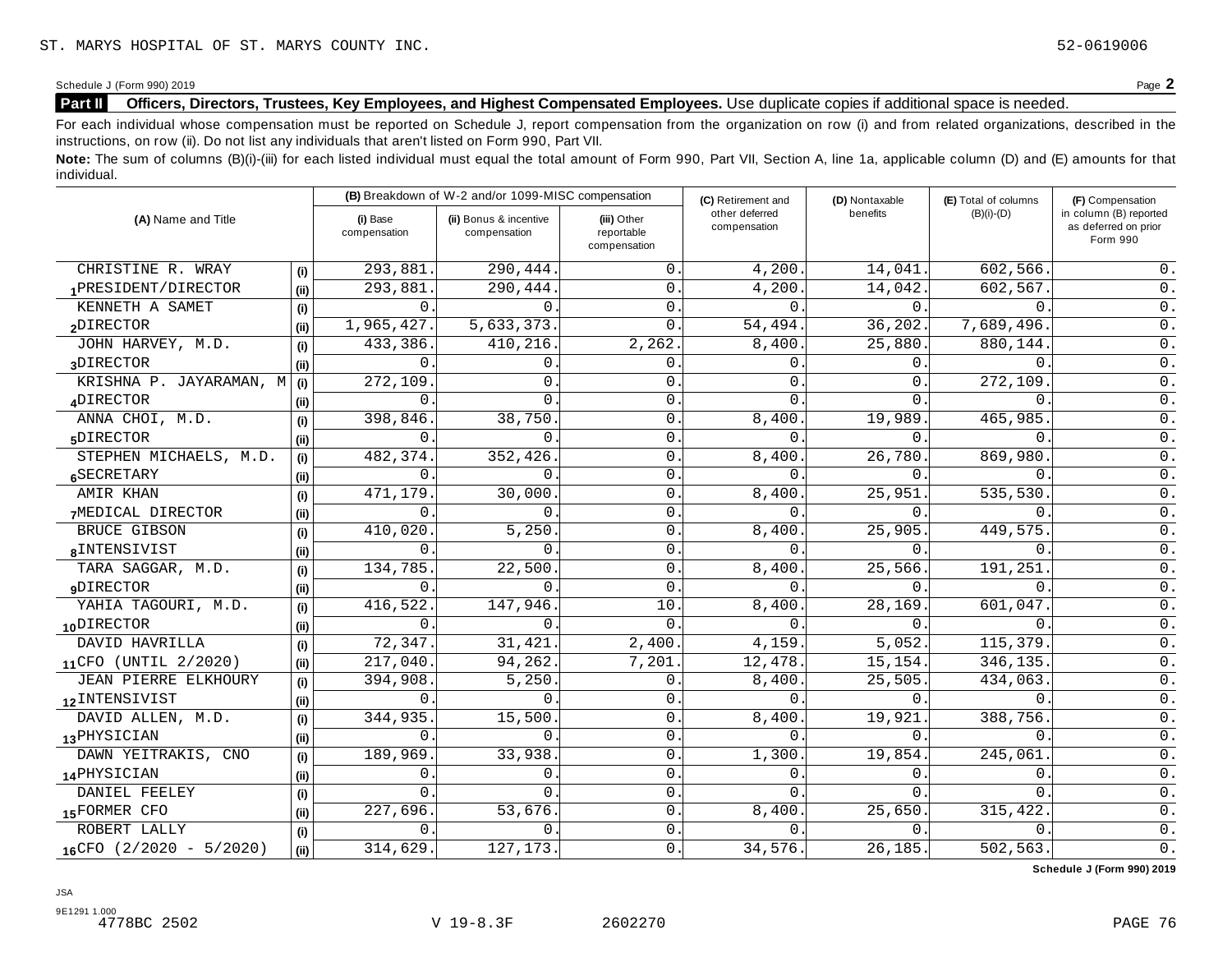#### **Part II** Officers, Directors, Trustees, Key Employees, and Highest Compensated Employees. Use duplicate copies if additional space is needed.

For each individual whose compensation must be reported on Schedule J, report compensation from the organization on row (i) and from related organizations, described in the instructions, on row (ii). Do not list any individuals that aren't listed on Form 990, Part VII.

Note: The sum of columns (B)(i)-(iii) for each listed individual must equal the total amount of Form 990, Part VII, Section A, line 1a, applicable column (D) and (E) amounts for that individual.

| (A) Name and Title      |                              |                          | (B) Breakdown of W-2 and/or 1099-MISC compensation                                  |        | (C) Retirement and             | (D) Nontaxable | (E) Total of columns | (F) Compensation                                           |
|-------------------------|------------------------------|--------------------------|-------------------------------------------------------------------------------------|--------|--------------------------------|----------------|----------------------|------------------------------------------------------------|
|                         |                              | (i) Base<br>compensation | (ii) Bonus & incentive<br>(iii) Other<br>reportable<br>compensation<br>compensation |        | other deferred<br>compensation | benefits       | $(B)(i)-(D)$         | in column (B) reported<br>as deferred on prior<br>Form 990 |
| CARRIE JENNISON         | (i)                          | 72,396.                  | $\mathsf 0$ .                                                                       | 7,680. | $\overline{0}$ .               | 6,381.         | 86,457.              | $\overline{0}$ .                                           |
| 1FORMER CFO             | (i)                          | 72,397                   | $\overline{0}$ .                                                                    | 7,679. | $\overline{0}$ .               | 6,381.         | 86,457.              | $\overline{0}$ .                                           |
|                         | (i)                          |                          |                                                                                     |        |                                |                |                      |                                                            |
| $\mathbf{2}$            | (ii)                         |                          |                                                                                     |        |                                |                |                      |                                                            |
|                         | (i)                          |                          |                                                                                     |        |                                |                |                      |                                                            |
| $\overline{\mathbf{3}}$ | (ii)                         |                          |                                                                                     |        |                                |                |                      |                                                            |
|                         | (i)                          |                          |                                                                                     |        |                                |                |                      |                                                            |
| 4                       | (ii)                         |                          |                                                                                     |        |                                |                |                      |                                                            |
|                         | $\qquad \qquad \textbf{(i)}$ |                          |                                                                                     |        |                                |                |                      |                                                            |
| 5                       | (ii)                         |                          |                                                                                     |        |                                |                |                      |                                                            |
|                         | (i)                          |                          |                                                                                     |        |                                |                |                      |                                                            |
| 6                       | (ii)                         |                          |                                                                                     |        |                                |                |                      |                                                            |
|                         | (i)                          |                          |                                                                                     |        |                                |                |                      |                                                            |
| $\overline{7}$          | (ii)                         |                          |                                                                                     |        |                                |                |                      |                                                            |
|                         | (i)                          |                          |                                                                                     |        |                                |                |                      |                                                            |
| 8                       | (i)                          |                          |                                                                                     |        |                                |                |                      |                                                            |
|                         | (i)                          |                          |                                                                                     |        |                                |                |                      |                                                            |
| 9                       | (ii)                         |                          |                                                                                     |        |                                |                |                      |                                                            |
|                         | (i)                          |                          |                                                                                     |        |                                |                |                      |                                                            |
| $10$                    | (ii)                         |                          |                                                                                     |        |                                |                |                      |                                                            |
|                         | (i)                          |                          |                                                                                     |        |                                |                |                      |                                                            |
| 11                      | (ii)                         |                          |                                                                                     |        |                                |                |                      |                                                            |
|                         | (i)                          |                          |                                                                                     |        |                                |                |                      |                                                            |
| $12$                    | (ii)                         |                          |                                                                                     |        |                                |                |                      |                                                            |
|                         | (i)                          |                          |                                                                                     |        |                                |                |                      |                                                            |
| 13                      | (ii)                         |                          |                                                                                     |        |                                |                |                      |                                                            |
|                         | (i)                          |                          |                                                                                     |        |                                |                |                      |                                                            |
| 14                      | (ii)                         |                          |                                                                                     |        |                                |                |                      |                                                            |
|                         | (i)                          |                          |                                                                                     |        |                                |                |                      |                                                            |
| 15                      | (i)                          |                          |                                                                                     |        |                                |                |                      |                                                            |
|                         | (i)                          |                          |                                                                                     |        |                                |                |                      |                                                            |
| 16                      | (ii)                         |                          |                                                                                     |        |                                |                |                      |                                                            |

**Schedule J (Form 990) 2019**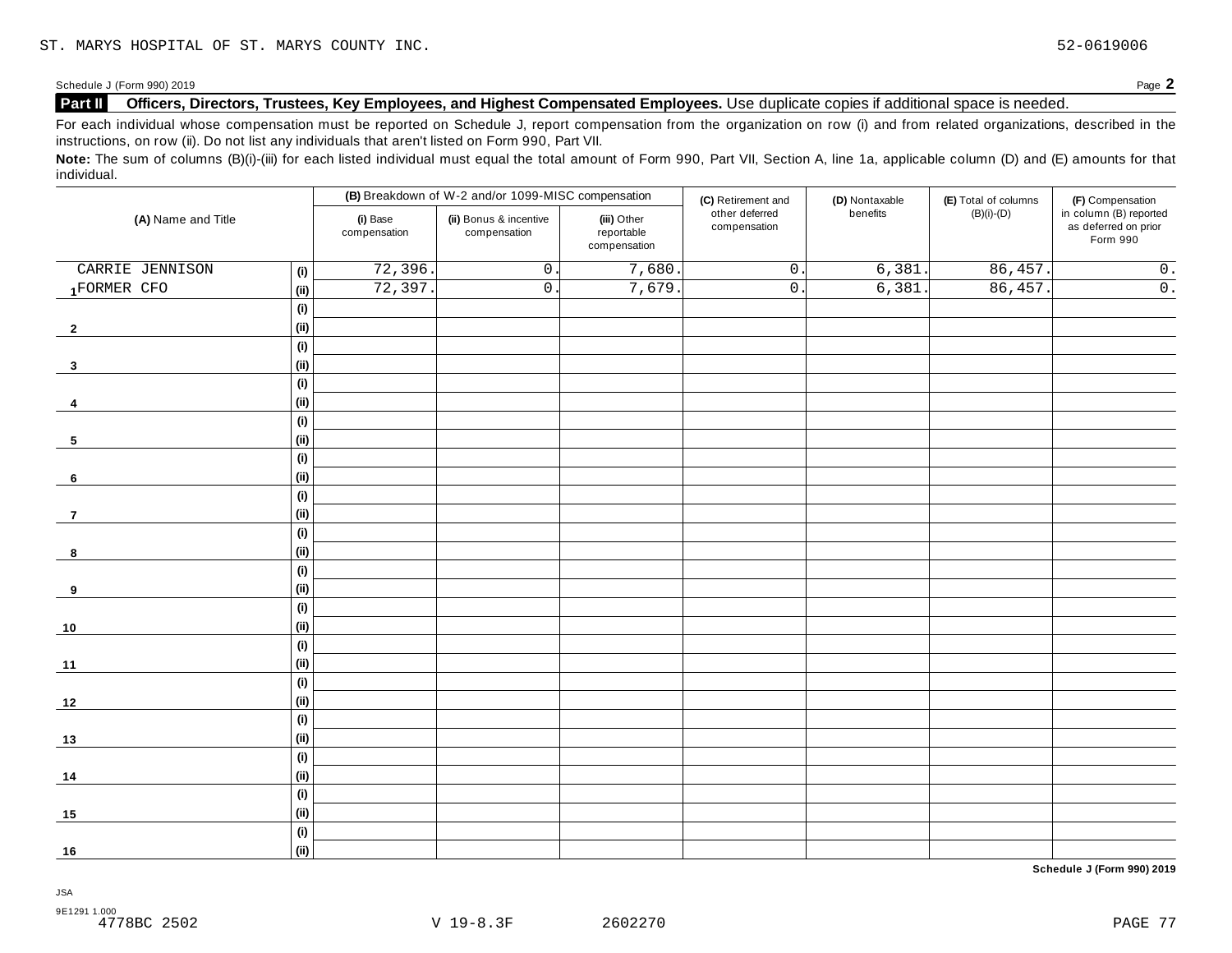#### **Part III** Supplemental Information

Provide the information, explanation, or descriptions required for Part I, lines 1a, 1b, 3, 4a, 4b, 4c, 5a, 5b, 6a, 6b, 7, and 8, and for Part II. Also complete this part for any additional information.

SCHEDULE J, PART III:

MR. SAMET'S COMPENSATION IN PART II, COLUMN (B) INCLUDES \$2,636,097,

REPRESENTING BENEFITS RECEIVED FROM EXECUTIVE RETIREMENT PLANS THAT ARE

COMPRISED OF TARGET BENEFITS DETERMINED ANNUALLY BASED ON COMPENSATION

AND YEARS OF SERVICE AND LONG-TERM RETENTION ARRANGEMENTS.

CHRISTINE WRAY'S COMPENSATION IS FOR SERVICES PROVIDED AS PRESIDENT TO

BOTH MEDSTAR SOUTHERN MARYLAND HOSPITAL CENTER AND MEDSTAR ST. MARY'S

HOSPITAL.

DAVID HAVRILLA'S COMPENSATION IS FOR SERVICES PROVIDED AS CFO TO MEDSTAR MONTGOMERY MEDICAL CENTER, MEDSTAR ST. MARY'S HOSPITAL, AND MEDSTAR SOUTHERN MARYLAND HOSPITAL CENTER.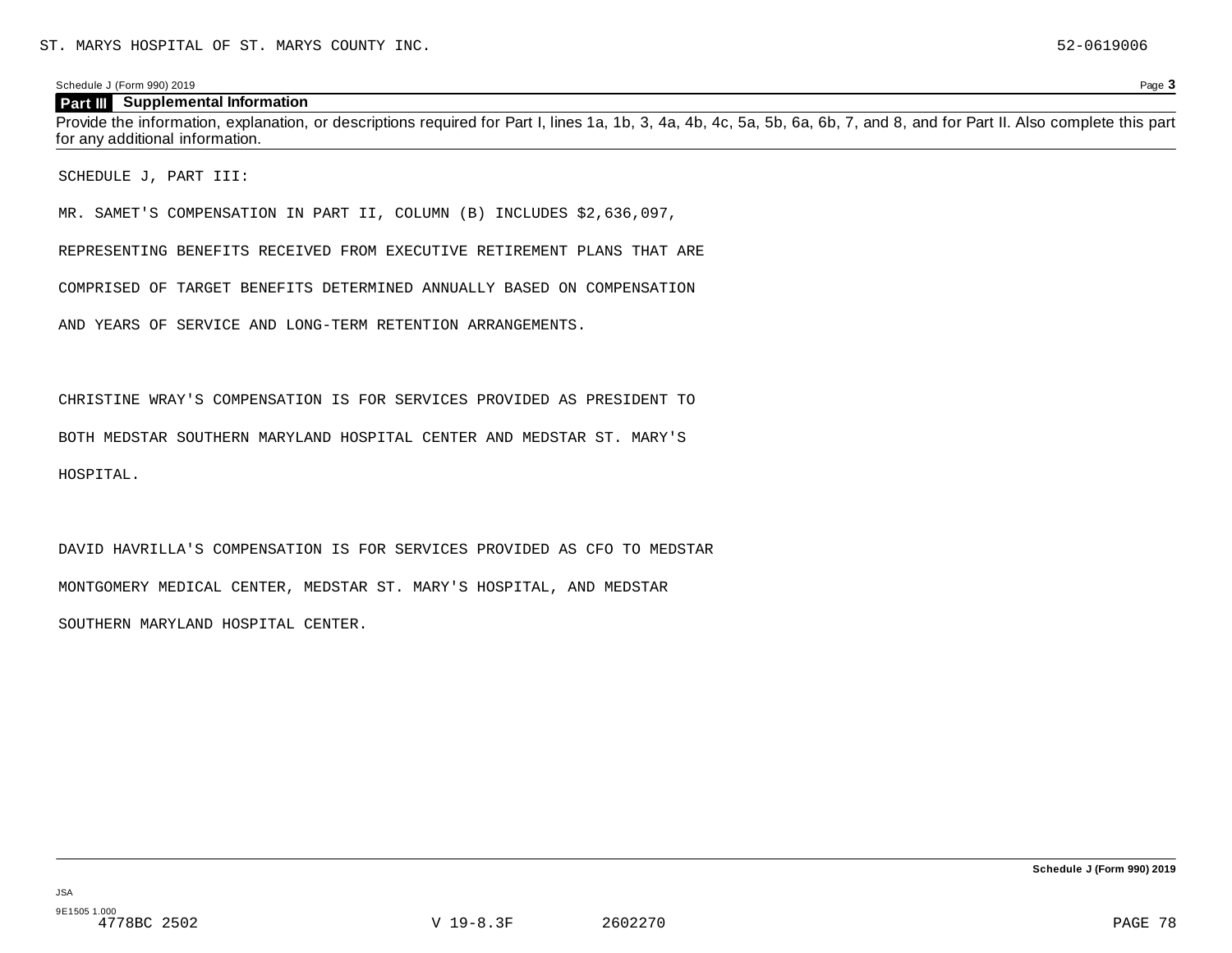# SCHEDULE M<br>
(Form 990) **Schedule is the organizations answered** "Yes" on Form 990, Part IV lines 29 or 30

▶ Complete if the organizations answered "Yes" on Form 990, Part IV, lines 29 or 30.

| Department of the Treasury |  |
|----------------------------|--|
| Internal Revenue Service   |  |

Attach to Form 990.

 **Open to Public**  ▶ Go to *www.irs.gov/Form990* for instructions and the latest information. **INSPECTION** 

Name of the organization **Employer identification number Employer identification number** 

|  | ST. MARYS HOSPITAL OF ST. MARYS COUNTY INC. |  |  |  |
|--|---------------------------------------------|--|--|--|
|  |                                             |  |  |  |

52-0619006

|              | ST. MARYS HOSPITAL OF ST. MARYS COUNTY INC.                                                                                                                                                                                    |                                                           |                                                        |                                                                                    | 52-0619006                                                   |
|--------------|--------------------------------------------------------------------------------------------------------------------------------------------------------------------------------------------------------------------------------|-----------------------------------------------------------|--------------------------------------------------------|------------------------------------------------------------------------------------|--------------------------------------------------------------|
| Part I       | <b>Types of Property</b>                                                                                                                                                                                                       |                                                           |                                                        |                                                                                    |                                                              |
|              |                                                                                                                                                                                                                                | (a)<br>Check if<br>applicable                             | (b)<br>Number of contributions or<br>items contributed | (c)<br>Noncash contribution<br>amounts reported on<br>Form 990, Part VIII, line 1g | (d)<br>Method of determining<br>noncash contribution amounts |
| 1            |                                                                                                                                                                                                                                |                                                           |                                                        |                                                                                    |                                                              |
| $\mathbf{2}$ |                                                                                                                                                                                                                                |                                                           |                                                        |                                                                                    |                                                              |
| 3            |                                                                                                                                                                                                                                |                                                           |                                                        |                                                                                    |                                                              |
| 4            | Books and publications excessively and publications and publications and publications are all the set of the summations of the set of the set of the set of the set of the set of the set of the set of the set of the set of  |                                                           |                                                        |                                                                                    |                                                              |
| 5            | Clothing and household                                                                                                                                                                                                         |                                                           |                                                        |                                                                                    |                                                              |
|              | goods $\ldots \ldots \ldots \ldots \ldots \square$                                                                                                                                                                             |                                                           |                                                        |                                                                                    |                                                              |
| 6            |                                                                                                                                                                                                                                |                                                           |                                                        |                                                                                    |                                                              |
| 7            | Boats and planes entering the state of the state of the state of the state of the state of the state of the state of the state of the state of the state of the state of the state of the state of the state of the state of t |                                                           |                                                        |                                                                                    |                                                              |
| 8            |                                                                                                                                                                                                                                |                                                           |                                                        |                                                                                    |                                                              |
| 9            |                                                                                                                                                                                                                                |                                                           |                                                        |                                                                                    |                                                              |
| 10           | Securities - Closely held stock [ _________ ]                                                                                                                                                                                  |                                                           | <u> 1980 - Johann Barbara, martxa alemaniar a</u>      |                                                                                    |                                                              |
| 11           | Securities - Partnership, LLC,                                                                                                                                                                                                 |                                                           |                                                        |                                                                                    |                                                              |
|              | or trust interests in the control of the control of the control of the control of the control of the control of the control of the control of the control of the control of the control of the control of the control of the c |                                                           |                                                        |                                                                                    |                                                              |
| 12           | Securities - Miscellaneous [100]                                                                                                                                                                                               |                                                           |                                                        |                                                                                    |                                                              |
| 13           | Qualified conservation                                                                                                                                                                                                         |                                                           |                                                        |                                                                                    |                                                              |
|              | contribution - Historic                                                                                                                                                                                                        |                                                           |                                                        |                                                                                    |                                                              |
|              | structures <u>  _ _ _ _ _</u>                                                                                                                                                                                                  |                                                           |                                                        |                                                                                    |                                                              |
| 14           | Qualified conservation                                                                                                                                                                                                         |                                                           |                                                        |                                                                                    |                                                              |
|              |                                                                                                                                                                                                                                |                                                           |                                                        |                                                                                    |                                                              |
| 15           |                                                                                                                                                                                                                                |                                                           |                                                        |                                                                                    |                                                              |
| 16           | Real estate - Commercial expansion and the commercial expansion of the commercial expansion of the commercial expansion of the commercial expansion of the commercial expansion of the commercial expansion of the commercial  |                                                           |                                                        |                                                                                    |                                                              |
| 17           |                                                                                                                                                                                                                                |                                                           |                                                        |                                                                                    |                                                              |
| 18           | $\textsf{Collectibles} \texttt{} \texttt{} \texttt{} \texttt{}$                                                                                                                                                                |                                                           |                                                        |                                                                                    |                                                              |
| 19           | Food inventory $\ldots \ldots \ldots$                                                                                                                                                                                          |                                                           |                                                        |                                                                                    |                                                              |
| 20           |                                                                                                                                                                                                                                |                                                           |                                                        |                                                                                    |                                                              |
| 21           |                                                                                                                                                                                                                                |                                                           |                                                        |                                                                                    |                                                              |
| 22           |                                                                                                                                                                                                                                |                                                           |                                                        |                                                                                    |                                                              |
| 23           |                                                                                                                                                                                                                                |                                                           |                                                        |                                                                                    |                                                              |
| 24           |                                                                                                                                                                                                                                |                                                           |                                                        |                                                                                    |                                                              |
| 25           | Other $\blacktriangleright$ ( $\_\_\_\_\_\_\_\_$ )                                                                                                                                                                             | $\mathcal{L}(\mathcal{L})$ and $\mathcal{L}(\mathcal{L})$ |                                                        |                                                                                    |                                                              |
| 26           | Other $\blacktriangleright$ ( $\_\_\_\_\_\_\_\_$ )                                                                                                                                                                             |                                                           |                                                        |                                                                                    |                                                              |
| 27           | $\rightarrow$<br>Other $\blacktriangleright$ (                                                                                                                                                                                 |                                                           |                                                        |                                                                                    |                                                              |
| 28           | Other $\blacktriangleright$ (                                                                                                                                                                                                  |                                                           |                                                        |                                                                                    |                                                              |
| 29           | Number of Forms 8283 received by the organization during the tax year for contributions for                                                                                                                                    |                                                           |                                                        |                                                                                    |                                                              |
|              | which the organization completed Form 8283, Part IV, Donee Acknowledgement                                                                                                                                                     |                                                           |                                                        |                                                                                    | 29                                                           |
|              |                                                                                                                                                                                                                                |                                                           |                                                        |                                                                                    | Yes   No                                                     |
|              | 30a During the year, did the organization receive by contribution any property reported in Part I, lines 1 through                                                                                                             |                                                           |                                                        |                                                                                    |                                                              |
|              | 28, that it must hold for at least three years from the date of the initial contribution, and which isn't required                                                                                                             |                                                           |                                                        |                                                                                    |                                                              |
|              | to be used for exempt purposes for the entire holding period?                                                                                                                                                                  |                                                           |                                                        |                                                                                    | Χ<br>30a                                                     |
|              | <b>b</b> If "Yes," describe the arrangement in Part II.                                                                                                                                                                        |                                                           |                                                        |                                                                                    |                                                              |
| 31           | Does the organization have a gift acceptance policy that requires the review of any nonstandard                                                                                                                                |                                                           |                                                        |                                                                                    |                                                              |
|              |                                                                                                                                                                                                                                |                                                           |                                                        |                                                                                    | Χ<br>31                                                      |
|              | 32a Does the organization hire or use third parties or related organizations to solicit, process, or sell noncash                                                                                                              |                                                           |                                                        |                                                                                    |                                                              |
|              |                                                                                                                                                                                                                                |                                                           |                                                        |                                                                                    | Χ<br>32a                                                     |
|              | <b>b</b> If "Yes," describe in Part II.                                                                                                                                                                                        |                                                           |                                                        |                                                                                    |                                                              |
| 33           | If the organization didn't report an amount in column (c) for a type of property for which column (a) is checked,                                                                                                              |                                                           |                                                        |                                                                                    |                                                              |
|              | describe in Part II.                                                                                                                                                                                                           |                                                           |                                                        |                                                                                    |                                                              |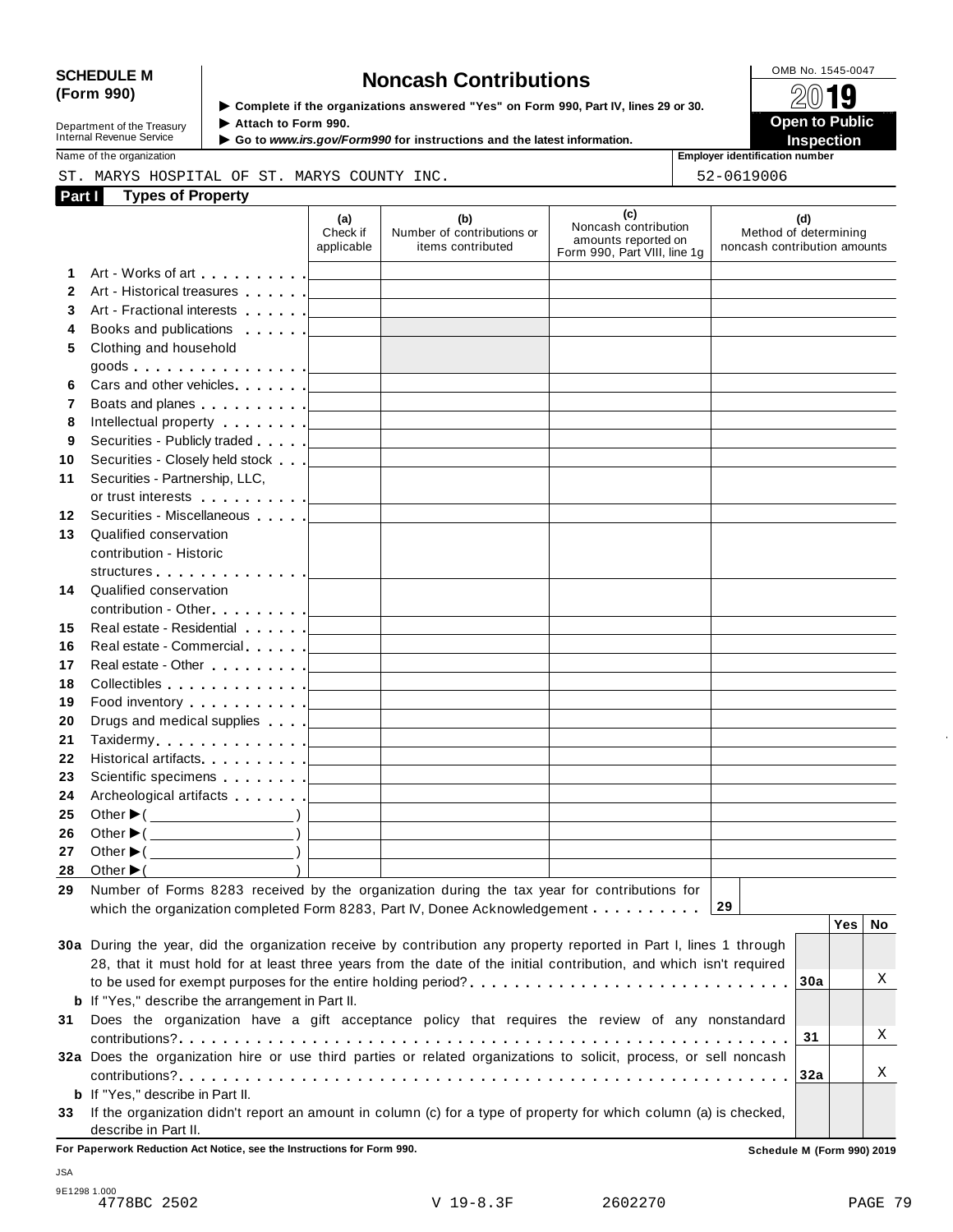**Supplemental Information.** Provide the information required by Part I, lines 30b, 32b, and 33, and whether the organization is reporting in Part I, column (b), the number of contributions, the number of items received, or a combination of both. Also complete this part for any additional information. **Part II**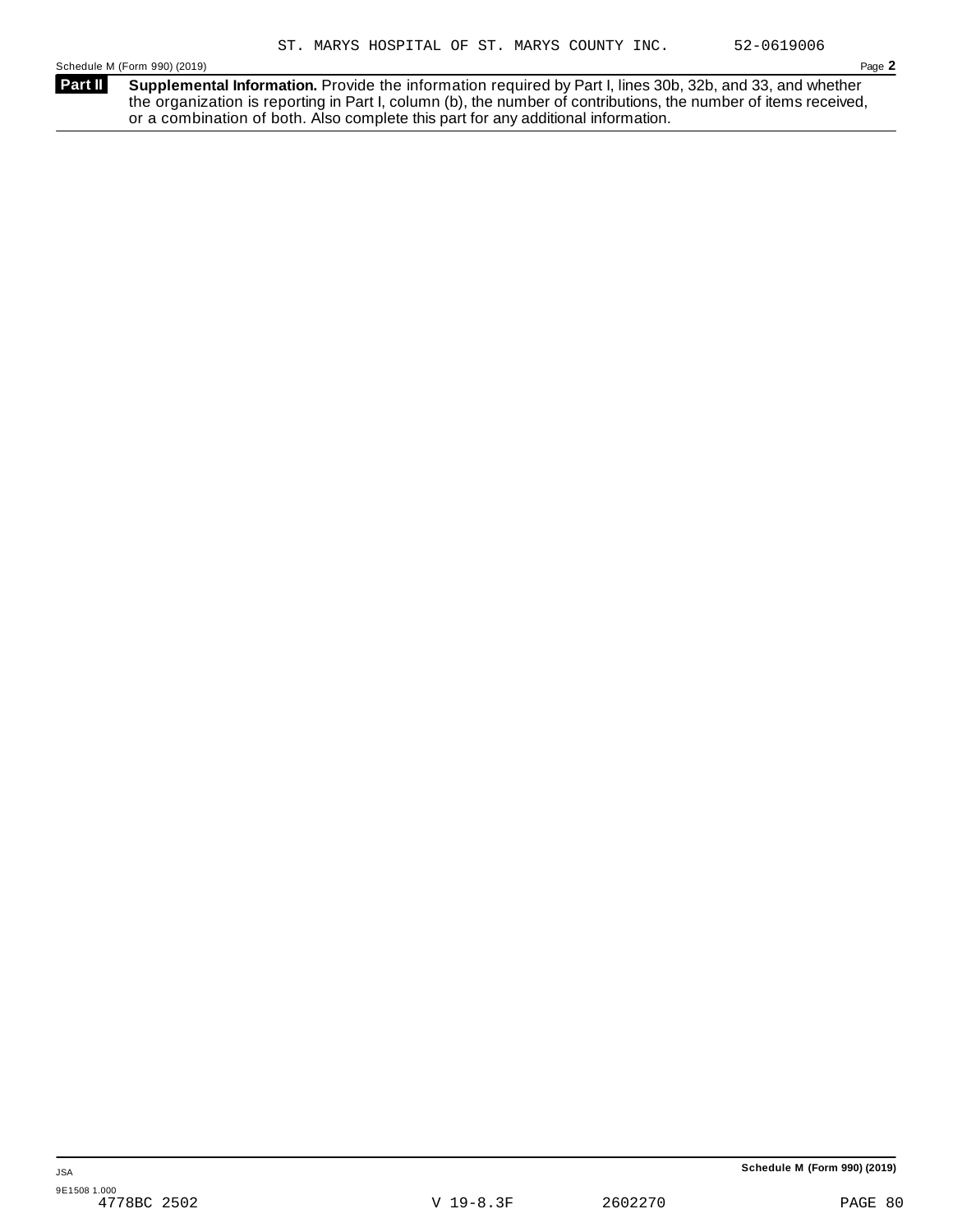### **SCHEDULE O** Supplemental Information to Form 990 or 990-EZ MB No. 1545-0047

**(Form 990 or 990-EZ) Complete to provide information for responses to specific questions on** plete to provide information for responses to specific questions on  $\mathbb{Z} \setminus \mathbb{R}$ **I Attach to Form 990 or 990-EZ.**<br>
Attach to Form 990 or 990-EZ.<br>
and a contract of Public and a contract of Public and a contract of the COP of Density of the COP of Density of A

**Employer identification number** 

| Attach to Form 990 or 990-EZ.<br>Department of the Treasury<br>Information about Schedule O (Form 990 or 990-EZ) and its instructions is at www.irs.gov/form990.<br>Internal Revenue Service |                                             |  |  |  |  |  | <b>Open to Pu</b><br><b>Inspection</b> |  |
|----------------------------------------------------------------------------------------------------------------------------------------------------------------------------------------------|---------------------------------------------|--|--|--|--|--|----------------------------------------|--|
|                                                                                                                                                                                              | Name of the organization                    |  |  |  |  |  | <b>Employer identification number</b>  |  |
|                                                                                                                                                                                              | ST. MARYS HOSPITAL OF ST. MARYS COUNTY INC. |  |  |  |  |  | 52-0619006                             |  |

ORGANIZATION MEMBERS

PART VI, LINE 6

THE ORGANIZATION IS AN AFFILIATE AND SUBSIDIARY OF MEDSTAR HEALTH, INC.,

A TAX-EXEMPT MARYLAND NON-STOCK CORPORATION. MEDSTAR HEALTH, INC., OR ONE

OF ITS AFFILIATES AND SUBSIDIARIES, IS THE SOLE MEMBER OF THE

ORGANIZATION.

DESCRIPTION OF MEMBERS

PART VI, LINE 7A

AS AN AFFILIATE AND SUBSIDIARY OF MEDSTAR HEALTH, INC., A TAX-EXEMPT MARYLAND NON-STOCK CORPORATION, THE ORGANIZATION MAY RECOMMEND PERSON(S) FOR MEMBERSHIP ON THE ORGANIZATION'S GOVERNING BODY. ANY SUCH RECOMMENDATION BY THE ORGANIZATION IS SUBJECT TO APPROVAL BY THE GOVERNANCE COMMITTEE OF THE BOARD OF DIRECTORS OF MEDSTAR HEALTH, INC. THE BOARD OF MEDSTAR HEALTH, INC. HAS DELEGATED CERTAIN APPROVAL AUTHORITY TO THE GOVERNANCE COMMITTEE AND THE PRESIDENT & CEO OF MEDSTAR HEALTH, INC.

#### DECISIONS OF GOVERNING BODY

PART VI, LINE 7B

AS AN AFFILIATE AND SUBSIDIARY OF MEDSTAR HEALTH, INC., A TAX-EXEMPT MARYLAND NON-STOCK CORPORATION, THE BYLAWS OF THE ORGANIZATION ARE SUBJECT TO CERTAIN RESERVED POWERS, WHICH PROVIDE THAT THE SOLE MEMBER OF THE ORGANIZATION MUST APPROVE CERTAIN DECISIONS, INCLUDING BUT NOT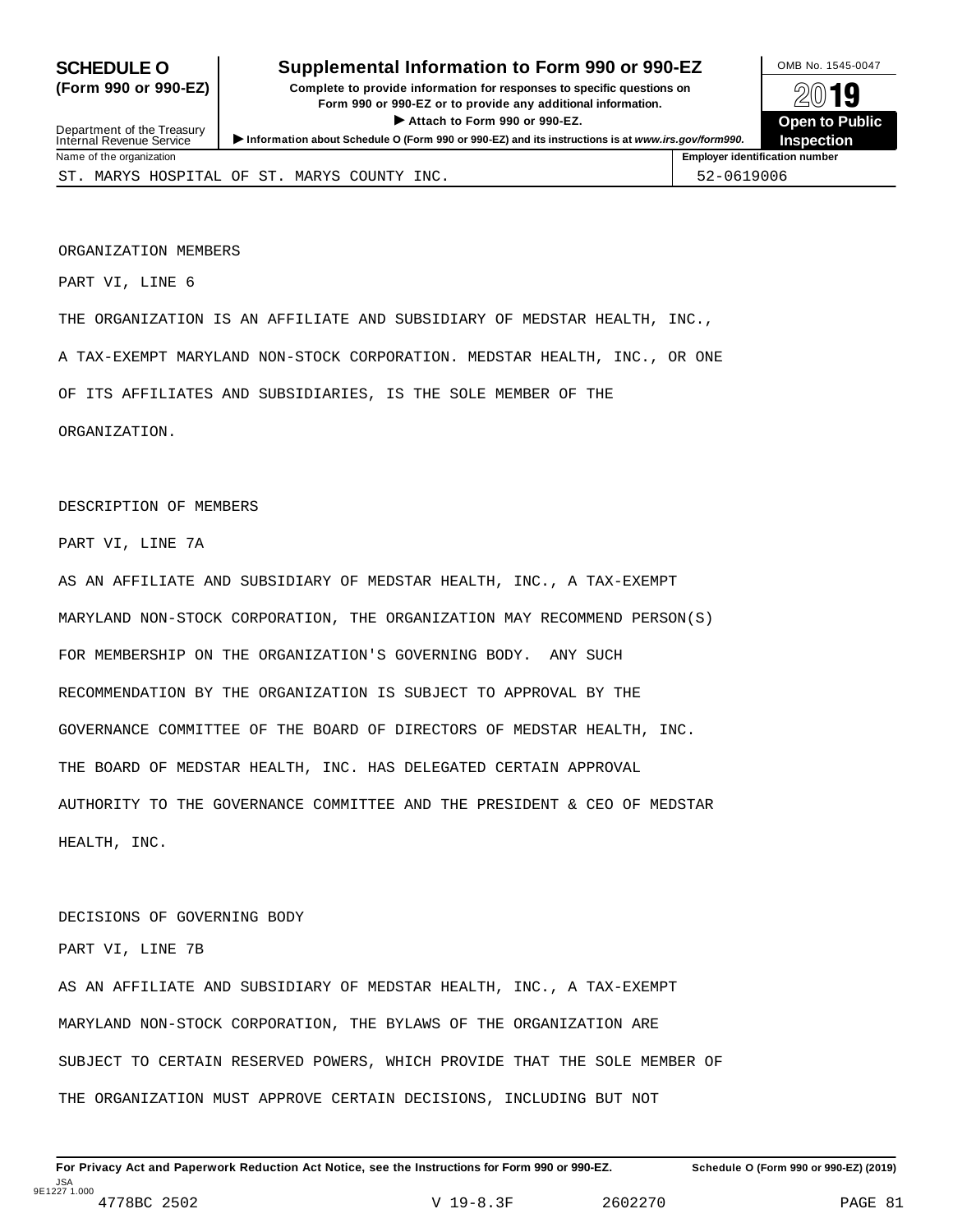| Schedule O (Form 990 or 990-EZ) 2019<br>$P$ age $\blacktriangle$ |                                       |  |  |  |  |
|------------------------------------------------------------------|---------------------------------------|--|--|--|--|
| Name of the organization                                         | <b>Employer identification number</b> |  |  |  |  |
| ST<br>MARYS COUNTY INC.<br>MARYS HOSPITAL OF ST.                 | 52-0619006                            |  |  |  |  |

LIMITED TO MATTERS CONCERNING THE SALE OR PURCHASE OF REAL OR PERSONAL PROPERTY, CAPITAL BUDGETS, STRATEGIC PLANNING, INVESTMENTS, AND CORPORATE GOVERNANCE.

#### PROCESS FOR REVIEWING FORM 990

PART VI, LINE 11B

THE PROCESS FOR REVIEWING THE FORM 990 INCLUDED EDUCATION AND TRANSPARENCY. SENIOR FINANCIAL EXECUTIVES, WORKING WITH INDEPENDENT OUTSIDE EXPERTS, THOROUGHLY REVIEWED FORM 990 AND ACCOMPANYING INSTRUCTIONS. IN ADDITION, SENIOR EXECUTIVES REVIEWED THE RELEVANT SECTIONS OF THE FORM 990 WITH THE FOLLOWING COMMITTEES OF THE ORGANIZATION'S GOVERNING BODY: FINANCE, AUDIT, GOVERNANCE, STRATEGIC PLANNING, AND EXECUTIVE COMPENSATION. FOLLOWING THESE MEETINGS, THE GOVERNING BODY WAS PROVIDED A COPY OF THE FORM 990 IN ITS FINAL FORM AND GIVEN AN OPPORTUNITY TO PROVIDE ANY INPUT OR COMMENTS RELATING TO THE FORM 990 PRIOR TO ITS FILING.

#### CONFLICT OF INTEREST POLICY

#### PART VI, LINE 12C

APPOINTMENT OF BOARDS OF DIRECTORS MEDSTAR HEALTH (AND ITS SUBSIDIARIES) REQUIRE ALL NOMINATED DIRECTORS, PRIOR TO THEIR APPOINTMENT OR ELECTION, TO DISCLOSE THE EXISTENCE OF (OR POTENTIAL EXISTENCE OF) ANY TRANSACTION WITH MEDSTAR THAT WOULD RESULT IN A CONFLICT OF INTEREST. SUCH DISCLOSURES (IF ANY) ARE REVIEWED BY THE GOVERNANCE COMMITTEE OF THE MEDSTAR HEALTH BOARD OF DIRECTORS WHICH DETERMINES HOW THE MATTER SHOULD BE RESOLVED.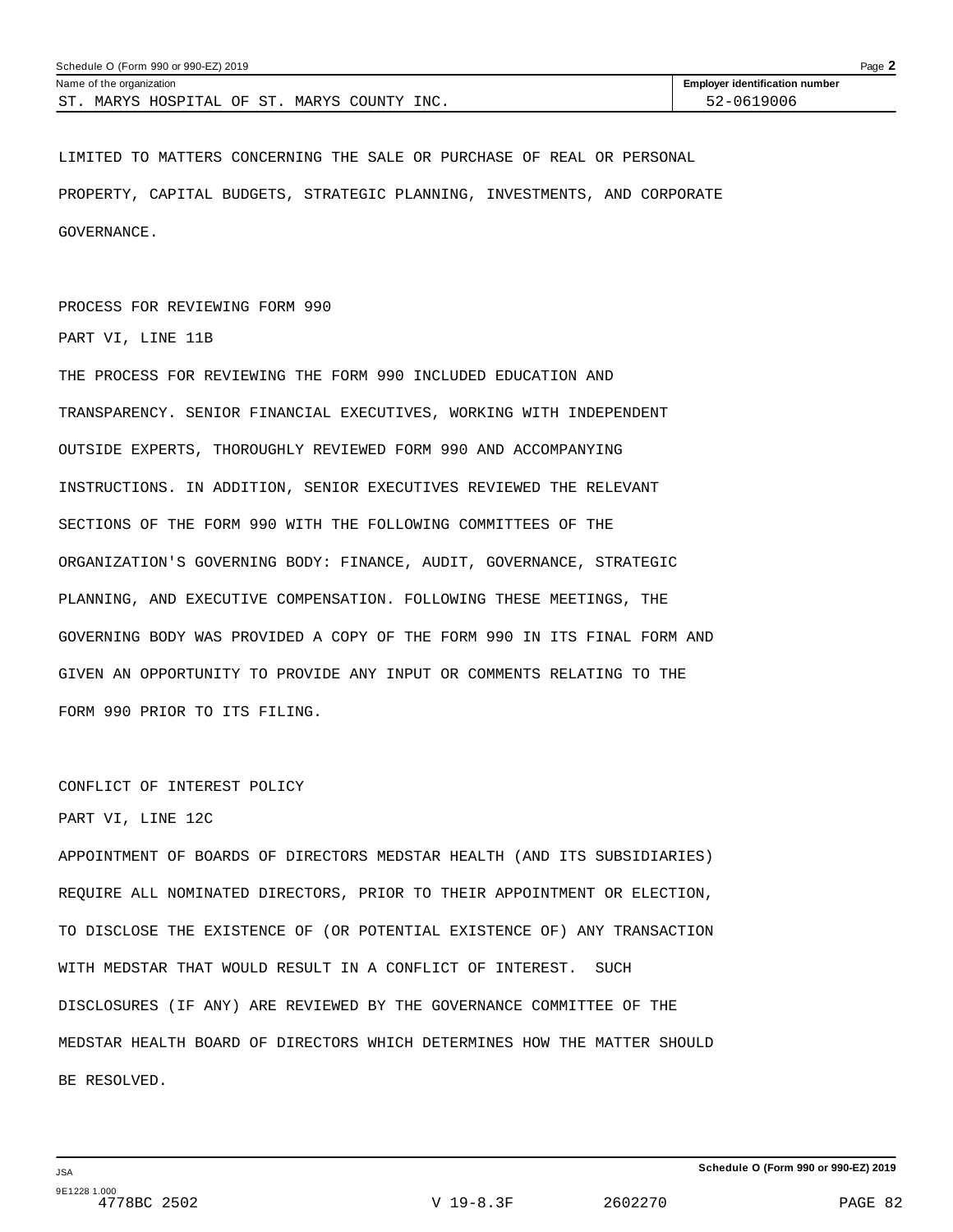| Schedule O (Form 990 or 990-EZ) 2019<br>$P$ age $\blacktriangle$ |                                       |  |  |  |
|------------------------------------------------------------------|---------------------------------------|--|--|--|
| Name of the organization                                         | <b>Employer identification number</b> |  |  |  |
| ST<br>MARYS HOSPITAL OF ST.<br>INC.<br>MARYS COUNTY              | 52-0619006                            |  |  |  |

ANNUAL DISCLOSURES - ALL OFFICERS, DIRECTORS, AND SENIOR MANAGERS ALL OFFICERS, DIRECTORS AND SENIOR MANAGERS ARE REQUIRED, NOT LESS THAN ANNUALLY, TO COMPLETE A SURVEY OF QUESTIONS CONCERNING ANY TRANSACTIONS OR RELATIONSHIPS WHICH WOULD OR COULD REPRESENT A CONFLICT OF INTEREST. SUCH DISCLOSURES (IF ANY) ARE REVIEWED BY THE GOVERNANCE COMMITTEE OF THE MEDSTAR HEALTH BOARD OF DIRECTORS WHICH DETERMINES HOW THE MATTER SHOULD BE RESOLVED.

#### EXECUTIVE COMPENSATION PROCESS

PART VI, LINE 15

THE EXECUTIVE COMPENSATION COMMITTEE OF THE BOARD OF DIRECTORS OF MEDSTAR HEALTH, INC. (THE "COMMITTEE") HAS OVERSIGHT OVER THE EXECUTIVE COMPENSATION PROGRAM (THE "PROGRAM") OF MEDSTAR HEALTH, INC. AND ITS AFFILIATES. TOTAL COMPENSATION FOR THE TOP MANAGEMENT OFFICIALS, OFFICERS AND KEY EMPLOYEES OF MEDSTAR HEALTH, INC. AND ITS AFFILIATES ARE REVIEWED AND APPROVED BY THE COMMITTEE WITH ASSISTANCE AND GUIDANCE FROM AN INDEPENDENT THIRD PARTY ADVISOR. THE MEMBERS OF THE COMMITTEE ARE INDEPENDENT FROM ALL OF THE PARTICIPANTS IN THE PROGRAM.

THE MAIN OBJECTIVE OF THE PROGRAM IS TO PROVIDE MARKET COMPETITIVE TOTAL COMPENSATION THAT IS INTERNALLY EQUITABLE AND HAS A STRONG PAY-FOR-PERFORMANCE LINKAGE. PERFORMANCE IS EVALUATED AT THE SYSTEM, OPERATING UNIT, AND INDIVIDUAL LEVELS. THE OVERALL TOTAL COMPENSATION PHILOSOPHY IS MANAGED AT THE 75TH PERCENTILE OF THE COMPETITIVE MARKET FOR COMPARABLE SIZE (NET REVENUE) AND TYPE (TAX-EXEMPT HEALTHCARE ORGANIZATIONS). WHERE APPROPRIATE, ADDITIONAL INDUSTRY DATA IS CONSIDERED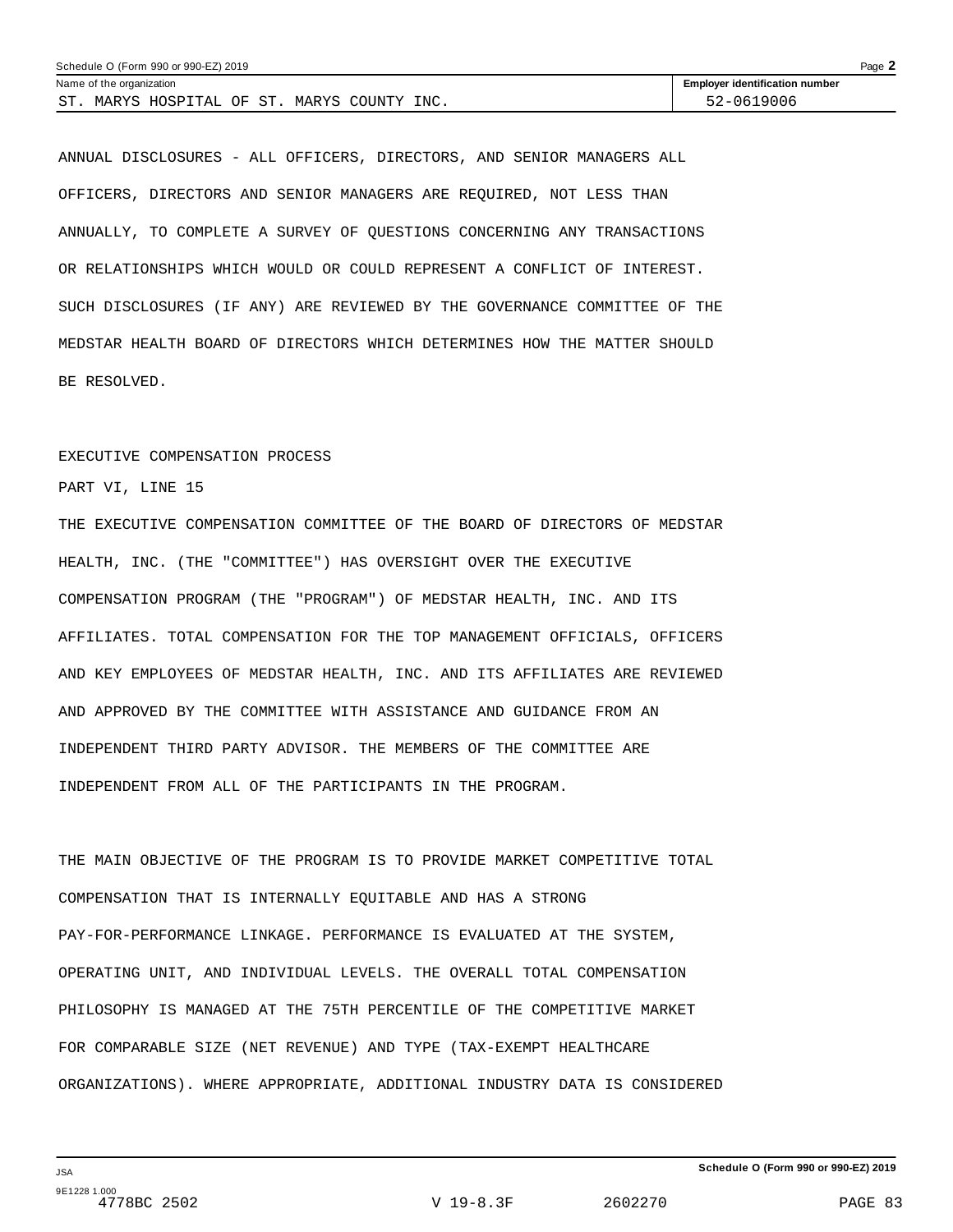| Schedule O (Form 990 or 990-EZ) 2019<br>Page $\blacktriangle$ |                                       |  |  |  |
|---------------------------------------------------------------|---------------------------------------|--|--|--|
| Name of the organization                                      | <b>Employer identification number</b> |  |  |  |
| <b>CT</b><br>MARYS HOSPITAL OF ST.<br>MARYS COUNTY INC.       | 52-0619006                            |  |  |  |

(GENERAL BUSINESS AND/OR TAXABLE HEALTHCARE) FOR SELECTED POSITIONS THAT CAN BE RECRUITED FROM OR POTENTIALLY LOST TO THESE INDUSTRIES (E.G., INFORMATION TECHNOLOGY, FINANCE, ETC.).

THE COMMITTEE HAS ENGAGED ERNST & YOUNG LLP ("E&Y") TO SERVE AS AN ADVISOR ON THE REASONABLENESS AND COMPETITIVENESS OF THE PROGRAM. IN DETERMINING REASONABLENESS AND COMPETITIVENESS, E&Y REVIEWS MARKET PRACTICES AND TRENDS, AND MAKES RECOMMENDATIONS RELATED TO THE PROGRAM. E&Y UTILIZES INFORMATION FROM CUSTOM SURVEYS, NATIONAL COMPENSATION SURVEYS, PROPRIETARY DATABASES, AND CLIENT EXPERIENCES TO DETERMINE ITS FINAL RECOMMENDATIONS. E&Y PRESENTS THEIR FINDINGS AND RECOMMENDATIONS TO THE COMMITTEE. THE COMMITTEE MAKES THE FINAL DECISIONS ON ALL OF THE COMPENSATION DETERMINATIONS OF THE PROGRAM. ALL DECISIONS MADE BY THE COMMITTEE ARE CONTEMPORANEOUSLY DOCUMENTED.

#### FINANCIAL STATEMENT AVAILABILITY

#### PART VI, LINE 19

MEDSTAR HEALTH POSTS ITS ANNUAL FINANCIAL AUDIT AND QUARTERLY FINANCIAL REPORTS TO THE ELECTRONIC MUNICIPAL MARKET ACCESS (EMMA) SYSTEM. THE ORGANIZATION ALSO E-MAILS ITS ANNUAL AND QUARTERLY DISCLOSURES TO HOLDERS OF THE COMPANY'S PUBLICLY TRADED DEBT. THE COMPANY'S GOVERNANCE DOCUMENTS AND CONFLICTS OF INTEREST POLICIES ARE AVAILABLE UPON REQUEST THROUGH ITS CORPORATE (OR AS APPLICABLE ENTITY) PUBLIC INFORMATION OFFICES.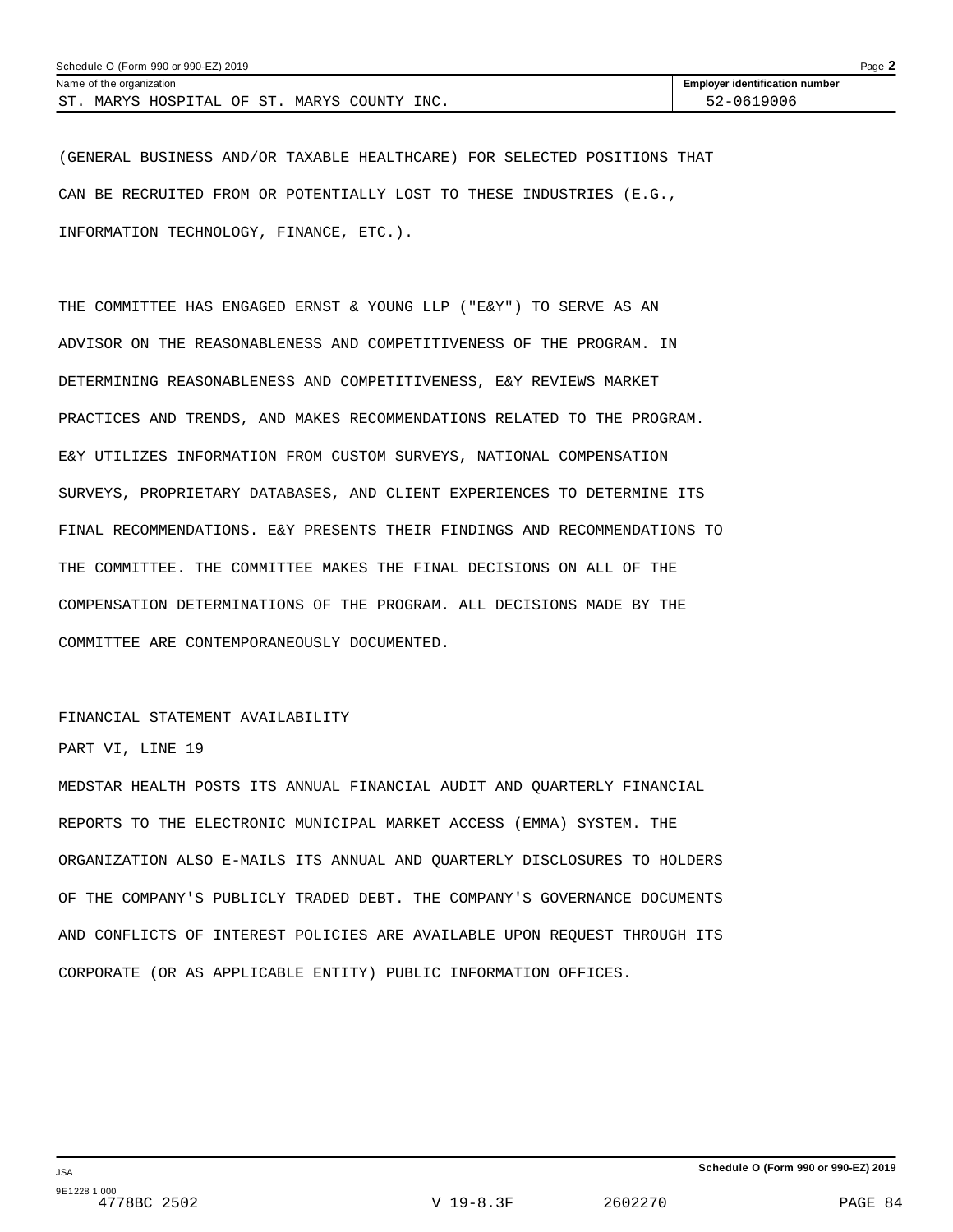OTHER CHANGES IN NET ASSETS PART XI, LINE 9

EQUITY TRANSFERS...............................\$(49,516,792) MINIMUM PENSION LIABILITY ADJUSTMENT...........\$ (4,771,417) =============

#### TOTAL  $\zeta(54,288,209)$

#### FINANCIAL STATEMENTS AND REPORTING

PART XII, LINE 2

ST. MARYS HOSPITAL OF ST. MARYS COUNTY INC. IS AN AFFILIATE OF THE MEDSTAR HEALTH, INC. AUDIT AND SUBJECT TO OVERSIGHT BY THE AUDIT COMMITTEE OF THE MEDSTAR BOARD.

#### FORM 990, PART III, LINE 1 - ORGANIZATION'S MISSION

AS A PROUD MEMBER OF MEDSTAR HEALTH, MEDSTAR ST. MARY'S HOSPITAL'S (MEDSTAR ST. MARY'S) MISSION IS TO UPHOLD ITS TRADITION OF CARING BY CONTINUOUSLY PROMOTING, MAINTAINING, AND IMPROVING HEALTH THROUGH EDUCATION AND SERVICE WHILE ASSURING QUALITY CARE, PATIENT SAFETY AND FISCAL INTEGRITY. MEDSTAR ST. MARY'S IS LOCATED IN LEONARDTOWN, MARYLAND, IN THE SOUTHERN REGION. IN FISCAL YEAR 2020, MSMH HAD 7,786 INPATIENT ADMISSIONS AND 142,903 OUTPATIENT VISITS INCLUDING 42,942 EMERGENCY VISITS.

ATTACHMENT 2

ATTACHMENT 1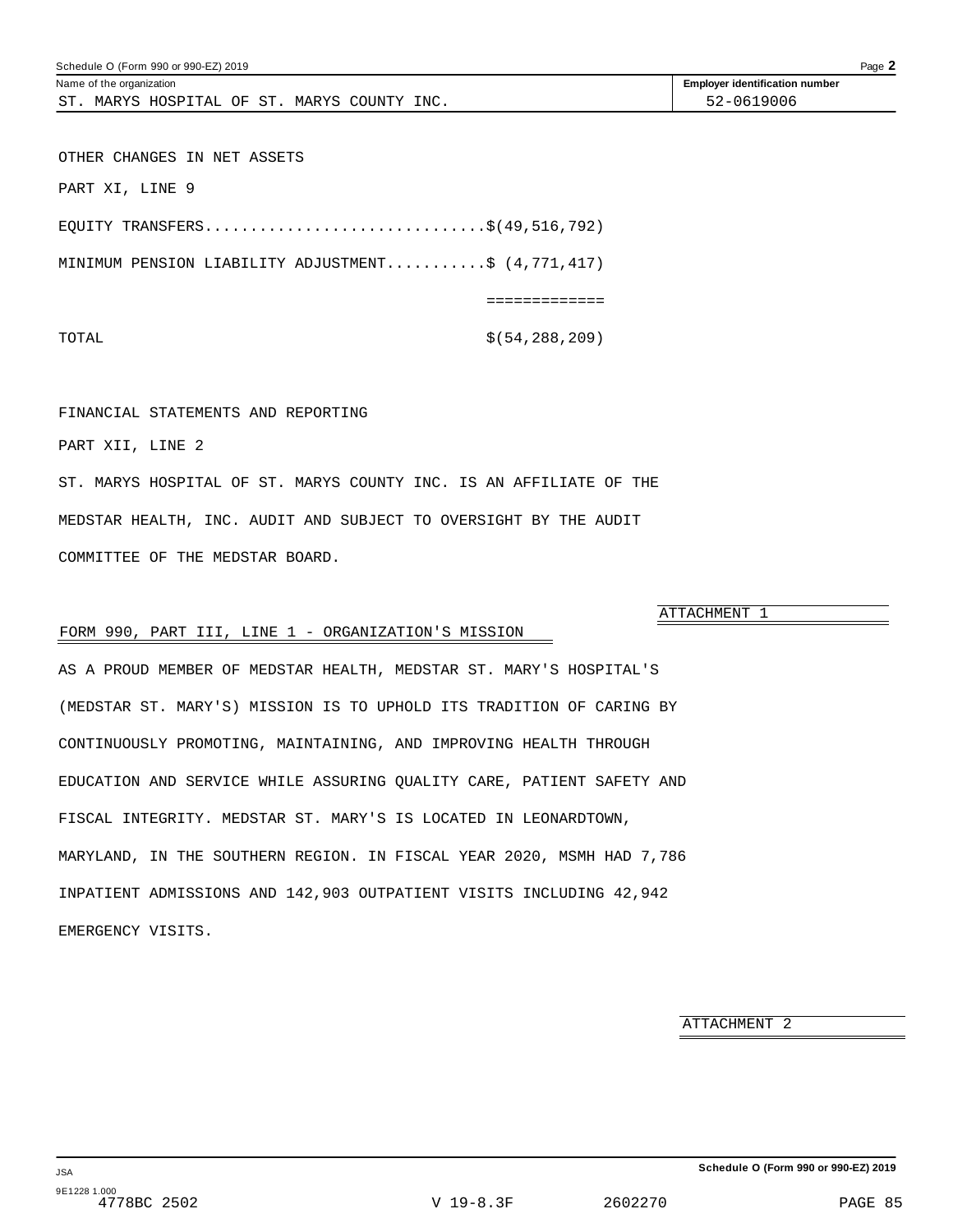| Schedule O (Form 990 or 990-EZ) 2019 | Page |
|--------------------------------------|------|
|--------------------------------------|------|

ST. MARYS HOSPITAL OF ST. MARYS COUNTY INC.  $\vert$  52-0619006

Name of the organization **Employer identification number Employer identification number** 

ATTACHMENT 2 (CONT'D)

#### FORM 990, PART III - PROGRAM SERVICE, LINE 4A

MEDSTAR ST. MARY'S HOSPITAL'S LARGEST PROGRAM IS ACCESS TO AND THE PROVISION OF ACUTE HOSPITAL SERVICES FOR COMMUNITIES OF ST. MARY'S COUNTY, MARYLAND AND THE SURROUNDING AREAS. IN ADDITION TO THE PROGRAM SERVICE EXPENSES LISTED ABOVE, MEDSTAR ST. MARY'S INCURRED \$29.2M OF MANAGEMENT AND GENERAL EXPENSES IN PROVIDING SERVICES TO ITS COMMUNITIES. MEDSTAR ST. MARY'S PROVIDES GENERAL, ACUTE CARE SERVICES IN MEDICINE, SURGERY, OBSTETRICS AND GYNECOLOGY, ONCOLOGY, ORTHOPAEDICS, PULMONARY AND CARDIAC REHABILITATION, AND PSYCHIATRY. THE HOSPITAL OFFERS KIDNEY TRANSPLANT SERVICES THROUGH THE MEDSTAR GEORGETOWN TRANSPLANT INSTITUTE AND ORTHOPAEDIC SERVICES THROUGH THE MEDSTAR ORTHOPAEDIC INSTITUTE. IT ALSO PROVIDES HOSPICE CARE AND IS PARTNERED IN A JOINT VENTURE THAT PROVIDES HOME CARE. IN ADDITION TO EMERGENCY ROOM CARE, IT OPERATES AN URGENT CARE FACILITY LOCATED 15 MILES NORTH OF CAMPUS AS WELL AS ON-CAMPUS AND MOBILE COMMUNITY BASED HEALTH SERVICES. AN OUTPATIENT PAVILION INCLUDES CANCER CARE AND INFUSION SERVICES, IMAGING AND WOMEN'S HEALTH SERVICES, AND COMMUNITY OUTREACH AND PHYSICIAN OFFICE SPACE. SERVICES ALSO INCLUDE A CENTER FOR WOUND HEALING.

AS ONE OF THE LARGEST HEALTHCARE SYSTEMS IN MARYLAND AND THE WASHINGTON, D.C., REGION, MEDSTAR HEALTH AND ITS AFFILIATED ENTITIES CARED FOR ONE IN FOUR COVID-19 PATIENTS IN THE REGION SINCE MARCH 2020. OPERATING AS ONE MEDSTAR AND ALIGNING WITH GUIDANCE FROM THE CENTERS FOR DISEASE CONTROL AND PREVENTION (CDC)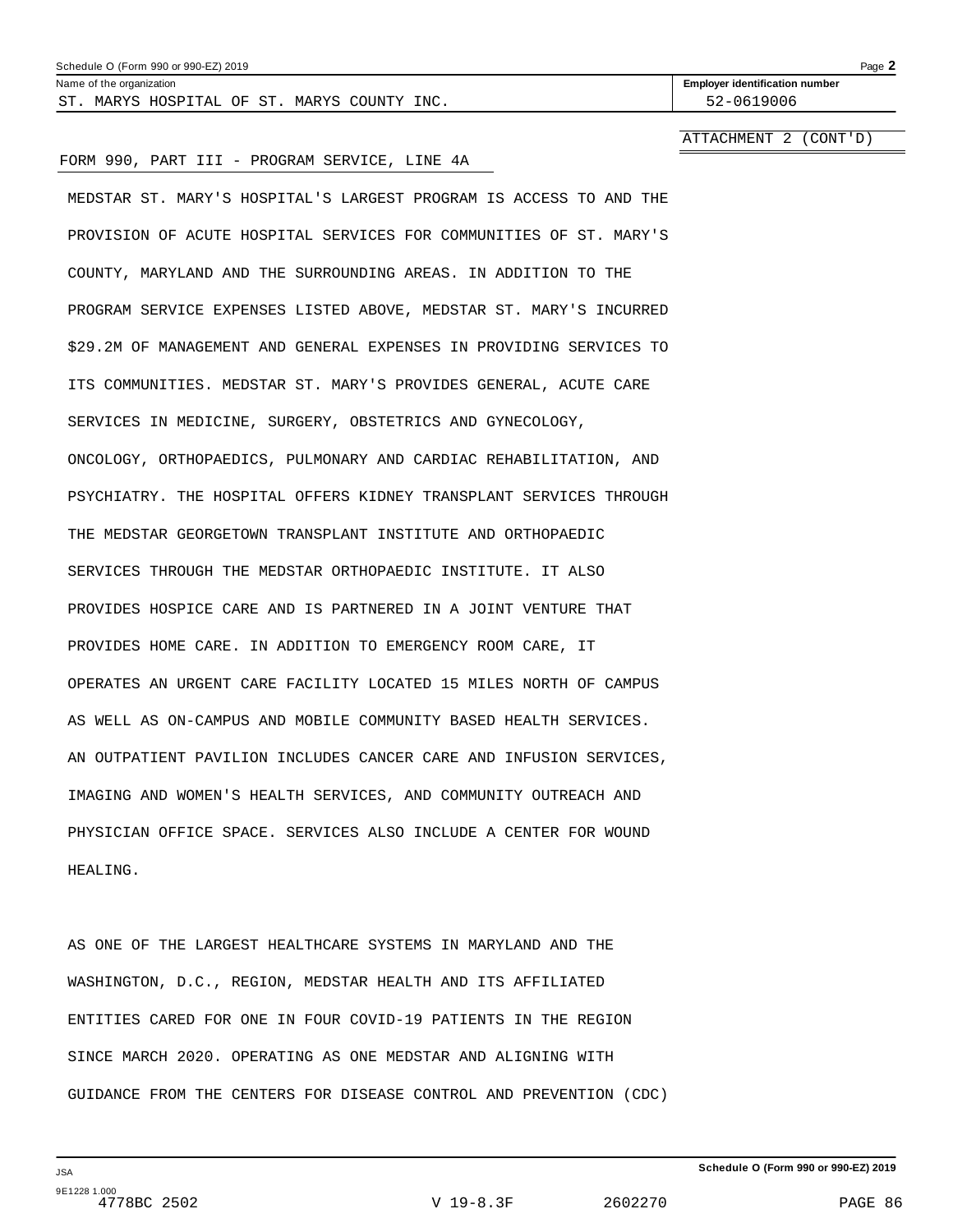| Schedule O (Form 990 or 990-EZ) 2019        | Page $\lambda$                        |
|---------------------------------------------|---------------------------------------|
| Name of the organization                    | <b>Employer identification number</b> |
| ST. MARYS HOSPITAL OF ST. MARYS COUNTY INC. | 52-0619006                            |
|                                             |                                       |

ATTACHMENT 2 (CONT'D)

AND LOCAL DEPARTMENTS OF HEALTH, MEDSTAR HEALTH'S COVID-19 PREPARATIONS AND RESPONSE WERE GUIDED BY TWO CRITICAL DRIVERS: PROVIDING A SAFE CARE ENVIRONMENT FOR PATIENTS AND ASSOCIATES AND ENSURING OPERATIONAL CONTINUITY TO FULFILL OUR CORE MISSION OF CARING FOR OUR COMMUNITIES. THESE EFFORTS INCLUDED ADDING HOSPITAL BEDS IN PREPARATION FOR PATIENT SURGES; BALANCING HOSPITAL ADMISSIONS BY USING URGENT CARE SITES AS FRONTLINE PROVIDERS AND FACILITATING TELEHEALTH INTERACTIONS FOR VIRTUAL CARE AND REFERRALS; UTILIZING HOME HEALTH SERVICES TO TRANSITION CARE FROM INPATIENT SETTINGS, AMBULATORY FACILITIES, AND A CONVENTION CENTER FIELD HOSPITAL; AND STANDING UP MORE THAN 40 COVID-19 TESTING LOCATIONS. UNDERLYING THESE ACTIONS IS MEDSTAR HEALTH'S COMMITMENT TO THE HIGHEST LEVELS OF QUALITY AND SAFETY, REFLECTED BY THE SYSTEMWIDE IMPLEMENTATION OF UNIVERSAL FACE MASKING FOR PATIENTS AND ASSOCIATES, AND ACQUISITION OF PERSONAL PROTECTIVE EQUIPMENT AT USAGE LEVELS 10 TIMES NORMAL USE.

|                                                                              | ATTACHMENT 3            |              |
|------------------------------------------------------------------------------|-------------------------|--------------|
| 990, PART VII- COMPENSATION OF THE FIVE HIGHEST PAID IND. CONTRACTORS        |                         |              |
| NAME AND ADDRESS                                                             | DESCRIPTION OF SERVICES | COMPENSATION |
| SODEXO INC & AFFILIATES<br>9801 WASHINGTONIAN BLVD<br>GAITHERSBURG, MD 20878 | FOOD&FACILITIES MGT     | 1,714,739.   |
| AMN HEALTHCARE INC<br>2735 COLLECTION CENTER DR<br>CHICAGO, IL 60693         | STAFFING SERVICES       | 1,340,223.   |
| DIVERSIFIED CLINICAL SERVICES<br>PO BOX 636981                               | MEDICAL SERVICES        | 840,828.     |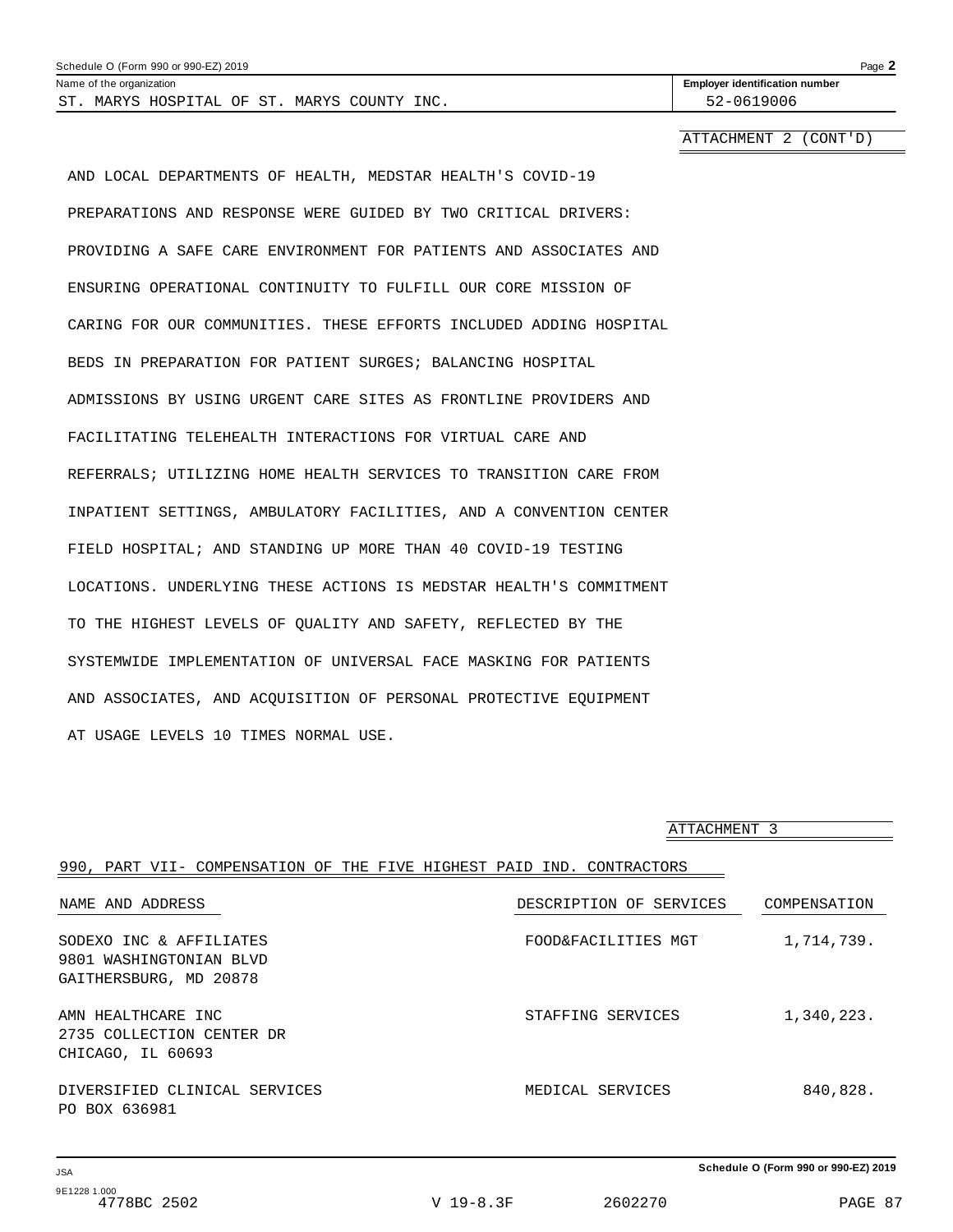| Schedule O (Form 990 or 990-EZ) 2019        | Page $2$                              |
|---------------------------------------------|---------------------------------------|
| Name of the organization                    | <b>Employer identification number</b> |
| ST. MARYS HOSPITAL OF ST. MARYS COUNTY INC. | 52-0619006                            |
|                                             | ATTACHMENT 3<br>(CONT ' D )           |

### 990, PART VII- COMPENSATION OF THE FIVE HIGHEST PAID IND. CONTRACTORS

| NAME AND ADDRESS                                                   | DESCRIPTION OF SERVICES | COMPENSATION |
|--------------------------------------------------------------------|-------------------------|--------------|
| CINCINNATI, OH 45263-6981                                          |                         |              |
| NOOR SERVICES LLC<br>813 CONSTELLATION DR<br>GREAT FALLS, VA 22066 | MEDICAL SERVICES        | 582,903.     |
| CERNER CORPORATION<br>51 VALLEY STREAM PKWY                        | IT SERVICES             | 490,468.     |

MALVERN, PA 19355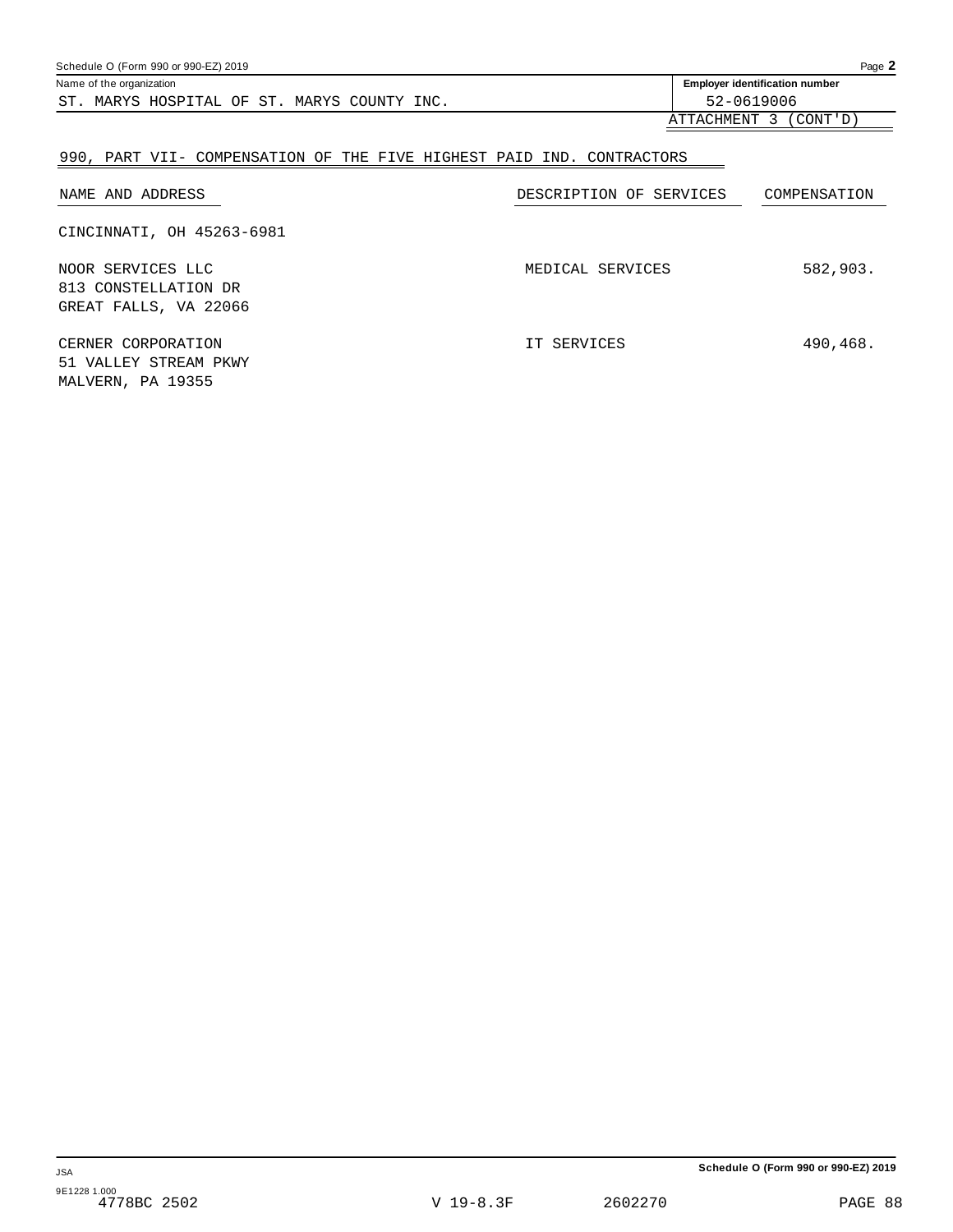

INCIALCU OF GATIZATIONS AND ON CIALCUT AFTIC STIPS<br>► Complete if the organization answered "Yes" on Form 990, Part IV, line 33, 34, 35b, 36, or 37. △ △ △ △ △



Name of the organization **Employer identification number Employer identification number** 

ST. MARYS HOSPITAL OF ST. MARYS COUNTY INC. STRAIN STRAIN STRAIN STRAIN STRAINING SECTION OF STRAINING STRAINING

#### **Part I** Identification of Disregarded Entities. Complete if the organization answered "Yes" on Form 990, Part IV, line 33.

| (a)<br>Name, address, and EIN (if applicable) of disregarded entity | (b)<br>Primary activity | (c)<br>Legal domicile (state<br>or foreign country) | (d)<br>Total income | (e)<br>End-of-year assets | (f)<br>Direct controlling<br>entity |
|---------------------------------------------------------------------|-------------------------|-----------------------------------------------------|---------------------|---------------------------|-------------------------------------|
| (1)                                                                 |                         |                                                     |                     |                           |                                     |
| (2)                                                                 |                         |                                                     |                     |                           |                                     |
| (3)                                                                 |                         |                                                     |                     |                           |                                     |
| (4)                                                                 |                         |                                                     |                     |                           |                                     |
| (5)                                                                 |                         |                                                     |                     |                           |                                     |
| (6)                                                                 |                         |                                                     |                     |                           |                                     |

**Identification of Related Tax-Exempt Organizations.** Complete if the organization answered "Yes" on Form 990, Part IV, line 34, because it had **Part II** one or more related tax-exempt organizations during the tax year.

| (a)<br>Name, address, and EIN of related organization         | (b)<br>Primary activity | (c)<br>Legal domicile (state<br>or foreign country) | (d)<br><b>Exempt Code section</b> | (e)<br>Public charity status<br>(if section $501(c)(3)$ ) | (f)<br>Direct controlling<br>entity | (g)<br>Section 512(b)(13)<br>controlled<br>entity? |           |
|---------------------------------------------------------------|-------------------------|-----------------------------------------------------|-----------------------------------|-----------------------------------------------------------|-------------------------------------|----------------------------------------------------|-----------|
|                                                               |                         |                                                     |                                   |                                                           |                                     | <b>Yes</b>                                         | <b>No</b> |
| CHURCH HOME CORPORATION<br>23-7374724<br>(1)                  |                         |                                                     |                                   |                                                           |                                     |                                                    |           |
| COLUMBIA, MD 21044<br>10980 GRANTCHESTER WAY                  | MEDICAL FUND            | MD                                                  | 501(C)(3)                         | PF                                                        | N/A                                 | Χ                                                  |           |
| FRANKLIN SQUARE HOSPITAL CENTER, INC.<br>52-0608007<br>(2)    |                         |                                                     |                                   |                                                           |                                     |                                                    |           |
| BALTIMORE, MD 21237<br>9000 FRANKLIN SQUARE DRIVE             | HOSPITAL                | MD                                                  | 501(C)(3)                         | 3                                                         | N/A                                 | Χ                                                  |           |
| HARBOR HOSPITAL, INC.<br>52-0491660<br>(3)                    |                         |                                                     |                                   |                                                           |                                     |                                                    |           |
| BALTIMORE, MD 21225<br>3001 SOUTH HANOVER STREET              | HOSPITAL                | MD                                                  | 501(C)(3)                         | 3                                                         | N/A                                 | X                                                  |           |
| MEDSTAR HEALTH, INC.<br>52-2087445<br>(4)                     |                         |                                                     |                                   |                                                           |                                     |                                                    |           |
| 10980 GRANTCHESTER WAY<br>COLUMBIA, MD 21044                  | MEDICAL SVCS            | MD                                                  | 501(C)(3)                         | 12C III                                                   | N/A                                 |                                                    | Χ         |
| MONTGOMERY GENERAL HOSPITAL<br>52-0646893<br>(5)              |                         |                                                     |                                   |                                                           |                                     |                                                    |           |
| 18101 PRINCE PHILIP DRIVE<br>OLNEY, MD 20832                  | HOSPITAL                | MD                                                  | 501(C)(3)                         | 3                                                         | N/A                                 | Χ                                                  |           |
| THE GOOD SAMARITAN HOSPITAL OF MARYLAND,<br>52-0591607<br>(6) |                         |                                                     |                                   |                                                           |                                     |                                                    |           |
| 5601 LOCH RAVEN BLVD<br>BALTIMORE, MD 21239                   | HOSPITAL                | MD                                                  | 501(C)(3)                         | 3                                                         | N/A                                 | Χ                                                  |           |
| THE UNION MEMORIAL HOSPITAL<br>52-0591685<br>(7)              |                         |                                                     |                                   |                                                           |                                     |                                                    |           |
| BALTIMORE, MD 21218<br>201 EAST UNIVERSITY PARKWAY            | HOSPITAL                | MD                                                  | 501(C)(3)                         | 3                                                         | N/A                                 | Χ                                                  |           |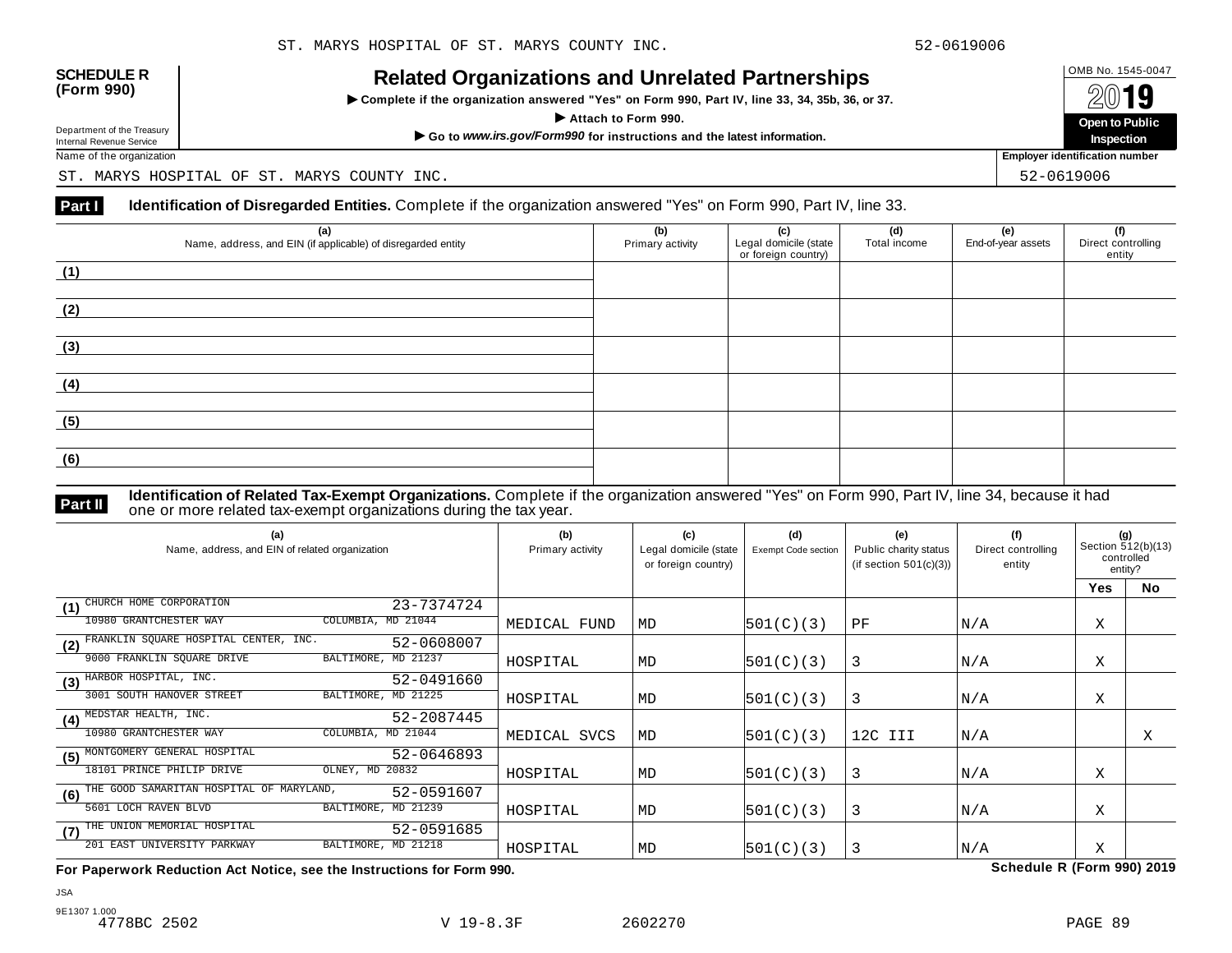

INCIALCU OF GATIZATIONS AND ON CIALCUT AFTIC STIPS<br>► Complete if the organization answered "Yes" on Form 990, Part IV, line 33, 34, 35b, 36, or 37. △ △ △ △ △



Name of the organization **Employer identification number Employer identification number** 

ST. MARYS HOSPITAL OF ST. MARYS COUNTY INC. STRAIN STRAIN STRAIN STRAIN STRAINING SECTION OF STRAINING STRAINING

#### **Part I** Identification of Disregarded Entities. Complete if the organization answered "Yes" on Form 990, Part IV, line 33.

| (a)<br>Name, address, and EIN (if applicable) of disregarded entity | (b)<br>Primary activity | (c)<br>Legal domicile (state<br>or foreign country) | (d)<br>Total income | (e)<br>End-of-year assets | (f)<br>Direct controlling<br>entity |
|---------------------------------------------------------------------|-------------------------|-----------------------------------------------------|---------------------|---------------------------|-------------------------------------|
| (1)                                                                 |                         |                                                     |                     |                           |                                     |
| (2)                                                                 |                         |                                                     |                     |                           |                                     |
| (3)                                                                 |                         |                                                     |                     |                           |                                     |
| (4)                                                                 |                         |                                                     |                     |                           |                                     |
| (5)                                                                 |                         |                                                     |                     |                           |                                     |
| (6)                                                                 |                         |                                                     |                     |                           |                                     |

**Identification of Related Tax-Exempt Organizations.** Complete if the organization answered "Yes" on Form 990, Part IV, line 34, because it had **Part II** one or more related tax-exempt organizations during the tax year.

| (a)<br>Name, address, and EIN of related organization         | (b)<br>Primary activity | (c)<br>Legal domicile (state<br>or foreign country) | (d)<br><b>Exempt Code section</b> | (e)<br>Public charity status<br>(if section $501(c)(3)$ ) | (f)<br>Direct controlling<br>entity | (g)<br>Section 512(b)(13)<br>controlled<br>entity? |           |
|---------------------------------------------------------------|-------------------------|-----------------------------------------------------|-----------------------------------|-----------------------------------------------------------|-------------------------------------|----------------------------------------------------|-----------|
|                                                               |                         |                                                     |                                   |                                                           |                                     | <b>Yes</b>                                         | <b>No</b> |
| MEDSTAR HEALTH RESEARCH INSTITUTE<br>52-6056274<br>(1)        |                         |                                                     |                                   |                                                           |                                     |                                                    |           |
| 108 IRVING STREET NW<br>WASHINGTON, DC 20010                  | HOSPITAL                | DC                                                  | 501(C)(3)                         | 4                                                         | N/A                                 | Χ                                                  |           |
| THE MEDSTAR-GEORGETOWN MEDICAL CENTER, I<br>52-2218584<br>(2) |                         |                                                     |                                   |                                                           |                                     |                                                    |           |
| WASHINGTON, DC 20007<br>HOPSITAL ADMIN, 1 MAIN BLDG           | HOSPITAL                | DC                                                  | 501(C)(3)                         | 3                                                         | N/A                                 | Χ                                                  |           |
| WASHINGTON HOSPITAL CENTER CORPORATION<br>52-1272129<br>(3)   |                         |                                                     |                                   |                                                           |                                     |                                                    |           |
| 110 IRVING STREET NW<br>WASHINGTON, DC 20010                  | HOSPITAL                | DC                                                  | 501(C)(3)                         | 3                                                         | N/A                                 | X                                                  |           |
| HH MEDSTAR HEALTH, INC.<br>52-1542230<br>(4)                  |                         |                                                     |                                   |                                                           |                                     |                                                    |           |
| 10980 GRANTCHESTER WAY<br>COLUMBIA, MD 21044                  | MEDICAL SVCS            | MD                                                  | 501(C)(3)                         | 12C III                                                   | N/A                                 | Χ                                                  |           |
| MEDSTAR AMBULATORY SERVICES, INC.<br>52-1132992<br>(5)        |                         |                                                     |                                   |                                                           |                                     |                                                    |           |
| 10980 GRANTCHESTER WAY<br>COLUMBIA, MD 21044                  | ADMIN SVCS              | MD                                                  | 501(C)(3)                         | 12C III                                                   | N/A                                 | Χ                                                  |           |
| BAY LIFE SERVICES, INC.<br>52-1496539<br>(6)                  |                         |                                                     |                                   |                                                           |                                     |                                                    |           |
| 10980 GRANTCHESTER WAY<br>COLUMBIA, MD 21044                  | MENTAL HEALTH           | MD                                                  | 501(C)(3)                         | 10                                                        | N/A                                 | Χ                                                  |           |
| MEDSTAR SURGERY CENTER, INC.<br>52-1061679<br>(7)             |                         |                                                     |                                   |                                                           |                                     |                                                    |           |
| CALVERTON, MD 20705<br>4061 POWDERMILL ROAD, SUITE 21         | MEDICAL SVCS            | MD                                                  | 501(C)(3)                         | 10                                                        | N/A                                 | Χ                                                  |           |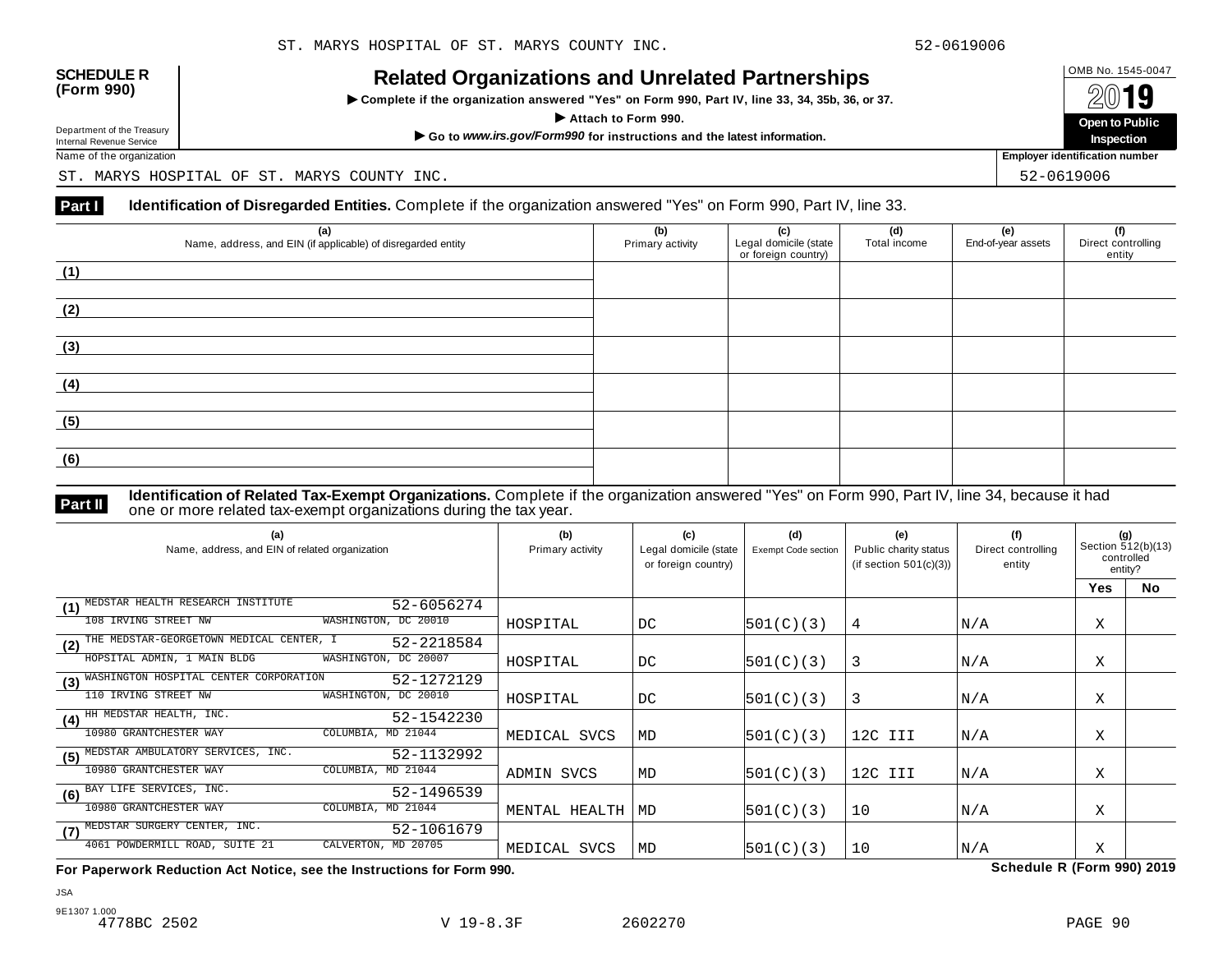

INCIALCU OF GATIZATIONS AND ON CIALCUT AFTIC STIPS<br>► Complete if the organization answered "Yes" on Form 990, Part IV, line 33, 34, 35b, 36, or 37. △ △ △ △ △



Name of the organization **Employer identification number Employer identification number** 

ST. MARYS HOSPITAL OF ST. MARYS COUNTY INC. STRAIN STRAIN STRAIN STRAIN STRAINING SECTION OF STRAINING STRAINING

#### **Part I** Identification of Disregarded Entities. Complete if the organization answered "Yes" on Form 990, Part IV, line 33.

| (a)<br>Name, address, and EIN (if applicable) of disregarded entity | (b)<br>Primary activity | (c)<br>Legal domicile (state<br>or foreign country) | (d)<br>Total income | (e)<br>End-of-year assets | (f)<br>Direct controlling<br>entity |
|---------------------------------------------------------------------|-------------------------|-----------------------------------------------------|---------------------|---------------------------|-------------------------------------|
| (1)                                                                 |                         |                                                     |                     |                           |                                     |
| (2)                                                                 |                         |                                                     |                     |                           |                                     |
| (3)                                                                 |                         |                                                     |                     |                           |                                     |
| (4)                                                                 |                         |                                                     |                     |                           |                                     |
| (5)                                                                 |                         |                                                     |                     |                           |                                     |
| (6)                                                                 |                         |                                                     |                     |                           |                                     |

**Identification of Related Tax-Exempt Organizations.** Complete if the organization answered "Yes" on Form 990, Part IV, line 34, because it had **Part II** one or more related tax-exempt organizations during the tax year.

| (a)<br>Name, address, and EIN of related organization         | (b)<br>Primary activity | (c)<br>Legal domicile (state<br>or foreign country) | (d)<br><b>Exempt Code section</b> | (e)<br>Public charity status<br>(if section $501(c)(3)$ ) | (f)<br>Direct controlling<br>entity | (q)<br>Section 512(b)(13)<br>controlled<br>entity? |           |
|---------------------------------------------------------------|-------------------------|-----------------------------------------------------|-----------------------------------|-----------------------------------------------------------|-------------------------------------|----------------------------------------------------|-----------|
|                                                               |                         |                                                     |                                   |                                                           |                                     | <b>Yes</b>                                         | <b>No</b> |
| CHURCH HOME AND HOSPITAL OF THE CITY OF<br>52-0591600<br>(1)  |                         |                                                     |                                   |                                                           |                                     |                                                    |           |
| COLUMBIA, MD 21044<br>10980 GRANTCHESTER WAY                  | MEDICAL FUND            | MD                                                  | 501(C)(3)                         | 12B II                                                    | N/A                                 | Χ                                                  |           |
| GOOD SAMARITAN NURSING CENTER, INC.<br>52-1672866<br>(2)      |                         |                                                     |                                   |                                                           |                                     |                                                    |           |
| BALTIMORE, MD 21239<br>5601 LOCH RAVEN BLVD                   | MEDICAL SVCS            | MD                                                  | 501(C)(3)                         | 10                                                        | N/A                                 | Χ                                                  |           |
| GS HOUSING, INC.<br>52-1481656<br>(3)                         |                         |                                                     |                                   |                                                           |                                     |                                                    |           |
| BALTIMORE, MD 21239<br>5601 LOCH RAVEN BLVD                   | ELDER HOUSING           | MD                                                  | 501(C)(3)                         | 10                                                        | N/A                                 | Χ                                                  |           |
| GS PROPERTIES, INC.<br>52-1429853<br>(4)                      |                         |                                                     |                                   |                                                           |                                     |                                                    |           |
| 5601 LOCH RAVEN BLVD<br>BALTIMORE, MD 21239                   | ADMIN SVCS              | MD                                                  | 501(C)(3)                         | 12A I                                                     | N/A                                 | Χ                                                  |           |
| MEDSTAR HEALTH INFUSION, INC.<br>52-1980510<br>(5)            |                         |                                                     |                                   |                                                           |                                     |                                                    |           |
| 4061 POWDERMILL ROAD, SUITE 21<br>CALVERTON,<br>MD 20705      | MEDICAL SVCS            | MD                                                  | 501(C)(3)                         | 10                                                        | N/A                                 | Χ                                                  |           |
| MEDSTAR HEALTH VISITING NURSES ASSOCIATI<br>53-0196597<br>(6) |                         |                                                     |                                   |                                                           |                                     |                                                    |           |
| 4061 POWDERMILL ROAD<br>CALVERTON, MD 20705                   | MEDICAL SVCS            | MD                                                  | 501(C)(3)                         | 10                                                        | N/A                                 | Χ                                                  |           |
| MEDSTAR VNA HEALTHCARE<br>52-1458516<br>(7)                   |                         |                                                     |                                   |                                                           |                                     |                                                    |           |
| CALVERTON, MD 20705<br>4061 POWDERMILL ROAD, SUITE 21         | MEDICAL SVCS            | MD                                                  | 501(C)(3)                         | 10                                                        | N/A                                 | X                                                  |           |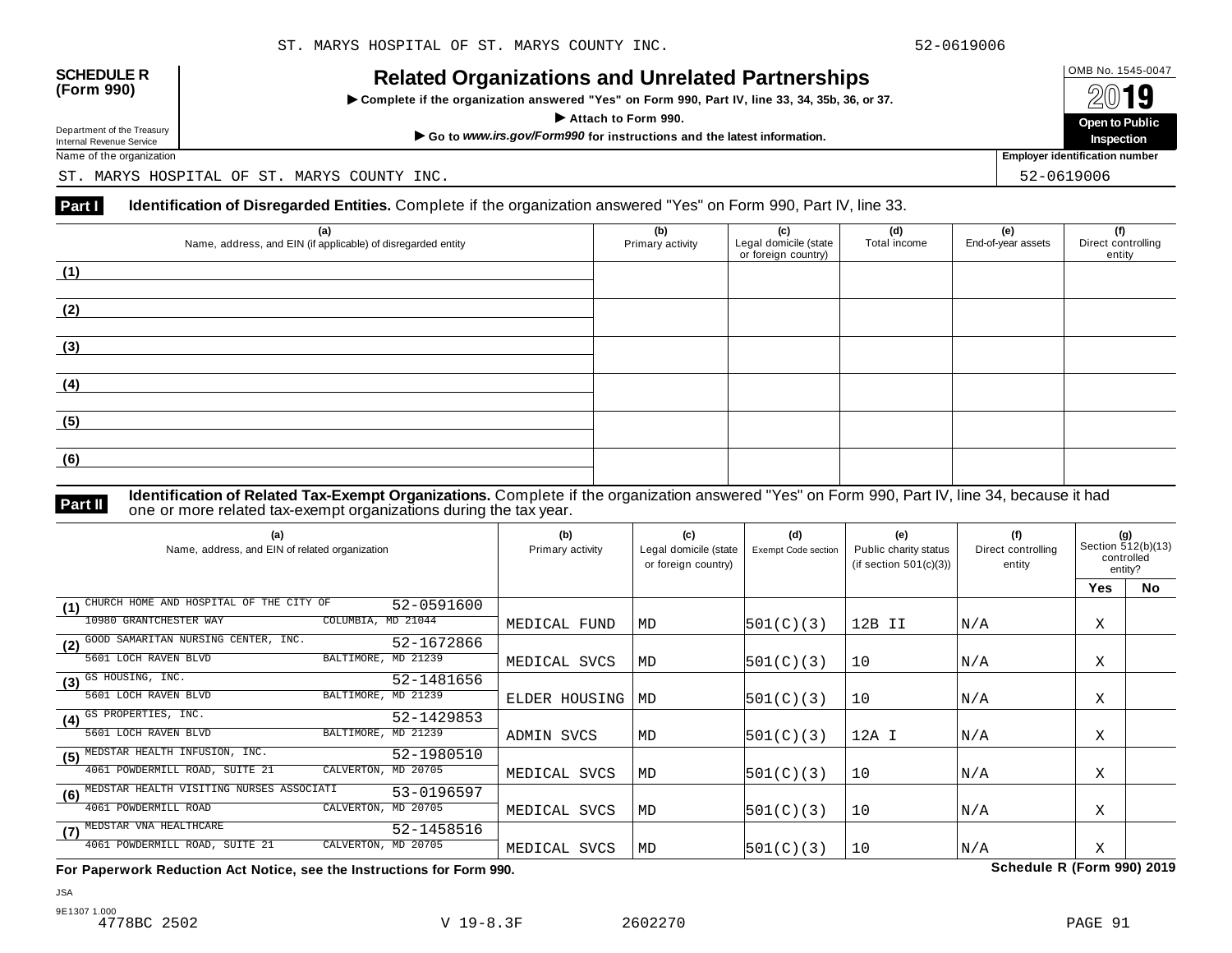| <b>SCHEDULE R</b> |  |
|-------------------|--|
| (Form 990)        |  |

INCIALCU OF GATIZATIONS AND ON CIALCUT AFTIC STIPS<br>► Complete if the organization answered "Yes" on Form 990, Part IV, line 33, 34, 35b, 36, or 37. △ △ △ △ △



Name of the organization **Employer identification number Employer identification number** 

ST. MARYS HOSPITAL OF ST. MARYS COUNTY INC. STRAIN STRAIN STRAIN STRAIN STRAINING SECTION OF STRAINING STRAINING

#### **Part I** Identification of Disregarded Entities. Complete if the organization answered "Yes" on Form 990, Part IV, line 33.

| (a)<br>Name, address, and EIN (if applicable) of disregarded entity | (b)<br>Primary activity | (c)<br>Legal domicile (state<br>or foreign country) | (d)<br>Total income | (e)<br>End-of-year assets | (f)<br>Direct controlling<br>entity |
|---------------------------------------------------------------------|-------------------------|-----------------------------------------------------|---------------------|---------------------------|-------------------------------------|
| (1)                                                                 |                         |                                                     |                     |                           |                                     |
| (2)                                                                 |                         |                                                     |                     |                           |                                     |
| (3)                                                                 |                         |                                                     |                     |                           |                                     |
| (4)                                                                 |                         |                                                     |                     |                           |                                     |
| (5)                                                                 |                         |                                                     |                     |                           |                                     |
| (6)                                                                 |                         |                                                     |                     |                           |                                     |

**Identification of Related Tax-Exempt Organizations.** Complete if the organization answered "Yes" on Form 990, Part IV, line 34, because it had **Part II** one or more related tax-exempt organizations during the tax year.

| (a)<br>Name, address, and EIN of related organization |                      | (b)<br>Primary activity | (c)<br>Legal domicile (state<br>or foreign country) | (d)<br><b>Exempt Code section</b> | (e)<br>Public charity status<br>(if section $501(c)(3)$ ) | (f)<br>Direct controlling<br>entity | (q)<br>Section 512(b)(13)<br>controlled<br>entity? |           |
|-------------------------------------------------------|----------------------|-------------------------|-----------------------------------------------------|-----------------------------------|-----------------------------------------------------------|-------------------------------------|----------------------------------------------------|-----------|
|                                                       |                      |                         |                                                     |                                   |                                                           |                                     | <b>Yes</b>                                         | <b>No</b> |
| MGH COMMUNITY HEALTH, INC.<br>(1)                     | 52-1372467           |                         |                                                     |                                   |                                                           |                                     |                                                    |           |
| 18101 PRINCE PHILIP DRIVE                             | OLNEY, MD 20832      | MEDICAL SVCS            | MD                                                  | 501(C)(3)                         | 10                                                        | N/A                                 | Χ                                                  |           |
| MGH HEALTH SERVICES, INC.<br>(2)                      | 52-1366812           |                         |                                                     |                                   |                                                           |                                     |                                                    |           |
| 18101 PRINCE PHILIP DRIVE                             | OLNEY, MD 20832      | FOUNDATION              | <b>MD</b>                                           | 501(C)(3)                         | 12B II                                                    | N/A                                 | Χ                                                  |           |
| MGH WOMEN'S BOARD<br>(3)                              | 52-6039600           |                         |                                                     |                                   |                                                           |                                     |                                                    |           |
| 18101 PRINCE PHILIP DRIVE                             | OLNEY, MD 20832      | FOUNDATION              | MD                                                  | 501(C)(3)                         | 12C III                                                   | N/A                                 | Χ                                                  |           |
| NATIONAL REHABILITATION HOSPITAL<br>(4)               | 52-1369749           |                         |                                                     |                                   |                                                           |                                     |                                                    |           |
| 102 IRVING STREET NW                                  | WASHINGTON, DC 20010 | HOSPITAL                | DC                                                  | 501(C)(3)                         | 3                                                         | N/A                                 | Χ                                                  |           |
| NRH REGIONAL REHAB AT OLNEY, INC.<br>(5)              | 52-2310902           |                         |                                                     |                                   |                                                           |                                     |                                                    |           |
| 18101 PRINCE PHILIP DRIVE                             | OLNEY, MD 20832      | MEDICAL SVCS            | MD                                                  | 501(C)(3)                         | 3                                                         | N/A                                 | Χ                                                  |           |
| NRH MEDICAL REHABILITATION, I<br>SUBURBAN<br>(6)      | 52-1931151           |                         |                                                     |                                   |                                                           |                                     |                                                    |           |
| 102 IRVING STREET NW                                  | WASHINGTON, DC 20010 | MEDICAL SVCS            | DC                                                  | 501(C)(3)                         | 3                                                         | N/A                                 | Χ                                                  |           |
| THE THOMAS O'NEIL CATHOLIC HEALTH CARE F<br>(7)       | 52-1104382           |                         |                                                     |                                   |                                                           |                                     |                                                    |           |
| 5601 LOCH RAVEN BLVD                                  | BALTIMORE, MD 21239  | FOUNDATION              | MD                                                  | 501(C)(3)                         | 12D III                                                   | N/A                                 | X                                                  |           |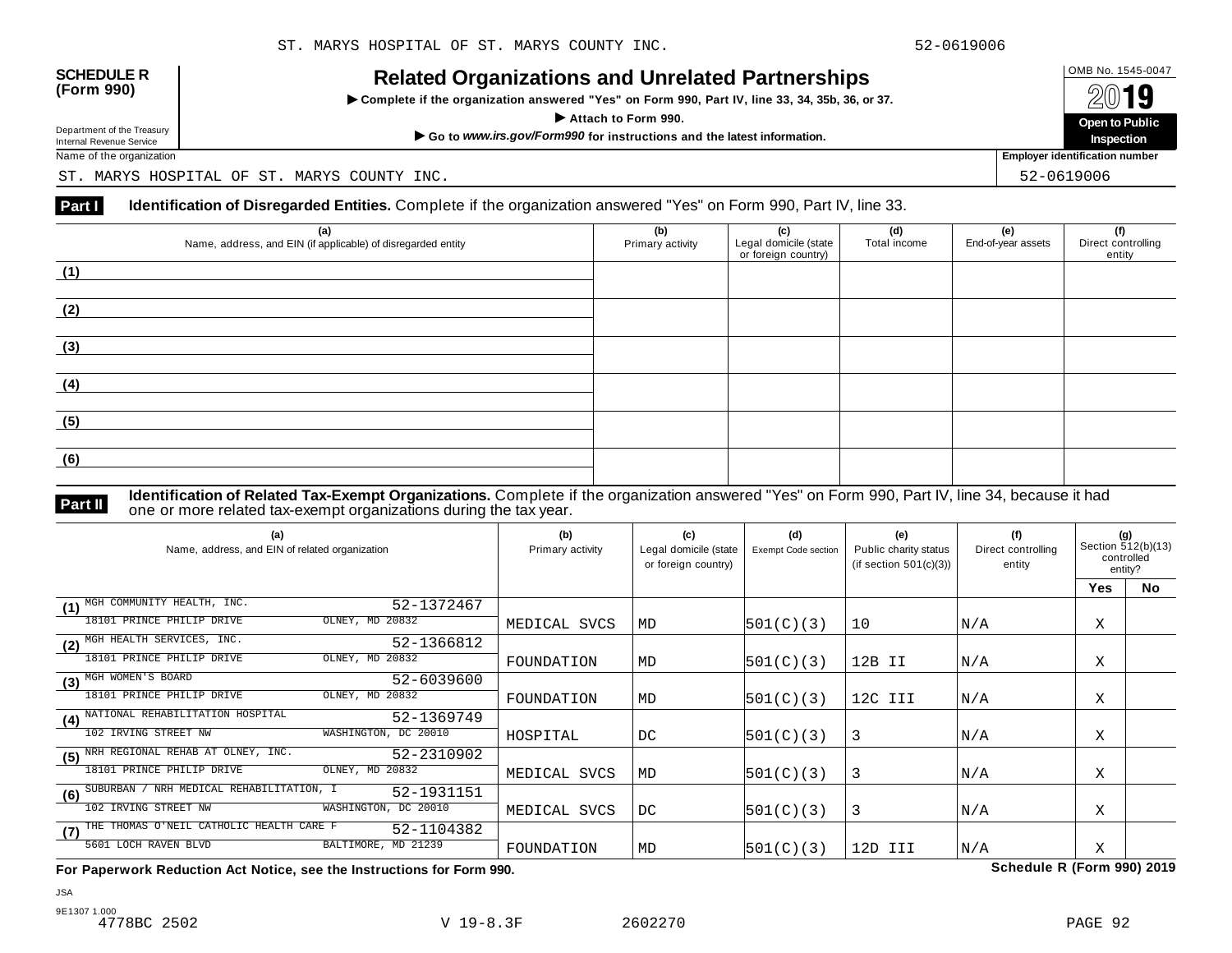| <b>SCHEDULE R</b> |  |
|-------------------|--|
| (Form 990)        |  |

INCIALCU OF GATIZATIONS AND ON CIALCUT AFTIC STIPS<br>► Complete if the organization answered "Yes" on Form 990, Part IV, line 33, 34, 35b, 36, or 37. △ △ △ △ △



Name of the organization **Employer identification number Employer identification number** 

ST. MARYS HOSPITAL OF ST. MARYS COUNTY INC. STRAIN STRAIN STRAIN STRAIN STRAINING SECTION OF STRAINING STRAINING

#### **Part I** Identification of Disregarded Entities. Complete if the organization answered "Yes" on Form 990, Part IV, line 33.

| (a)<br>Name, address, and EIN (if applicable) of disregarded entity | (b)<br>Primary activity | (c)<br>Legal domicile (state<br>or foreign country) | (d)<br>Total income | (e)<br>End-of-year assets | (f)<br>Direct controlling<br>entity |
|---------------------------------------------------------------------|-------------------------|-----------------------------------------------------|---------------------|---------------------------|-------------------------------------|
| (1)                                                                 |                         |                                                     |                     |                           |                                     |
| (2)                                                                 |                         |                                                     |                     |                           |                                     |
| (3)                                                                 |                         |                                                     |                     |                           |                                     |
| (4)                                                                 |                         |                                                     |                     |                           |                                     |
| (5)                                                                 |                         |                                                     |                     |                           |                                     |
| (6)                                                                 |                         |                                                     |                     |                           |                                     |

**Identification of Related Tax-Exempt Organizations.** Complete if the organization answered "Yes" on Form 990, Part IV, line 34, because it had **Part II** one or more related tax-exempt organizations during the tax year.

| (a)<br>Name, address, and EIN of related organization         | (b)<br>Primary activity | (c)<br>Legal domicile (state<br>or foreign country) | (d)<br>Exempt Code section | (e)<br>Public charity status<br>(if section $501(c)(3)$ ) | (f)<br>Direct controlling<br>entity | (g)<br>Section 512(b)(13)<br>controlled<br>entity? |    |
|---------------------------------------------------------------|-------------------------|-----------------------------------------------------|----------------------------|-----------------------------------------------------------|-------------------------------------|----------------------------------------------------|----|
|                                                               |                         |                                                     |                            |                                                           |                                     | <b>Yes</b>                                         | No |
| VNA, INC.<br>52-1332411<br>(1)                                |                         |                                                     |                            |                                                           |                                     |                                                    |    |
| 4061 POWDERMILL ROAD, SUITE 21<br>CALVERTON, MD 20705         | ADMIN SVCS              | MD                                                  | 501(C)(3)                  | 12B II                                                    | N/A                                 | X                                                  |    |
| (2) WOODBOURNE WOODS, INC.<br>52-2299070                      |                         |                                                     |                            |                                                           |                                     |                                                    |    |
| 5601 LOCH RAVEN BLVD<br>BALTIMORE, MD 21239                   | ELDER HOUSING           | MD                                                  | 501(C)(3)                  | 10                                                        | N/A                                 | Χ                                                  |    |
| (3) HOSPICE OF ST. MARY'S, INC.<br>52-2153926                 |                         |                                                     |                            |                                                           |                                     |                                                    |    |
| LEONARDTOWN, MD 20650<br>PO BOX 527                           | SUPPORT ORG             | MD                                                  | 501(C)(3)                  | 12A I                                                     | N/A                                 | Χ                                                  |    |
| MEDSTAR SOUTHERN MD HOSPITAL CENTER INC.<br>46-0726303<br>(4) |                         |                                                     |                            |                                                           |                                     |                                                    |    |
| 7503 SURRATTS ROAD<br>CLINTON, MD 20735                       | HOSPITAL                | MD                                                  | 501(C)(3)                  | 3                                                         | N/A                                 | Χ                                                  |    |
| MEDSTAR HEALTH INC AND AFFILIATES MASTER<br>46-7454613<br>(5) |                         |                                                     |                            |                                                           |                                     |                                                    |    |
| 10980 GRANTCHESTER WAY<br>COLUMBIA,, MD 21044                 | RET. TRUST              | MD                                                  | 501(A)                     | N/A                                                       | N/A                                 | Χ                                                  |    |
| (6)                                                           |                         |                                                     |                            |                                                           |                                     |                                                    |    |
|                                                               |                         |                                                     |                            |                                                           |                                     |                                                    |    |
| (7)                                                           |                         |                                                     |                            |                                                           |                                     |                                                    |    |
|                                                               |                         |                                                     |                            |                                                           |                                     |                                                    |    |

**For Paperwork Reduction Act Notice, see the Instructions for Form 990. Schedule R (Form 990) 2019**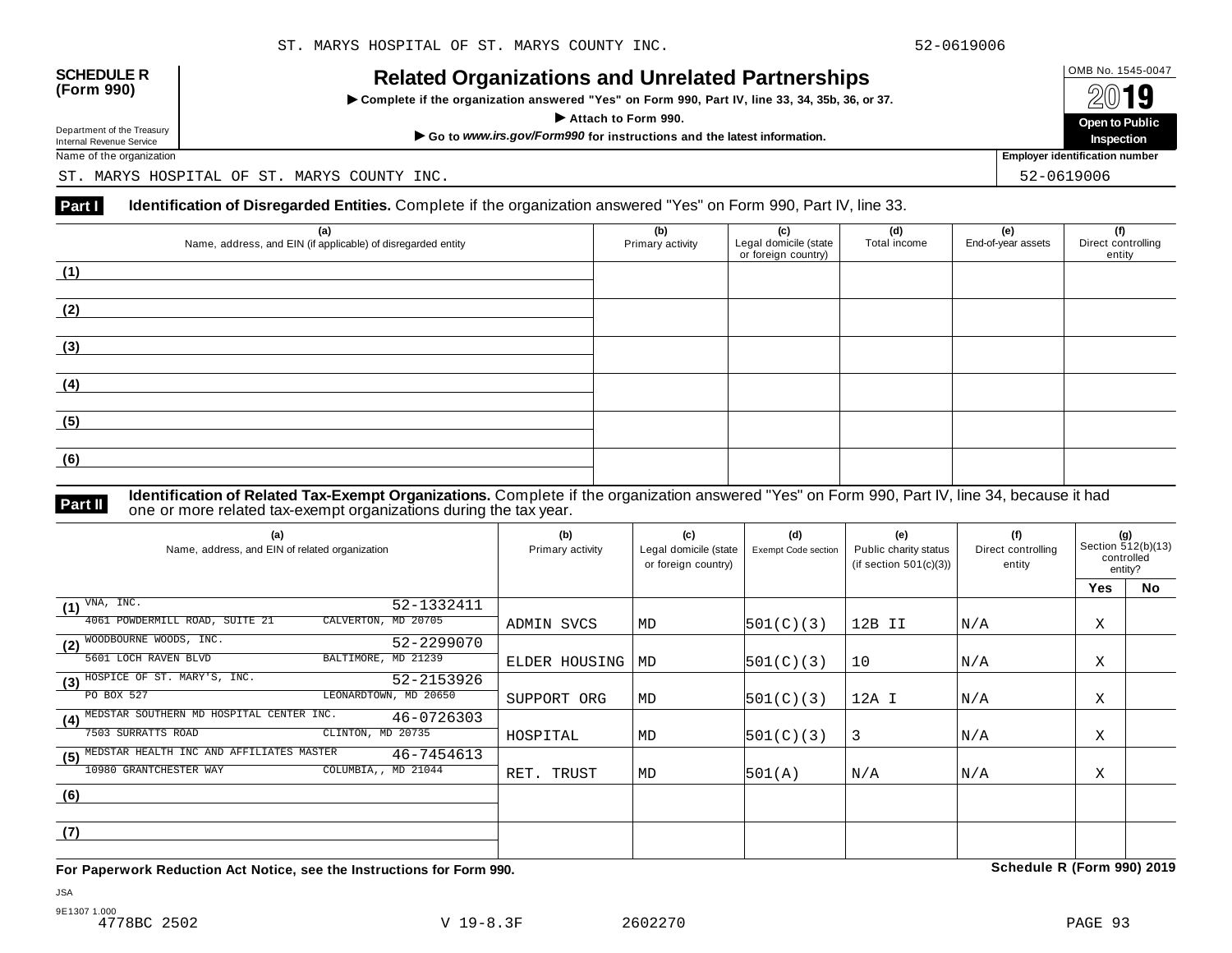**Identification of Related Organizations Taxable as a Partnership.** Complete if the organization answered "Yes" on Form 990, Part IV, line 34, **because it had one or more related organizations Taxable as a Partnership.** Complete if the organization of Related organizations treated as a partnership during the tax year.

| (a)<br>Name, address, and EIN of<br>related organization | (b)<br>Primary activity | (c)<br>Legal<br>domicile<br>(state or<br>foreign<br>country) | (d)<br>Direct controlling<br>entity | (e)<br>Predominant<br>income (related,<br>unrelated,<br>excluded from<br>tax under<br>sections 512 - 514) | (f)<br>Share of total<br>income | (g)<br>Share of end-of-<br>year assets | (h)<br>Disproportionate<br>allocations? | (i)<br>Code V - UBI<br>amount in box 20<br>of Schedule K-1<br>(Form 1065) | (j)<br>General or<br>managing<br>partner? | (k)<br>Percentage<br>ownership |
|----------------------------------------------------------|-------------------------|--------------------------------------------------------------|-------------------------------------|-----------------------------------------------------------------------------------------------------------|---------------------------------|----------------------------------------|-----------------------------------------|---------------------------------------------------------------------------|-------------------------------------------|--------------------------------|
|                                                          |                         |                                                              |                                     |                                                                                                           |                                 |                                        | Yes No                                  |                                                                           | Yes No                                    |                                |
| $(1)$ MEDSTAR SHAH MSO, LLC 46-27005                     |                         |                                                              |                                     |                                                                                                           |                                 |                                        |                                         |                                                                           |                                           |                                |
| 10980 GRANTCHESTER WAY COLUMBI                           | MGMT SVCS               | MD                                                           | N/A                                 | N/A                                                                                                       |                                 |                                        |                                         |                                                                           |                                           |                                |
| (2) 22590 SHADY COURT, LLC 47-3361                       |                         |                                                              |                                     |                                                                                                           |                                 |                                        |                                         |                                                                           |                                           |                                |
| 24035 THREE NOTCH ROAD HOLLYWO REAL ESTATE               |                         | MD                                                           | N/A                                 | N/A                                                                                                       |                                 |                                        |                                         |                                                                           |                                           |                                |
| $(3)$ 24035 THREE NOTCH ROAD, LLC 47                     |                         |                                                              |                                     |                                                                                                           |                                 |                                        |                                         |                                                                           |                                           |                                |
| 24035 THREE NOTCH ROAD HOLLYWO REAL ESTATE               |                         | MD                                                           | N/A                                 | N/A                                                                                                       |                                 |                                        |                                         |                                                                           |                                           |                                |
| $(4)$ 37767 MARKET DRIVE, LLC                            |                         |                                                              |                                     |                                                                                                           |                                 |                                        |                                         |                                                                           |                                           |                                |
| 37767 MARKET DRIVE CHARLOTTE H   REAL ESTATE             |                         | MD                                                           | N/A                                 | N/A                                                                                                       |                                 |                                        |                                         |                                                                           |                                           |                                |
| $(5)$ 26840 POINT LOOKOUT ROAD, LLC                      |                         |                                                              |                                     |                                                                                                           |                                 |                                        |                                         |                                                                           |                                           |                                |
| 24035 THREE NOTCH ROAD HOLLYWO   REAL ESTATE             |                         | MD                                                           | N/A                                 | N/A                                                                                                       |                                 |                                        |                                         |                                                                           |                                           |                                |
| (6) MONTGOMERY COMMUNITY MRI LP 52                       |                         |                                                              |                                     |                                                                                                           |                                 |                                        |                                         |                                                                           |                                           |                                |
| 4110 ASPEN HILL ROAD ROCKVILLE   MRI SCREENING           |                         | MD                                                           | N/A                                 | N/A                                                                                                       |                                 |                                        |                                         |                                                                           |                                           |                                |
| (7) PHYSIOTHERAPY ASSOCIATES NRH R                       |                         |                                                              |                                     |                                                                                                           |                                 |                                        |                                         |                                                                           |                                           |                                |
| 4714 GETTYSBURG ROAD MECHANICS   PHYSIOTHERAPY           |                         | PA                                                           | N/A                                 | N/A                                                                                                       |                                 |                                        |                                         |                                                                           |                                           |                                |

Identification of Related Organizations Taxable as a Corporation or Trust. Complete if the organization answered "Yes" on Form 990, Part IV, **Part IV** dentification or Related Organizations Taxable as a Corporation or Trust. Complete if the organization answer line 34, because it had one or more related organizations treated as a corporation or trust during the

| (a)<br>Name, address, and EIN of related organization |            | (b)<br>Primary activity | (c)<br>Legal domicile<br>state or foreign<br>country) | (d)<br>Direct controlling<br>entity | (e)<br>Type of entity<br>(C corp, S corp, or trust) | (f)<br>Share of total<br>income | (g)<br>Share of<br>end-of-year assets | (h)<br>Percentage<br>ownership controlled | (i)<br>Section<br>512(b)(13)<br>entity? |  |
|-------------------------------------------------------|------------|-------------------------|-------------------------------------------------------|-------------------------------------|-----------------------------------------------------|---------------------------------|---------------------------------------|-------------------------------------------|-----------------------------------------|--|
|                                                       |            |                         |                                                       |                                     |                                                     |                                 |                                       |                                           | Yes No                                  |  |
| (1) MEDSTAR PHARMACIES, INC.                          | 52-1513056 |                         |                                                       |                                     |                                                     |                                 |                                       |                                           |                                         |  |
| 10980 GRANTCHESTER WAY COLUMBIA, MD 21044             |            | DRUG SALES              | MD                                                    | N/A                                 | C CORP                                              |                                 |                                       |                                           |                                         |  |
| $(2)$ EXTENCARE, INC.                                 | 52-1556228 |                         |                                                       |                                     |                                                     |                                 |                                       |                                           |                                         |  |
| 10980 GRANTCHESTER WAY COLUMBIA, MD 21044             |            | MEDICAL SVCS            | MD                                                    | N/A                                 | C CORP                                              |                                 |                                       |                                           |                                         |  |
| (3) HELIX RESOURCES MANAGEMENT, INC.                  | 52-1913070 |                         |                                                       |                                     |                                                     |                                 |                                       |                                           |                                         |  |
| 10980 GRANTCHESTER WAY COLUMBIA, MD 21044             |            | ADMIN SVCS              | MD                                                    | N/A                                 | C CORP                                              |                                 |                                       |                                           |                                         |  |
| (4) HELIXCARE MEDICAL GROUP, LLC                      | 52-1955580 |                         |                                                       |                                     |                                                     |                                 |                                       |                                           |                                         |  |
| 10980 GRANTCHESTER WAY COLUMBIA, MD 21044             |            | MEDICAL SVCS            | MD                                                    | N/A                                 | C CORP                                              |                                 |                                       |                                           |                                         |  |
| (5) HELIXCARE PROPERTIES, LLC                         | 52-1966695 |                         |                                                       |                                     |                                                     |                                 |                                       |                                           |                                         |  |
| 10980 GRANTCHESTER WAY COLUMBIA, MD 21044             |            | MEDICAL SVCS            | MD                                                    | N/A                                 | C CORP                                              |                                 |                                       |                                           |                                         |  |
| (6) PARKWAY VENTURES, INC.                            | 52-1893569 |                         |                                                       |                                     |                                                     |                                 |                                       |                                           |                                         |  |
| 10980 GRANTCHESTER WAY COLUMBIA, MD 21044             |            | HOLDING CO.             | MD                                                    | N/A                                 | C CORP                                              |                                 |                                       |                                           |                                         |  |
| (7) PHYSICIANS ADMINISTRATIVE SERVICES, INC.          | 23-7042074 |                         |                                                       |                                     |                                                     |                                 |                                       |                                           |                                         |  |
| 10980 GRANTCHESTER WAY COLUMBIA, MD 21044             |            | <b>BILLING SVCS</b>     | MD                                                    | N/A                                 | C CORP                                              |                                 |                                       |                                           |                                         |  |

**Schedule R (Form 990) 2019**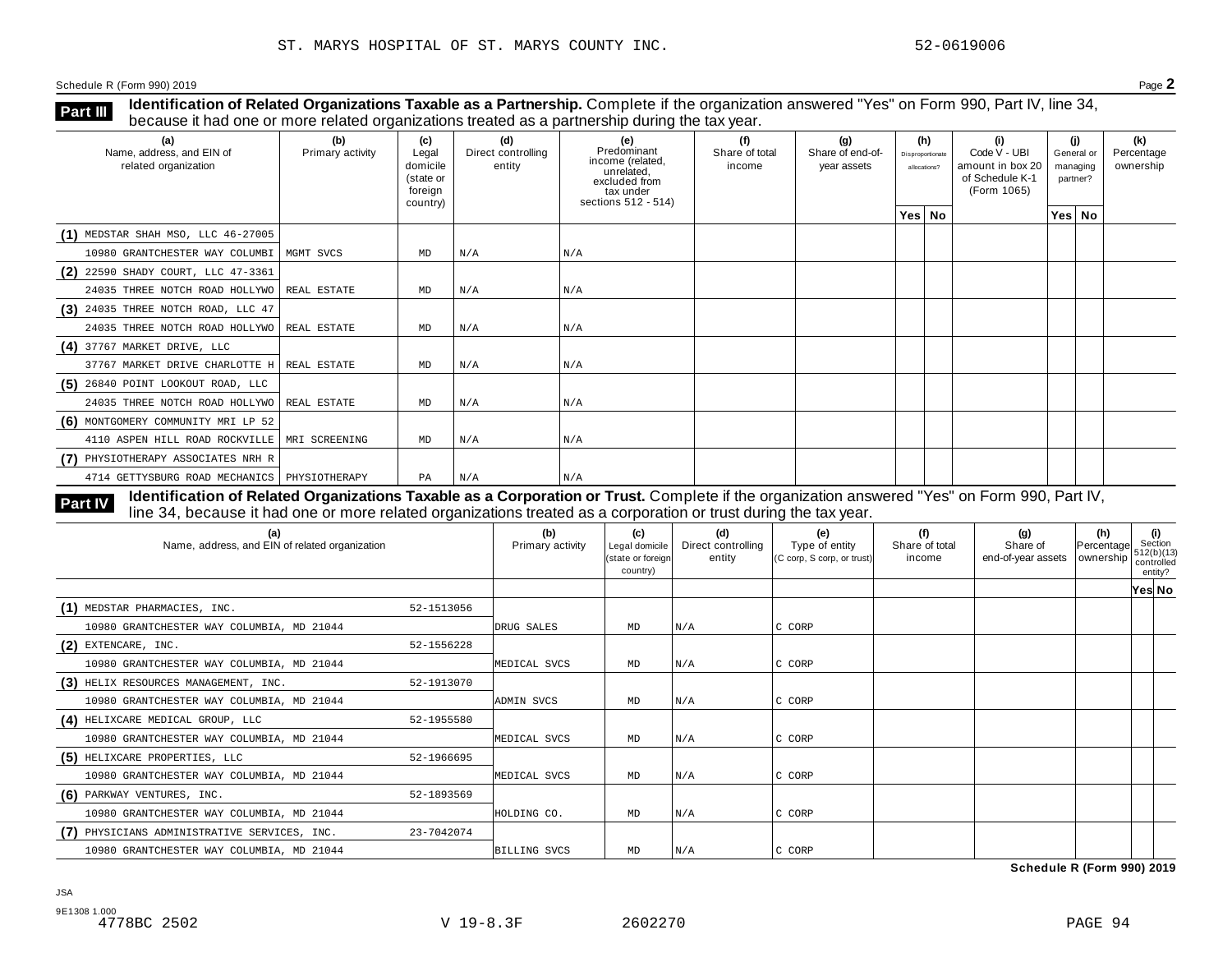**Identification of Related Organizations Taxable as a Partnership.** Complete if the organization answered "Yes" on Form 990, Part IV, line 34, **because it had one or more related organizations Taxable as a Partnership.** Complete if the organization of Related organizations treated as a partnership during the tax year.

| (a)<br>Name, address, and EIN of<br>related organization | (b)<br>Primary activity | (c)<br>Legal<br>domicile<br>(state or<br>foreign<br>country) | (d)<br>Direct controlling<br>entity | (e)<br>Predominant<br>income (related,<br>unrelated,<br>excluded from<br>tax under<br>sections 512 - 514) | (f)<br>Share of total<br>income | (q)<br>Share of end-of-<br>year assets | (h)<br>Disproportionate<br>allocations? | (i)<br>Code V - UBI<br>amount in box 20<br>of Schedule K-1<br>(Form 1065) | (i)<br>General or<br>managing<br>partner? | (k)<br>Percentage<br>ownership |
|----------------------------------------------------------|-------------------------|--------------------------------------------------------------|-------------------------------------|-----------------------------------------------------------------------------------------------------------|---------------------------------|----------------------------------------|-----------------------------------------|---------------------------------------------------------------------------|-------------------------------------------|--------------------------------|
|                                                          |                         |                                                              |                                     |                                                                                                           |                                 |                                        | Yes No                                  |                                                                           | Yes No                                    |                                |
| (1) PHYSICIAN IMAGING OF WASHINGTO                       |                         |                                                              |                                     |                                                                                                           |                                 |                                        |                                         |                                                                           |                                           |                                |
| 840 CRESCENT CENTRE DR FRANKLI   RADIOLOGY SVC           |                         | TN                                                           | N/A                                 | N/A                                                                                                       |                                 |                                        |                                         |                                                                           |                                           |                                |
| $(2)$ FRANKLIN IMAGING, LLC 52-15886                     |                         |                                                              |                                     |                                                                                                           |                                 |                                        |                                         |                                                                           |                                           |                                |
| 7253 AMBASSADOR RD. BALTIMORE,                           | IMAGING                 | MD                                                           | N/A                                 | N/A                                                                                                       |                                 |                                        |                                         |                                                                           |                                           |                                |
| (3) MEDSTAR HEALTH SURGCENTER DEVE                       |                         |                                                              |                                     |                                                                                                           |                                 |                                        |                                         |                                                                           |                                           |                                |
| 10980 GRANTCHESTER WAY COLUMBI SURGERY                   |                         | MD                                                           | N/A                                 | N/A                                                                                                       |                                 |                                        |                                         |                                                                           |                                           |                                |
| (4) 10 ST. PATRICK'S DRIVE, LLC 83                       |                         |                                                              |                                     |                                                                                                           |                                 |                                        |                                         |                                                                           |                                           |                                |
| 10 ST. PATRICK'S DRIVE WALDORF                           | REAL ESTATE             | MD                                                           | N/A                                 | N/A                                                                                                       |                                 |                                        |                                         |                                                                           |                                           |                                |
| (5) MEDSTAR ENDOSCOPY CTR AT LUTHE                       |                         |                                                              |                                     |                                                                                                           |                                 |                                        |                                         |                                                                           |                                           |                                |
| 1300 BELLONA AVE LUTHERVILLE,                            | SURGERY                 | MD                                                           | N/A                                 | N/A                                                                                                       |                                 |                                        |                                         |                                                                           |                                           |                                |
| $(6)$ CAPITAL ENDOSCOPY, LLC 13-4244                     |                         |                                                              |                                     |                                                                                                           |                                 |                                        |                                         |                                                                           |                                           |                                |
| 6475 NEW HAMPSHIRE AVE HYATTSV                           | SURGERY                 | MD                                                           | N/A                                 | N/A                                                                                                       |                                 |                                        |                                         |                                                                           |                                           |                                |
| (7) GREATER CHESAPEAKE SURGERY CEN                       |                         |                                                              |                                     |                                                                                                           |                                 |                                        |                                         |                                                                           |                                           |                                |
| 1212 YORK ROAD LUTHERVILLE, MD   SURGERY                 |                         | MD                                                           | N/A                                 | N/A                                                                                                       |                                 |                                        |                                         |                                                                           |                                           |                                |

**Identification of Related Organizations Taxable as a Corporation or Trust.** Complete if the organization answered "Yes" on Form 990, Part IV, **Part IV** dentification of Related Organizations Taxable as a Corporation or Trust. Complete if the organization answer line 34, because it had one or more related organizations treated as a corporation or trust during the

| (a)<br>Name, address, and EIN of related organization      | (b)<br>Primary activity | (c)<br>Legal domicile<br>(state or foreign<br>country) | (d)<br>Direct controlling<br>entity | (e)<br>Type of entity<br>(C corp, S corp, or trust) | (f)<br>Share of total<br>income | (g)<br>Share of<br>end-of-year assets   ownership | (h)<br>Percentage | (i)<br>Section<br>512(b)(13)<br>controlled<br>entity? |
|------------------------------------------------------------|-------------------------|--------------------------------------------------------|-------------------------------------|-----------------------------------------------------|---------------------------------|---------------------------------------------------|-------------------|-------------------------------------------------------|
|                                                            |                         |                                                        |                                     |                                                     |                                 |                                                   |                   | Yes No                                                |
| (1) MEDSTAR FAMILY CHOICE, INC.<br>52-1995521              |                         |                                                        |                                     |                                                     |                                 |                                                   |                   |                                                       |
| 10980 GRANTCHESTER WAY COLUMBIA, MD 21044                  | MANAGED CARE            | MD                                                     | N/A                                 | C CORP                                              |                                 |                                                   |                   |                                                       |
| (2) MEDSTAR ENTERPRISES, INC.<br>52-2139841                |                         |                                                        |                                     |                                                     |                                 |                                                   |                   |                                                       |
| 4061 POWDERMILL ROAD, SUITE 210 CALVERTON, MD 20705        | ADMIN SERVICE           | MD                                                     | N/A                                 | C CORP                                              |                                 |                                                   |                   |                                                       |
| $(3)$ SITEL, INC.<br>90-0753340                            |                         |                                                        |                                     |                                                     |                                 |                                                   |                   |                                                       |
| 10980 GRANTCHESTER WAY COLUMBIA, MD 21044                  | EDUCATIONAL             | MD                                                     | N/A                                 | C CORP                                              |                                 |                                                   |                   |                                                       |
| $(4)$ STAR BILLING, INC.<br>52-1850113                     |                         |                                                        |                                     |                                                     |                                 |                                                   |                   |                                                       |
| 4061 POWDERMILL ROAD, SUITE 210 CALVERTON, MD 20705        | <b>BILLING SVCS</b>     | MD                                                     | N/A                                 | C CORP                                              |                                 |                                                   |                   |                                                       |
| (5) WASHINGTON RISK NETWORK MANAGEMENT, INC.<br>52-2132677 |                         |                                                        |                                     |                                                     |                                 |                                                   |                   |                                                       |
| 4061 POWDERMILL ROAD, SUITE 210 CALVERTON, MD 20705        | MEDICAL SVCS            | MD                                                     | N/A                                 | C CORP                                              |                                 |                                                   |                   |                                                       |
| (6) WASHINGTON HOSPITAL CENTER PHYSICIAN HOS<br>52-1931000 |                         |                                                        |                                     |                                                     |                                 |                                                   |                   |                                                       |
| 100 IRVING STREET NW WASHINGTON, DC 20010                  | MEDICAL SVCS            | MD                                                     | N/A                                 | C CORP                                              |                                 |                                                   |                   |                                                       |
| (7) MEDSTAR PHYSICIAN PARTNERS, INC.<br>52-2030809         |                         |                                                        |                                     |                                                     |                                 |                                                   |                   |                                                       |
| 4061 POWDERMILL ROAD, SUITE 210 CALVERTON, MD 20705        | MEDICAL SVCS            | MD                                                     | N/A                                 | C CORP                                              |                                 |                                                   |                   |                                                       |

**Schedule R (Form 990) 2019**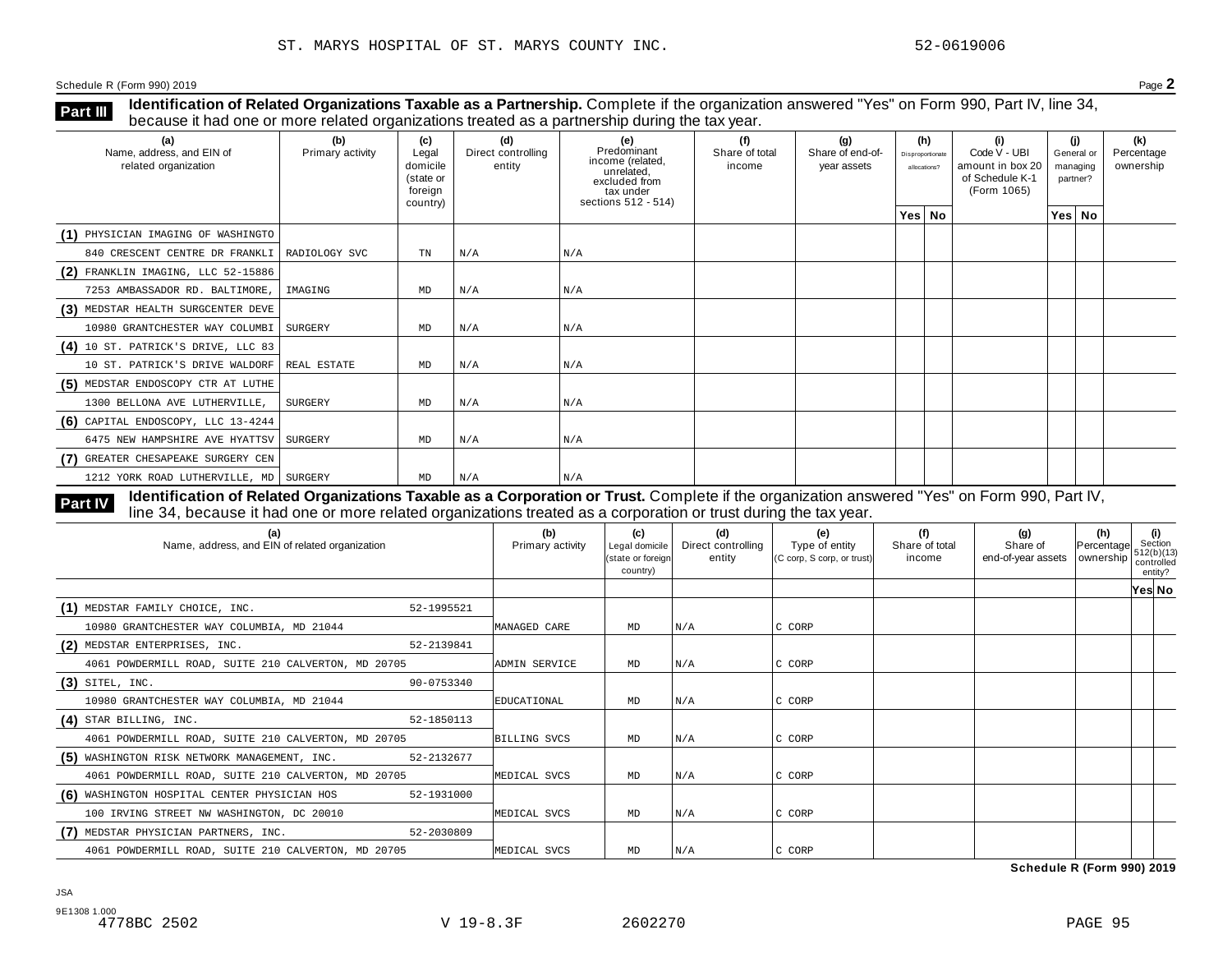**Identification of Related Organizations Taxable as a Partnership.** Complete if the organization answered "Yes" on Form 990, Part IV, line 34, **because it had one or more related organizations Taxable as a Partnership.** Complete if the organization of Related organizations treated as a partnership during the tax year.

| (a)<br>Name, address, and EIN of<br>related organization | ◡<br>(b)<br>Primary activity | (c)<br>Legal<br>domicile<br>(state or<br>foreign<br>country) | (d)<br>Direct controlling<br>entity | ັ<br>(e)<br>Predominant<br>income (related,<br>unrelated,<br>excluded from<br>$\frac{3}{10}$ tax under<br>sections 512 - 514) | (f)<br>Share of total<br>income | (g)<br>Share of end-of-<br>year assets | (h)<br>Disproportionate<br>allocations? | (i)<br>Code V - UBI<br>amount in box 20<br>of Schedule K-1<br>(Form 1065) | (i)<br>General or<br>managing<br>partner? | (k)<br>Percentage<br>ownership |
|----------------------------------------------------------|------------------------------|--------------------------------------------------------------|-------------------------------------|-------------------------------------------------------------------------------------------------------------------------------|---------------------------------|----------------------------------------|-----------------------------------------|---------------------------------------------------------------------------|-------------------------------------------|--------------------------------|
|                                                          |                              |                                                              |                                     |                                                                                                                               |                                 |                                        | Yes No                                  |                                                                           | Yes No                                    |                                |
| (1) NRH CPT REGIONAL REHAB, LLC 52                       |                              |                                                              |                                     |                                                                                                                               |                                 |                                        |                                         |                                                                           |                                           |                                |
| 10980 GRANTCHESTER WAY COLUMBI REHAB SERVICES            |                              | $\mathop{\rm MD}\nolimits$                                   | N/A                                 | N/A                                                                                                                           |                                 |                                        |                                         |                                                                           |                                           |                                |
| (2)                                                      |                              |                                                              |                                     |                                                                                                                               |                                 |                                        |                                         |                                                                           |                                           |                                |
| (3)                                                      |                              |                                                              |                                     |                                                                                                                               |                                 |                                        |                                         |                                                                           |                                           |                                |
| (4)                                                      |                              |                                                              |                                     |                                                                                                                               |                                 |                                        |                                         |                                                                           |                                           |                                |
| (5)                                                      |                              |                                                              |                                     |                                                                                                                               |                                 |                                        |                                         |                                                                           |                                           |                                |
| (6)                                                      |                              |                                                              |                                     |                                                                                                                               |                                 |                                        |                                         |                                                                           |                                           |                                |
| (7)                                                      |                              |                                                              |                                     |                                                                                                                               |                                 |                                        |                                         |                                                                           |                                           |                                |

#### Identification of Related Organizations Taxable as a Corporation or Trust. Complete if the organization answered "Yes" on Form 990, Part IV, **Part IV** dentification of Related Organizations Taxable as a Corporation or Trust. Complete if the organization answer line 34, because it had one or more related organizations treated as a corporation or trust during the

| (a)<br>Name, address, and EIN of related organization   |            | (b)<br>Primary activity | (c)<br>Legal domicile<br>(state or foreign<br>country) | (d)<br>Direct controlling<br>entity | (e)<br>Type of entity<br>(C corp, S corp, or trust) | (f)<br>Share of total<br>income | (g)<br>Share of<br>end-of-year assets   ownership | (h)<br>Percentage     | (i)<br>Section<br>512(b)(13)<br>controlled<br>entity? |  |
|---------------------------------------------------------|------------|-------------------------|--------------------------------------------------------|-------------------------------------|-----------------------------------------------------|---------------------------------|---------------------------------------------------|-----------------------|-------------------------------------------------------|--|
|                                                         |            |                         |                                                        |                                     |                                                     |                                 |                                                   |                       | Yes∣ No                                               |  |
| (1) FRANKLIN SQUARE DRIVE LAND CONDO ASSOCIA            | 76-0756352 |                         |                                                        |                                     |                                                     |                                 |                                                   |                       |                                                       |  |
| 10980 GRANTCHESTER WAY COLUMBIA, MD 21044               |            | CONDOMINIUMS            | MD                                                     | N/A                                 | C CORP                                              |                                 |                                                   |                       |                                                       |  |
| (2) MGH DIVERSIFIED SERVICES, INC.                      | 52-1943602 |                         |                                                        |                                     |                                                     |                                 |                                                   |                       |                                                       |  |
| 18101 PRINCE PHILIP DRIVE OLNEY, MD 20832               |            | MEDICAL SVCS            | MD                                                     | N/A                                 | C CORP                                              |                                 |                                                   |                       |                                                       |  |
| (3) ST. MARY'S HEALTH ALLIANCE, INC.                    | 52-1930331 |                         |                                                        |                                     |                                                     |                                 |                                                   |                       |                                                       |  |
| 25500 POINT LOOKOUT ROAD LEONARDTOWN, MD 20650          |            | MEDICAL SVCS            | MD                                                     | N/A                                 | C CORP                                              | 160,814.                        |                                                   | 438,275. 100.0000   X |                                                       |  |
| (4) GREENSPRING FINANCIAL INSURANCE LIMITED             | 98-0188617 |                         |                                                        |                                     |                                                     |                                 |                                                   |                       |                                                       |  |
| 878 WEST BAY RD., PO BOX 1159, GRAND CAYMAN CJ KY1-1102 |            | INSURANCE               | CJ                                                     | N/A                                 | C CORP                                              |                                 |                                                   |                       |                                                       |  |
| (5) ST. MARY'S CONDO ASSOCIATION                        | 27-3377216 |                         |                                                        |                                     |                                                     |                                 |                                                   |                       |                                                       |  |
| 25500 POINT LOOKOUT ROAD LEONARDTOWN, MD 20650          |            | CONDOMINIUMS            | MD                                                     | N/A                                 | C CORP                                              |                                 |                                                   |                       |                                                       |  |
| (6) MEDSTAR HEALTH MASTER RETIREMENT TRUST              | 98-1371657 |                         |                                                        |                                     |                                                     |                                 |                                                   |                       |                                                       |  |
| 103 SOUTH CHURCH ST., GRAND CAYMAN, CJ KY1-1002         |            | <b>INVESTMENTS</b>      | CJ                                                     | N/A                                 | C CORP                                              |                                 |                                                   |                       |                                                       |  |
| (7) MEDSTAR HEALTH, INC. - INVESTMENT FUND I            | 98-1310273 |                         |                                                        |                                     |                                                     |                                 |                                                   |                       |                                                       |  |
| 103 SOUTH CHURCH ST., GRAND CAYMAN, CJ KY1-1002         |            | INVESTMENTS             | СJ                                                     | N/A                                 | C CORP                                              |                                 |                                                   |                       |                                                       |  |

**Schedule R (Form 990) 2019**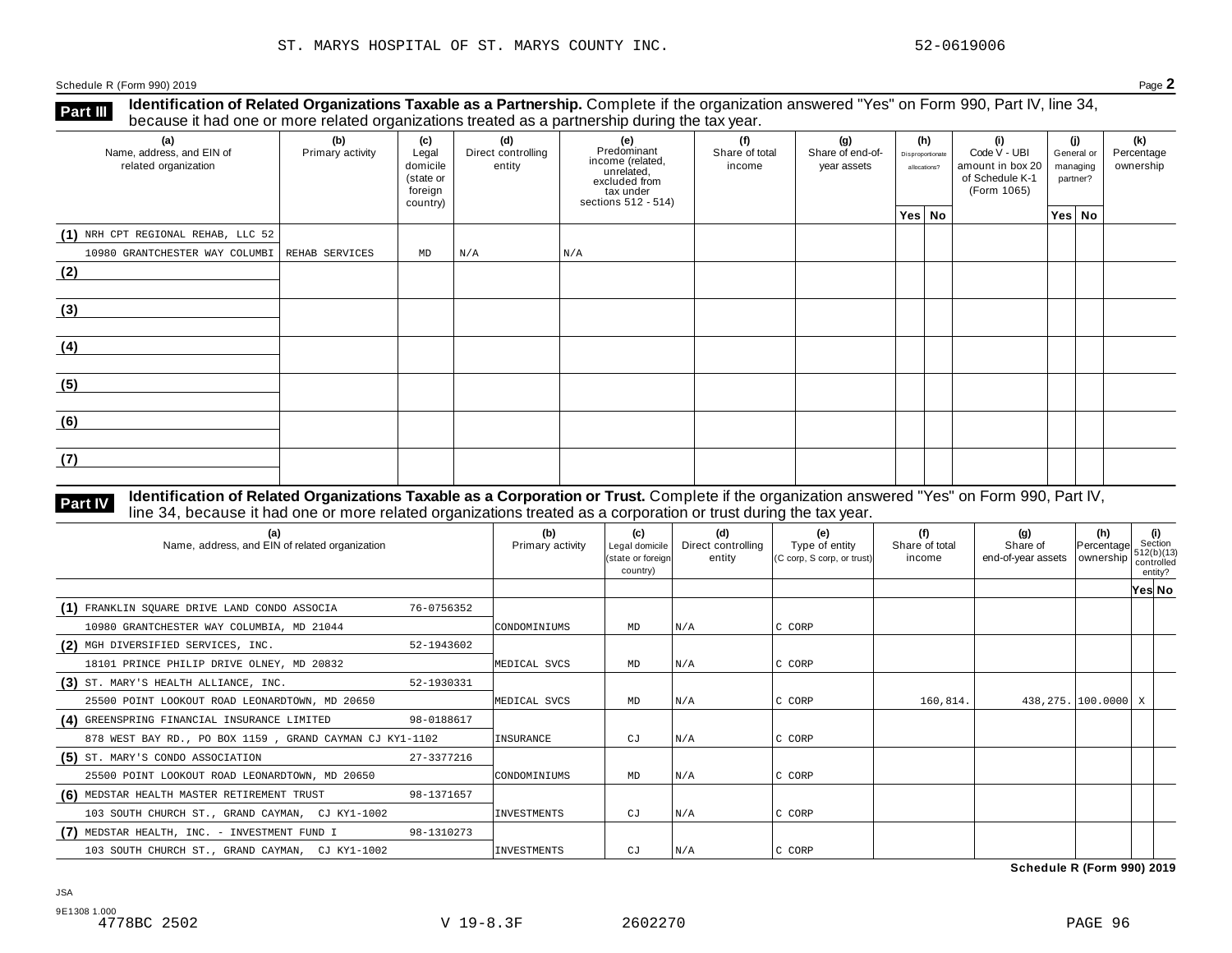|               | Schedule R (Form 990) 2019                                                                                                                                                   |                                   |                        |                            |                                                 | Page 3                  |
|---------------|------------------------------------------------------------------------------------------------------------------------------------------------------------------------------|-----------------------------------|------------------------|----------------------------|-------------------------------------------------|-------------------------|
| <b>Part V</b> | Transactions With Related Organizations. Complete if the organization answered "Yes" on Form 990, Part IV, line 34, 35b, or 36.                                              |                                   |                        |                            |                                                 |                         |
|               | Note: Complete line 1 if any entity is listed in Parts II, III, or IV of this schedule.                                                                                      |                                   |                        |                            |                                                 | Yes No                  |
|               | During the tax year, did the organization engage in any of the following transactions with one or more related organizations listed in Parts II-IV?                          |                                   |                        |                            |                                                 |                         |
| a             |                                                                                                                                                                              |                                   |                        |                            | 1a                                              | Χ                       |
| b             |                                                                                                                                                                              |                                   |                        |                            | 1b                                              | $\mathbf X$             |
| C             |                                                                                                                                                                              |                                   |                        |                            | 1c                                              | $\mathbf X$             |
|               |                                                                                                                                                                              |                                   |                        |                            | 1 <sub>d</sub>                                  | $\mathbf X$             |
|               |                                                                                                                                                                              |                                   |                        |                            | 1e                                              | Χ                       |
|               |                                                                                                                                                                              |                                   |                        |                            | 1f                                              | X                       |
| a             |                                                                                                                                                                              |                                   |                        |                            | 1g                                              | $\mathbf X$             |
| h.            |                                                                                                                                                                              |                                   |                        |                            | 1h                                              | $\mathbf X$             |
|               |                                                                                                                                                                              |                                   |                        |                            | 11                                              | $\mathbf X$             |
|               |                                                                                                                                                                              |                                   |                        |                            | 1j                                              | Χ                       |
|               |                                                                                                                                                                              |                                   |                        |                            | 1 k                                             | X                       |
|               |                                                                                                                                                                              |                                   |                        |                            | 11                                              | $\overline{\mathbf{x}}$ |
|               |                                                                                                                                                                              |                                   |                        |                            | 1m                                              | X                       |
| n             |                                                                                                                                                                              |                                   |                        |                            | 1n                                              | X                       |
|               |                                                                                                                                                                              |                                   |                        |                            | 1o                                              | $\mathbf X$             |
| D.            |                                                                                                                                                                              |                                   |                        |                            | 1p                                              | X                       |
| a             |                                                                                                                                                                              |                                   |                        |                            | 1q                                              | X                       |
|               |                                                                                                                                                                              |                                   |                        |                            | 1r                                              | X                       |
|               |                                                                                                                                                                              |                                   |                        |                            | 1s                                              | $\overline{\mathbf{x}}$ |
| $\mathbf{2}$  | If the answer to any of the above is "Yes," see the instructions for information on who must complete this line, including covered relationships and transaction thresholds. |                                   |                        |                            |                                                 |                         |
|               | Name of related organization                                                                                                                                                 | (b)<br>Transaction<br>$type(a-s)$ | (c)<br>Amount involved |                            | (d)<br>Method of determining<br>amount involved |                         |
| (1)           | HOSPICE OF ST. MARY'S, INC.                                                                                                                                                  | S                                 | 547,007.               | FMV                        |                                                 |                         |
| (2)           | MEDSTAR HEALTH, INC.                                                                                                                                                         | Ρ                                 | 326, 113.              | FMV                        |                                                 |                         |
| (3)           |                                                                                                                                                                              |                                   |                        |                            |                                                 |                         |
|               |                                                                                                                                                                              |                                   |                        |                            |                                                 |                         |
| (4)           |                                                                                                                                                                              |                                   |                        |                            |                                                 |                         |
| (5)           |                                                                                                                                                                              |                                   |                        |                            |                                                 |                         |
| (6)           |                                                                                                                                                                              |                                   |                        |                            |                                                 |                         |
| <b>JSA</b>    |                                                                                                                                                                              |                                   |                        | Schedule R (Form 990) 2019 |                                                 |                         |
| 9E1309 1.000  | 4778BC 2502<br>V 19-8.3F<br>2602270                                                                                                                                          |                                   |                        |                            | PAGE 97                                         |                         |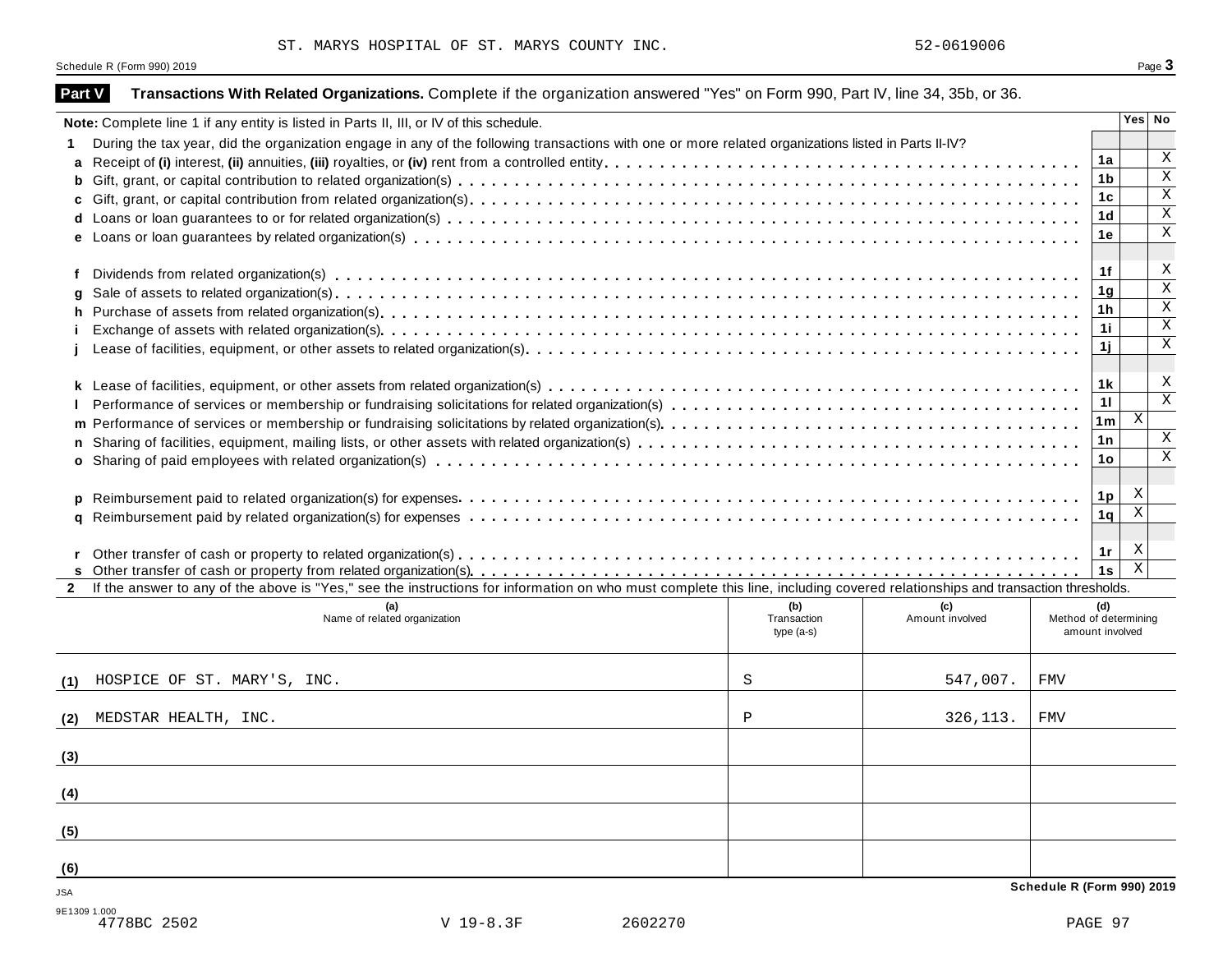#### Part VI Unrelated Organizations Taxable as a Partnership. Complete if the organization answered "Yes" on Form 990, Part IV, line 37.

Provide the following information for each entity taxed as a partnership through which the organization conducted more than five percent of its activities (measured by total assets or gross revenue) that was not a related organization. See instructions regarding exclusion for certain investment partnerships.

| $\sim$<br>(a)<br>Name, address, and EIN of entity                                                                    | (b)<br>Primary activity | (c)<br>Legal domicile<br>(state or foreign<br>country) | (d)<br>Predominant<br>income (related,<br>unrelated, excluded<br>from tax under<br>sections 512-514) | (e)<br>Are all partners<br>section<br>501(c)(3)<br>organizations? |  | (f)<br>Share of<br>total income | (g)<br>Share of<br>end-of-year<br>assets | (h)<br>Disproportionate<br>allocations? |               | (i)<br>Code $V$ - UBI<br>amount in box 20<br>of Schedule K-1<br>(Form 1065) | managing<br>partner? |               | (i)<br>General or Percentage<br>managing ownership |
|----------------------------------------------------------------------------------------------------------------------|-------------------------|--------------------------------------------------------|------------------------------------------------------------------------------------------------------|-------------------------------------------------------------------|--|---------------------------------|------------------------------------------|-----------------------------------------|---------------|-----------------------------------------------------------------------------|----------------------|---------------|----------------------------------------------------|
|                                                                                                                      |                         |                                                        |                                                                                                      | $Yes$ No                                                          |  |                                 |                                          |                                         | $Yes \mid No$ |                                                                             |                      | $Yes \mid No$ |                                                    |
| (1)                                                                                                                  |                         |                                                        |                                                                                                      |                                                                   |  |                                 |                                          |                                         |               |                                                                             |                      |               |                                                    |
| (2)                                                                                                                  |                         |                                                        |                                                                                                      |                                                                   |  |                                 |                                          |                                         |               |                                                                             |                      |               |                                                    |
| (3)                                                                                                                  |                         |                                                        |                                                                                                      |                                                                   |  |                                 |                                          |                                         |               |                                                                             |                      |               |                                                    |
| (4)                                                                                                                  |                         |                                                        |                                                                                                      |                                                                   |  |                                 |                                          |                                         |               |                                                                             |                      |               |                                                    |
| (5)                                                                                                                  |                         |                                                        |                                                                                                      |                                                                   |  |                                 |                                          |                                         |               |                                                                             |                      |               |                                                    |
| (6)<br><u> 1990 - Jan Barbara Barat, p</u>                                                                           |                         |                                                        |                                                                                                      |                                                                   |  |                                 |                                          |                                         |               |                                                                             |                      |               |                                                    |
| (7)                                                                                                                  |                         |                                                        |                                                                                                      |                                                                   |  |                                 |                                          |                                         |               |                                                                             |                      |               |                                                    |
| (8)                                                                                                                  |                         |                                                        |                                                                                                      |                                                                   |  |                                 |                                          |                                         |               |                                                                             |                      |               |                                                    |
| (9)                                                                                                                  |                         |                                                        |                                                                                                      |                                                                   |  |                                 |                                          |                                         |               |                                                                             |                      |               |                                                    |
| (10)                                                                                                                 |                         |                                                        |                                                                                                      |                                                                   |  |                                 |                                          |                                         |               |                                                                             |                      |               |                                                    |
| (11)                                                                                                                 |                         |                                                        |                                                                                                      |                                                                   |  |                                 |                                          |                                         |               |                                                                             |                      |               |                                                    |
| (12)                                                                                                                 |                         |                                                        |                                                                                                      |                                                                   |  |                                 |                                          |                                         |               |                                                                             |                      |               |                                                    |
| (13)                                                                                                                 |                         |                                                        |                                                                                                      |                                                                   |  |                                 |                                          |                                         |               |                                                                             |                      |               |                                                    |
| <u> 1999 - Jan Barbara Barat, prima popular popular popular popular popular popular popular popular popular popu</u> |                         |                                                        |                                                                                                      |                                                                   |  |                                 |                                          |                                         |               |                                                                             |                      |               |                                                    |
| (14)                                                                                                                 |                         |                                                        |                                                                                                      |                                                                   |  |                                 |                                          |                                         |               |                                                                             |                      |               |                                                    |
| (15)                                                                                                                 |                         |                                                        |                                                                                                      |                                                                   |  |                                 |                                          |                                         |               |                                                                             |                      |               |                                                    |
| (16)                                                                                                                 |                         |                                                        |                                                                                                      |                                                                   |  |                                 |                                          |                                         |               |                                                                             |                      |               |                                                    |

**Schedule R (Form 990) 2019**